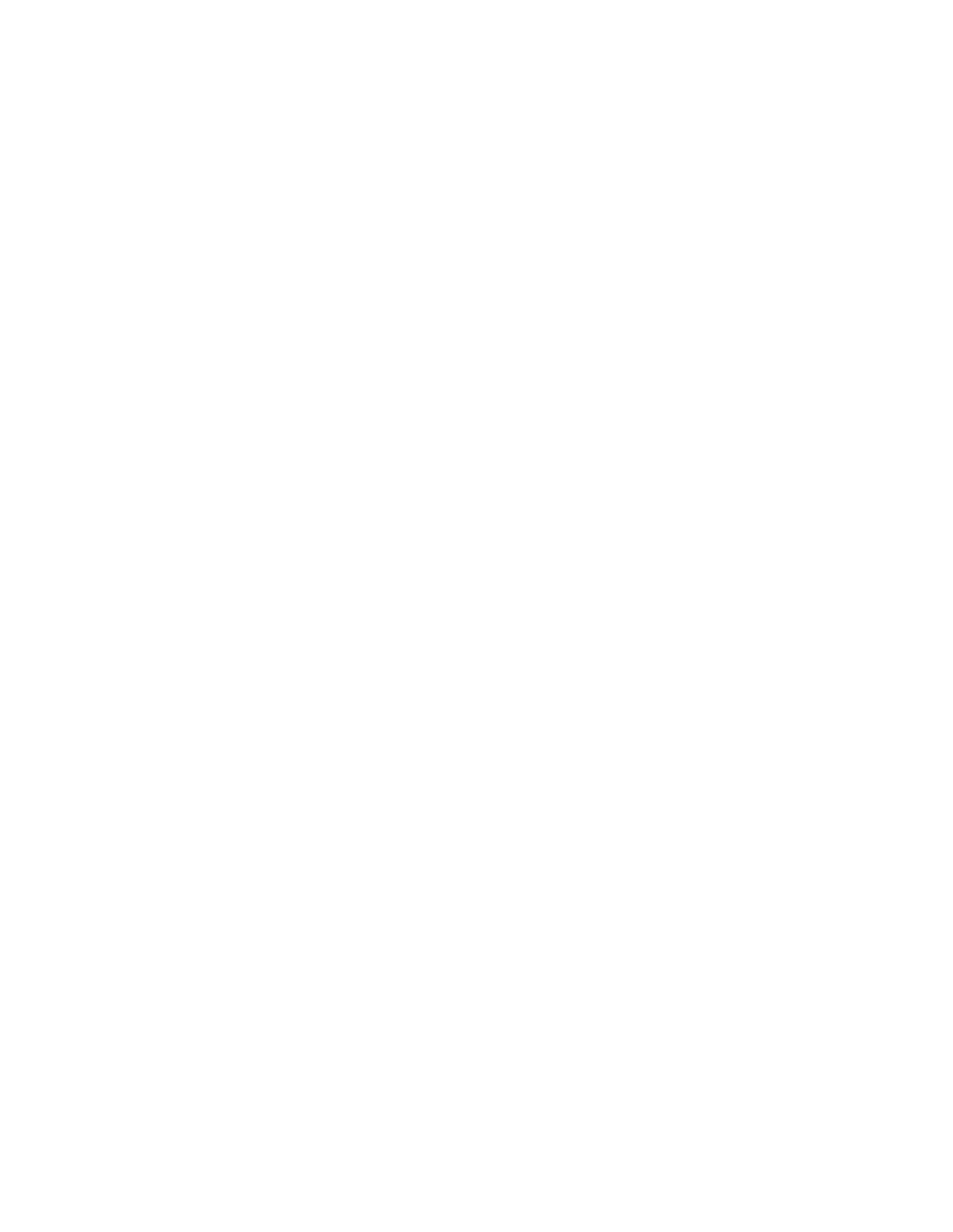# **CONTENTS:**

| $\mathbf{1}$ | TL;DR                                                  | $\mathbf{1}$   |
|--------------|--------------------------------------------------------|----------------|
| $\mathbf{2}$ | <b>About</b>                                           | $\mathbf{3}$   |
| 3            | <b>Welcome</b>                                         | $\overline{7}$ |
| 4            | <b>Quick Guide</b>                                     | 9              |
| 5            | <b>Mentors Kickstart Guide</b>                         | 13             |
| 6            | <b>CS Operations Guide</b>                             | 17             |
| 7            | <b>COVID 19 Update</b>                                 | 19             |
| 8            | <b>Minimum Viable PhD</b>                              | 21             |
| 9            | <b>Getting Started</b>                                 | 23             |
|              | <b>10 Expectations of the Post Graduate Researcher</b> | 29             |
|              | 11 Expectations of the Supervisor                      | 35             |
|              | 12 Rooms                                               | 41             |
|              | 13 Attendance                                          | 45             |
|              | 14 Part-Time Study                                     | 49             |
|              | 15 Split-Site PhD                                      | 51             |
|              | 16 Training, Engagement, & Funds                       | 53             |
|              | <b>17 PGR Symposium</b>                                | 63             |
|              | <b>18 Departmental Prizes Awards and Medals</b>        | 65             |
|              | 19 External Sponsorships, Prizes and Awards            | 73             |
|              | <b>20 Progression and Assessment</b>                   | 77             |
|              | 21 Graduate Teaching Assistantships (GTA)              | 89             |
|              | 22 Thesis, Viva, and Corrections                       | 91             |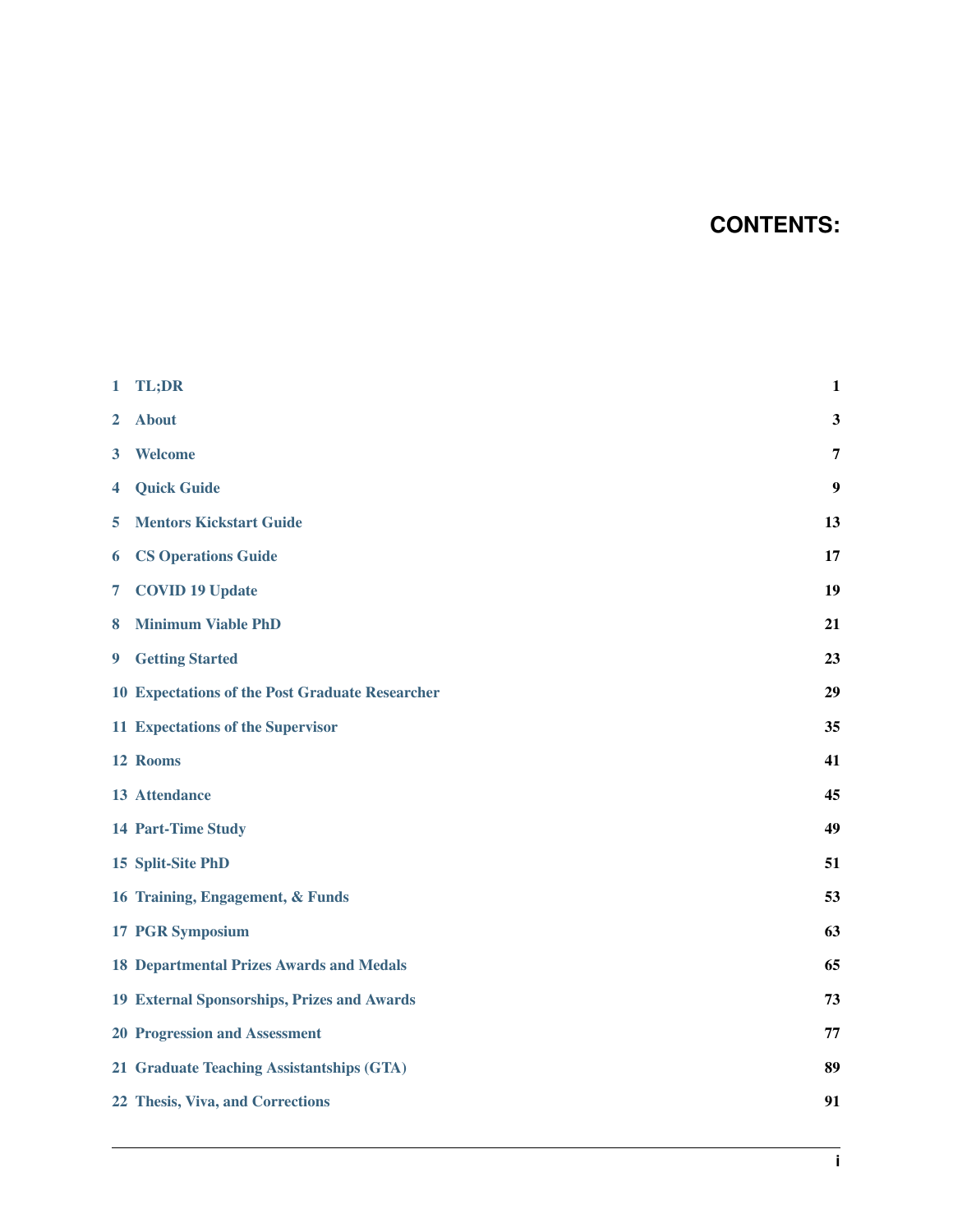| 23 Safety                              | 101 |
|----------------------------------------|-----|
| 24 Health & Wellbeing                  | 107 |
| 25 Extensions and Interruptions        | 111 |
| <b>26 Student Support and Guidance</b> | 113 |
| <b>27 University Policies</b>          | 117 |
| 28 Afterwards                          | 137 |
| <b>29 Change History</b>               | 139 |
| 30 Indices and tables                  | 141 |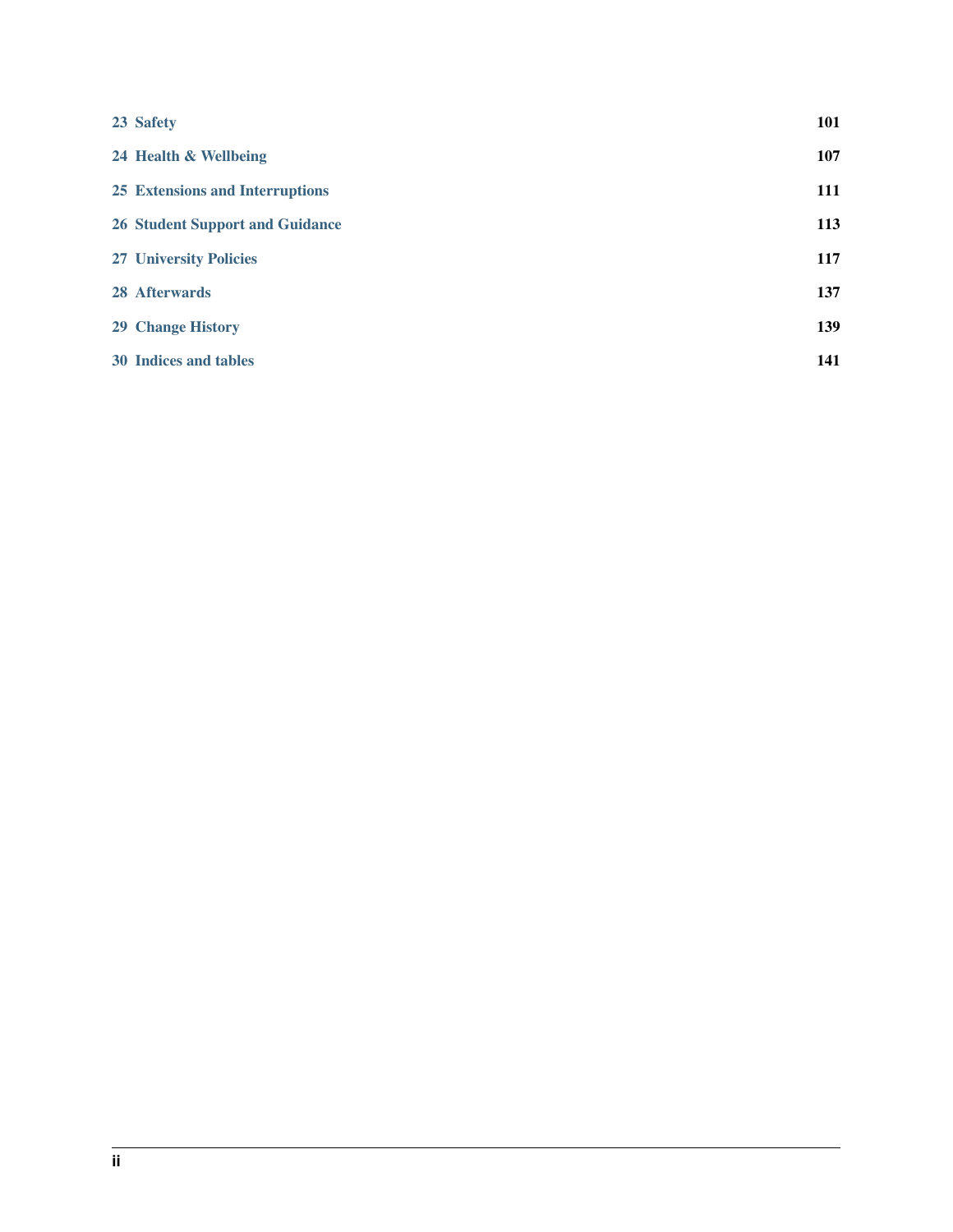### **ONE**

# **TL;DR**

- <span id="page-4-0"></span>1. Join [PGR Discord Server](https://discord.gg/ArVYxfWGpY)<sup>[3](#page-4-1)</sup>.
- 2. Read the [PGR Handbook.](https://studentnet.cs.manchester.ac.uk/pgr/handbook/) Look at it for elaborations on everything to do with PGR.
- 3. You are a Postgraduate Researcher (PGR) not a PhD Student.
- 4. You will get a PGR Newsletter the 'Research School Irregular' every week or so read it.
- 5. You should expect supervision meetings once per week (you must attend these).
- 6. Advisor Meetings are compulsory (attendance is taken).
- 7. Your Research Training Support Grant is £2250 over your PhD (to pay for conferences and open access publications etc).
- 8. You will also be provided with a Computer (choose from the list).
- 9. You can get an extended hours pass to work after the building 'closes' (you need to complete the Health and Safety Training Online for this).
- 10. Your first semester will be in PGR Home, you will then move to a room which has other PGRs and PDRAs in your area of specialism / Research Group.
- 11. The [Rooms Database](https://rooms.cs.manchester.ac.uk/) will tell you where you should be sitting.
- 12. You get 6 weeks Holiday per year.
- 13. Our preferred thesis format is 'Alternative format'.
- 14. you have a 9 month review in your first year.
- 15. You have End of Year progression viva's which you must pass each year.
- 16. You have 1 training course per year which you must attend, complete, and pass to progress.
- 17. You must attend the Computer Science Summer Sumposium to present your work.
- 18. There is a Mercury Seminar Series in which you shoudl expect to attend and present your work.
- 19. There is an Atlas Seminar Series of visiting academics which you should attend.
- 20. We have a regular monthly social event.
- 21. You must complete compulsory online training including PGR Student Health and Safety, Research Integrity, Understanding Export Controls, Unconscious Bias - Equality and Diversity, and Data Protection Training (GDPR).
- 22. You must complete your studies in 3 years and 6 months (+ extension and interruptions).

<span id="page-4-1"></span><sup>3</sup> <https://discord.gg/ArVYxfWGpY>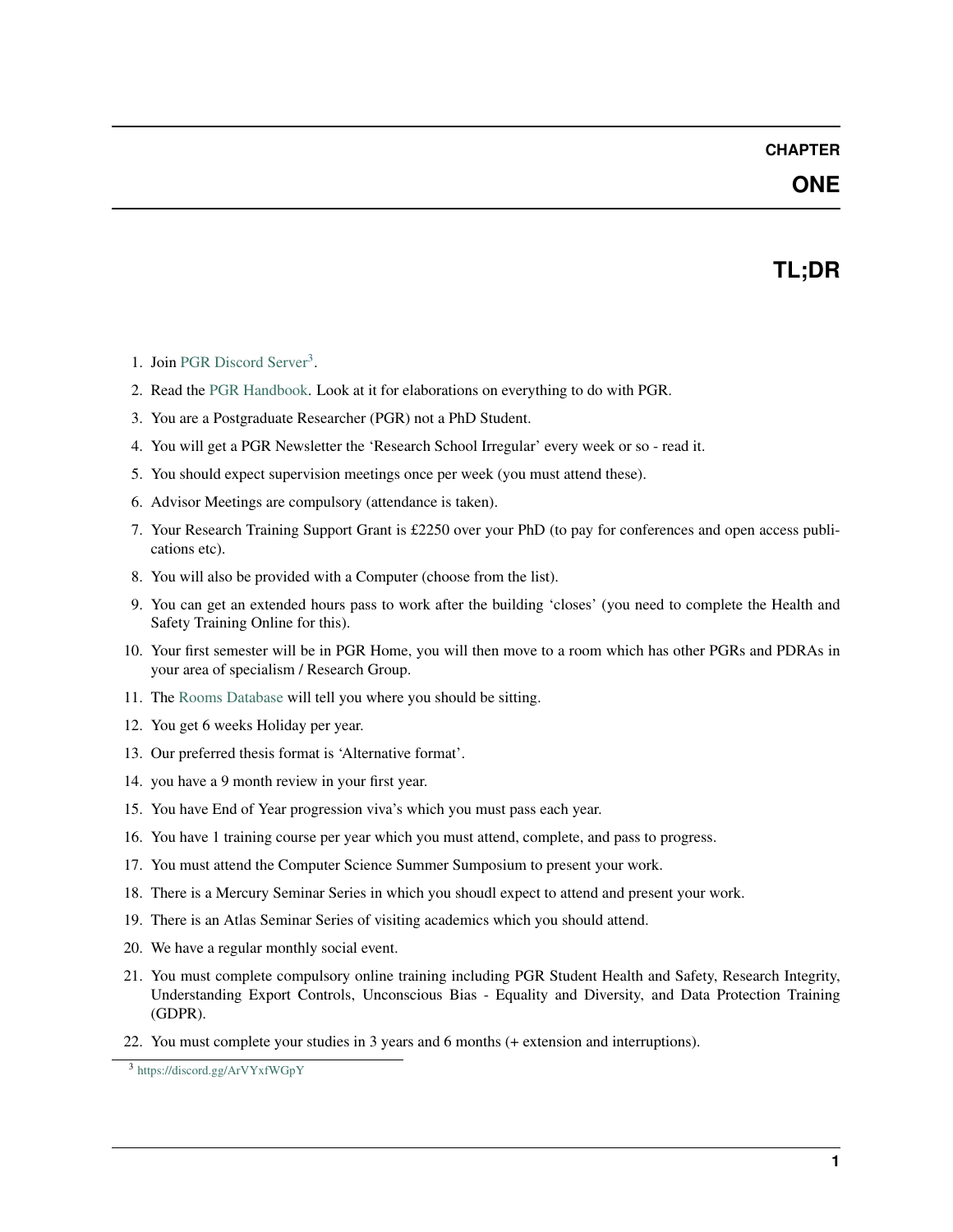- 23. If you are having unexpected issues such as health problems, care issues, mental well-being, then discuss these with your supervisor and apply for an extension or interruption to study.
- [2](#page-5-1)4. Always contact Simon Harper  $(HoPGR)^1$  $(HoPGR)^1$  or [Dr Bijan Parsia \(DHoPGR\)](mailto:bijan.parsia@manchester.ac.uk)<sup>2</sup> before any problems get out of hand.
- 25. Consider becoming a Graduate Teaching Assistant to help with teaching and gain training and an additional salary.
- 26. You can go on internships and we will interrupt your programme for up to 6 months.
- 27. You are in the Dept of Computer Science, in the School of Engineering, in the Faculty of Science and Engineering, in the University of Manchester.
- 28. Contact Student support (email) for any query's your supervisory team cannot answer.
- 29. The First Aid and Mother Baby room is on the top floor of Kilburn on the Oxford Road Collidor.
- 30. In the event of any emergency, contact the emergency services by calling 9999 internal or 999 external line. The University Security Office must also be informed once the emergency services have been alerted by calling 69966 internal or 0161 306 9966 external line. This number can be found on the reverse side of your University Staff/Student card. The School Health and Safety Advisor must be notified of any emergency (contact above).
- 31. On hearing the fire alarm, evacuate the building immediately by the nearest available exit.
- 32. The audible alarm for Kilburn building is a two stage system: Stage 1 An intermittent alarm be prepared to evacuate the building. Stage 2 A continuous alarm – evacuate the building immediately.
- 33. The audible alarm for IT building is a single system. Upon hearing the fire alarm it is necessary to evacuate the building.
- 34. This document is Release: v2021.2 / Version: ga52c3e5 / Including 1 update since this release / Dated Jan 21, 2022.

<span id="page-5-0"></span><sup>1</sup> <mailto:simon.harper@manchester.ac.uk>

<span id="page-5-1"></span><sup>2</sup> <mailto:bijan.parsia@manchester.ac.uk>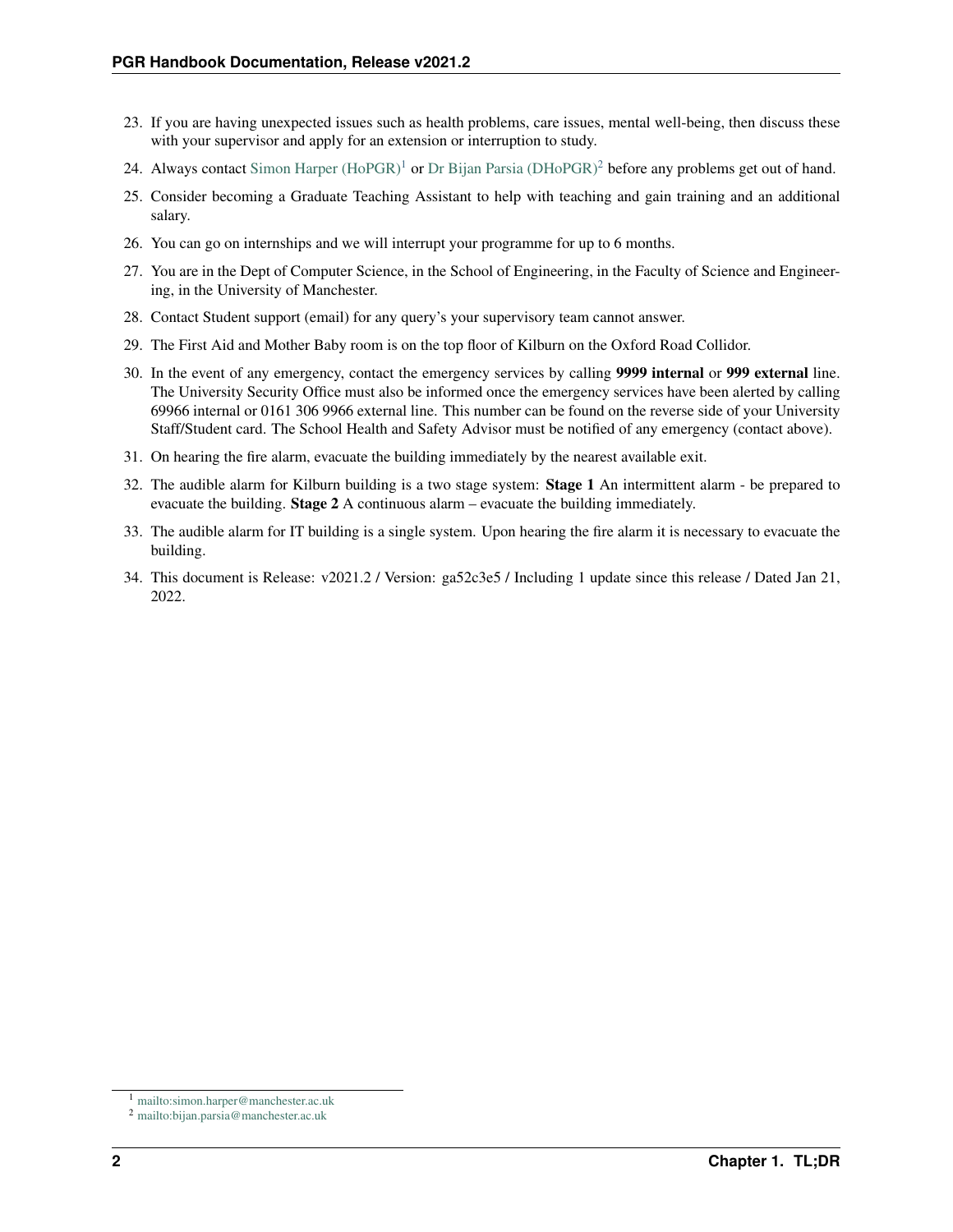# **ABOUT**

<span id="page-6-0"></span>Danger: COVID 19 - This Handbook has been updated through the COVID 19 Pandemic and so the information containing within it is as up to date as possible but changes may be frequent as the situation changes and we start to return to what may pass as the 'new normal'. In this case, please contact the relevant person for an update after you have read this Handbook, the *[COVID 19 Update](#page-22-0)*, and looked at the PGR COVID 19 FAQ [https:](https://www.staffnet.manchester.ac.uk/coronavirus/faqs/pgr/) [//www.staffnet.manchester.ac.uk/coronavirus/faqs/pgr/.](https://www.staffnet.manchester.ac.uk/coronavirus/faqs/pgr/)

This is the Handbook for Post Graduate Research (PGR) in the Department of Computer Science which is part of the School of Engineering within the Faculty of Science and Engineering (FSE) at The University of Manchester. You are expected to make yourself familiar with the contents of this Handbook as it contains information about PGR programmes, assessment rules, and descriptions of the facilities of the Department and University, as well as guidance on undertaking PGR work here.

Our programmes are regulated by the [Manchester Doctoral College](http://www.manchester.ac.uk/study/postgraduate-research/why-manchester/doctoral-college/)<sup>[2](#page-6-1)</sup>, as are all other Doctoral level training pro-grammes at the University, for which there are a set of rules and regulations as detailed in the [Code of Practice](http://www.staffnet.manchester.ac.uk/services/rbess/graduate/code/)<sup>[3](#page-6-2)</sup> and the [Faculty PGR Handbook](https://www.staffnet.manchester.ac.uk/fse/faculty-support-services/research-business-services/postgraduate-research/pgrhandbook/)<sup>[4](#page-6-3)</sup>. Further, the School of Engineering delegates authority to all of its Departments for the implementation and management of all University policies and frameworks relating to Teaching, Learning and the Student Experience and its degree regulations. This handbook is a description of how we - here in Computer Science - operationalise these rules and regulations as deligated to us by the School.

This handbook is an evolving document that continues to grow in line with developments in graduate education and with the ever increasing levels of best practice in postgraduate research at the University of Manchester. Staff and PGRs are encouraged to become actively involved in improving and extending the code. All feedback is welcome and should be directed to the Director of Post Graduate Research here in Computer Science.

You are currently reading Release:  $v2021.2$  / Version: ga52c3e5 / Including 1 update since this release / Dated Jan 21, 2022.

Although the information contained in this handbook is believed to be correct at the time of going to press, the Department reserves the right to make appropriate changes without prior notice; however the Department will endeavour to inform PGRs of any substantial changes affecting its programmes. This disclaimer does not affect any statutory rights which you may have under English law. Please email any errors or suggestions to the [Simon Harper \(HoPGR\)](mailto:simon.harper@manchester.ac.uk)<sup>[1](#page-6-4)</sup> with "PGR Handbook Corrections" in the subject.

Department of Computer Science The University of Manchester Oxford Road

<span id="page-6-1"></span><sup>2</sup> <http://www.manchester.ac.uk/study/postgraduate-research/why-manchester/doctoral-college/>

<span id="page-6-2"></span><sup>3</sup> <http://www.staffnet.manchester.ac.uk/services/rbess/graduate/code/>

<span id="page-6-3"></span><sup>4</sup> <https://www.staffnet.manchester.ac.uk/fse/faculty-support-services/research-business-services/postgraduate-research/pgrhandbook/>

<span id="page-6-4"></span><sup>1</sup> <mailto:simon.harper@manchester.ac.uk>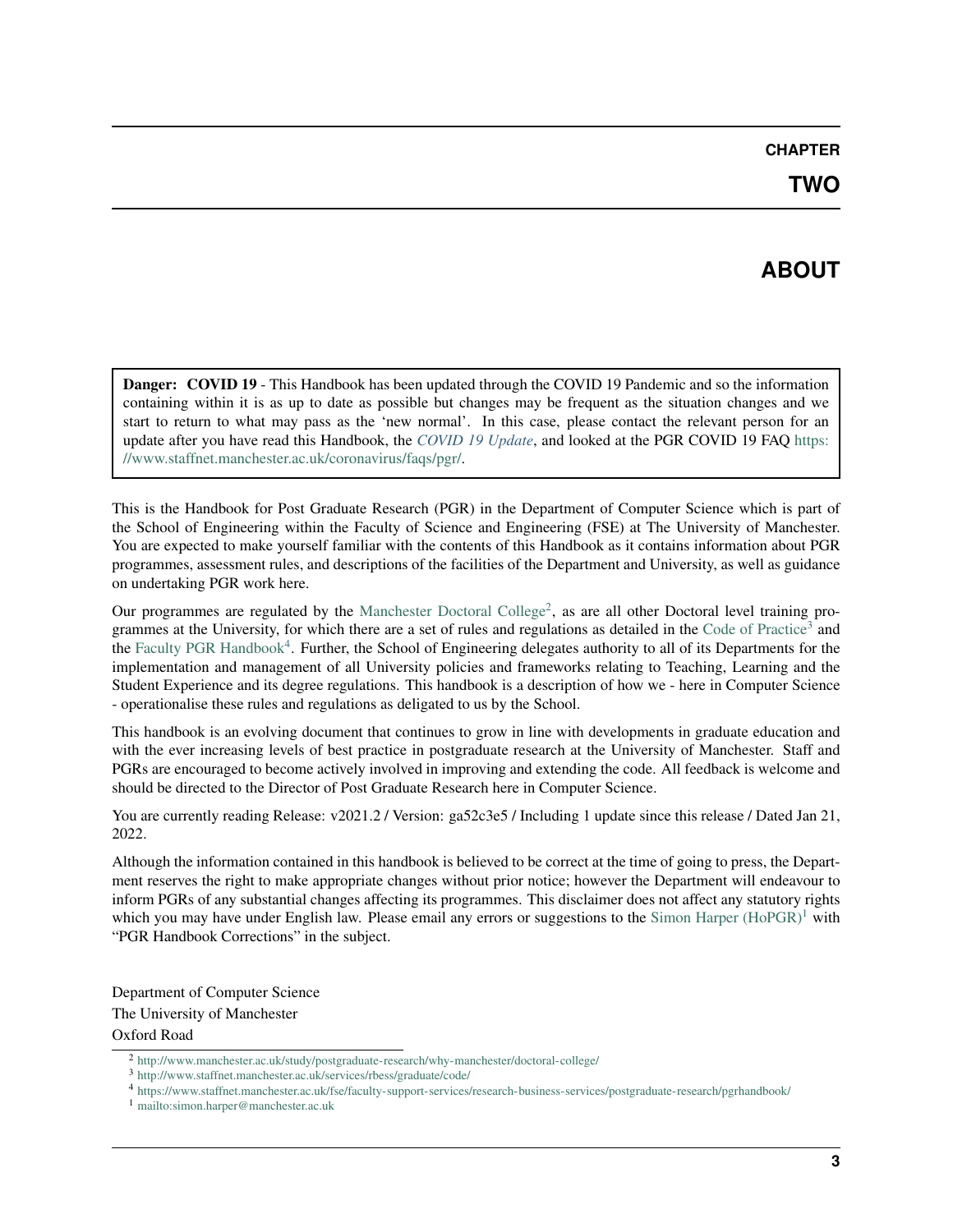Manchester M13 9PL United Kingdom

Tel: (+44) 161 275 6181 Fax: (+44) 161 275 6204

### **2.1 Changes to v2021.2:**

#### **2.1.1 Version: ga52c3e5 (Update: 1) dated Jan 21, 2022.**

- 1. Afterwards Added (*[Afterwards](#page-140-0)*).
- 2. Added TL;DR List (*[TL;DR](#page-4-0)*).
- 3. Breakdown of the Supervisory Relationship added (*[Expectations of the Post Graduate Researcher](#page-32-0)* & *[Expecta](#page-38-0)[tions of the Supervisor](#page-38-0)*).
- 4. Spirited Discussion and Bullying differentiation added (*[Expectations of the Post Graduate Researcher](#page-32-0)* & *[Ex](#page-38-0)[pectations of the Supervisor](#page-38-0)*).
- 5. Bullying discussion added (*[Bullying](#page-111-0)*).
- 6. Awards have been updated (*[Departmental Prizes Awards and Medals](#page-68-0)*).
- 7. Extensions or Interuptions close to the Submission Date added (*[Extensions Close to the Submission deadline](#page-115-0)*, *[Extensions and Interruptions](#page-114-0)*, *[Progression Limit](#page-90-0)*, & *[Progression and Assessment](#page-80-0)*).
- 8. Estates Helpdesk updates (*[Quick Guide](#page-12-0)*).

### **2.1.2 Version: g4e65407 (Update: 1) dated Sep 27, 2021.**

- 1. Index updated (Throughout).
- 2. Funds for Working from Home Removed.
- 3. Ordering a Computer (*[Computer Equipment](#page-63-0)*).
- 4. Changes to Visa information (*[Attendance](#page-48-0)*).
- 5. Changes to Remote Study Concession (*[Attendance](#page-48-0)*).
- 6. UKVI Submission Pending Attendance update (*[Visa Status During Submission Pending](#page-50-0)*).
- 7. ResLife text added (*[Getting Started](#page-26-0)*).
- 8. Addition of the [Faculty PGR Handbook](https://www.staffnet.manchester.ac.uk/fse/faculty-support-services/research-business-services/postgraduate-research/pgrhandbook/)<sup>4</sup> (Throughout).
- 9. Student Support contact details changed (Throughout).
- 10. Helpful Offices Removed (as they don't exist anymore) (*[Mentors Kickstart Guide](#page-16-0)*).
- 11. References to ACSO changed to CSOps (Throughout).
- 12. References to ACSO/CSOps Office removed throughout (as they have been removed from the Dept).
- 13. 'Well-being Getting Started' reference added (*[Getting Started](#page-26-0)*)
- 14. Well-being Policy updated (*[Health & Wellbeing](#page-110-0)*).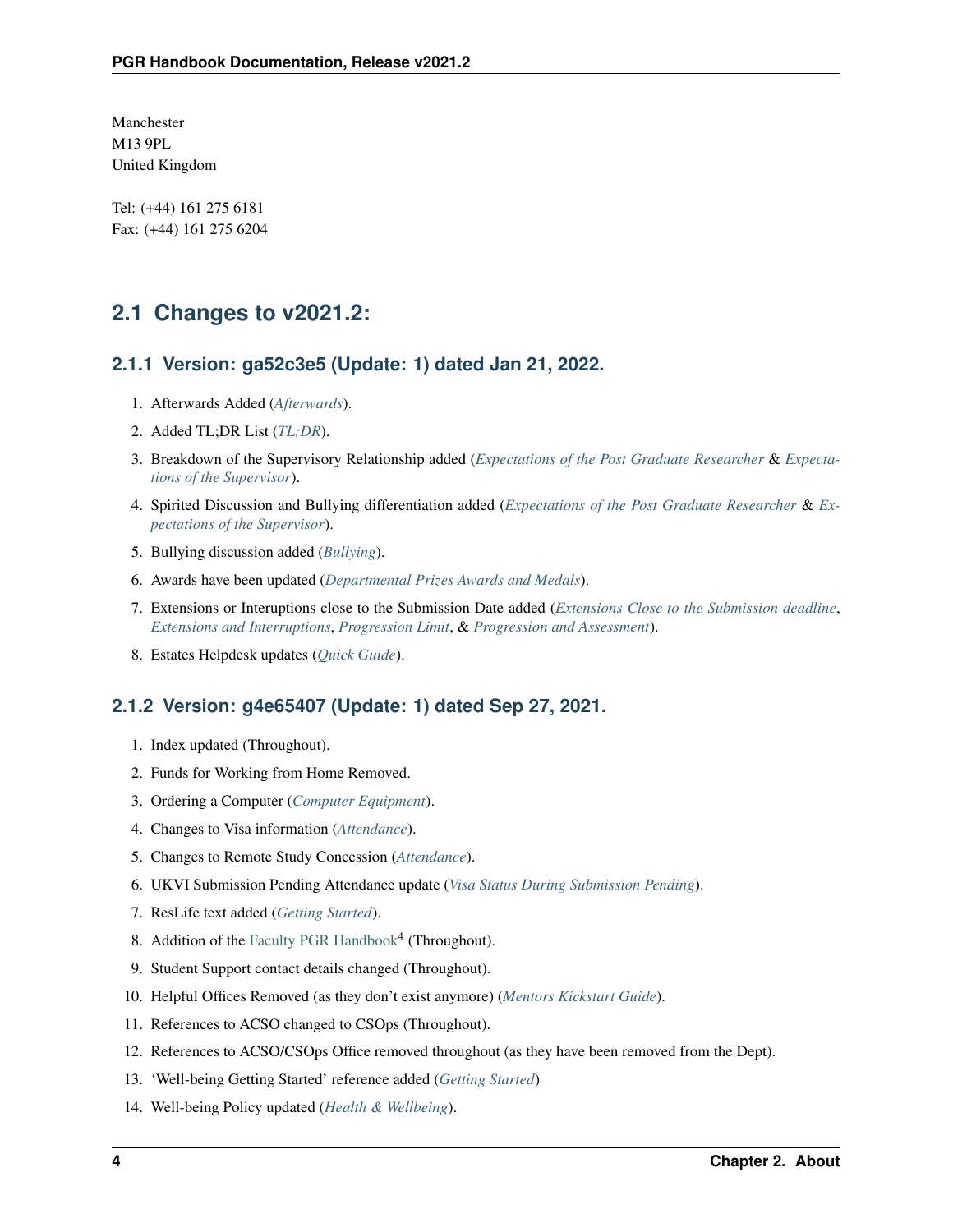- 15. Changes to Viva's updated to include co-present, fully remote, and hybrid (*[The Thesis Defence \(Viva\)](#page-101-0)*)
- 16. COVID warnings removed when not needed (Throughout).

### **2.1.3 Changes to Old Versions at: Change History.**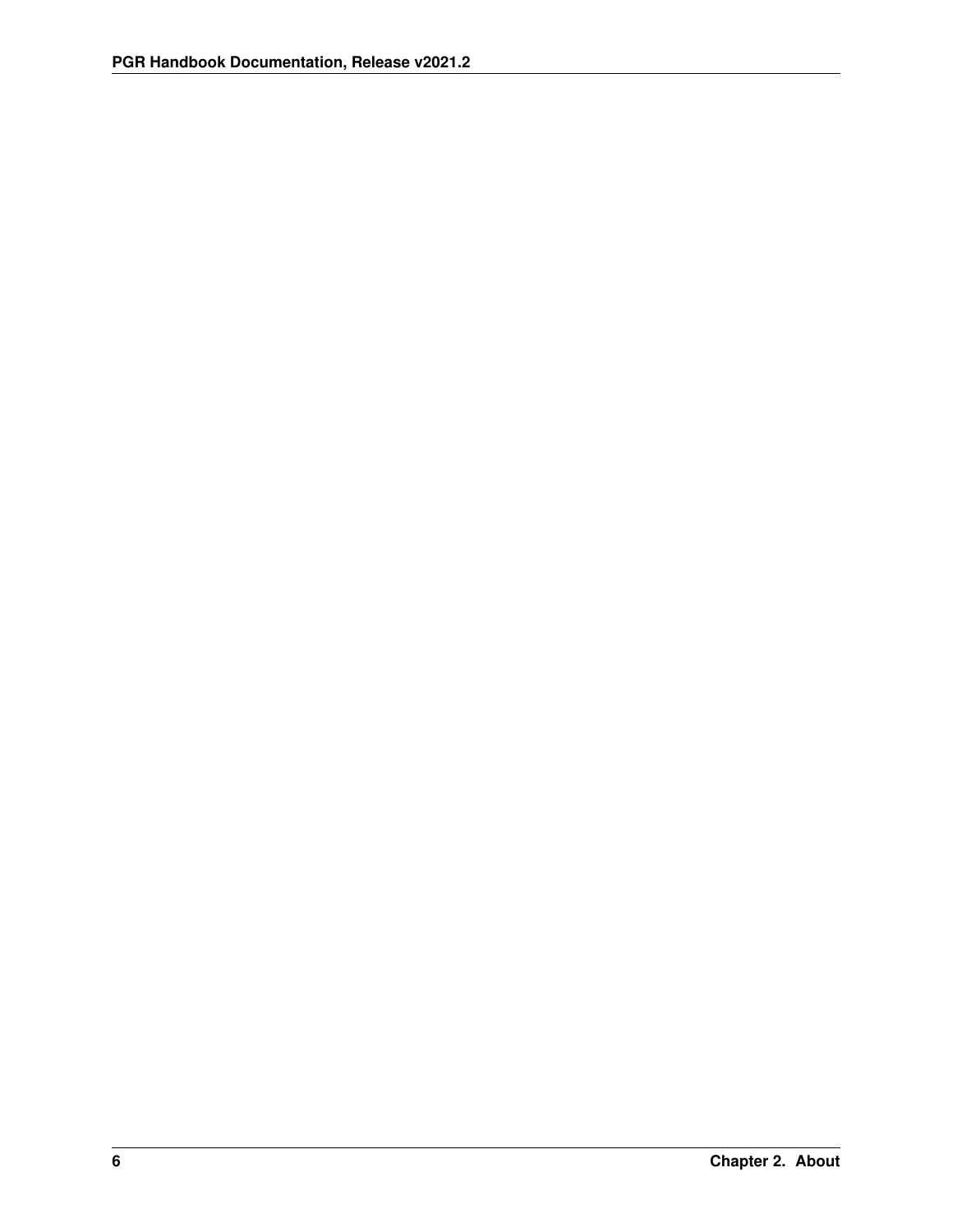### **THREE**

### **WELCOME**

<span id="page-10-0"></span>Welcome to [Manchester](http://www.manchester.ac.uk)<sup>[1](#page-10-1)</sup> and to Post Graduate Research in [Computer Science](http://www.cs.manchester.ac.uk)<sup>[2](#page-10-2)</sup>. We are very excited to have you working with us.

# **3.1 Welcome to Post Graduate Researchers**

Welcome, too, to the start of your research careers. You are here to learn how to do research, which means that during the next years you will be learning the skills of a researcher: how to address a problem and understand its context and importance, how to carry out effective investigations using the techniques of particular research fields, and how to evaluate and communicate research.

You will be working under the direction of one or more academic supervisors (typically two) and will have the opportunity to work with other staff, colleagues and students. We hope by the latter half of the programme you will be communicating or collaborating with researchers world-wide in your chosen research area by attending conferences and meeting them face-to-face.

We expect you will soon be contributing to the wider research community, by writing papers, making presentations at scientific conferences, and helping to shape the future of computer science. We hope your time here is challenging, fulfilling and enjoyable.

I hope we will make your time here - as an early career researcher - a great experience. I wish you the very best success.

# **3.2 The University**

Our Purpose as a University is 'To advance education, knowledge and wisdom for the good of society.' while our Vision states that 'We will be recognised globally for the excellence of our people, research, learning and innovation, and for the benefits we bring to society and the environment.'

Only together we can acheive these dual aims.

Prof Simon Harper, Head of Post Graduate Research,

Department of Computer Science.

<span id="page-10-1"></span><sup>1</sup> <http://www.manchester.ac.uk>

<span id="page-10-2"></span><sup>2</sup> <http://www.cs.manchester.ac.uk>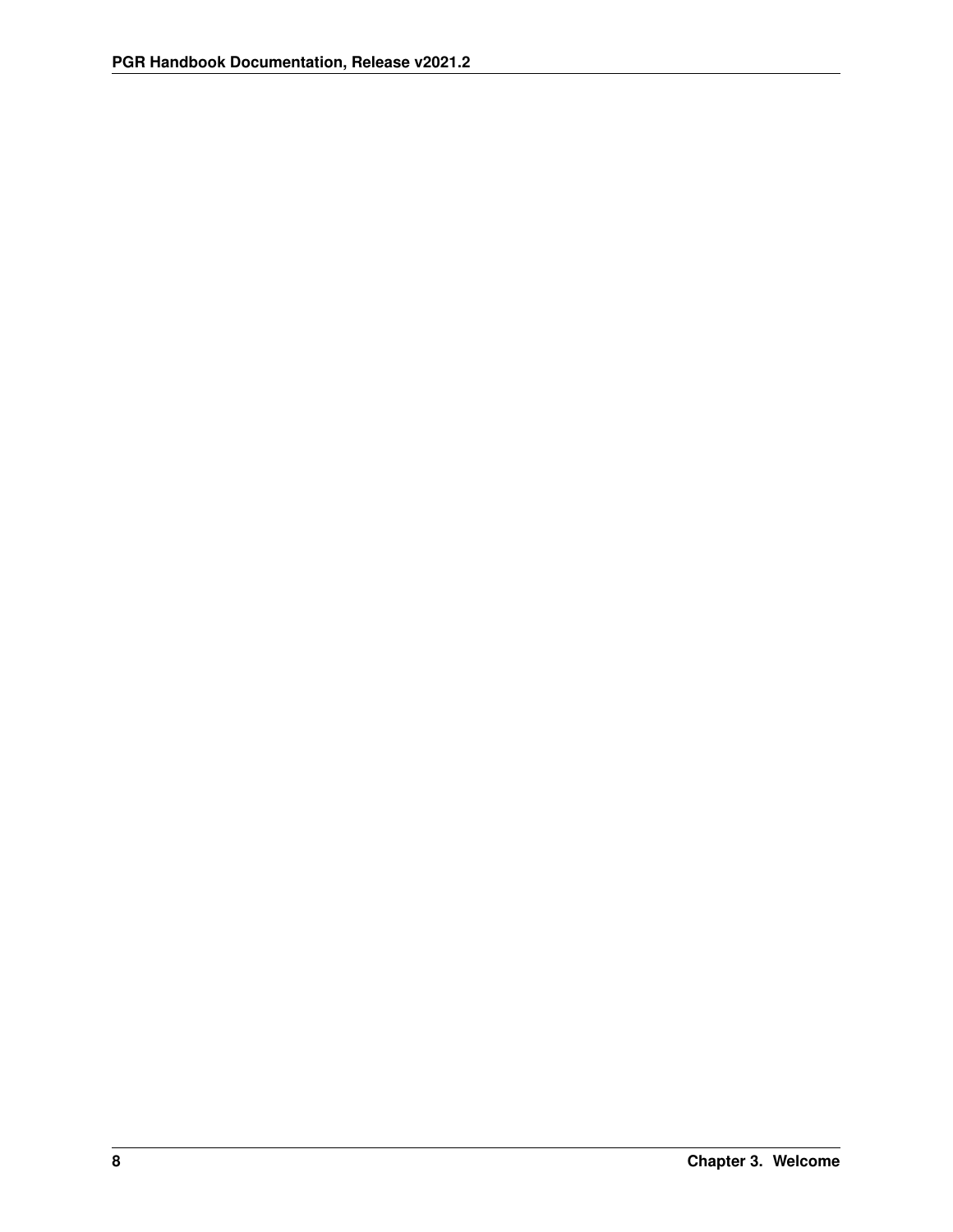### **FOUR**

# **QUICK GUIDE**

#### <span id="page-12-0"></span>PGR follows a Flexible Working model with

#### Core Hours between 10:00 - 16:00

(you are expect to be available between these times unless personal circumstances dictate otherwise)

#### Useful Information and Contacts

#### Student Support Office (SSO)

- Faculty of Science and Engineering South Campus hub is based in Engineering Building A,
- T: 0161 306 8155 (internal extension 68155)
- W: <http://studentnet.cs.manchester.ac.uk/student-services/index.php?view=pgr>
- E: [Student Support](mailto:compsci-sso-pgr@manchester.ac.uk)<sup>[1](#page-12-1)</sup>

#### School Health and Safety Advisor

- T: 0161 275 6118 (internal extension 56118)
- E: [James Fields](mailto:James.Fields@manchester.ac.uk)<sup>[7](#page-12-2)</sup>

#### Head of PGR (HoPGR)

- 2.60 Kilburn Building
- T: 0161 275 0599 (internal extension 50599)
- E: Simon Harper  $(HoPGR)^4$  $(HoPGR)^4$

#### Deputy Head of PGR (DHoPGR)

- 2.88a Kilburn Building
- T: N/A
- E: [Dr Bijan Parsia \(DHoPGR\)](mailto:bijan.parsia@manchester.ac.uk)<sup>[5](#page-12-4)</sup>

#### CS Operations

• E: CS Operations  $(Ops)^2$  $(Ops)^2$ 

#### PGR Student Mentors and CDT Representatives

- <span id="page-12-1"></span><sup>1</sup> <mailto:compsci-sso-pgr@manchester.ac.uk>
- <span id="page-12-2"></span><sup>7</sup> <mailto:James.Fields@manchester.ac.uk>
- <span id="page-12-3"></span><sup>4</sup> <mailto:simon.harper@manchester.ac.uk>
- <span id="page-12-5"></span><span id="page-12-4"></span><sup>5</sup> <mailto:bijan.parsia@manchester.ac.uk> <sup>2</sup> <mailto:CSOps@manchester.ac.uk>
	-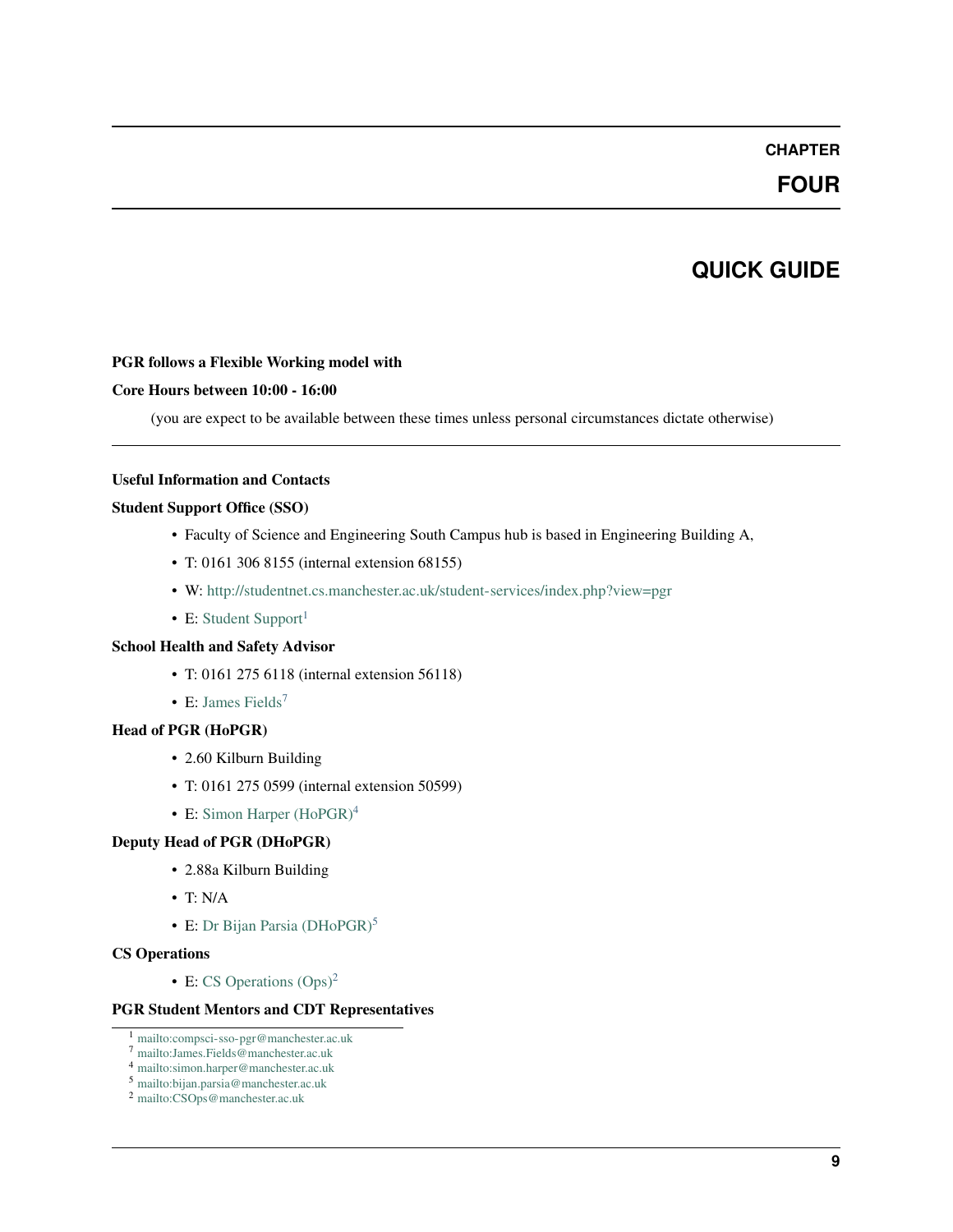• [PGR Mentors](mailto:cs-mentors@listserv.manchester.ac.uk) $3$ 

#### Emergencies

In the event of any emergency, contact the emergency services by calling 9999 internal or 999 external line. The University Security Office must also be informed once the emergency services have been alerted by calling 69966 internal or 0161 306 9966 external line. This number can be found on the reverse side of your University Staff/Student card. The School Health and Safety Advisor must be notified of any emergency (contact above).

#### Fire Evacuation Procedure

On hearing the fire alarm, evacuate the building immediately by the nearest available exit.

- Do not use lifts
- Do not return to offices to collect belongings
- Go to Building Assembly Point

#### Fire Detection

If you discover a fire and the building alarm is not sounding, activate the nearest break glass point on your escape route and evacuate the building immediately. Make your way to the building assembly point and await further instruction. If possible you should inform security of the event and supply them with as much information as possible in order for them to evaluate the risk and to take appropriate action.

#### Fire Alarm

The audible alarm for Kilburn building is a two stage system:

Stage 1 An intermittent alarm - be prepared to evacuate the building.

Stage 2 A continuous alarm – evacuate the building immediately.

The audible alarm for IT building is a single system. Upon hearing the fire alarm it is necessary to evacuate the building.

#### First Aid

Details of first aiders are available on first aid notices which can be found next to each fire notice, on notice boards and near to every exit point of the building. If local first aiders are not available, Security can be contacted to provide first aid by calling 69966 internal or 0161 306 9966 external line.

#### Important Notes to Students

- You are responsible for driving your own Research, not your supervisor.
- General [CS PGR information](http://studentnet.cs.manchester.ac.uk/pgr/) $8$  can be found on studentnet.
- Your PGR Handbook can be found at: <http://studentnet.cs.manchester.ac.uk/pgr/handbook/>
- eProg is the central system which monitors your progress. You must keep it up to date and you must prompt your supervisor to complete the forms. eProg can be found at: [https://app.manchester.ac.uk/eprog/.](https://app.manchester.ac.uk/eprog/) You are responsible for familiarising yourself with the progression criteria for you programme and for ensuring that deadlines are met.
- University PGR Regulations and Policies, including PGR Degree Regulations, Examination of Doctoral Degrees, Circumstances leading to Change and Presentation of Thesis, can be found at: [http://www.regulations.](http://www.regulations.manchester.ac.uk/postgraduate-research-students/) [manchester.ac.uk/postgraduate-research-students/](http://www.regulations.manchester.ac.uk/postgraduate-research-students/)
- The Faculty of Science and Engineering provide lots of study support for Research Students, information can be found at: <http://www.researchsupport.eps.manchester.ac.uk/>

<span id="page-13-0"></span><sup>3</sup> <mailto:cs-mentors@listserv.manchester.ac.uk>

<span id="page-13-1"></span><sup>8</sup> <http://studentnet.cs.manchester.ac.uk/pgr/>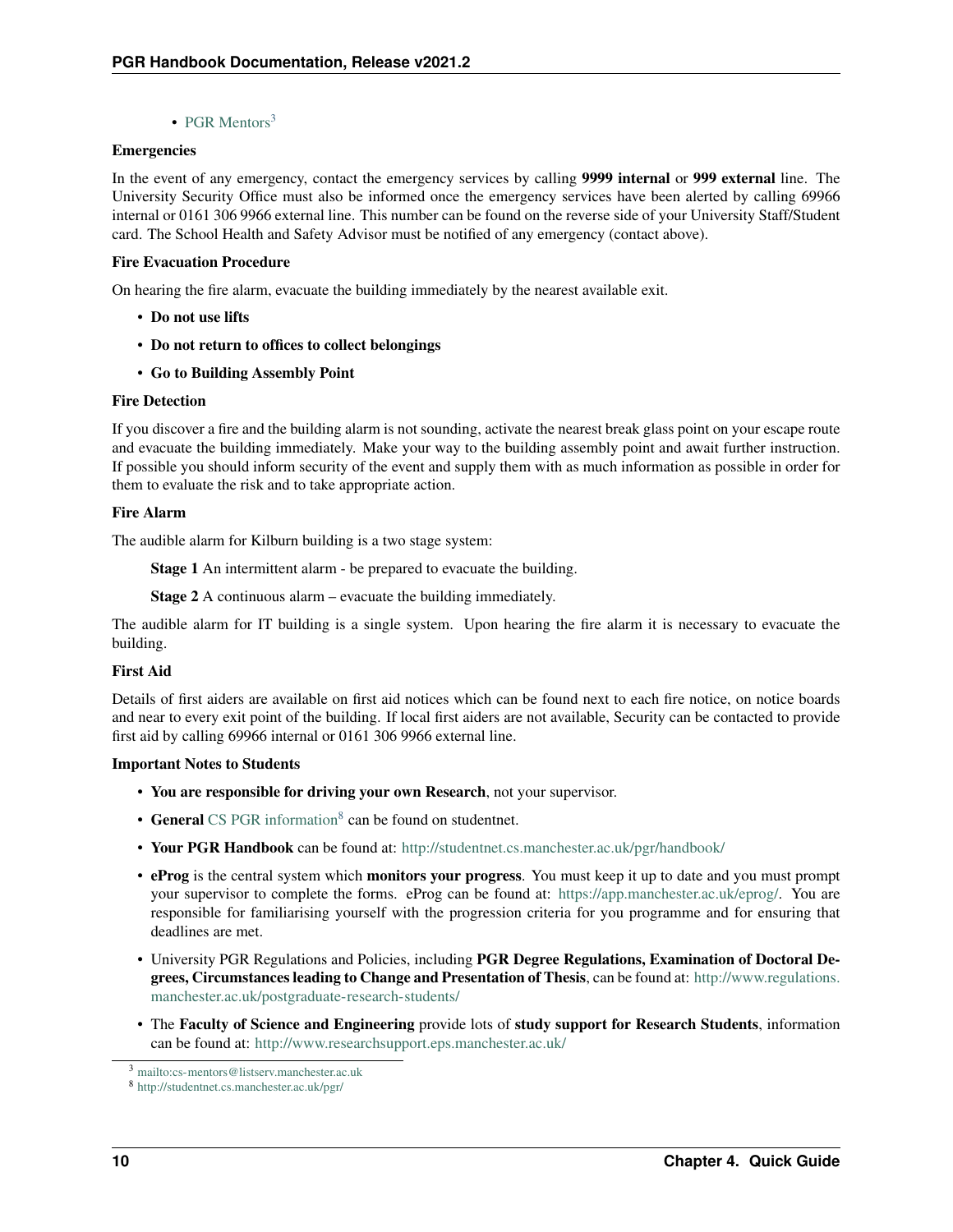- Your core hours are 10:00-16:00. We expect you to be at the University between the times unless you have other commitments.
- If you need help, advice or guidance on anything ask!
- The quickest way to resolve Building Issues is via the Estates Helpdesk. The helpdesk can be used by all staff to report estates issues such as flickering lights, dripping taps, heating and ventilation issues and faulty electrical sockets etc. Click on link and 'New Request' from right hand menu of the [Helpdesk.](https://www.estates.manchester.ac.uk/services/msu/helpdesk/) Most of the form is self-explanatory. Once reported you will receive 2 emails: 1. A copy of the estates helpdesk request you have submitted; and an, 2. Acknowledgement of Work Request: e.g. 6171847 – this number is the work request number and should be retained for future reference. If an issue remains unresolved, the email containing the work request number can be forwarded to your I&F Technical Operations Manager for escalation to the Faculty Estates Team. If there is an urgent issue that needs immediate attention, the helpdesk can be called directly on 52424 or 0161 275 2424 between the hours of 8am and 4pm. Outside of these hours security should be contacted on 69966 – this number can also be found on the back on your staff card.

#### PGR Home

Tip: Some History. In the past, PGRs did not spend the first 4 months of their time in PGR Home and were not required to attend the core hours. This meant that many PGRs were not able to build a cross supervisory peer support group to help them get perspective in the hard times that they will inevitably have. To address this problem we created a common area for all PGRs for their first 4 months and a requirement that they attend every day for the core hours. This is so PGRs can benefit from both giving and receiving peer support and building a Peer Support Network. Please realise your 'luck' in being provided with these opportunities and use them well.

The PGR Home is in LF15/17 Kilburn Building. The majority of students will spend their first semester on the programme here before moving to an office in their second semester.

#### PGR Consultative Committee (CC)

The School holds quarterly PGR CC meetings at which PGR Representatives raise issues for concern to the Committee. If you would like to raise something to be reported or are interested in becoming a PGR Mentor, you should email [CS-Mentors@listserv.manchester.ac.uk.](mailto:CS-Mentors@listserv.manchester.ac.uk) This PGR-CC is now combined with the Departmental Graduate Committee so PGRs can attend and have direct access to the Committee.

#### Extended Hours Access to the Kilburn Building

Entry to the Kilburn Building outside of normal hours (before 08.00 and after 18.00 Monday to Friday, plus all day at weekends and bank holidays) requires an extended hours pass. The Student Support Office can provide information on how to obtain a pass.

#### Further Useful Contacts and Links

Information about the University's Students' Union and the services and activities they provide can be found here: <https://manchesterstudentsunion.com/>

General University Student Support including information on accessing academic, financial and personal wellbeing support and advice can be found here: <http://www.studentsupport.manchester.ac.uk>

The University's Student Support and Advice team, based in the Atrium of University Place, can offer advice on issues affecting your PGR life, and can signpost to more specialist services. Email [studentsupport@manchester.ac.uk](mailto:studentsupport@manchester.ac.uk)

The My Manchester Crucial Guide is the essential stop for information and advice on everything to do with being a student at Manchester and can be found at: <http://www.studentnet.manchester.ac.uk/crucial-guide/>

Bullying & Harassment: All PGRs can report something anonymously or get support from an advisor, further information can be found at: <https://www.reportandsupport.manchester.ac.uk/>

The University of Manchester Counselling Service offers confidential help with any personal issues affecting work, self-esteem, relationships, sexuality, mental health and general well-being. Further information can be found at: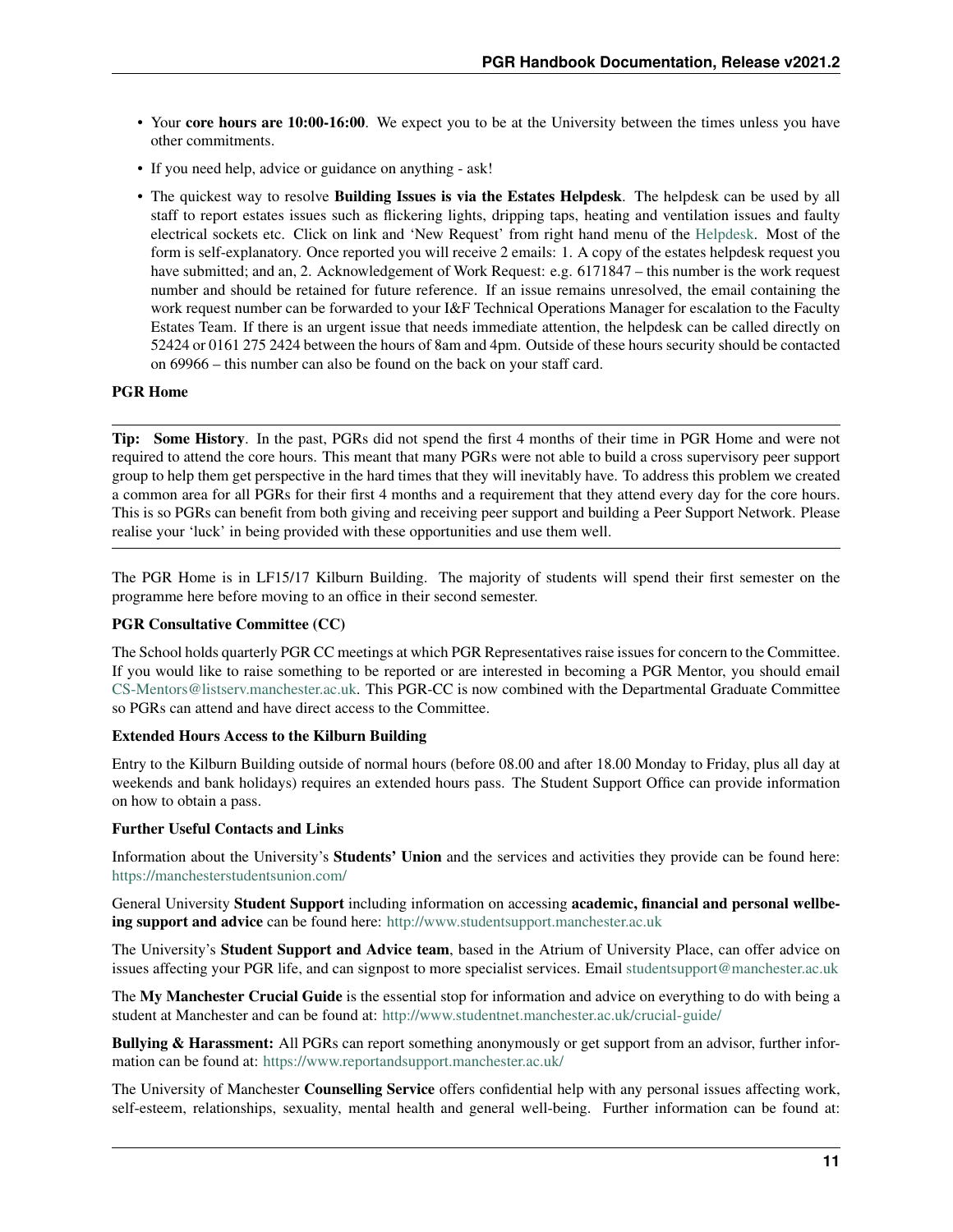#### <http://www.studentnet.manchester.ac.uk/counselling/>

Nightline is a confidential listening and information service run by students for students. It is open 8pm till 8am every night during term time. The phone number can be found on the reverse of your ID card. Nightline can also be contacted at [nightmail@nightline.manchester.ac.uk](mailto:nightmail@nightline.manchester.ac.uk) (Expect a reply within 48 hours) and further information can be found at <http://manchester.nightline.ac.uk/>

The Samaritans are available 24 hours a day, seven days a week, to talk confidentially about any problem, however big or small: [www.samaritans.org](http://www.samaritans.org)

The University's Disability Advisory and Support Service (DASS) provide confidential help and support for people with conditions, whether emotional or physical, that may have a significant, adverse and long-term effect on your ability to carry out normal day-to-day activities. Further information can be found at: [http://www.dso.manchester.ac.](http://www.dso.manchester.ac.uk/) [uk/](http://www.dso.manchester.ac.uk/)

The University's International Student Support team can provide advice and help to answer queries relating to visas and immigration: <http://www.studentsupport.manchester.ac.uk/immigration-and-visas/>

If you're not sure about where to find the help you feel you need, just email [Student Support](mailto:compsci-sso-pgr@manchester.ac.uk)<sup>1</sup> to speak to someone.

#### Instructions for using the Desktop PCs in the PGR Home

- 1. The desktop PCs are installed with Centos 7 only and will accept your University username and password for logging in. They have pre-installed, what is considered a base set of applications as well as a home file store provided by servers from within the School.
- 2. When you have settled at a desk and taken "ownership" of one of these desktops you will need to email the hostname of your PC to [Chris Page \(Department IT Manager\)](mailto:christopher.page@manchester.ac.uk)<sup>[6](#page-15-0)</sup>. He will then add you to the sudoers file on your PC. To find the hostname if it is not printed on a sticker, type in the command 'hostname' in a terminal window. Access to sudoers will allow you to install software of your choice for your work by using the sudo command.
- 3. When you have finished your time in the PGR lab the machines will be wiped clean and re-installed for the next student. So, please make sure that you do not save anything important on the local hard drive but save your work either in your home directory (which is backed up) or to some kind of external media. When you move to a research group and are given a new PC to work with, you will find that your home files store travels with you.
- 4. The lab printer is called pgrprt.cs.man.ac.uk (IP address 10.99.192.163). You should be able to print documents directly to it using lpr and the printing is free!

<span id="page-15-0"></span><sup>6</sup> <mailto:christopher.page@manchester.ac.uk>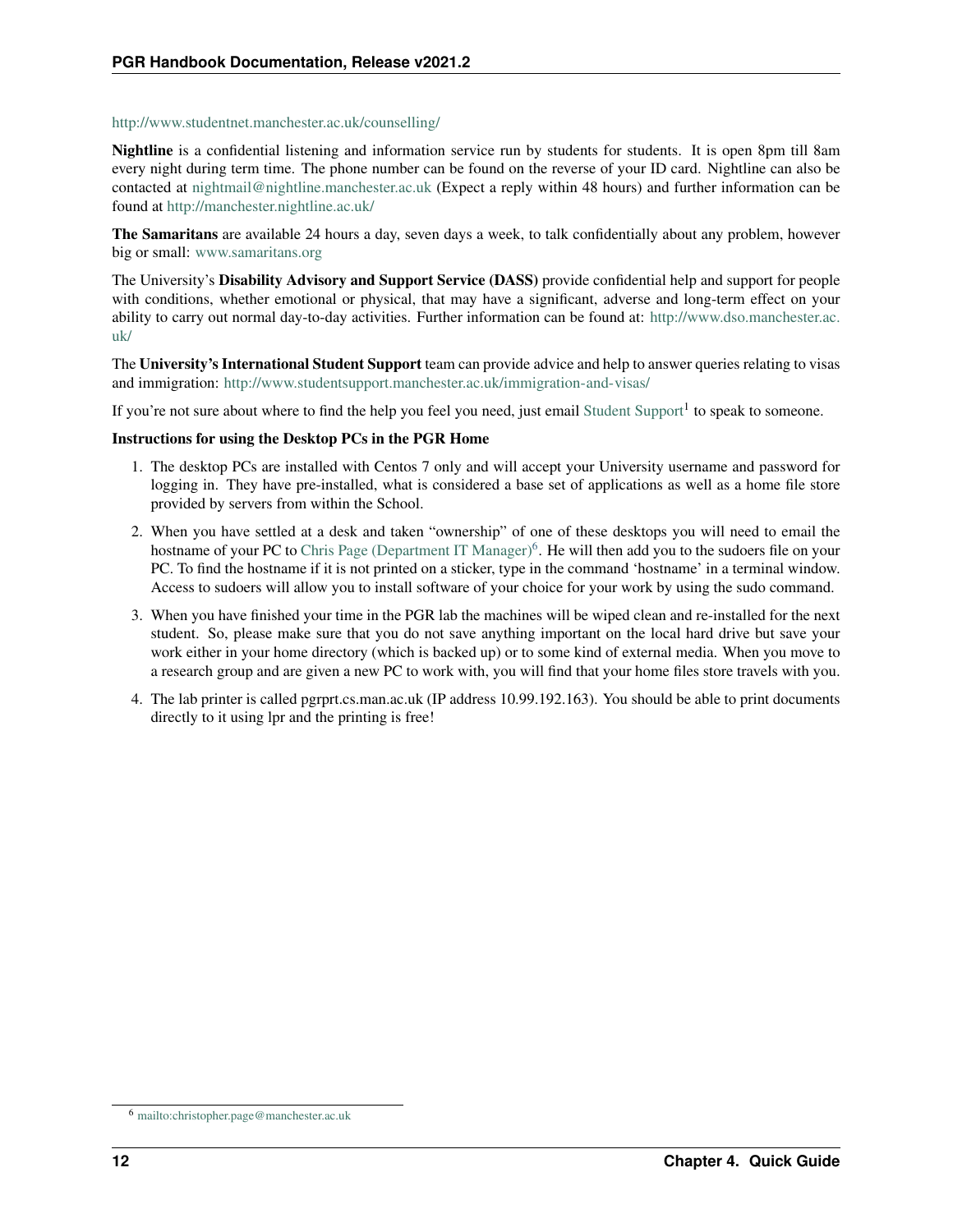# **MENTORS KICKSTART GUIDE**

<span id="page-16-0"></span>In order to help new PGRs through their first year the mentors team provide support for a series of events and offer advice in a variety of different ways.

The mentoring service is a simple, informal, way for you to get extra help and advice about studying for a PhD at the University of Manchester from those who have been through it before you. It is open to all PGRs in the Department. [https://studentnet.cs.manchester.ac.uk/pgr/mentors/.](https://studentnet.cs.manchester.ac.uk/pgr/mentors/)

# **5.1 Helpful Numbers and Links**

- 1. Emergency number: 999 and 112 (free)
- 2. Non-emergency police number: 101 (free)
- 3. Non-emergency medical number: 111 (free)
- 4. University Security: 0161 306 9966 (also on the back of your Uni ID card)
- 5. University
	- Student Centre [https://studentadmin.manchester.ac.uk/psp/CSPROD/EMPLOYEE/HRMS/h/?tab=](https://studentadmin.manchester.ac.uk/psp/CSPROD/EMPLOYEE/HRMS/h/?tab=DEFAULT) [DEFAULT](https://studentadmin.manchester.ac.uk/psp/CSPROD/EMPLOYEE/HRMS/h/?tab=DEFAULT)
	- myManchester <https://my.manchester.ac.uk/uPortal/f/home/normal/render.uP>
	- Blackboard <https://online.manchester.ac.uk>
	- eProg <https://app.manchester.ac.uk/eprog/default.aspx>
	- my eProg (for PGR students, where to fill out a lot of forms) [https://app.manchester.ac.uk/myprofile/](https://app.manchester.ac.uk/myprofile/eprog/progression.aspx) [eprog/progression.aspx](https://app.manchester.ac.uk/myprofile/eprog/progression.aspx)
	- Timetable for welcome week and PGR courses <http://studentnet.cs.manchester.ac.uk/pgr/timetable/>
	- 2 factor authentication (needed for some university links off campus) [https://www.itservices.](https://www.itservices.manchester.ac.uk/ourservices/popular/2factor/) [manchester.ac.uk/ourservices/popular/2factor/](https://www.itservices.manchester.ac.uk/ourservices/popular/2factor/)
	- VPN (needed for some university links and to access university machines off campus) [https://www.](https://www.itservices.manchester.ac.uk/ourservices/popular/vpn/) [itservices.manchester.ac.uk/ourservices/popular/vpn/](https://www.itservices.manchester.ac.uk/ourservices/popular/vpn/)
- 6. Manchester city council <https://www.manchester.gov.uk/>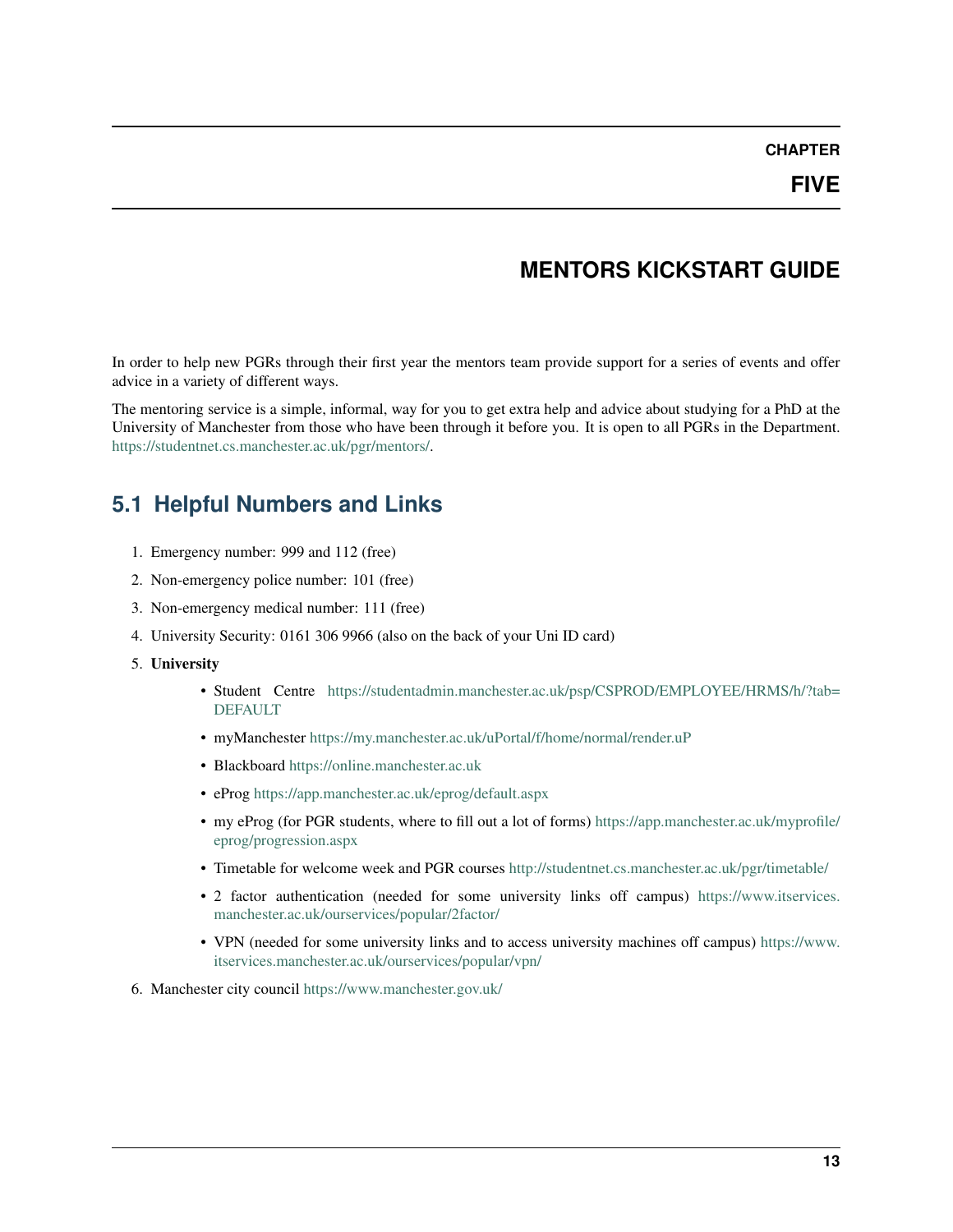### **5.2 General**

- 1. Register online if you haven't done so. For IT account: <https://iam.manchester.ac.uk/> For student registration: see Helpful Links (Student Centre 5a) (Main Menu -> Self Service -> Student Centre)
- 2. Pick up your University Card from Student Services Centre (SSC, near the Main Library) For September starters, this might be in the University Place
- 3. How to set up Wifi on campus:
	- Use UoM\_WIFI first to access the internet, the username is your "IT account" (similar to mbax123) and the password is your IT account password.
	- Get eduroam certificate <https://cat.eduroam.org/> (1 click setup) [http://www.itservices.manchester.ac.](http://www.itservices.manchester.ac.uk/wireless/eduroam/) [uk/wireless/eduroam/](http://www.itservices.manchester.ac.uk/wireless/eduroam/) (step by step guide)
	- Login username is your [ITaccount]@manchester.ac.uk
	- Password is your IT account password
- 4. Complete "Extended Hours Access" tests on Blackboard (see Helpful Links (Blackboard 5c): CS-PGR-Welcome -> Extended Hours). Then go to SSO to activate the access.

### **5.3 If you're new to the UK:**

#### 5. As soon as you have your term-time accommodation:

- Put your address in Student Centre (see Helpful Links (Student Centre 5a)). Make sure you update your address and phone number information when there are changes
- Set up your bank account information in the Student Centre (Helpful Links 5a) to be able to receive stipend

#### 6. Opening a UK bank account:

- Get a letter confirming your term-time address from SSO
- With item 6a (and passport, possibly other documents needed) you can now go to a bank and open an account. Call ahead and check what documents to bring. You might need to make an appointment first. Bank branches around here include Barclays, HSBC, Lloyds, NatWest, Santander, and TSB

#### 7. Mobile phone:

• There are several providers you can go to: EE, Giffgaff, O2, Three, Vodafone. You can get free SIM cards easily from most service providers, then just decide whether you want to use (1) Pay as you go, or (2) Monthly plan, depending on your preferences

#### 8. Accommodation:

- Students are exempt from council tax. If you receive a letter from the city council, don't panic. Go to this link and fill out the form <https://www.manchester.gov.uk/info/500334/students>
- Starting from June 2019 (The Tenant Fees Act), your landlord or letting agent cannot ask you to pay for referencing, credit and immigration checks, administration fees, and renewing your contract, etc.

#### 9. GP registration:

- Find a GP near where you live <https://www.nhs.uk/Service-Search/GP/LocationSearch/4>
- Pick one and go to the Medical Practice to register in person (bring ID)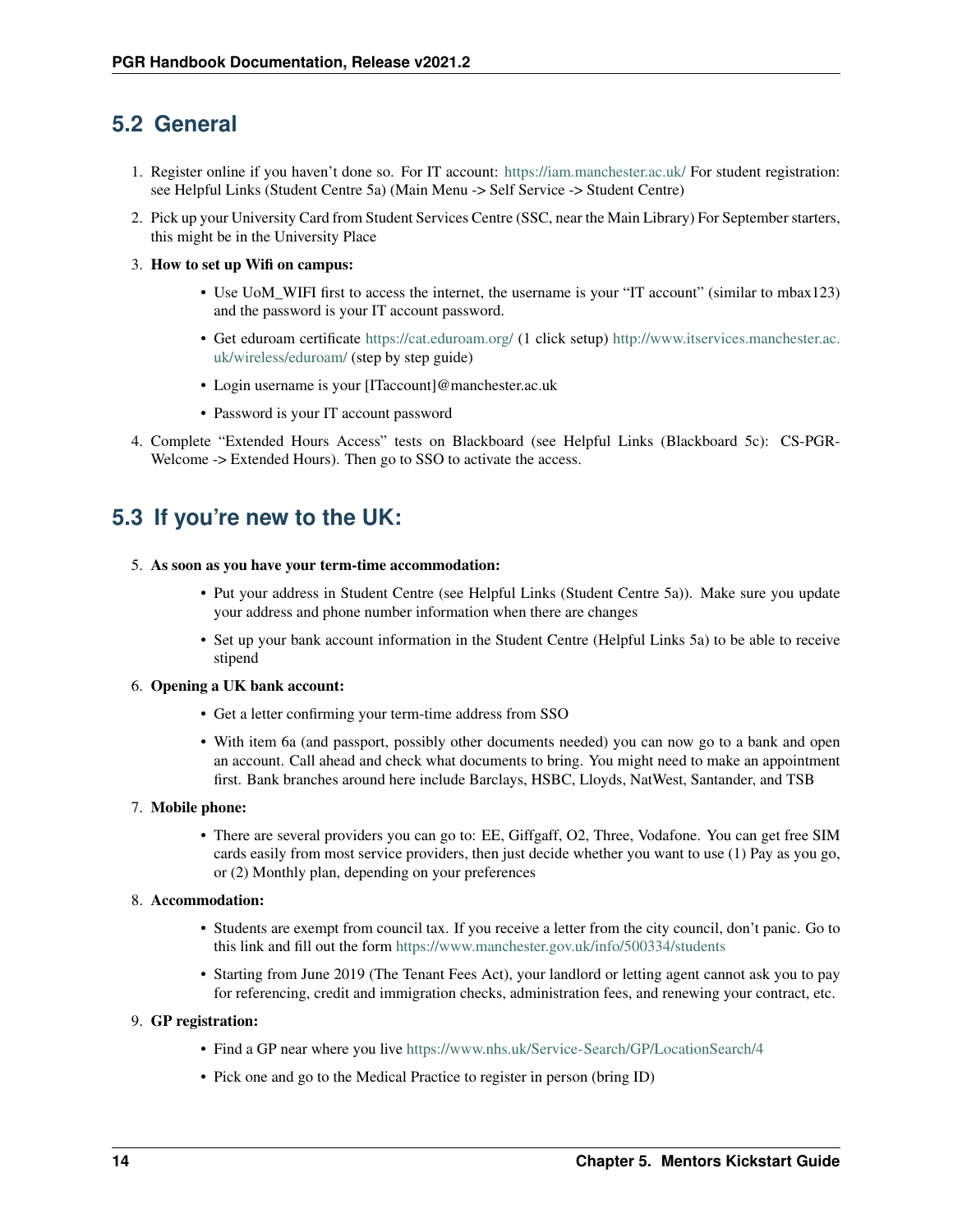### **5.4 For Non-European International PGRs**

- Collect your BRP (Biometric Residence Permit) as soon as possible
- Get an appointment for police-registration (Only apply to certain countries, see more details here [https://www.](https://www.gov.uk/register-with-the-police/who-needs-to-register) [gov.uk/register-with-the-police/who-needs-to-register\)](https://www.gov.uk/register-with-the-police/who-needs-to-register)

Whenever you change your UK home address, you must update with the police as well as the university

### **5.5 For Europeans**

Check the current regulations about Comprehensive Sickness Insurance (CSI) May not be the case after Brexit. . . check the new regulations!

### **5.6 Others**

#### 1. Cycling

- The university provides secure cycle parking, to obtain access, visit the Permit Office in the Beyer Building with your university ID card. [https://www.estates.manchester.ac.uk/services/](https://www.estates.manchester.ac.uk/services/operationalservices/carparking/cycleshelters/) [operationalservices/carparking/cycleshelters/](https://www.estates.manchester.ac.uk/services/operationalservices/carparking/cycleshelters/)
- To apply for the secure lock discount scheme [http://www.estates.manchester.ac.uk/services/security/](http://www.estates.manchester.ac.uk/services/security/ourservices/crimereduction/cyclesecurity) [ourservices/crimereduction/cyclesecurity](http://www.estates.manchester.ac.uk/services/security/ourservices/crimereduction/cyclesecurity)
- 2. Shower Facilities are available in Kilburn
- 3. You can request a laptop/desktop by following the guide (talk to your supervisor) [http://www.itservices.](http://www.itservices.manchester.ac.uk/ourservices/popular/purchasing/work/) [manchester.ac.uk/ourservices/popular/purchasing/work/](http://www.itservices.manchester.ac.uk/ourservices/popular/purchasing/work/)
- 4. Printing in Kilburn
	- on a Linux-based machine, the following should work (if not, get help from the colleagues in your office):
	- Create a file *~/.cups/client.conf*
	- In there, put the line *ServerName staffprint.cs.man.ac.uk/version=1.1*
	- Now you should be able to see all the printers. The one in PGR home is called "pgprt"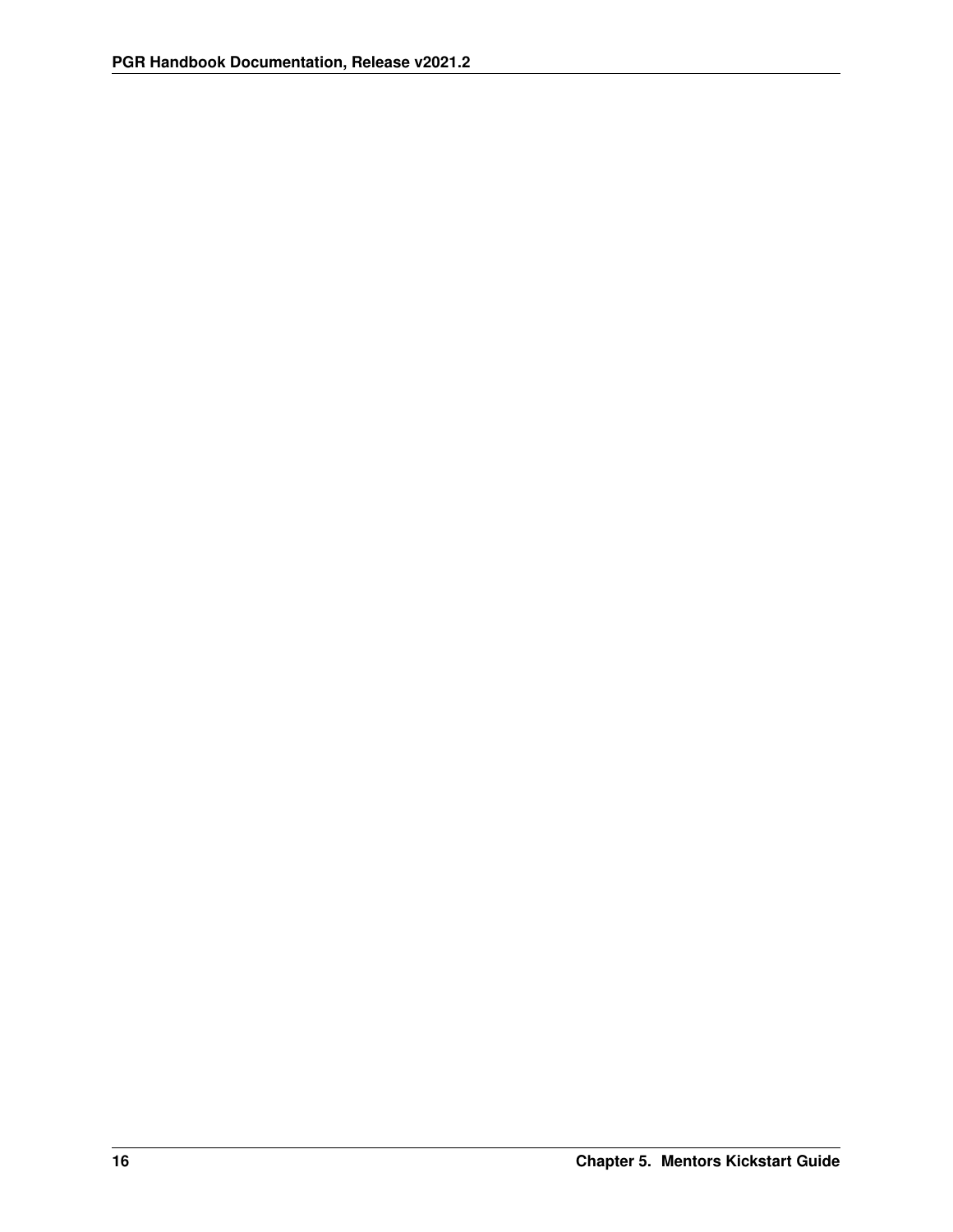### **CS OPERATIONS GUIDE**

<span id="page-20-0"></span>For support with travel, expenses, room bookings and stationary please contact CS Operations  $(\text{Ops})^1$  $(\text{Ops})^1$ .

Activity Codes for expenses such as travel and conferences can be found from your supervisor

# **6.1 Credit card expenditures (RBS)**

For item orders, conference registrations and subscriptions (eg.grammarly) please complete the credit card expenditure form. Budget holder signature can be obtained by your supervisor through a hard signature or via email. Once you have this then you can submit to CSOps for the retrieval of the authorise signature and processing. This can be found in the CSOps office or on the Staffnet: [https://documents.manchester.ac.uk/DocuInfo.aspx?DocID=22713.](https://documents.manchester.ac.uk/DocuInfo.aspx?DocID=22713)

Please note that we will require 2 weeks' notice for any payments due to the high volume of requests.

# **6.2 Booking Travel**

Travel Process: Setting up an account In order for any travel to be booked you will need to setup a traveller account with are provider, Keytravel. To do this please follow the below steps: Firstly, you will have to provide [CS Operations](mailto:CSOps@manchester.ac.uk)  $(Ops)^1$  $(Ops)^1$  with the below details...

- First Name
- Surname
- Email Address
- Faculty
- School
- Division
- Access End Date

Once done send off to CSOps and we will pass on to the travel help desk and may take up to 2 DAYS. After this they'll then be able to complete the below steps to setup there account:

- 1. Please login to your account on [https://www.keytravel.com/uk/log-in](https://www.keytravel.com/uk/log-inS)
- 2. If this is the first time you are logging in you will need to request a password using the 'New Online User / Password Reset' option
- 3. Once logged in, go to 'My KT' on the right hand side of the page

<span id="page-20-1"></span><sup>1</sup> <mailto:CSOps@manchester.ac.uk>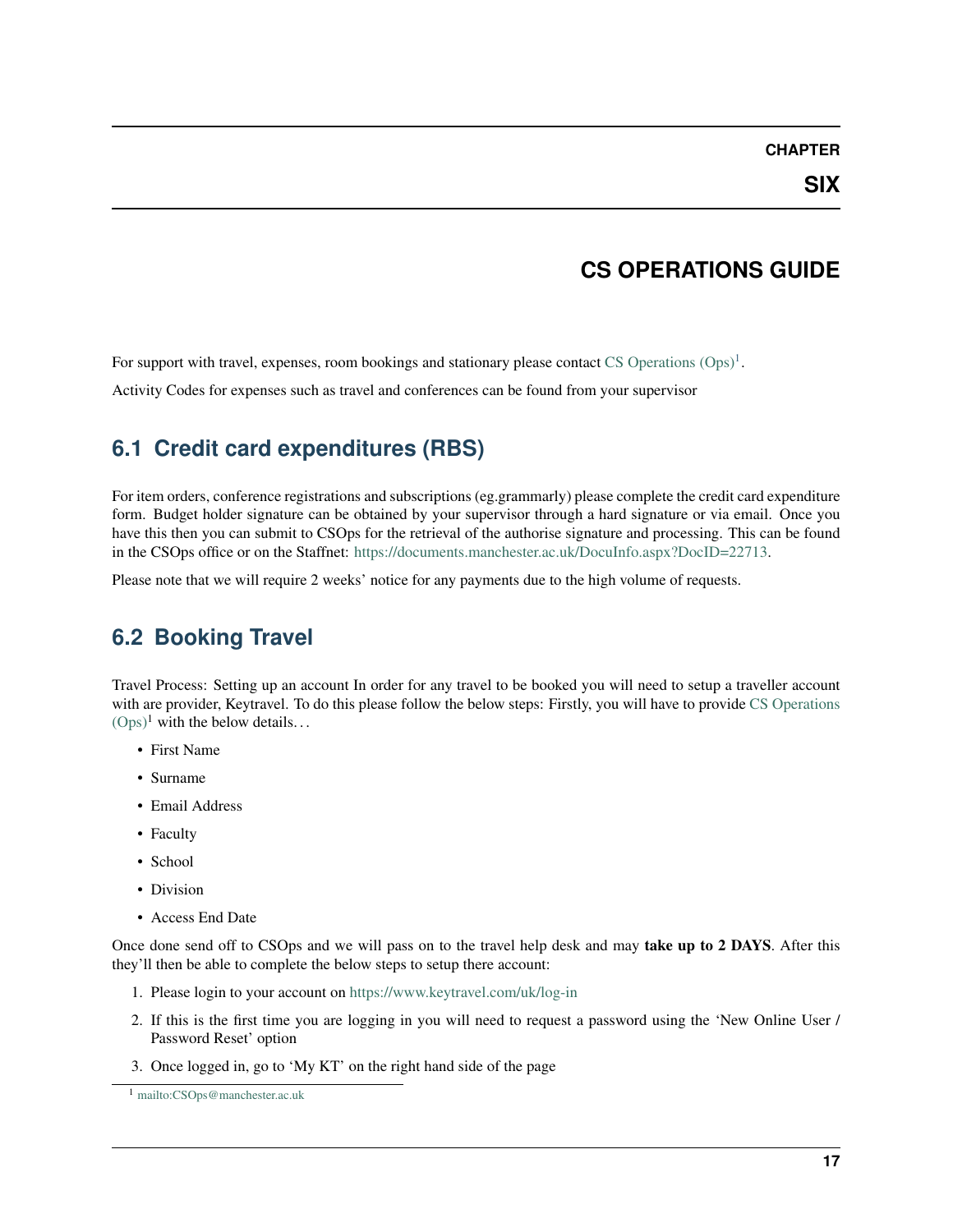- 4. Click on 'Profile Manager'
- 5. Once on this page please select create your own profile. Please make sure you add all the necessary information.
- 6. This will then take 24 hours to process before you can complete any bookings for them.
- 7. If you happen to find cheaper flights on the internet please send us a screenshot and we will ask Key Travel to price match.
- 8. For special hotel rates (eg discounted conference rate), please provide us with the details and we will pass it on to Key Travel – if they cannot arrange that, we can pay with a credit card
- 9. Please note that Air B&B cannot be booked for any type of travel due to the insurance policy HR will not reimburse your expenses
- 10. If it is a long trip more than 3 weeks, please consult with CS Operations  $(\text{Ops})^1$ .

### **6.3 Expenses**

If you are claiming expenses for travel, taxis, food etc., please fill in the correct form. For non-staff members - PR7, for staff members (TA) – Staff expenses claim form, which can be found online on My Manchester. Note that all receipts have to be attached to the hard copy of the form and send to  $CS$  Operations  $(Ops)^1$ .

# **6.4 Room Booking**

To request a room booking, please use [https://resourcebooker.manchester.ac.uk/.](https://resourcebooker.manchester.ac.uk/) If the room is not available on the system, please contact CS Operations  $(Ops)^1$ .

### **6.5 stationery**

For any stationery items, please visit CS Operations  $(Ops)^1$ .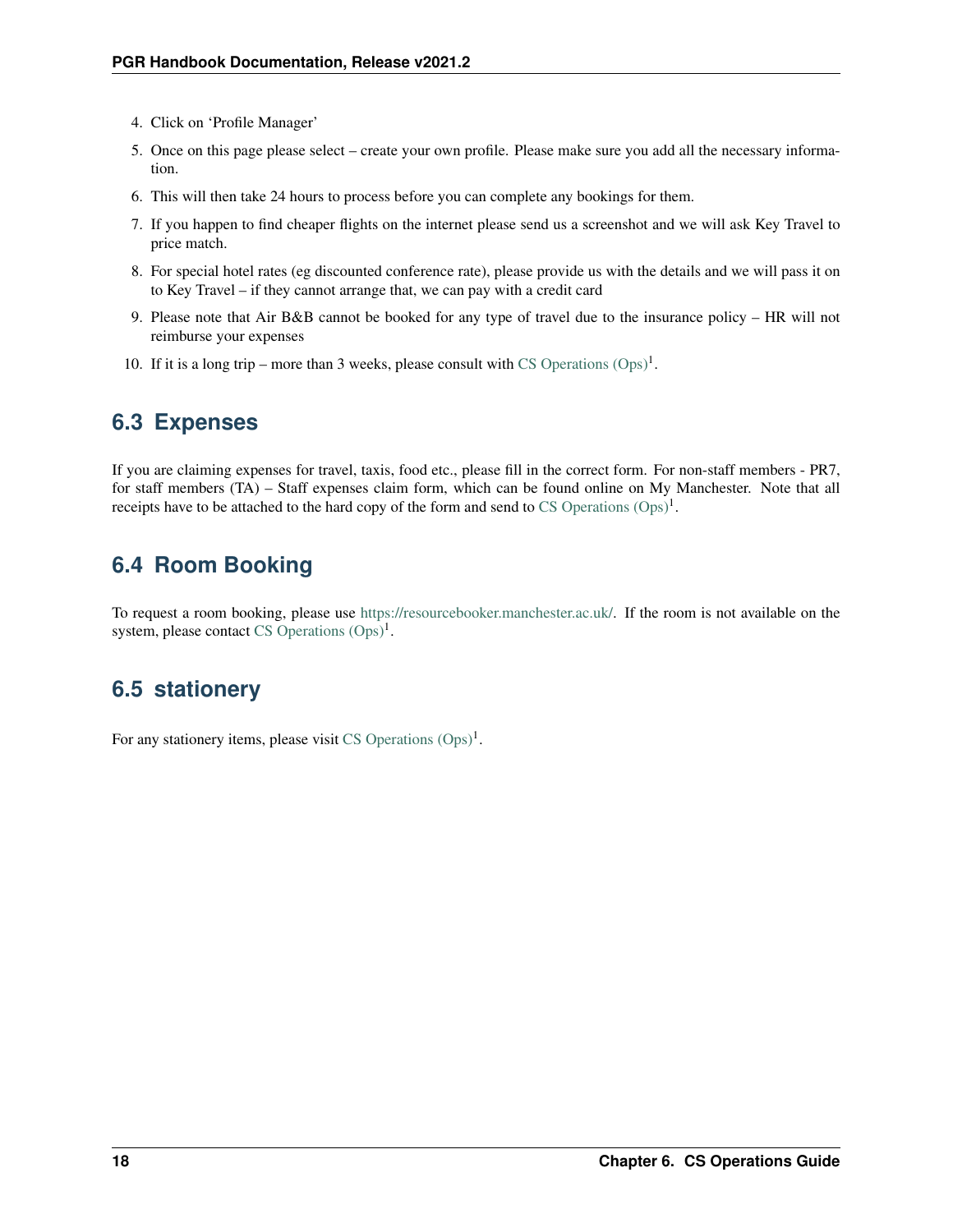### **SEVEN**

### **COVID 19 UPDATE**

<span id="page-22-0"></span>Danger: COVID 19 - This Handbook has been updated through the COVID 19 Pandemic and so the information containing within it is as up to date as possible but changes may be frequent as the situation changes and we start to return to what may pass as the 'new normal'. In this case, please contact the relevant person for an update.

This is a very fraught and challenging time with many stresses and adjustments - we appreciate it must be incredibly difficult for all PGRs. As ever, we hugely value your work and contribution to the University and will do everything we can to inform and support you as this situation develops.

We're exploring every option to alleviate and mitigate the impact of the COVID-19 pandemic on your research. If you have specific questions that are not addressed please discuss these through to your supervisor and/or your PGR support team. Below is a list of pointers in no particular order:

- 1. The PGR COVID 19 FAQ is at [https://www.staffnet.manchester.ac.uk/coronavirus/faqs/pgr/.](https://www.staffnet.manchester.ac.uk/coronavirus/faqs/pgr/)
- 2. if you are submitting soon then remember to include the COVID 19 Statement approved by the University *[COVID Statement](#page-95-0)*.
- 3. RTSGs have been reduced to £500pa.
- 4. There is furniture available for working from home outside of the RTSG (see *[Home Working](#page-64-0)*).
- 5. You can get an Extenion or Interuption for non specific COVID related reasons with very minimal (read none) evidence. If you are a University or UKRI (EPSRC, BBSRC, MRC, etc) sponsored PGR then some of this may be funded, if not then you will need to contact you sponsor about funding but the extension or interuption can still be granted unfunded by the University. In this case, please contact [Student Support](mailto:compsci-sso-pgr@manchester.ac.uk)<sup>[1](#page-22-1)</sup> for an update after you have read this Handbook, and in particular the *[Extensions and Interruptions](#page-114-0)* section.
- 6. Conference travel is currently via remote connections and so you should expect a very cheap fee which we can typically cover.
- 7. Only laptops are available at present, desktops and workstations will return once we are back in the buildings.
- 8. Mandatory online training requirements elaborated at *[Mandatory Training](#page-56-1)*:.

<span id="page-22-1"></span><sup>1</sup> <mailto:compsci-sso-pgr@manchester.ac.uk>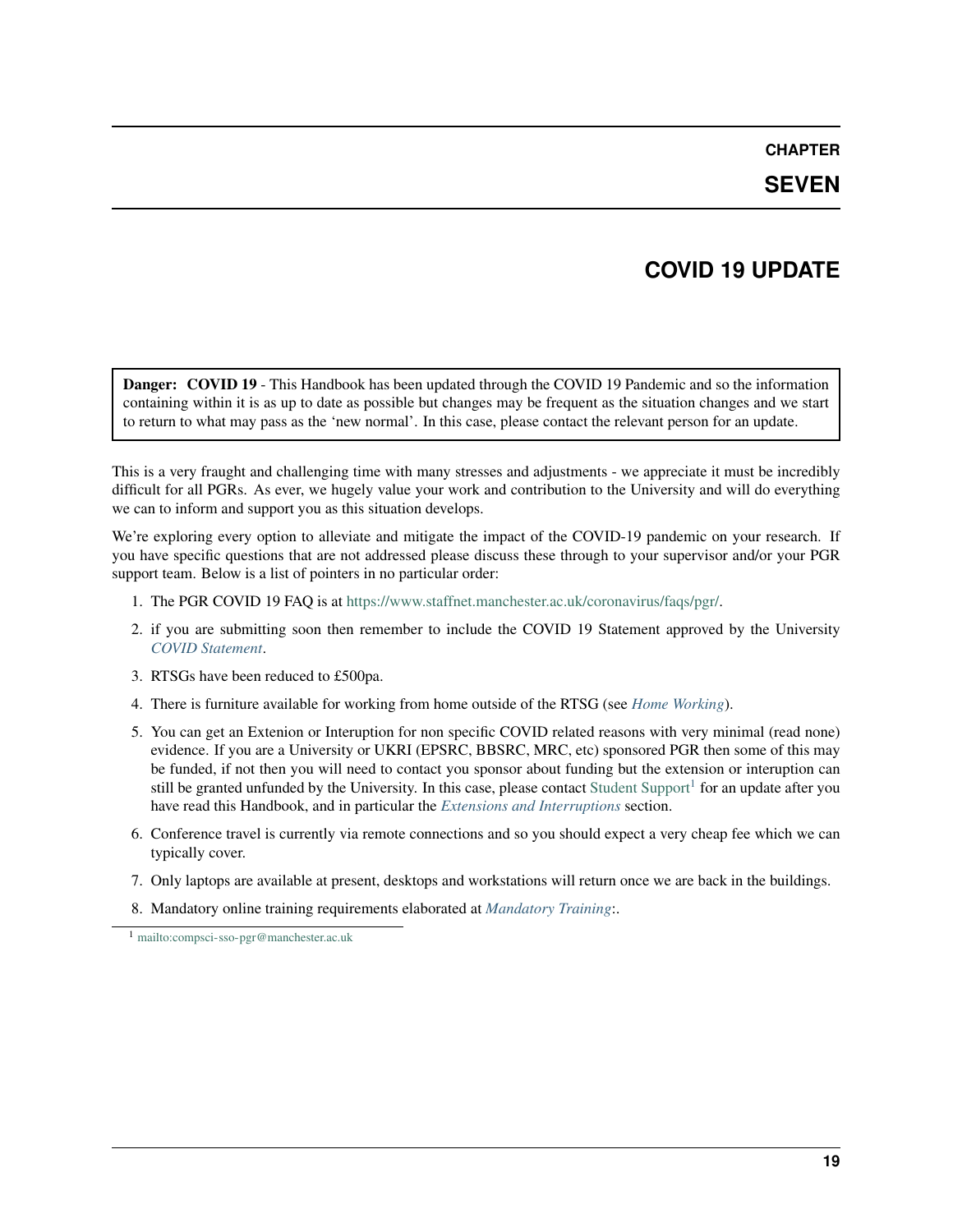# **7.1 COVID 19 Impact Statement**

Tip: Acknowledging the impact of COVID-19 on postgraduate research programmes: guidancefor PGRs, Supervisors and Examiners on inclusion of a COVID-19 impact statement with theses submitted by PGRs at the University of Manchester.

The University of Manchester recognises that the COVID-19 pandemic, and consequent closure of our campus (18 th March 2020) and national and international lockdowns, has directly or indirectly impacted the work of many of our postgraduate researchers (PGRs). Although the campus began re-opening from mid-June 2020, some researchers will be disrupted until all campus research facilities are open, and operational at adequate capacity, fieldwork can resume safely and/or personal circumstances become more manageable.

Many of our PGRs have been/will be able to accommodate the disruption to their research plans by changing the scope, phasing or design or their project; others have/will have circumstances that necessitate an extension to programme or to the thesis submission date.

We encourage PGRs who wish to make their Examiners aware of the impact COVID-19 has had on their research plans and thesis to prepare an Impact Statement for consideration during the examination process.

The University recommends that Examiners take the Impact Statement into account when assessing the thesis, and PGR at viva, albeit without compromising standards as set out in the University's ordinances and the QAA's expectations of doctoral outcomes, which emphasise that **doctoral degrees should be awarded based on the quality, rather** than quantity, of research undertaken and the candidate's acquisition of intellectual and practical competencies.

Examiners should use their academic judgment when deciding whether, as set out in the Examinations of Doctoral Degrees Policy, the following criteria have been met:

- the candidate possesses an appropriate knowledge of the particular field of learning within which the subject of the thesis falls;
- the research which is reported in the thesis contributes a substantial addition to knowledge;
- the results of the research show evidence of originality and independent critical judgement;
- the thesis is presented in a lucid and scholarly manner;
- the thesis and the work reported in it are the candidate's own;

whilst bearing in mind that they should judge the 'substantial addition to knowledge' in relation to what can be reasonably expected within a period of study (3, 3.5 or 4yrs FT) that has been conducted in the context of disruption caused by COVID-19.The Impact Statement should include the following information:

- 1. Details on how disruption caused by COVID-19 has impacted the research (for example, an inability to collect/analyse data as a result of travel restrictions/restricted access to labs/additional caring and health responsibilities - 500 words maximum);
- 2. A description of how the planned work would have fitted within the thesis' narrative (e.g. through method development, development of analytical skills or advancement of hypotheses - 500 words maximum);
- 3. A summary of any decisions / actions taken to mitigate for any work or data collection/analyses that were prevented by COVID-19 (500 words maximum).

PGRs are encouraged to discuss the statement with their supervisory team before submitting the statement within the thesis presented for examination and should refer to section 6.3 in the Presentation of Theses Policy for details.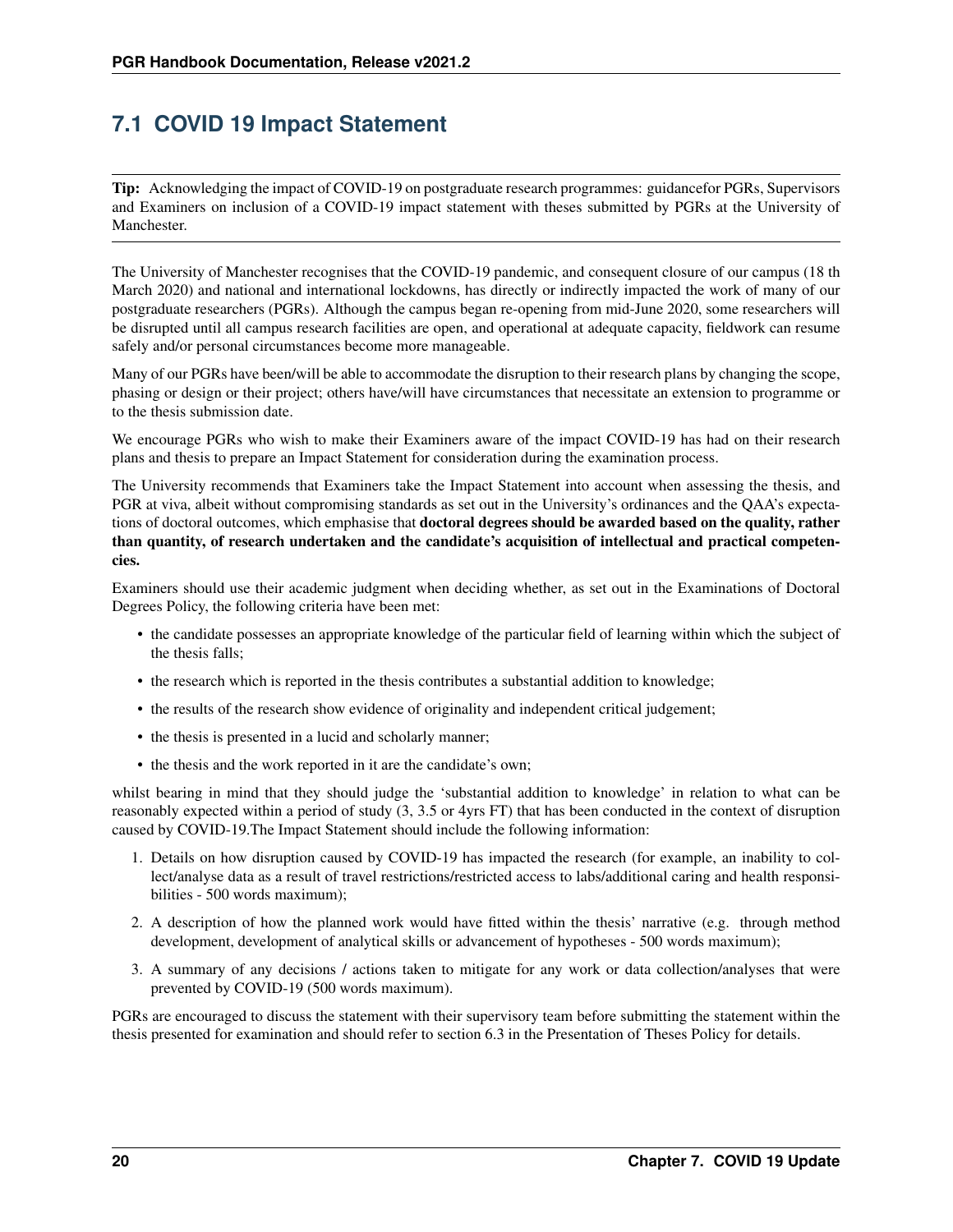### **MINIMUM VIABLE PHD**

<span id="page-24-0"></span>if you are a software engineer, or developer, you may be familiar with the term Minimum Viable Product (MVP). This is the term used to describe the absolute minimums a developed product needs to accomplish to be useful.

In the terms of your PhD studies we also have a term Minimum Viable PhD (MVPhD). This is something that you should discuss in detail with your supervisory team at the earliest possible juncture, and indeed, we would expect that the supervisory team would provide an MVPhD pathway, as part of their project description for the advertising of the project, and also in discussions with you. Which, of course, might change this MVPhD at some point.

So what does a minimum viable PhD look like? Well the University regulations are reasonably clear.

"The Degree of Doctor of Philosophy (PhD) is awarded by the University in recognition of the successful completion of a period of supervised research and training, the results of which show convincing evidence of the capacity of the candidate to pursue research and scholarship and make an original contribution and substantial addition to knowledge. The results of this research shall then be embodied in a thesis or other appropriate form and must contain material of a standard appropriate for peer-reviewed publication."

This is the yardstick by which we will measure your progress. So in this case the PhD may not have the outcomes that you expect, or wanted. And it might not be the large piece of research work which you envisaged when you started or thought about PhD studies when you appied.

Most PhDs, are incremental, very few are groundbreaking to the extent that new knowledge is created by the PhD alone, especially in Computer Science. We see more that large research breakthroughs are part of research projects, and those research projects have PGR, who are undertaking incremental but important research work.

So, we would expect that in your first year Research Progress Review, and in the End of Year (EOY), progressions for year one and year two, you should also include a description of what the minimum viable PhD is; whether you have achieved this MVPhD, and what additional aspects/extensions to the MVPhD you're going to undertake; ie once you've completed the minimum, what will be the maximum.

You should be realistic about exactly what the minimum viable PhD is, appreciating that you need to complete your studies in three years. The first year is typically given over to background studies, and a small prototypical experiment, or slice, through a particular problem to gauge the effectiveness of possible solutions. Year two – and some of year three – is where most of the research work happens. And you must have your research complete by the end of year three.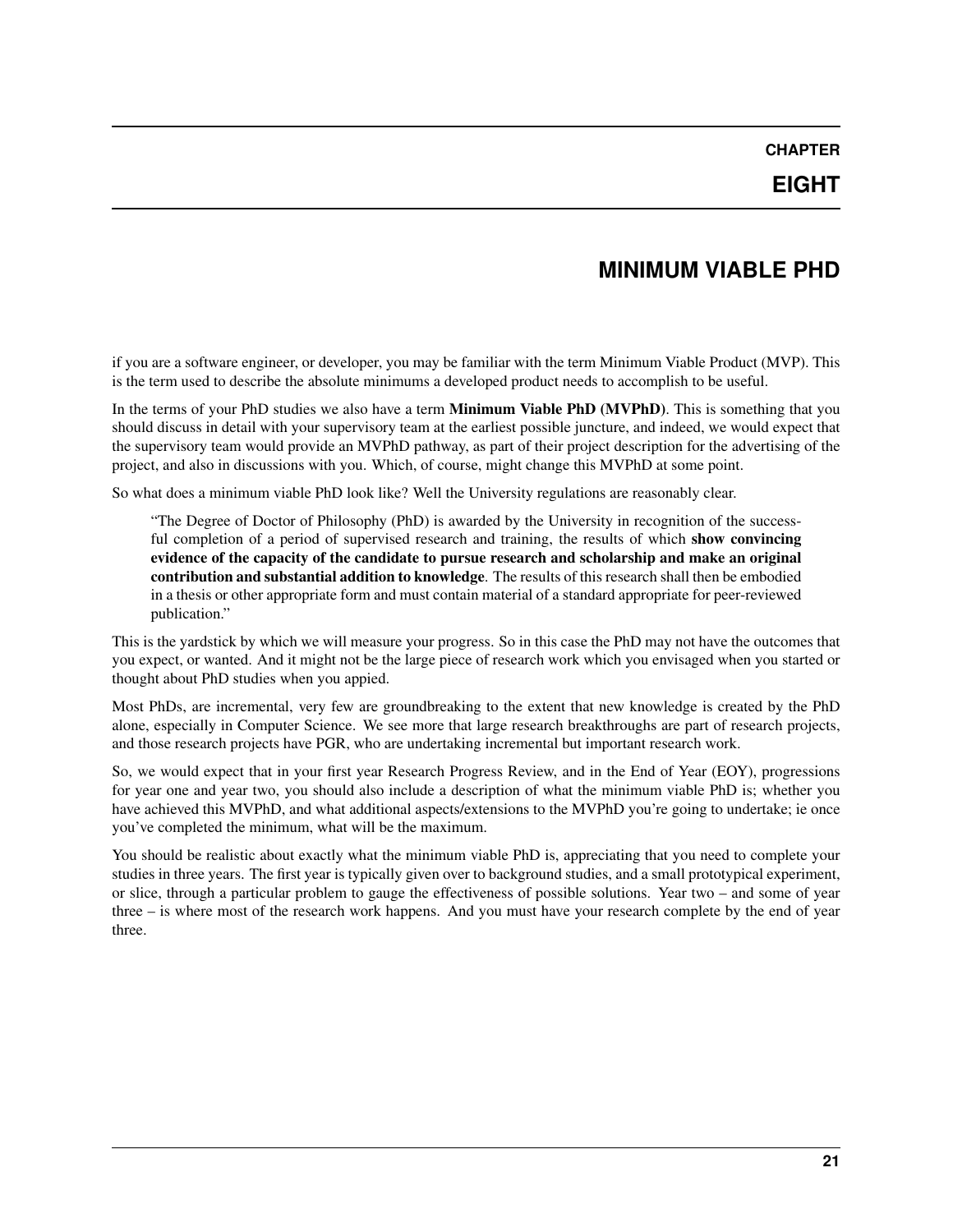### **8.1 A MVPhD Specification**

So what might a minimum viable PhD description look like? A possible roadmap for this PhD may look something like:

- Year 1: A literature review that establishes the different techniques used to evaluate human memory augmentation systems. Further literature review and/or study that establishes the everyday practices by which individuals determine if their memory is performing better or worse than expected.
- Year 2: Design and development of a platform that operationalises the everyday practices identified in year 1.
- Year 3: Use of the platform to evaluate one or more human memory augmentation systems. Writing of thesis (or alternate format submission) for examination.

The student should expect to publish their work in the form of academic papers at venues such as ACM CHI, PACM IMWUT and the Computers in Human Behavior journal.

### **8.2 Thesis by Journal Format**

Attached to the concept of the MV|PhD is the way that work will be written up. Traditionally we have used the form of the [thesis,](http://documents.manchester.ac.uk/display.aspx?DocID=7420) in which the last three to six months of your PhD studies are taken up with writing a large thesis text. And forms the basis of your [oral examination \(your viva\).](http://documents.manchester.ac.uk/display.aspx?DocID=7445)

However, the university has introduced a new format – which is becoming common in the sciences – and this is the [Journal Format thesis,](http://documents.manchester.ac.uk/DocuInfo.aspx?DocID=15216) in which you assemble published papers relating to your PhD studies throughout the period of your PhD; at the end these papers are amalgamated into a single text.

This has to be done very carefully to follow the narrative of the PhD and so this is why the minimum viable PhD is critically important. Simply you must know what you're going to investigate out the outset, even if you don't yet know the results. And you must beable to describe the narrative of this work so that it can be easily understood by a reader – as opposed to being a disjoint collection of your published papers.

Even though each paper is included as a chapter within the PhD thesis, you would still normally need to write an Introduction (of possibly 10 to 15 pages) and Conclusions and Future Work (again, probably five to 10 pages). You would then need to bracket each paper with a couple of pages discussing how this paper fits with the overall research aims, and the trajectory of the overall research you are presenting (and defending). If you manage to publish background work, such as a narrative survey, in, say, ACM Computer Surveys (or a systematic review), then you may have less work to do when it comes to the background chapter. This background chapter typically involves a primer on your specialist domain, followed by related work. The related work section can be narrative, but, in some cases, PGRs include a systematic review to solidify the gap analysis; ie the analysis of related work, such that the gaps in the domain are self-evident.

PGRs should declare their intended thesis format on the 'Notice of Submission (Student)' form (eProg). PGRs are also asked to confirm the format as part of the thesis submission process on the eThesis repository.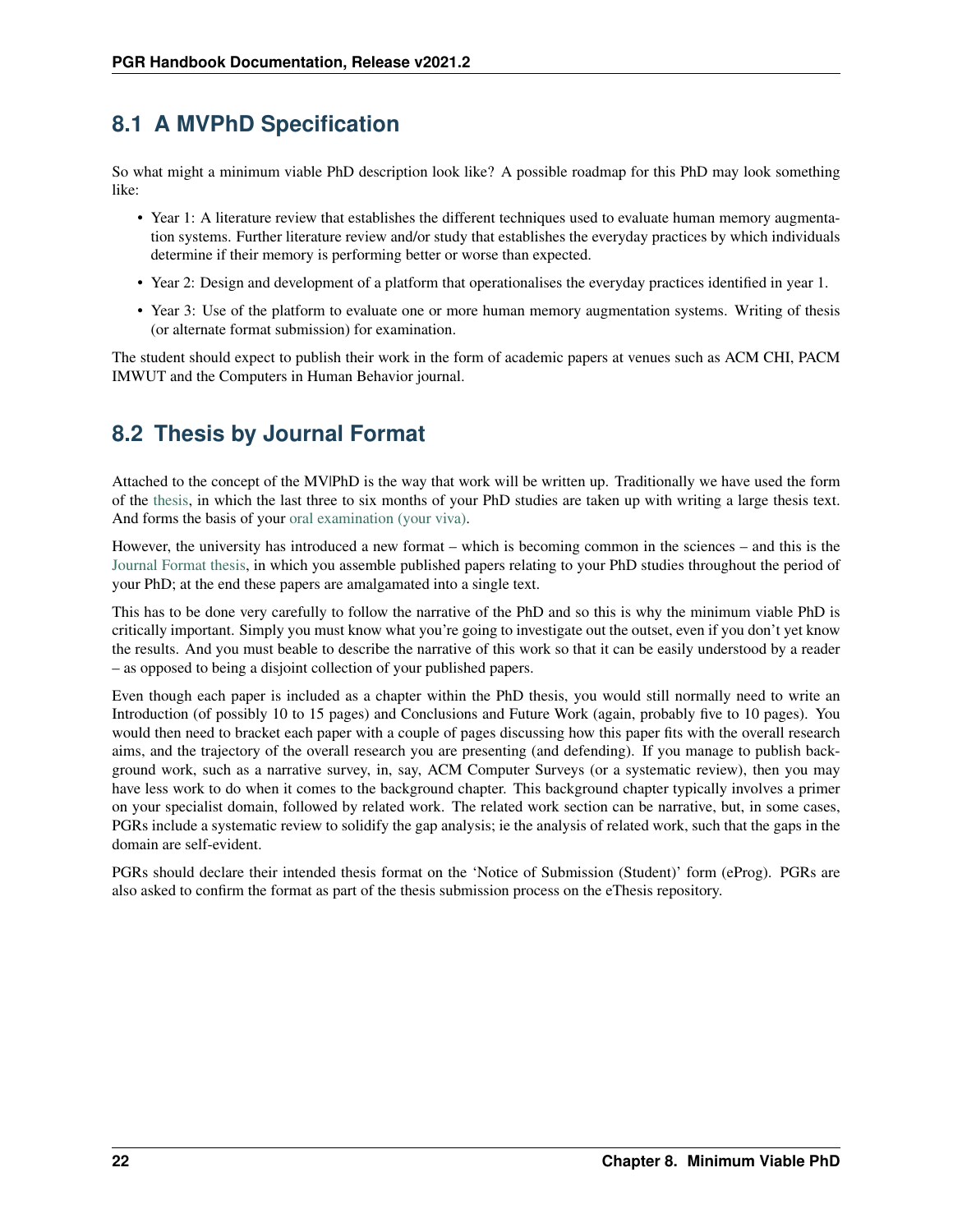# **GETTING STARTED**

<span id="page-26-0"></span>Danger: COVID 19 - The emails will work but phones are not maned and offices are not staffed - we're all working from home. For more information have a look at the *[COVID 19 Update](#page-22-0)*. However, you should be meeting every week with your Supervisory Team and regulaly with your Cohoert and Cohort Advisor, which will typically be via discord, zoom, or teams.

The Department is located in the Kilburn Building, and the IT building behind it (accessed via the internal first floor walkway). Due to the interdisciplinary nature of computer science, several of our staff are located elsewhere, most notably at the Manchester Institute of Biotechnology (MIB). MIB is building number 16 on the [University Interactive](http://www.manchester.ac.uk/discover/maps/interactive-map/) [Map](http://www.manchester.ac.uk/discover/maps/interactive-map/)<sup>[13](#page-26-1)</sup>. Plans of the building are included at the end of this document.

# **9.1 People and Places**

- The Student Support Office (SSO): is located int the Faculty of Science and Engineering South Campus hub part of Engineering Building A. The hub will be able to answer general queries from any student and provide welfare support for those in difficulty. You can find it on the campus map. Opening hours are Monday – Friday 09:00  $-17:00$  $-17:00$  $-17:00$ ., email: [Student Support](mailto:compsci-sso-pgr@manchester.ac.uk)<sup>1</sup>. They provide administrative support for all students, from registration to graduation. They will be very helpful during your time here.
- Supervisors: You have already been assigned a main supervisor, who is responsible for your research and training. There will usually be one or more co-supervisors; their role in the research should be clarified at an early stage. PGRs should have regular contact with their supervisor(s), typically in the form of weekly meetings, although different supervisors may have different approaches. Important point: The relationship between the PGR and supervisor is crucial to the success of the doctorate. If anything goes wrong with that, you should get help to get it resolved.
- Cohorts: When you arrive you'll be assigned a cohort. You'll keep this cohort for your entire time here in Manchester. And have regular meetings with your Cohort Advisor. The cohort is there to provide peer support to each other, to maintain a group dynamic as you progress in your work, to get help and advice on technical aspects which you may not be familiar with but others in your cohort are, and for your pastoral care.
- Advisor: Each PGR (and cohort) will be assigned an advisor. The advisor is not an expert on your research. Their role is largely to be an independent person to turn to when you are having difficulties you don't want to discuss with your supervisor. They can also provide general advice.
- Mentors: We have a team of peer mentors. They are PGRs like you that, having progressed beyond the first year, volunteer to be available to you in order to share with you their experience of what it felt like to be through the stages you will be going through. They are there as another point of help for you. They will promote social

<span id="page-26-1"></span><sup>13</sup> <http://www.manchester.ac.uk/discover/maps/interactive-map/>

<span id="page-26-2"></span><sup>1</sup> <mailto:compsci-sso-pgr@manchester.ac.uk>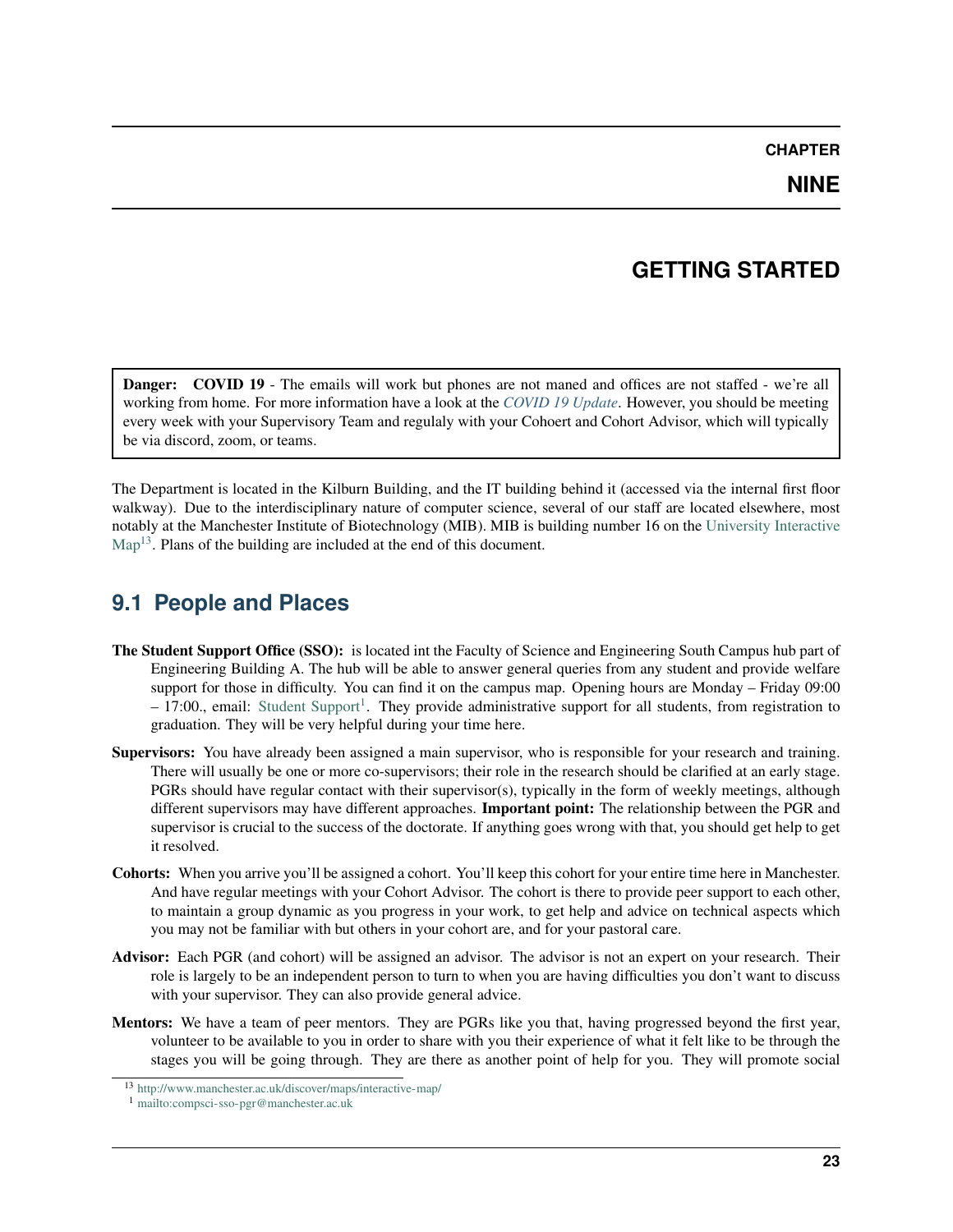activities and, most important of all, only they can give you a feel for how it feels like, as a PGR, to be going through the several stages in your work. The Mentors also have a [PGR Discord Server](https://discord.gg/ArVYxfWGpY)<sup>[15](#page-27-0)</sup> you can join.

- The University Of Manchester Library: The University of Manchester Library, a designated National Research Library, offers a range of services that directly underpin research at Manchester. This includes the provision of research support facilities across campus, access to an unparalleled range of electronic resources including over 40,000 e-journals and a comprehensive range of research datasets. You will need your student card to access all library sites around campus, and your central university username and password to access the electronic resources. The Library's Get Started guide provides helpful videos on how to use the Library plus information on how to navigate and find support: [Get Started](http://www.library.manchester.ac.uk/get-started/)
- ResLife: The University recruits for the role of Reslife Advisors in its various halls of residence. To apply, one must be either a postgraduate student, a staff member or an undergraduate student who has completed 3 years of full time undergraduate study of the same degree program at the same institution. As a Reslife advisor, you would be responsible for being the first point of contact for students in the halls. This would include providing support to students experiencing difficulties and proactively helping in building the hall community. Benefits include gaining a wide range of skills in communication, conflict resolution and safeguarding in addition to single occupancy accommodation in halls at no charge. [More information.](http://www.accommodation.manchester.ac.uk/reslife/)

# **9.2 Accounts & Passes**

- Identity Cards: Everyone will be issued with a photographic University identity card (swipe card). You should have this card on you at all times whilst on University premises. It is used to access various restricted areas, as well as acting as your library entry/borrowing card for the central university library. *On the back of this card is the number for campus security.*
- Extended hours passes: Entry to the Kilburn Building outside of normal hours (before 08.00 and after 18.00 Monday to Friday, plus all day at weekends and bank holidays) requires an extended hours pass which can be obtained from the Student Support Office. You will need to bring your University ID card and a printout of the confirmation email indicating that you have passed the on-line Extended Hours Health and Safety test required by the Department, a University one, and a Department one.

To take the Health and Safety course, go to [myManchester](https://app.manchester.ac.uk/Default.aspx)<sup>[5](#page-27-1)</sup> and log in using your University credentials. Find Blackboard and log into that. Click on the "Health and Safety Course and Extended-Hours Pass Information" folder. Complete the test called "Part 1: University of Manchester Health & Safety" and the test called "Part 2: Health & Safety within the Department of Computer Science". WHEN YOU HAVE PASSED BOTH TESTS and have confirmed that you have completed them, the "Extended Hours Access" folder will appear. Click on the "Extended Hours Access" folder, read through the guidance document, and complete the "Extended-Hours-Pass Test": you need to score 100% to successfully complete it. When you have scored 100% on the Extended-Hours Pass Test, a link called "Extended-Hours Completion Confirmation" will appear. Click on this "Extended-Hours Completion Confirmation" link, and a confirmation screen will appear. Email confirmation screen (either print it out, or show it on an electronic device) to [Student Support](mailto:compsci-sso-pgr@manchester.ac.uk)<sup>1</sup> who will issue an Extended-Hours Pass for the Kilburn Building. You will then receive a confirmation email which shows the times during which you are allowed extended-hours access to the Kilburn Building. Passes can ONLY be issued from SSO between 10.00am and 4.00pm Monday – Friday. Extended-Hours access is only available with a valid University of Manchester ID card during the times listed in the confirmation email which you receive when your Pass has been issued. Read the document and then take the test. You can take the test as many times as you need to, until you get all questions correct.

Computer Accounts: You will need to set up a University account. A central username and password allows you to access various university-wide systems, as well as giving you access (via the Central Authentication System (CAS)) to online journal content to which the University Library has a subscription. It also serves as your

<span id="page-27-0"></span><sup>15</sup> <https://discord.gg/ArVYxfWGpY>

<span id="page-27-1"></span><sup>5</sup> <https://app.manchester.ac.uk/Default.aspx>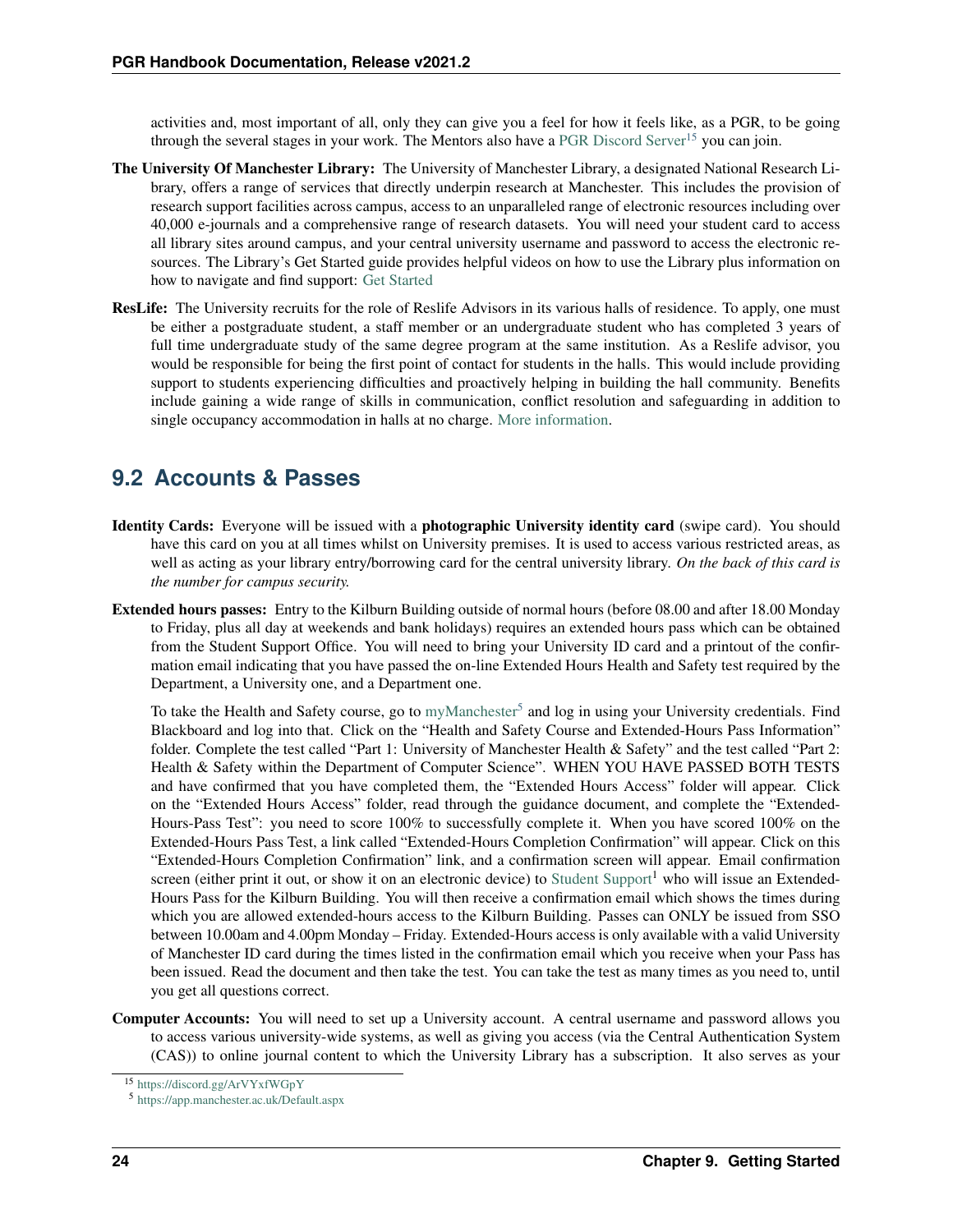username and password for your teaching domain account. You can sign-up for your account by visiting: [Computer Accounts](https://iam.manchester.ac.uk/initial_login/overview)<sup>[6](#page-28-0)</sup>. You will need your personal details and University ID number (the number on your swipe card) to sign-up.

Warning: There is a delay of one working day before you can use your ID card for swipe access to the Kilburn Building outside normal hours; however, during this period you can still gain extended-hours access by showing your ID card to a staff member on duty at the Kilburn Building side entrance.

### **9.3 Communications**

- Email: You will have a a University email account usually of the form: <user>@postgrad.manchester.ac.uk detailed instructions on how to send and receive emails, both locally and remotely, for both Linux based and windows based systems, are to be found on the Wiki at the StudentFAQ/IT pages mentioned above, as well as this Uni-versity site: [PGR email](http://www.itservices.manchester.ac.uk/email/student/)<sup>[7](#page-28-1)</sup>. \*Read your email frequently!\* There may be important messages from the staff or from the Department or University. There may even be offers of free pizza. If you use other (external) email accounts (e.g. gmail or hotmail), you may wish to set up a forwarding to automatically forward mail from your Department mail account to your external account. If your Department account becomes over quota, then mail will not be received and you may miss important messages. Always ensure that you clean up your account regularly, deleting large files and junk (especially in your email box and web browser caches). Or periodically archive your mailbox.
- Internal Telephone System: External phone numbers for the University are usually of the form 0161-275\*\*\*\*. From an internal phone, you just have to dial the extension number, which is 5 followed by the last four digits of the external phone number. Some internal phones also allow you to make external calls, you dial 9 to get an external line, followed by the usual external phone number.
- Emergency Phone Numbers: In the event of any emergency, medical or otherwise, please contact the emergency services by calling 9999 internal or 999 external line. The University Security Office must also be informed once the emergency services have been alerted by calling 69966 internal or 0161 306 9966 external line. This number is on the back of your University Identity Card.

### **9.4 Resources & Facilities**

- **Programme Handbook (this document)** [CS PGR Handbook](http://studentnet.cs.manchester.ac.uk/pgr/handbook)<sup>4</sup>: This describes what is expected of you as a PGR in the Department of Computer Science, and should also serve as a useful reference. You are expected to consult it. Further information can be found on the Department of Computer Science PGR web-site [CS PGR information](http://studentnet.cs.manchester.ac.uk/pgr/)<sup>[3](#page-28-2)</sup>. This handbook also contains some other information that is hopefully useful to doctoral candidates especially when they are new to the University of Manchester.
- Important Dates: Induction Week (Week 0) A number of induction events and social events run during this week. Do take part! You will have opportunities to learn what is expected of you, as meet and make friends with staff and other PGRs, and familiarise yourself with the layout of the Department and of the University. Within Computer Science, undergraduate and MSc teaching occurs in 12-week semesters, although MSc teaching occurs in 6-week blocks which divide the semesters. You will have the opportunity to get involved in many activities of the Department including UG or PGT laboratory teaching by becoming a Teaching Assistant. More at [Important](http://www.manchester.ac.uk/discover/key-dates/) [Dates](http://www.manchester.ac.uk/discover/key-dates/) $8$ .

<span id="page-28-0"></span><sup>6</sup> [https://iam.manchester.ac.uk/initial\\_login/overview](https://iam.manchester.ac.uk/initial_login/overview)

<span id="page-28-1"></span><sup>7</sup> <http://www.itservices.manchester.ac.uk/email/student/>

<sup>4</sup> <http://studentnet.cs.manchester.ac.uk/pgr/handbook>

<span id="page-28-2"></span><sup>3</sup> <http://studentnet.cs.manchester.ac.uk/pgr/>

<span id="page-28-3"></span><sup>8</sup> <http://www.manchester.ac.uk/discover/key-dates/>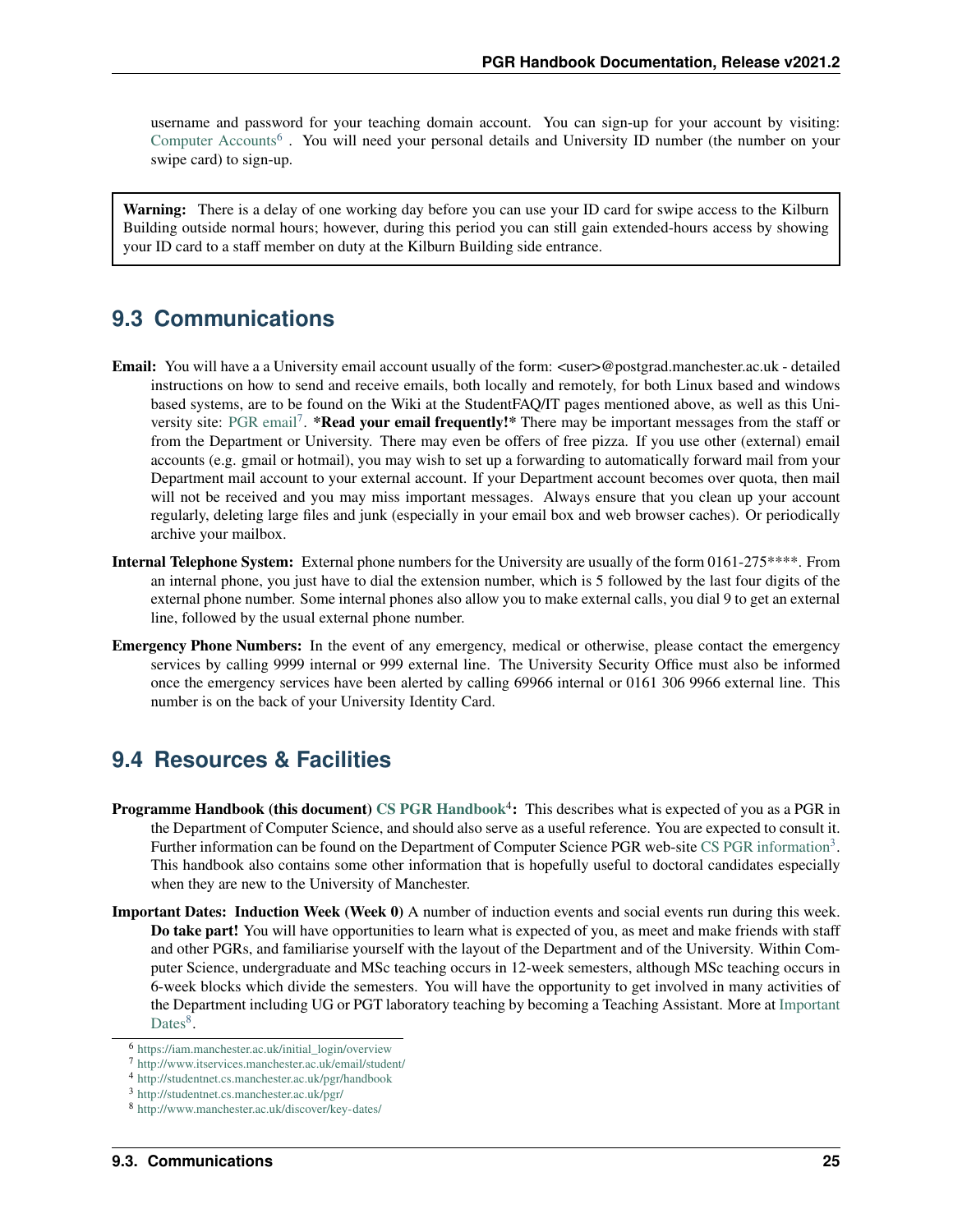- IT Services: IT Services look after much of the technology that powers The University of Manchester, and the support services which come with it. We have all the services you'd expect, such as campus-wide Wi-Fi, email, printing, file storage, walk-up support desks and online learning, and there are also other services you may not expect, such as our 24/7 telephone support line, halls-based support, and our lecture podcast service which automatically records most lectures to help students replay, revisit and revise. More information can be found at: [IT Instruction](http://www.itservices.manchester.ac.uk/students/leaflets/) [leaflets](http://www.itservices.manchester.ac.uk/students/leaflets/) $^{14}$  $^{14}$  $^{14}$ .
- Computing Facilities: Each PGR will be given a desk and a computer in the PGR Home and then in the appropriate research group lab. Most machines in PGR Home are set up to run Linux and MS Windows. Depending on the conventions of your research group, you may need to be familiar with either. There is an introductory Linux lab for those who need to familiarise themselves with our local setup during welcome week. Machines provided via IT Services will typically come configured by IT Services to meet general security and other policies (for example, whole disk encryption). Any machines not configured by IT Services must meet similar standards for security. Non-Mac hardware may be configured with Windows or Linux or, occasionally, as dual boot Windows and Linux. Note that it is not wise to request dual unless it is strictly necessary as it significantly increases configuration complex and may result in a delay in delivery. In particular, do not request dual boot "just in case." If routine access to both OSs is required, the recommended approach is to request Windows and use a virtual image for Linux.
- The University Of Manchester Library: The University of Manchester Library operates across a number of sites. The Main Library offers group study rooms, individual study spaces and computer clusters. WiFi is available throughout the building. The Alan Gilbert Learning Commons provides a state of the art learning environment, offering flexible open learning spaces, multimedia facilities, computer clusters and bookable group study rooms as well as running a wide range of study skills workshops throughout the academic year. In addition to the main sites, there are a number of specialist libraries located throughout the campus. For further information, see: [Library locations and opening hours](http://www.library.manchester.ac.uk/locations-and-opening-hours/) and [Library study spaces](http://www.library.manchester.ac.uk/using-the-library/students/study-spaces/)
- Computer Science Information Systems (CSIS): The University has an IT services section. The group who work within our Department are called CSIS. They are very helpful. However, if there is some fault with your equipment or with your CS account, you should "raise a ticket" with the IT service desk. Follow the link on the [IT Services](http://www.itservices.manchester.ac.uk)<sup>[9](#page-29-1)</sup> page. Other useful places to get information are are on the [CS Student Intranet](http://studentnet.cs.manchester.ac.uk)<sup>[10](#page-29-2)</sup>.
- **Intranet:** There is a Department Intranet which is divided in sections for students [\(CS Student Intranet](http://studentnet.cs.manchester.ac.uk)<sup>10</sup>) and for staff [\(CS Staff Intranet](http://staffnet.cs.manchester.ac.uk)<sup>[11](#page-29-3)</sup>).
- eProg: The University has developed an online system for post-graduate researchers which is called eProg. This enables PGRs to plan and track their progression, and provides online listing of various skills training courses. You will need to use eProg as part of your assessment.
- **Student Societies:** The University of Manchester Students' Union [\(UMSU](http://manchesterstudentunion.com)<sup>[12](#page-29-4)</sup>) is an organisation, independent of the University, to which all students automatically belong. As well as the facilities within the Student Union building itself, UMSU also supports an enormous range of student societies, where you can meet students with similar interests.
- International Students & English Language Courses: If English is not your first language, you may need to further develop your skills throughout the course of the programme. Further English language courses are available during the course of the PhD programme, to enable students to fulfil their full potential as they progress with their study and research. Further information about these courses will be provided at registration. International students may also find it useful to participate in activities arranged by the International Society which has more than 6000 members representing more than 120 nationalities. The university's International Advice Team offers help and advice to international students on a wide range of issues.

<span id="page-29-0"></span><sup>14</sup> <http://www.itservices.manchester.ac.uk/students/leaflets/>

<span id="page-29-1"></span><sup>9</sup> <http://www.itservices.manchester.ac.uk>

<span id="page-29-2"></span><sup>10</sup> <http://studentnet.cs.manchester.ac.uk>

<span id="page-29-3"></span><sup>11</sup> <http://staffnet.cs.manchester.ac.uk>

<span id="page-29-4"></span><sup>12</sup> <http://manchesterstudentunion.com>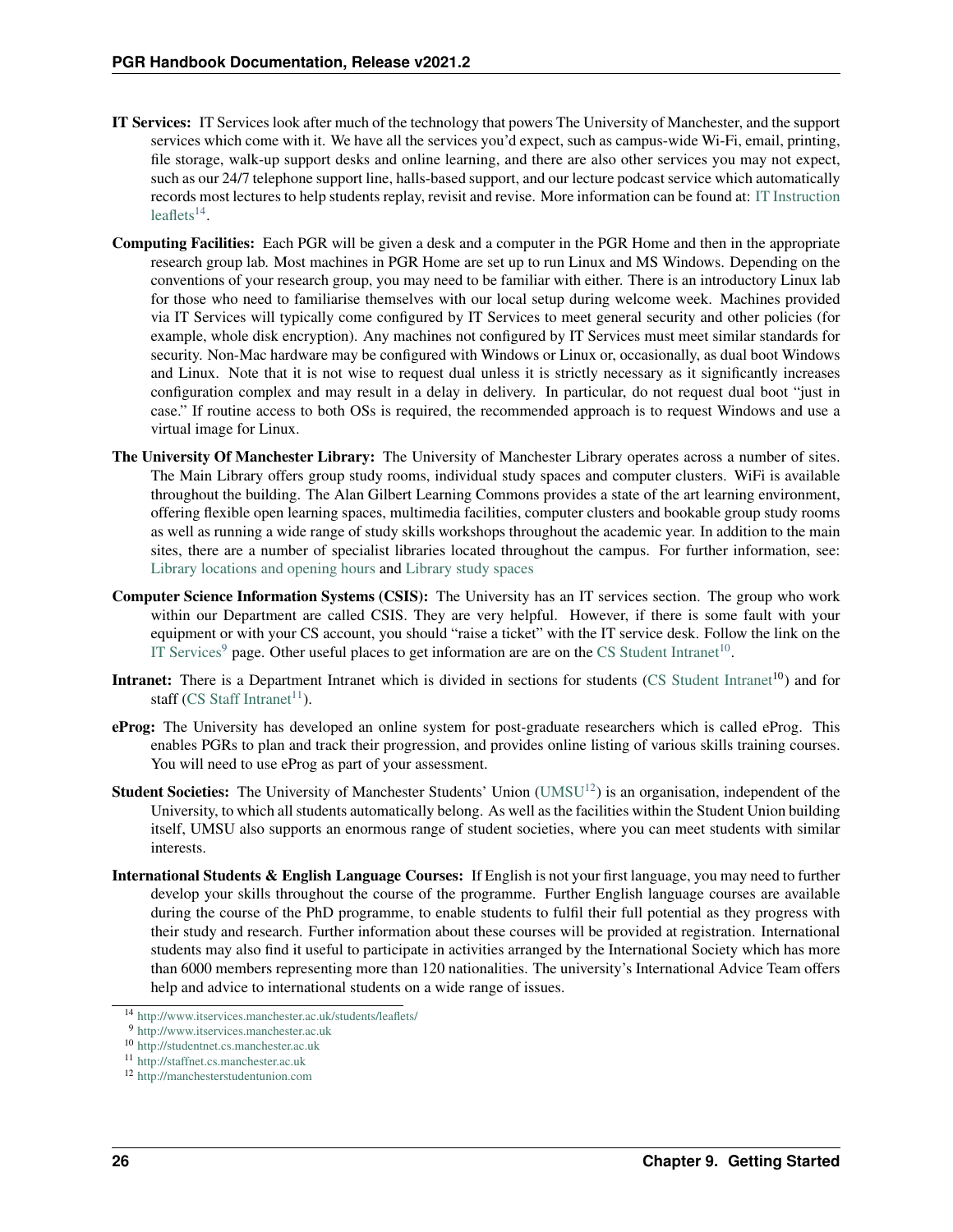### **9.5 Welbeing**

PhD study is a very difficult, stressful and often lonely endeavour in many ways by necessity, because if successful, at the end of your work you will be the world expert on your particular research topic. Because of these characteristics our work may sometimes cause us to be stressed, anxious, depressed or generally unhappy. The first thing you should realise is that you are not alone, these feelings are not just experienced by you, many people have these feelings and experience these situations (at some point in our careers - probably all of us). As a Department (and wider University) we realise that many people are confronting loneliness, pressure and are questioning their ability to complete their PhD. Join up to the [PGR Discord Server](https://discord.gg/ArVYxfWGpY)<sup>15</sup> to hang-out with others who are doing a PhD. And [get further help as a](https://www.welcome.manchester.ac.uk/starting-pgr) [New PGR from our starting resources](https://www.welcome.manchester.ac.uk/starting-pgr)

# **9.6 Help and Advice**

[Starting a new course - and settling in - can be daunting for anyone.](http://www.studentsupport.manchester.ac.uk/taking-care/imworriedabout/settlingin/) In many cases, PGRs will have moved from a familiar university and course, where they were seen as an experienced and knowledgeable PGRs, someone who others came to for advice. Compared to this, being a new PGR, at an unfamiliar university, in what may also be an unfamiliar city or country, can be a big change that isn't always that easy to deal with. If you do experience difficulties, remember that even if all the other PGRs in your cohort seem to be having a wonderful time, with no problems at all with the course or anything else, things aren't always exactly as they may seem, and many other people may be having similar problems to yourself!

It is important that if you are experiencing any difficulties, whether they be academic, personal, or university related, that you seek advice at the earliest opportunity. Any matter whatever that affects your work and progress can and should be brought to the attention of the Simon Harper  $(HoPGR)^2$  $(HoPGR)^2$  or other suitable member of staff, or to the [Student](mailto:compsci-sso-pgr@manchester.ac.uk) [Support](mailto:compsci-sso-pgr@manchester.ac.uk)<sup>1</sup> Office. We are all here to help you succeed.

In general, if your difficulties involve carrying out your research you need to make this clear to your supervisors, who are here to help you and train you on how to be a researcher. Other members of your research group can also be very helpful. Issues concerning resources required to do your research also must be resolved with your supervisors, who are authorised to decide what resources are appropriate.

If you are having difficulties communicating with your supervisors, or are having other problems with your relationship with your supervisors, you should discuss this with your advisor, or [Simon Harper \(HoPGR\)](mailto:simon.harper@manchester.ac.uk)<sup>2</sup>. The mentors may also be able to offer advice. Any information will be treated as *strictly confidential* if you request it.

If you need help with an administrative issue, such as registration, payment of funds, or form filling, [Student Support](mailto:compsci-sso-pgr@manchester.ac.uk)<sup>1</sup> should be your first port of call.

Members of university staff (whether administrative or academic) have a wealth of experience in dealing with the issues that effect you, and if they can't help you themselves, can often assist you in finding the help you need. Academic staff will be able to advise on management of work, and in many cases, any problems or disruptions you may have had can be taken into account when it comes to assessment of your work and progress.

The Faculty of Science and Engineering also supports your study and runs short courses, events, provides advice, and links to the Faculty and University policies relevant to PGRs.

<span id="page-30-0"></span><sup>2</sup> <mailto:simon.harper@manchester.ac.uk>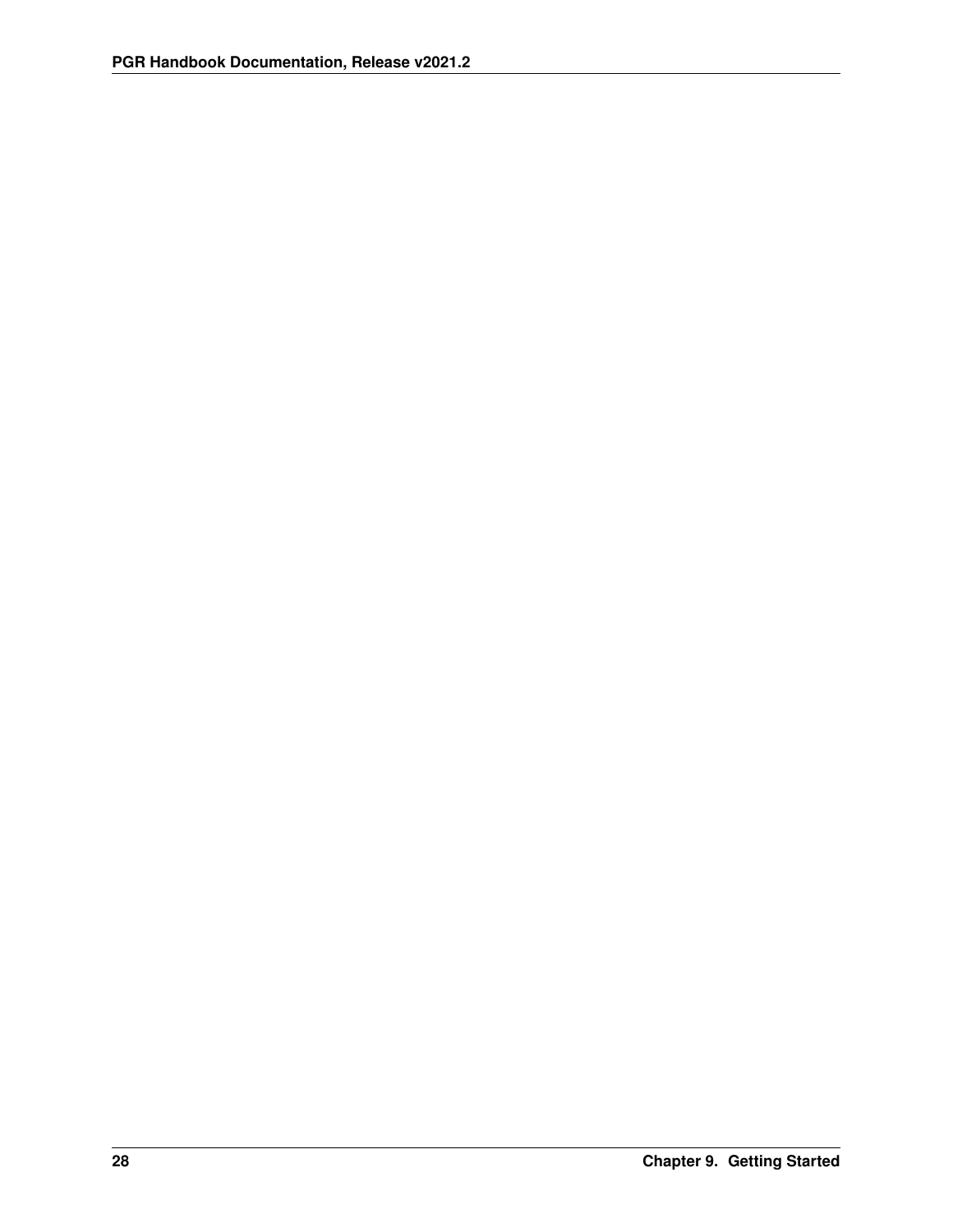### <span id="page-32-0"></span>**EXPECTATIONS OF THE POST GRADUATE RESEARCHER**

This is a traditional Doctoral programme which has been designed to be completed in three years. The aim of any PGR on the 3-year programme is to complete the research and the writing up within three years. The planning must take this into account from the outset. The University regulations allow for one additional year beyond the third for completing the thesis, called *Submission Pending*. However, most funding schemes for 3-year Doctoral programmes will end after three years, and will not fund 3-year PGRs during Submission Pending.

Danger: It is now policy (since Sept 2019 intake) that PGRs must complete within three years 'on programme' and six months 'Submission Pending' at a maximum! After this period, the registration will be terminated and no degree will be awarded.

There is every incentive to complete this programme within the allotted three years while the funding lasts. It is an absolute requirement that you finish within three years and six months.

Therefore, the great majority time will be devoted to the main task, which is doing research and completing the thesis within three years. However there are other activities that three year PGRs are required to engage in, and yet others that they have the option of engaging in. The courses listed below are designed to help all PGRs in their endeavours. Activities such as laboratory demonstrating, mentoring and public engagement are optional though they encouraged as being conducive to the general experience of being a successful PGR and preparing for wider roles when PGRs take up their chosen careers.

eProg milestones (especially the annual/continuation review) are in place to safeguard PGRs and ensure they are coping with the workload and progressing well. They also provide an opportunity for PGRs to raise any serious issues they are experiencing with their research and workload (such as childcare - more on this via the [PGR Parents toolkit\)](https://documents.manchester.ac.uk/display.aspx?DocID=55092%20) and are a chance to discuss / review whether a change to mode of attendance, or an adjustment to working arrangements would be appropriate.

If a you are unable to work for any length of time (> 1 month) then you should consider, alongside your supervisors, whether an interruption/extension is required. PGRs should note that school holidays would not be sufficient mitigating circumstances for an extension or interruption.

If you find thatyou are unable to research due to a sudden but brief (less than 1 month) change to your personal circumstances (be it child-care, a sick dependent, a flooded apartment, the death of a close relative etc.) should let your supervisors and local PGR support team know as soon as possible so that potential short-term extensions to any immediate deadlines (eProg or otherwise) can be considered locally.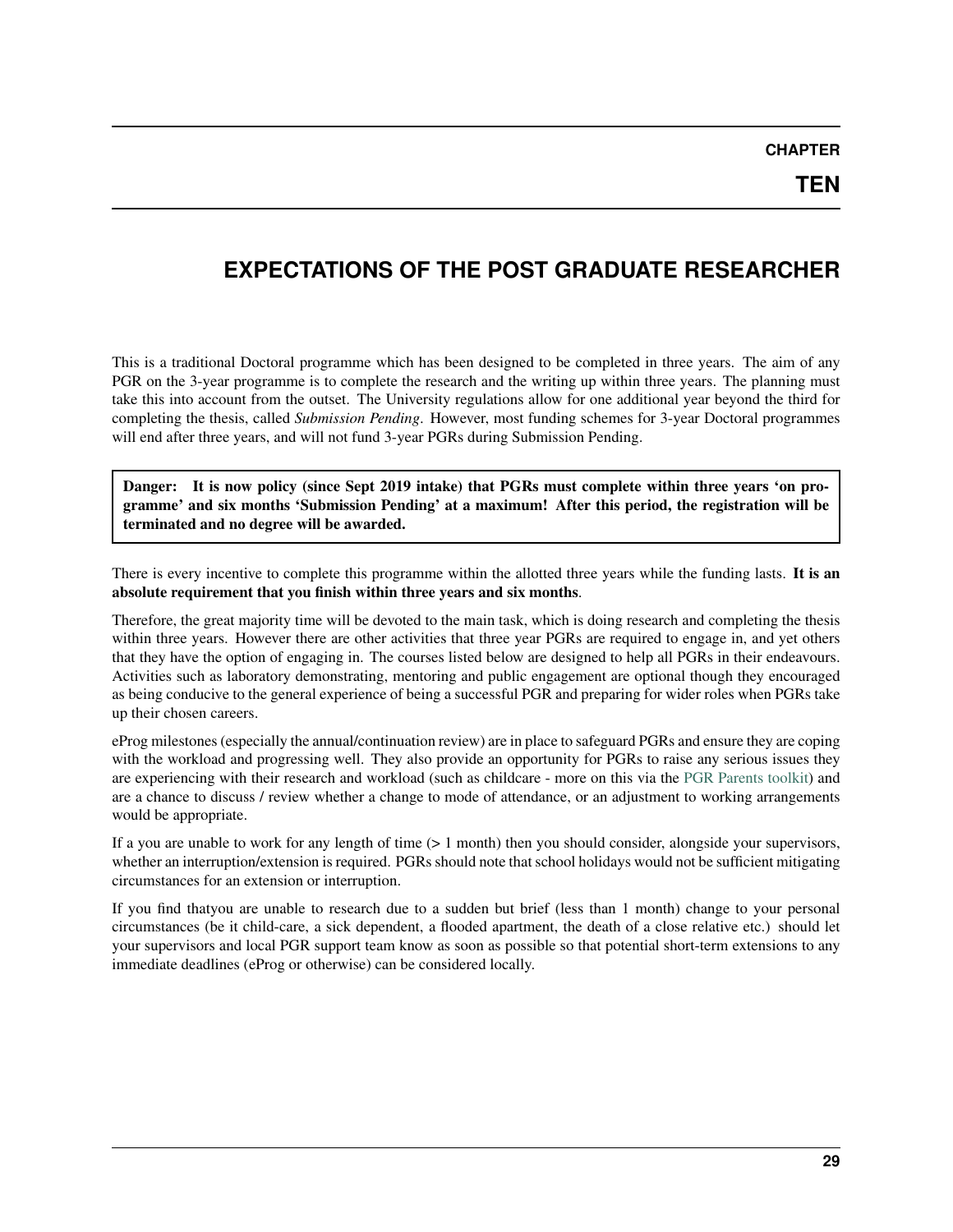### **10.1 The Main Event - Supervised Research**

The main part of your time here will be spent learning to be a researcher, by doing research under the guidance of a main supervisor, aided by one or more co-supervisors. You will also be learning the techniques and tools of a particular field. By the time you get to your third year, you should be writing and communicating your ideas, and interacting with a wider research community. You might even know more about your research topic than your supervisor at this point, although you might not be aware of this.

There are a few guiding points which will help you succeed. First, being a PGR is a full-time pursuit. You need to put in the hours. Second, you need to meet with your supervisor(s) regularly. We recommend *at least* once per fortnight, but weekly is better. Third, it is highly advisable that you work in the Department, so that you can interact with the other members of your research group. Don't just hide yourself in a garret somewhere. Discussion with others is an excellent source of ideas.

At some point, you might find yourself falling into one these traps. You start to feel, "I'm not good enough; I'm not good as these other PGRs". This is fairly normal; most people go through this at some point. If you start feeling this, talk to your supervisor(s) about it. They might be able to allay your fears.

The second trap is the perfectionist trap. You don't want to show your work to your supervisor until it is perfect, or you stop seeing your supervisor at all, because you feel there is not enough progress. This is a path to failure.

**Warning:** 'Rule of thumb': when you least **want** to see your supervisor is when you most **need** to see your supervisor.

### **10.2 Success is not Guaranteed**

As with most worthwhile endeavors, success in graduate study cannot be guaranteed and often depends on the mutual efforts of faculty and PGRs to work diligently and form a productive professional relationship. PGRs are responsible for working towards completion of their degree programs in a timely manner. In addition to gaining expertise in a particular field of study, PGRs are expected to expand the knowledge of that disciplinary field by discovering and pursuing a unique topic of scholarly research, resulting in the PGR Thesis. It is the PGRs responsibility to ensure continued progress of their academic program and thesis research. PGRs have a responsibility for the following aspects of their program.

Your Doctorate will be unlike many of your previous academic experiences. It is academically challenging, occasionally isolating and requires a lot of self-motivation, but for the right candidate it can be a phenomenally rewarding experience. A Doctoral qualification is predominantly research-based and PGRs will be responsible for their own learning and development. Knowledge is less acquired from classroom based teaching and more from critical reading and experimentation. In terms of course structure, a Doctorate will be significantly different from your Bachelor's or Master's Degree. It will take from 3-4 years and will culminate in a thesis which outlines what you have learnt from your specific research area. Your thesis will be a document containing approximately 80,000 words (although this will depend on your area) and it will be broken down into chapters. Ideally PGRs should have some of their research published throughout their course of study. Each PGR will be given a supervisor who will monitor their progress and (occasionally) give feedback on the research.

Warning: Spirited Discourse Your meetings may well include many components we would categorise as spirited discourse, especially to get you ready for the hard Q&A that will be expected in your end-of-year progressions, conference presentations, and in the defence of your final thesis. These may seem confrontational, and this is to be expect, do not mistake these for bullying behaviour - which a loose consensus says is "a repetitive behaviour which is intended to hurt someone either emotionally or physically, through offensive, intimidating, malicious or insulting behaviour. This is often aimed at certain people because of their race, religion, gender or sexual orientation or any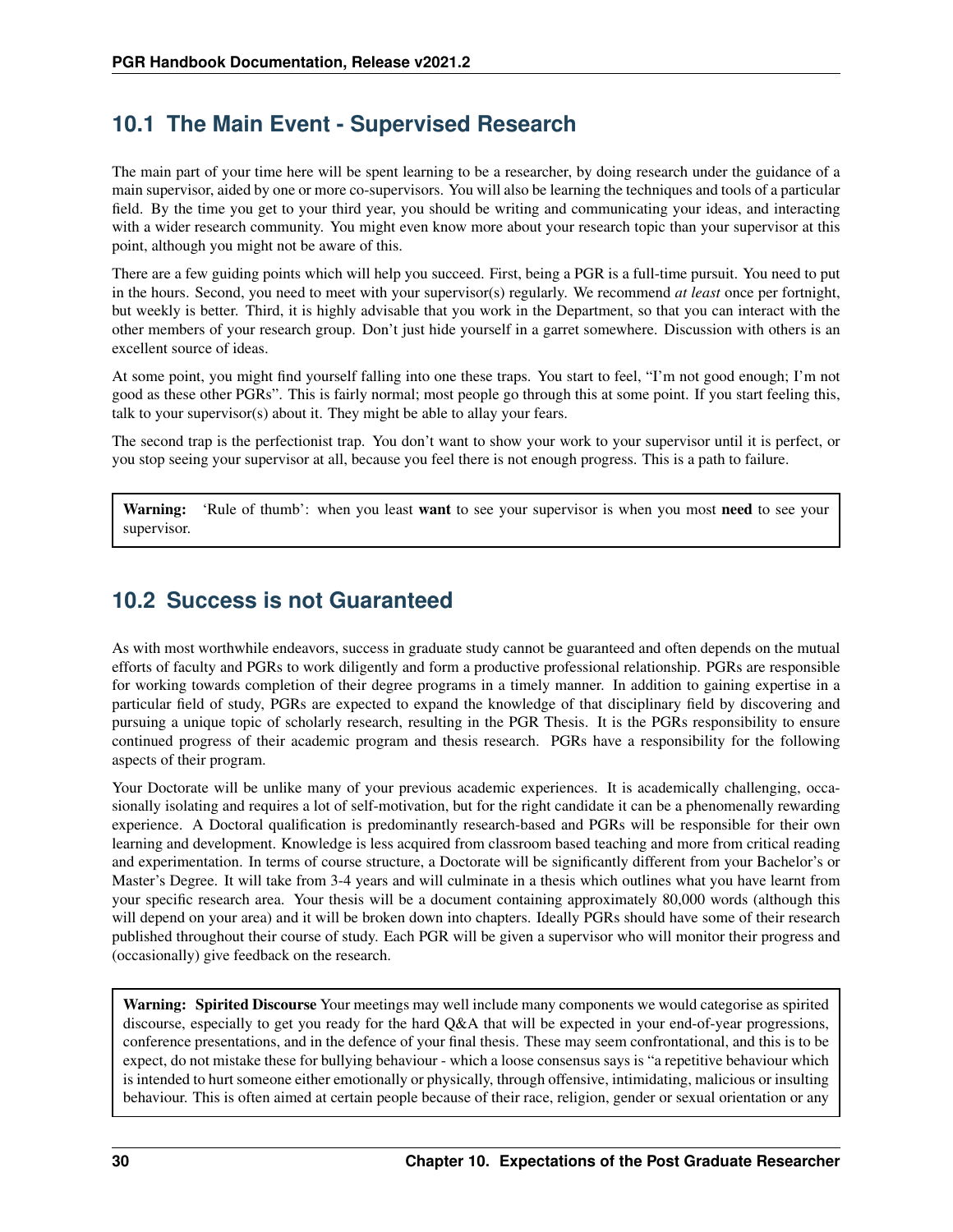other aspect such as appearance or disability". However there may be cases when you feel that you are being bullied and we need to address these immediately. Find out more in our dedicated section on *[Bullying](#page-111-0)*. And if in any doubt at all just contact Simon Harper  $(HoPGR)^2$  $(HoPGR)^2$ .

Your supervisor will be there to guide and support you as well as provide you with a sense of direction throughout your work. What they are not expected to do is spoon-feed you information. A supervisor's feedback on your thesis will often be critical, and come the submission period, your supervisor should play a key role in helping you present your research in an original manner. Given that there isn't much contact time in terms of lectures and seminars, it is important that your supervisor remain in regular contact with you, and you should arrange meetings as often as possible to discuss your project. Normally the relationship between PGR and supervisor is a smooth process, but occasionally problems may arise. If this is the case, you should mention it to your Cohort Advisor.

Your supervisor will expect you to work hard and be enthusiastic about your research and thesis. They will be very busy people, with work of their own to do, so it is important that you respect their time and contribution to your project. If you arrange a meeting then make sure you turn up, and if you've a deadline looming then ensure that your work is submitted on time.

In exceptional circumstances (for example, the breakdown of the relationship between supervisor and PGR) a change of supervisor may be requested by either party through [Simon Harper \(HoPGR\)](mailto:simon.harper@manchester.ac.uk)<sup>2</sup>. Where a change of supervisor is requested or if a supervisor is unable to continue with their duties, [Simon Harper \(HoPGR\)](mailto:simon.harper@manchester.ac.uk)<sup>2</sup> is responsible for identifying and allocating an appropriate permanent replacement in consultation with the PGR and the remaining supervisory team.

Where no appropriate alternative can be found at the University of Manchester [Simon Harper \(HoPGR\)](mailto:simon.harper@manchester.ac.uk)<sup>2</sup> will support the student in exploring options for continuing their research through registration at other Higher Education Institutions or alternatively consideration will also be given to whether sufficient research has been completed to enable the student to submit their research for a lesser award.

Every effort will be made to find alternative provision for the PGR, but it may not always be possible to appoint a new supervisor and there may not be a successful outcome potentially resulting in the termination of the student's registration. In this circumstance the PGR will be made aware of this as soon as reasonably possible.

# **10.3 Attendance (Flexible Working)**

In CS we expect attendance between 1000-1600 but you can discuss this with your supervisors to come to an equitable arrangement based on our [Flexible Working Model](http://www.staffnet.manchester.ac.uk/human-resources/current-staff/leave-working-arrangements/flexible-working/)<sup>[1](#page-34-1)</sup>. Therefore, you can work flexibly at anytime with the consent of your supervisory team. And join up to the [PGR Discord Server](https://discord.gg/ArVYxfWGpY)<sup>[3](#page-34-2)</sup>.

### **10.3.1 Contact Hours**

As a rough non-perscriptive guide - all supervisions are a unique interaction between supervisor and PGR. However, you should typically expect supervision of at least:

- 1. Weekly supervision should be around 1h per week for 52-6 weeks is 46h.
- 2. Reading over reports/papers etc 12 h pa (1h a month) indeed some paper time should be with the supervsior as they get benefit; and in the first year very few publish at all so the 36/48h distributed over 3 or 4 years is asymetrically distributed.
- 3. Assistance with 9m RPR and yearly progressions asymetrically distributed so on average 2h per year.

<span id="page-34-0"></span><sup>2</sup> <mailto:simon.harper@manchester.ac.uk>

<span id="page-34-1"></span><sup>1</sup> <http://www.staffnet.manchester.ac.uk/human-resources/current-staff/leave-working-arrangements/flexible-working/>

<span id="page-34-2"></span><sup>3</sup> <https://discord.gg/ArVYxfWGpY>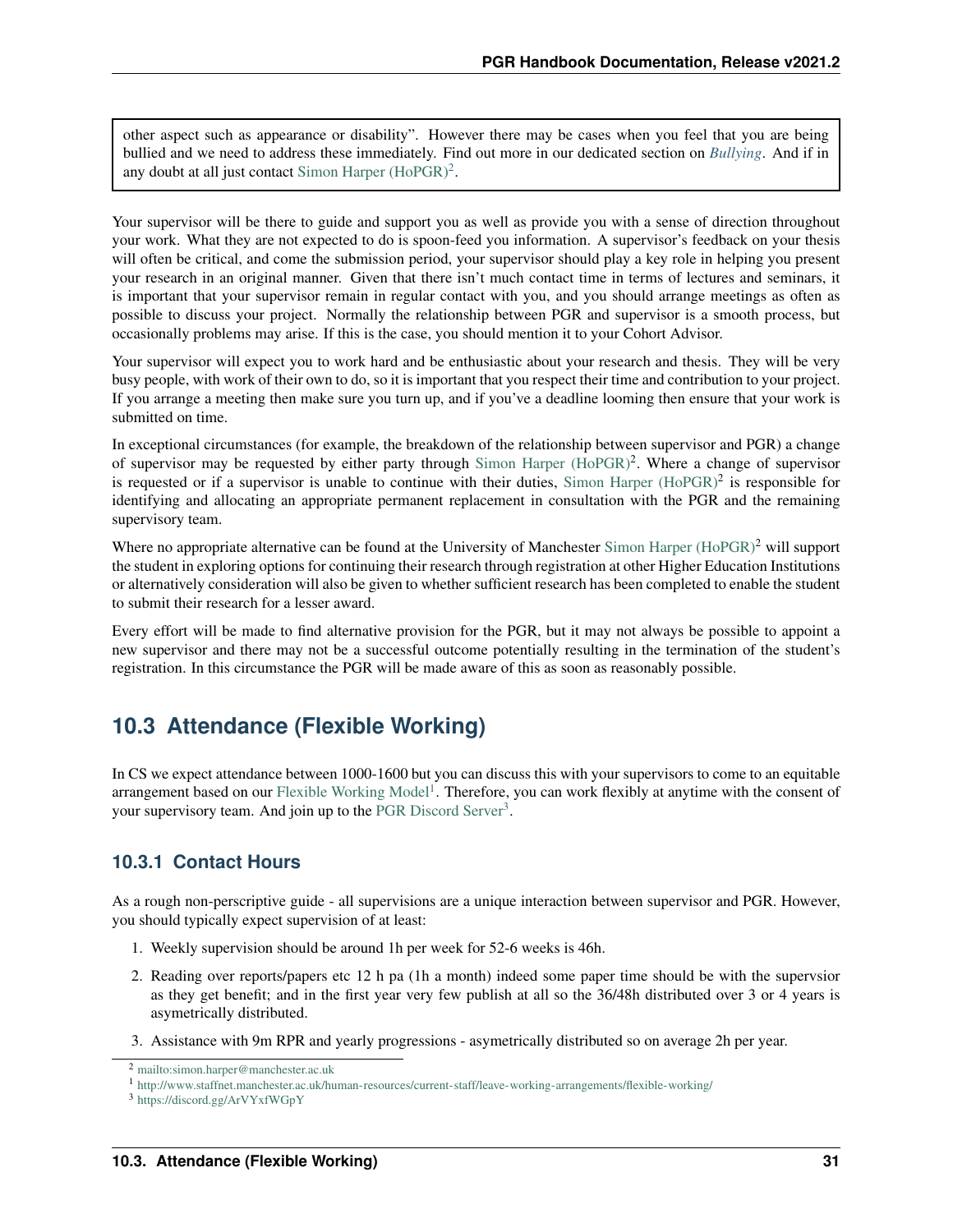- 4. Final thesis reading and corrections 10h.
- 5. Using 3 years as the norm which then accounts for additional duties such as internal examiner and external examiners of PhDs

### **10.3.2 Holidays / Vacations / Annual Leave**

You are entitled to 28 days holiday per year in accordance with the [Official Leave of Absence Procedure for Postgrad](https://documents.manchester.ac.uk/display.aspx?DocID=39958)[uate Research Students](https://documents.manchester.ac.uk/display.aspx?DocID=39958) document. These days must be taken in consultation with your supervisor.

The annual leave year runs from 1 October to 30 September. In addition to annual leave you are entitled to eight Bank Holidays and four closure days.

PGRs may, "with the prior agreement of their supervisor, take up to eight weeks holiday in each year (pro rata for parts of year and for part-time students). All holiday allowance taken should first be discussed with and approved by the supervisor. PGRs receiving sponsorship are expected to bear in mind their obligations to the sponsor and consult the policy of their sponsor when planning leave."

#### **10.3.3 Illness**

If you are ill don't come to work at all, but, let all concerned parties know the situation, it is really that simple. However, in some cases your presence is important, in cases where you are speaking, attending a conference or giving a conference presentation, and in cases where your lack of attendance may reflect badly on your supervisory team or the University in general, then you should attend if at all possible. My rule-of-thumb is to answer the following question:

"Would I attend if this was an interview at [Google | insert company you really like] and this was the only opportunity for an interview that would be available."

If the answer is yes, then you should attend; if the answer is no, then you should make your apologies (preferably by telephone and followed up by email) as soon as you know that you are not attending.

### **10.4 Responsibilities**

PGRs should note that they are responsible for their work and that the role of the supervisor is to provide guidance and advice. But, be open with your supervisor, if you experience difficulties either in your personal life or with your work then mention it to your supervisor as early as you can - your supervisor will want to support you, and the earlier they know the more options there are.

Hint: Spoon Feeding is an English idiom which means to 'provide (someone) with so much help or information that they do not need to think for themselves. "certain students enjoy finding out things for themselves; others prefer being spoon-fed".' In Manchester we don't spoon feed our PGRs but rather expect them to manage themselves, uncover information, make assertions, have robust conversations etc. It is an essential part of the training to become the best Doctor possible.

The responsibilities of the PGR normally include:

- Arranging meetings with his/her supervisor(s) (taking account of any periods of holiday or work-related absence during the supervision period).
- Keeping appointments with his/her supervisor(s), or informing his/her supervisor(s) where this is not possible.
- Discussing any plans for vacations before commitments are made, to ensure that these are realistic in the light of deadlines and grade aspirations.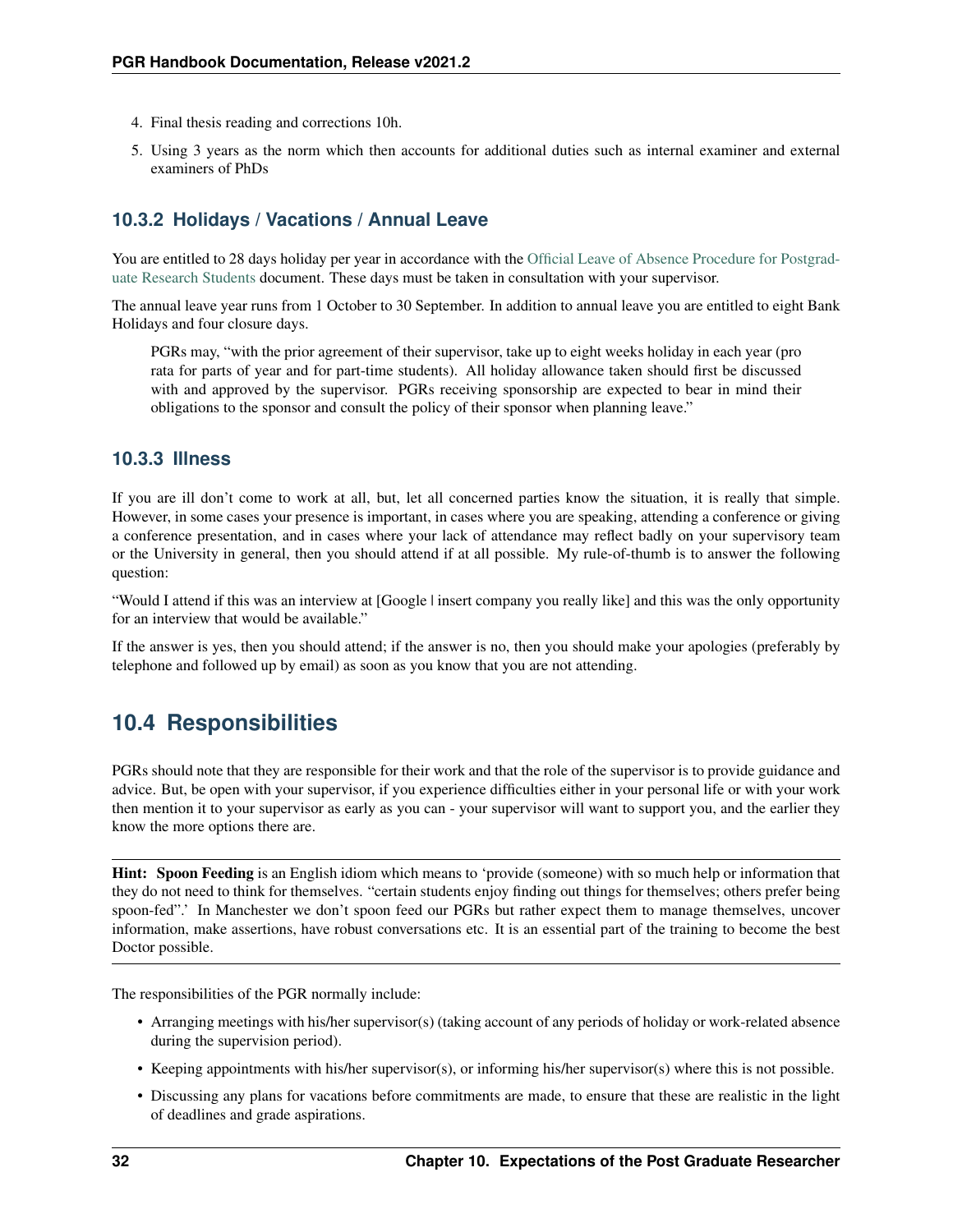- Maintain timely updates on Eprog.
- Learn and improve his/her skills in scientific writing including writing tools, grammar checking tools, and tools for organizing their literature review.
- Discussing with his/her supervisor(s) the type of guidance and comments s/he finds most helpful.
- Be proactive and ask questions
- Maintaining a professional attitude to his/her work and to the supervision process at all times.
- Maintaining a suitable record of supervision meetings, including dates, action agreed and deadlines set.
- Preparing adequately for meetings with his/her supervisor(s).
- Attending and participating fully in any courses related to the dissertation element of the course provided by the Department.
- Developing self-assessment for timely feedback.
- Discussing issues arising from feedback and taking appropriate action.
- Maintaining the progress of the work as agreed with his/her supervisor(s).
- Raising problems or difficulties with his/her supervisor(s).
- Making his/her supervisor(s) aware of any circumstances likely to affect his/her work.
- Giving his/her supervisor(s) due warning and adequate time for reading any drafts. It is the PGR's responsibility to make sure that they understand the supervisor's advice and the feedback on early drafts, and to generalise from specific pieces of advice and feedback.
- Being familiar with University / Faculty / Department regulations and policies that affect him/her.

## **10.5 Expectations**

In the first 2-3 months, your supervisor will be guiding you, but by the end of your first year you should be to think independently about the direction of your project. You should:

- When your Supervisor deems it appropriate they will introduce you to your supervisory team including your cosupervisor. You can meet them earlier but it is up to you to inform the Supervisor and contact the co-supervisor.
- Be conducting experiments unsupervised (physical, numerical or literature based)
- Begin to design your own studies, with general guidance from your supervisor.
- Be able to analyse and discuss your data critically.
- Be asking questions at lab or research group meetings.
- Be coming up with your own solutions to problems and your own ideas!
- Where appropriate, contribute to lab meetings, to other projects in the lab, and will probably supervise an undergraduate or a new post-grad.
- Have learned to criticise constructively both your own work and that of others, and discuss research ideas (in lab meetings, conferences, with colleagues in the pub!).
- Be able to describe your research aims to colleagues.
- Be organising your own meetings with your supervisors.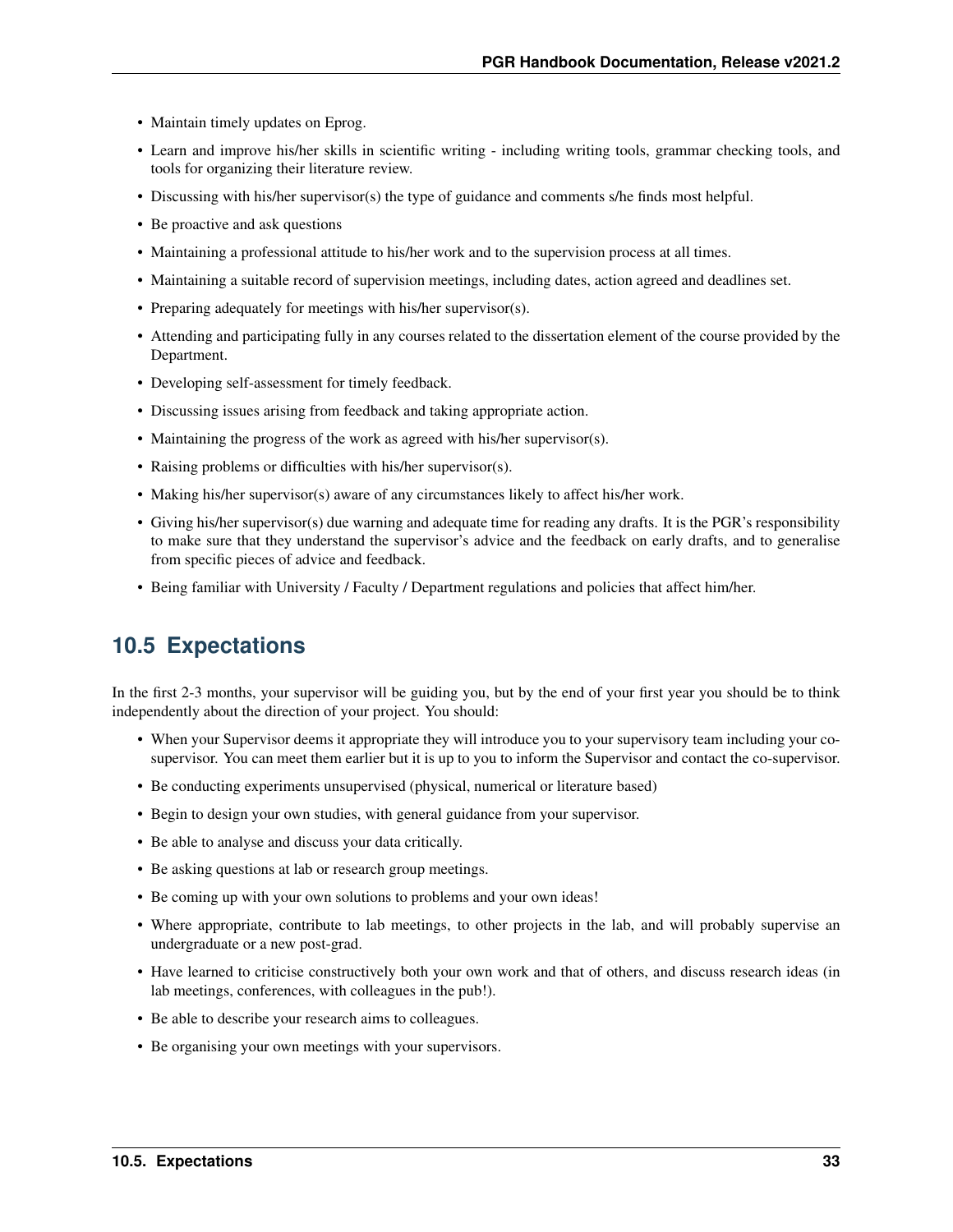Strong time management is one of the most important parts of PGR study. You should treat your Doctorate as a full-time job, while appreciating that a complete lack of leisure time can be damaging to your health and chances of success. The Research Department, here in Computer Science, follows a Flexible Working model with

Core Hours between 10:00 - 16:00 (you are expect to be here between these times unless personal circumstances dictate otherwise)

Similarly, it's important to recognise when additional duties such as teaching undergraduates or becoming a PGR representative are taking up too much of your time; if the quality of your PhD is suffering, it's okay to reject the opportunity to do new things.

# **10.6 Writing-Up**

Your time management is particularly important when writing your thesis. By the time you get to this task you'll be responsible for:

- Submitting the thesis title and ethical approval form (if appropriate) to the relevant office by the due date specified.
- Ensuring that the final thesis is written in accordance with requirements relating to the correct use of English language and presentation of tables, references, figures etc.
- Checking the completeness and accuracy of the text of the thesis / project submitted.
- Ensuring that submitted work is their own (i.e. avoiding plagiarism and other disciplinary offences).
- Ensuring adequate time for the binding of the thesis.
- Submitting the thesis to the appropriate office by the submission date specified.

### **10.6.1 Some Additional Resources**

FSE Postgraduate Researcher Handbook: [http://documents.manchester.ac.uk/DocuInfo.aspx?DocID=51127.](http://documents.manchester.ac.uk/DocuInfo.aspx?DocID=51127)

# **10.7 Finally. . .**

Finally, research runs on acts of volunteerism. From reviewing papers to helping at conferences, from organising Department socials to giving a group presentation there are many reasons for volunteering within your academic community and the Research Department. Helping out (this includes watering the plants in PGR Home) is an excellent way of gaining or developing new skills, knowledge, and experiences. It's also a good way of meeting new people, both within your own research domain and those people who work in slightly less direct areas to the ones that you are interested in. By getting to know your community and Research Department, opportunities for collaborations or new research may present themselves.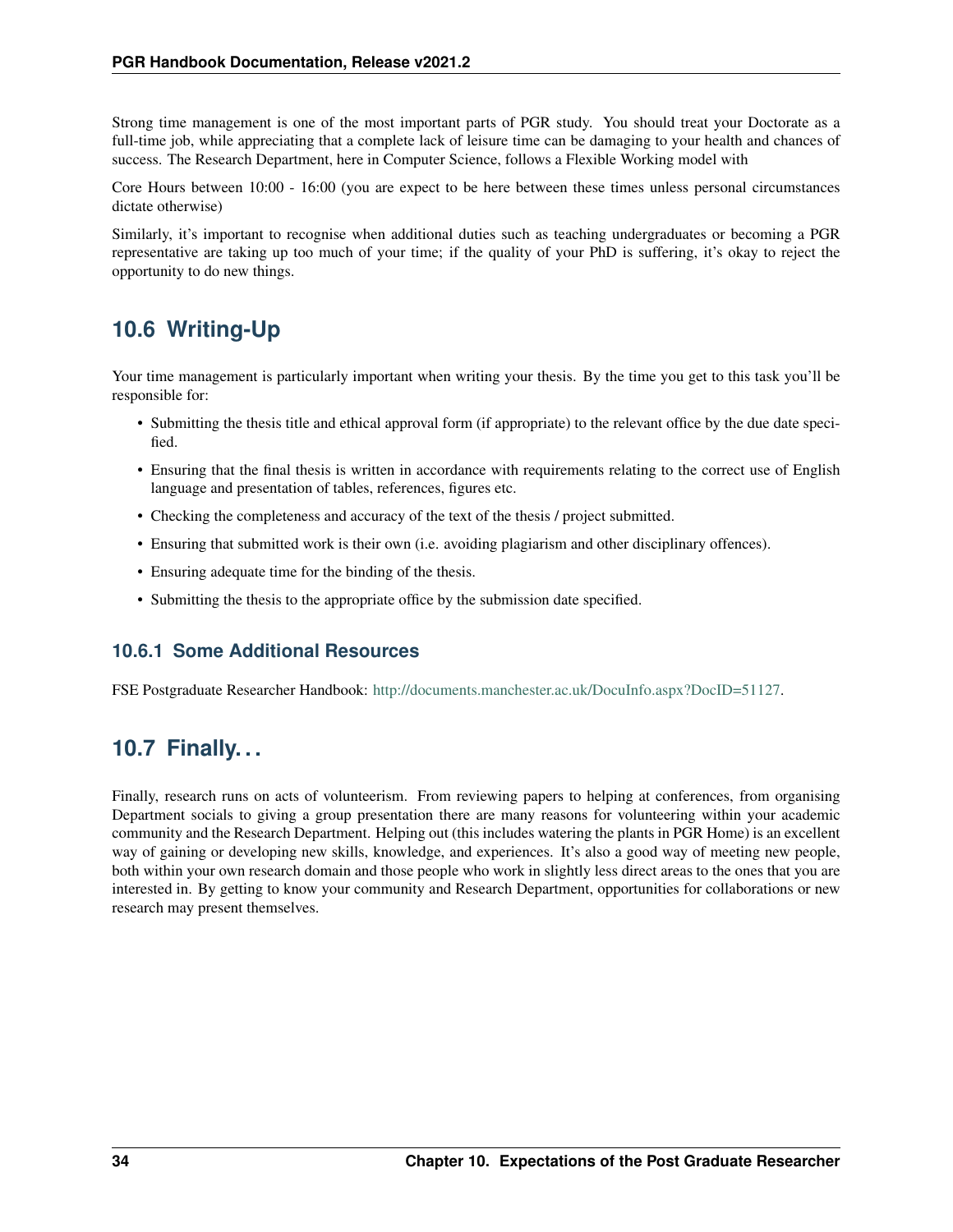## **ELEVEN**

## **EXPECTATIONS OF THE SUPERVISOR**

All PGR projects should have a main supervisor and one or more co-supervisors. The co-supervisors should be meaningfully involved in the supervision of the PGR, albeit not necessarily attending every meeting and at a level reflected in the credit split.

Because all PGR supervision at Manchester is undertaken by supervisory teams we recommend between 30-25% cosupervision. So even when you are a main supervisor you will need at least one co-supervisor, there are no exceptions. Further, all probationary lecturers have to be a substantive co-supervisor before they are able to be a main supervisor. We expect around a year of co-supervision before main supervision can commence. Typically probationers would discuss with thier group leader if you can co-supervisor (substantive) a PGR already on programme. Start that ASAP and then you will be able to be a main supervisor for the next Sept intake. Or advertise your own project without having been a co-supervisor, and expect to co-supervise it with a substantive main supervisor.

The main supervisor should schedule regular meetings with the PGR, normally weekly but at least fortnightly. These should involve only the supervisor(s) and the PGR. The PGRs should be expected to bring work and ideas to the meeting, but the supervisor should actively seek evidence of progress and should discuss reasons for lack of progress with the PGR. Whilst the supervisor should honestly assess progress and should inform the PGR if progress or work is not satisfactory, the supervisor should also make constructive suggestions to the PGR for future work.

eProg milestones (especially the annual/continuation review) are in place to safeguard PGRs and ensure they are coping with the workload and progressing well. They also provide an opportunity for PGRs to raise any serious issues they are experiencing with their research and workload (such as childcare - more on this via the [PGR Parents toolkit\)](https://documents.manchester.ac.uk/display.aspx?DocID=55092%20) and are a chance to discuss / review whether a change to mode of attendance, or an adjustment to working arrangements would be appropriate.

If a PGR is unable to work for any length of time  $(> 1 \text{ month})$  then they should consider, alongside their supervisors, whether an interruption/extension is required. PGRs should note that school holidays would not be sufficient mitigating circumstances for an extension or interruption. PGRs are entitled to 8 weeks annual leave that could be used at these times.

Any PGR who finds they are unable to research due to a sudden but brief (less than 1 month) change to their personal circumstances (be it child-care, a sick dependent, a flooded apartment, the death of a close relative etc.) should let their supervisors and local PGR support team know as soon as possible so that potential short-term extensions to any immediate deadlines (eProg or otherwise) can be considered locally.

Group meetings or workshops are an excellent forum for PGRs to learn how to conduct research, and to see a wider view of the subject than their own project, which is an essential component of a research programme, but these cannot replace one to one progress meetings with PGRs.

PGRs are here to learn, and the main supervisor has the primary responsibility for ensuring that they are educated as well as assessed. In the case of research PGRs they are here to learn how to become independent researchers. Whilst the final evaluation (submission of the PGR's thesis and its examination) must determine whether or not the PGR has attained the level of an independent researcher, the educational process, led by the main supervisor, must constructively guide them to that point throughout the programme.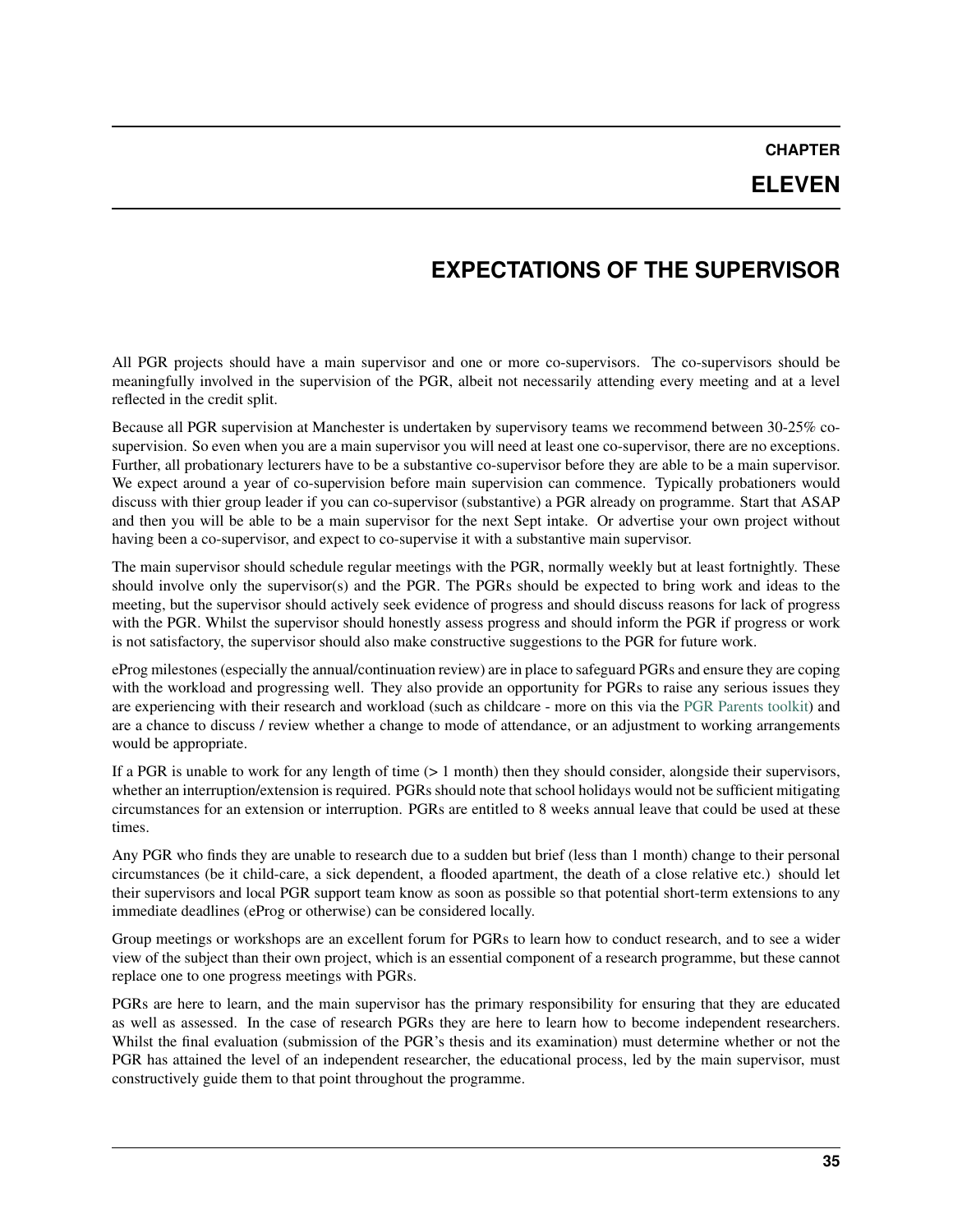Warning: Spirited Discourse Your meetings may well include many components we would categorise as spirited discourse, especially to get the PGR ready for the hard Q&A that will be expected in their end-of-year progressions, conference presentations, and in the defence of their final thesis. These may seem confrontational, and this is to be expect, they should not mistake these for bullying behaviour - which a loose consensus says is "a repetitive behaviour which is intended to hurt someone either emotionally or physically, through offensive, intimidating, malicious or insulting behaviour. This is often aimed at certain people because of their race, religion, gender or sexual orientation or any other aspect such as appearance or disability". As a supervisor make sure your behaviour cannot be mistaken for bullying, make sure you are open to hearing a PGRs worries about bullying by others or about your own behaviour, and be aware in a complaint culture you too may easily feel you are being bullied by the PGR or the PGR team. Find out more in our dedicated section on *[Bullying](#page-111-0)*. And if in any doubt at all just contact Simon Harper  $(HoPGR)^2$  $(HoPGR)^2$  or the Head of Department directly.

The supervisor's behaviour towards the PGR must at all times remain calm, professional and constructive, in both oral and written communications. Whilst deficiencies in PGRs' work must be clearly explained to the PGR, derogatory comments should not be used. Whilst group meetings will inevitably discuss the work that PGRs present, and the analysis and questioning of work that would normally occur in conferences or other research meetings is essential, this should be conducted professionally and in a constructive manner. Deficiencies in progress should be discussed with the PGR individually and not in front of other PGRs or staff (except co-supervisors).

PGRs have a right to request and receive regular feedback on written work. Writing is a vital component of research training and the development of academic writing skills must be supported by the supervisor(s).

PGRs have a right to request a mock viva, and if they wish to do this the supervisor(s) should arrange one.

The thesis is the responsibility of the PGR, who must decide the final content of the thesis and when the thesis is ready to be submitted. The PGR must have ultimate responsibility for his/her own research activity, and in relation to the final thesis, the supervisor's opinion is only advisory and the PGR has the right to decide when to submit and if to follow the advice of the supervisor. Thus the PGR takes responsibility for submitting his thesis for examination and for the consequences. The requirement that the PGR is able to correctly decide what research to present and is able to correctly judge the value of the research presented in the thesis at the time of submission is implicit in the nature of programme, the award of which is a statement that the PGR has become an independent researcher.

Whilst it is natural that supervisors will wish to support their PGRs, applications for special consideration and progress reports for internal purposes and for external sponsors must always be completed accurately, completely and honestly.

In exceptional circumstances (for example, the breakdown of the relationship between supervisor and PGR) a change of supervisor may be requested by either party through [Simon Harper \(HoPGR\)](mailto:simon.harper@manchester.ac.uk)<sup>2</sup>. Where a change of supervisor is requested or if a supervisor is unable to continue with their duties, Simon Harper  $(HoPGR)^2$  is responsible for identifying and allocating an appropriate permanent replacement in consultation with the PGR and the remaining supervisory team.

Where no appropriate alternative can be found at the University of Manchester [Simon Harper \(HoPGR\)](mailto:simon.harper@manchester.ac.uk)<sup>2</sup> will support the student in exploring options for continuing their research through registration at other Higher Education Institutions or alternatively consideration will also be given to whether sufficient research has been completed to enable the student to submit their research for a lesser award.

Every effort will be made to find alternative provision for the PGR, but it may not always be possible to appoint a new supervisor and there may not be a successful outcome potentially resulting in the termination of the student's registration. In this circumstance the PGR will be made aware of this as soon as reasonably possible.

<span id="page-39-0"></span><sup>2</sup> <mailto:simon.harper@manchester.ac.uk>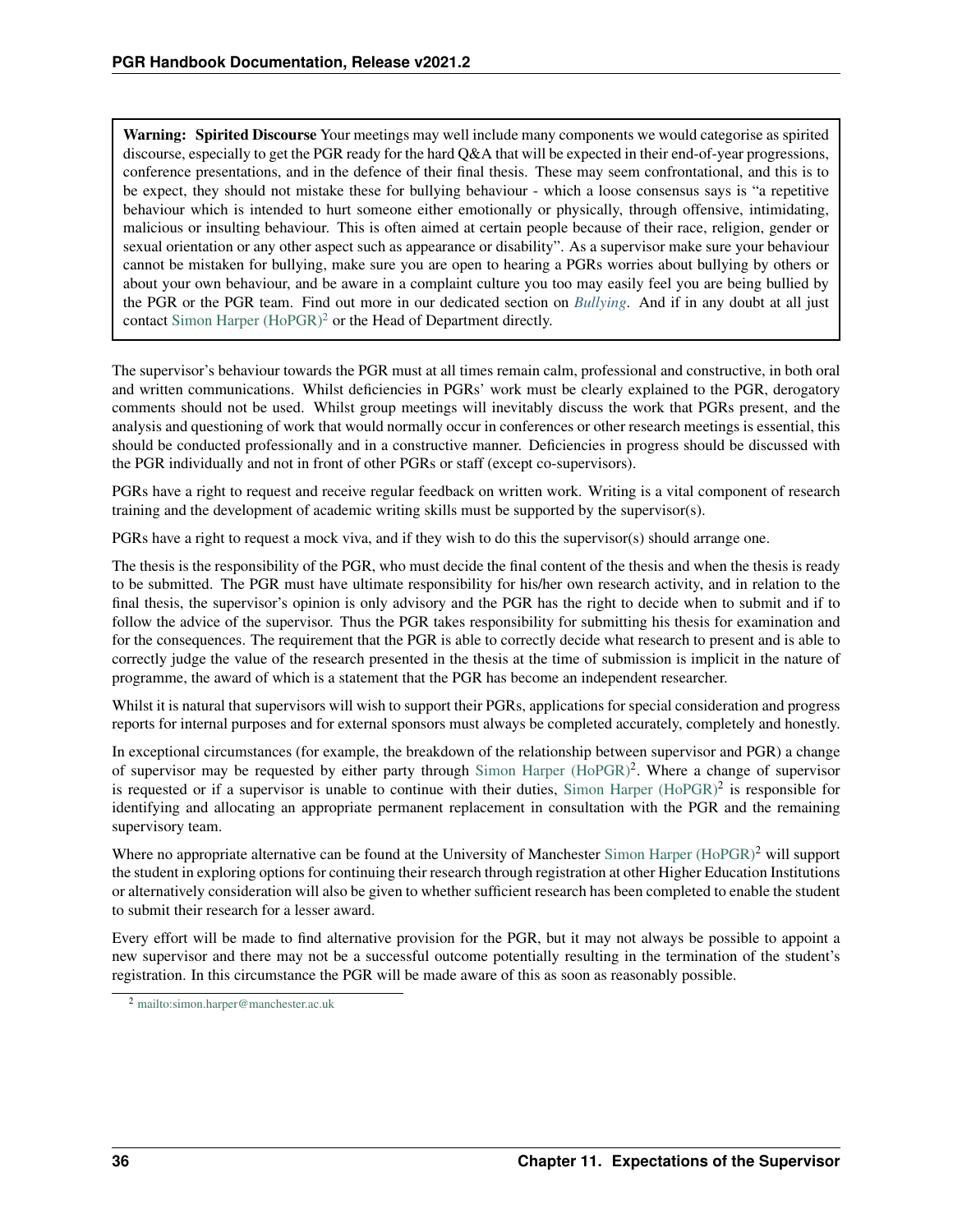## **11.1 Contact Hours**

As a rough non-perscriptive guide - all supervisions are a unique interaction between supervisor and PGR. However, you should typically expect to provide supervision of at least:

- 1. Weekly supervision should be around 1h per week for 52-6 weeks is 46h.
- 2. Reading over reports/papers etc 12 h pa (1h a month) indeed some paper time should be with the supervsior as they get benefit; and in the first year very few publish at all so the 36/48h distributed over 3 or 4 years is asymetrically distributed.
- 3. Assistance with 9m RPR and yearly progressions asymetrically distributed so on average 2h per year.
- 4. Final thesis reading and corrections 10h.
- 5. Using 4 years as the norm which then accounts for additional duties such as internal examiner and external examiners of PhDs

This gives a total of 70h pa for 4 years per PGR.

### **11.1.1 Holidays / Vacations / Annual Leave**

A PGR is entitled to 28 days holiday per year in accordance with the [Official Leave of Absence Procedure for Post](https://documents.manchester.ac.uk/display.aspx?DocID=39958)[graduate Research Students](https://documents.manchester.ac.uk/display.aspx?DocID=39958) document. These days must be taken in consultation with you as the supervisor.

The annual leave year runs from 1 October to 30 September. In addition to annual leave you are entitled to eight Bank Holidays and four closure days.

PGRs may, "with the prior agreement of their supervisor, take up to eight weeks holiday in each year (pro rata for parts of year and for part-time students). All holiday allowance taken should first be discussed with and approved by the supervisor. PGRs receiving sponsorship are expected to bear in mind their obligations to the sponsor and consult the policy of their sponsor when planning leave."

## **11.2 Research Supervision**

Remember that keeping good records (of supervision, meetings, etc) is essential, and key to showing that decisions were reasonable in all the circumstances. There must be evidence that supervision took place.

A thorough induction to set expectations is key, with an appropriate and comparable replacement if the PGR misses induction for good reason.

It is important to provide clear information about who to contact if they are experiencing issues with their supervisor(s) that cannot be resolved via discussion \_with\_ the supervisor(s).

Where progress is **not satisfactory**, this should be made very clear to the PGR (and recorded).

Clear information about supervisory support during the writing-up period should be provided.

The Department expects all supervisors to be familiar with and abide by the University's [Supervision Policy](http://documents.manchester.ac.uk/display.aspx?DocID=615)<sup>[3](#page-40-0)</sup>.

<span id="page-40-0"></span><sup>3</sup> <http://documents.manchester.ac.uk/display.aspx?DocID=615>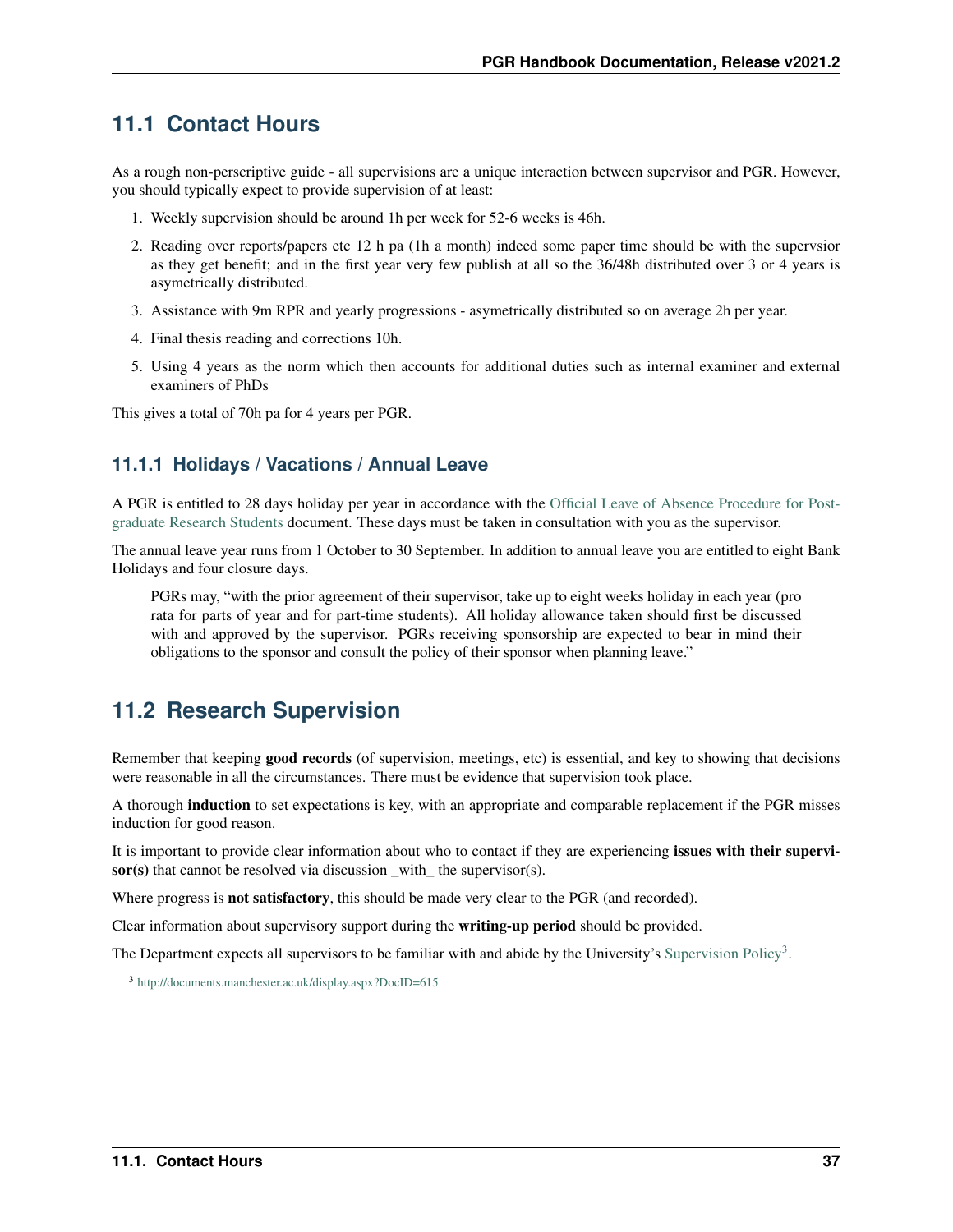## **11.2.1 Recording Attendance & Engagement**

You must fill out the attendance and engagement forms on eProg for each PGR when the system reminds you. Also, when you fill out these forms, the choices you make should be accurate. If these records are blank, or not accurate, then there can be implications for the University from the UKVI (and, by implication, for you).

You can bookmark the summary page at: <https://app.manchester.ac.uk/myprofile/eprog/attendance.aspx>

Simon Harper  $(HoPGR)^2$  reads the comments of each PGR and look at their attendance and engagement record every month or so and follow up with PGRs and Supervisors to understand and fix problems before they escalate.

You can always elaborate on anything you tick in the comments and we can take these comments into account. You can also signal that they are attending but progress is slow, or things are not going as you hope, or the quantity or quality of work is not to standard. It is really an audit trail of your supervision experiences so that we can take remedial action if required (even at a later stage). It might be that you feel the student is attending and engaging but you want to flag something which is becoming a problem, in this case, you can always raise concerns/seek advice regarding students' progress at any time via [Simon Harper \(HoPGR\)](mailto:simon.harper@manchester.ac.uk)<sup>2</sup> or [Student Support](mailto:compsci-sso-pgr@manchester.ac.uk)<sup>[1](#page-41-0)</sup>.

Danger: Extensions and Interuptions eProg records might be 'consulted' when approving formal extension and interruption requests - these comments can be used as (part of) documented evidence. On the other hand, a reasonable PhD interruption request was recently questioned by the visa team because relevant eprog/attendance/census records showed that the student was engaging and attending as expected at the time.

Finally, don't worry about decisions being taken out of your hands. We don't do anything, or make any changes to a PGRs programme or progression, without first contacting you, as the supervisor, and coming up with a plan of action.

### **11.2.2 On Commencement of PGR's Research**

- 1. Ensure induction is carried out; both mandatory University and local induction
- 2. Ensure suitable training which may be formal and/or 'on-the-job' is provided for all tasks including research group/collaborator-specific training
- 3. Decide on the amount and level of supervision that will be required until the PGR can work independently
- 4. Ensure there is an assessment of risk for the actual work to be undertaken by the PGR
- 5. Advance preparation for end of work share expectations of what will be needed at the end of their research (for example; handover of data, disposal of material)

### **11.2.3 Throughout the PGR's Project**

- 1. As part of the regular feedback meetings on research output, include safety issues in order to evaluate whether any change in the nature and level of supervision is required
- 2. Ensure assessment of risks is reviewed in response to planned changes in research scope and training requirements re-evaluated in response.

<span id="page-41-0"></span><sup>1</sup> <mailto:compsci-sso-pgr@manchester.ac.uk>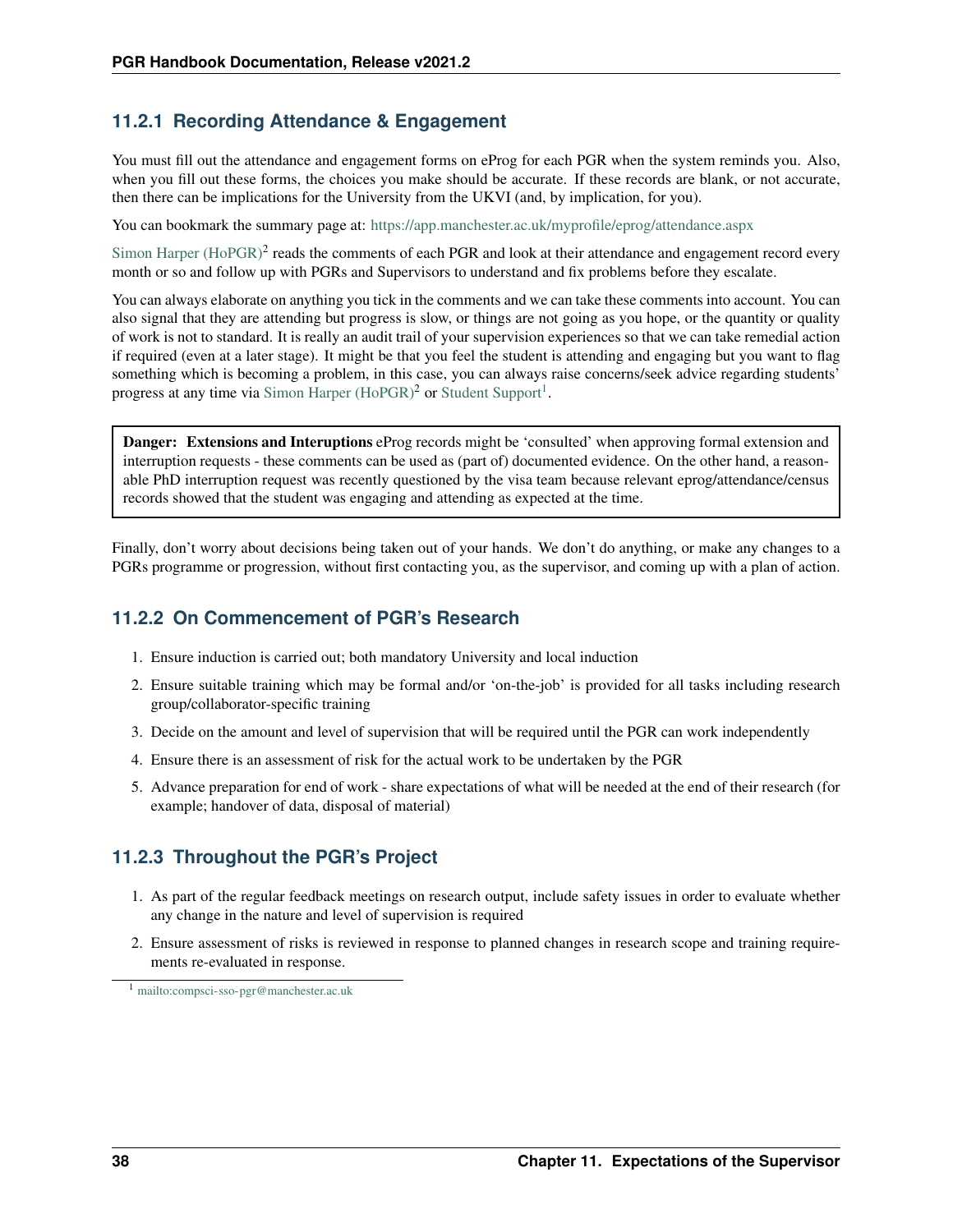### **11.2.4 Towards the end of a research project**

1. Set time aside to ensure handover of all relevant information and materials are transferred or disposed of before the PGR leaves.

# **11.3 Some Additional Resources**

### **11.3.1 Postgraduate Researcher Supervisor Toolkit**

In consultation with academic and PS colleagues across the University, Manchester Doctoral College Strategy Group has developed a Manchester-focussed online [Postgraduate Researcher Supervisor Toolkit,](http://man.ac.uk/Pfb9Nt) based on the UKCGE good supervisory practice framework [\(https://supervision.ukcge.ac.uk/good-supervisory-practice-framework/\)](https://supervision.ukcge.ac.uk/good-supervisory-practice-framework/), to support supervisors in their role. The resource brings together information and guidance about all aspects of research supervision from recruitment through to completion, with the aim of quickly signposting you to useful services, enabling you to navigate policies and regulations, and facilitating your interactions with postgraduate researchers. The resource is a source of information for supervisors from all academic areas and all levels of experience and will be reviewed and updated biannually; please use the form within the resource to send us your feedback and help ensure the resource continues to be useful and relevant.

To access the toolkit click Postgraduate Researcher Supervisor Toolkit [\(http://man.ac.uk/Pfb9Nt\)](http://man.ac.uk/Pfb9Nt) and follow the steps below:

- 1. When logged in to Blackboard, click the Enrol button with the green + symbol
- 2. Click Submit in the bottom right corner of the window
- 3. Click OK in the bottom right corner of the window
- 4. When you click on the link within Blackboard to launch the toolkit, ensure that pop ups are enabled

If you have issues accessing Blackboard, please contact IT Support. If you can access Blackboard but have trouble with the toolkit, please contact [staffLD@manchester.ac.uk.](mailto:staffLD@manchester.ac.uk)

## **11.3.2 Faculty PGR Informaion for Supervisors**

1. PGR supervsor pages are now at: [https://www.staffnet.manchester.ac.uk/fse/faculty-support-services/](https://www.staffnet.manchester.ac.uk/fse/faculty-support-services/research-business-services/postgraduate-research/) [research-business-services/postgraduate-research/](https://www.staffnet.manchester.ac.uk/fse/faculty-support-services/research-business-services/postgraduate-research/)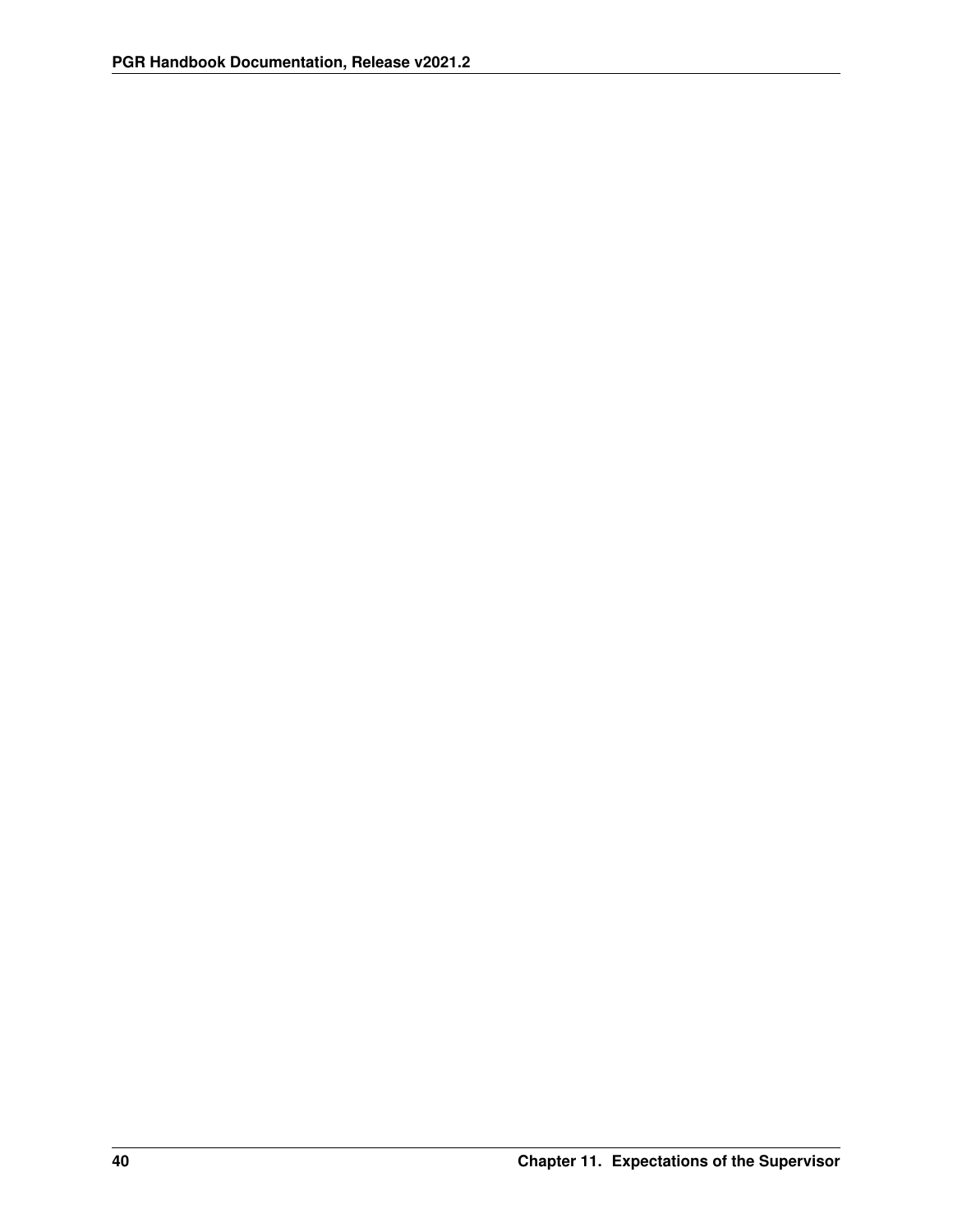### **TWELVE**

## **ROOMS**

The Department has a rooms policy which we adhere to and so it might be useful to explain it a little further. Here, we include and abridged version but you can see the complete [Rooms Allocation Policy](https://wiki.cs.manchester.ac.uk/staff/index.php/Room_Allocation_Policy)<sup>[1](#page-44-0)</sup> on the Department wiki.

Briefly, it was created so we could use the space more effectly and so that

## **12.1 In General**

#### Everybody will be assigned office space for the duration of their legitimate stay in the Department, subject to the conditions below.

- All PGRs who are registered with the Department of Computer Science are entitled to office space excluding those on interruptions, research visits, sickness/illness (without interruption) or the like that lasts for greater than 3 months.
- Hot desk space can be assigned for a period of time, or on a daily basis (first come first served).
- Further, space in individual rooms may need to be expanded (for instance by removing extraneous furniture and facilities) to accommodate increased space requirements
- Moreover, space must be utilised for it to be kept; even in individual cases where a researcher does not use the space provided, they may be moved to and the original space redistributed (especially when space is at a premium).

#### **12.1.1 Further Details**

- Any incoming RA, PGR or RV requires an office space request.
- Moving an AC, PS, RA, PGR or RV to a different room requires an office space request.
- "Unofficial" allocations do not exist, and these office spaces will be released.
- To better utilise office space, the Department reserves the right to move a person's office space in the case that this has general benefits (of course with due notice and care).
- Once office space is due to be released, it is the occupant's duty to clear that space (in particular remove private possessions), hand back keys, equipment (and so on).
- The Department reserves the right to clear office space it deems to be unassigned, store and ultimately dispose of uncleared materials, including computers and personal items.
- Individual members of the Department can request office space. A group can delegate authority for that group's request to an individual - noting that groups do not own space, though the Department will make the best effort to keep cognate groups of people together.

<span id="page-44-0"></span><sup>1</sup> [https://wiki.cs.manchester.ac.uk/staff/index.php/Room\\_Allocation\\_Policy](https://wiki.cs.manchester.ac.uk/staff/index.php/Room_Allocation_Policy)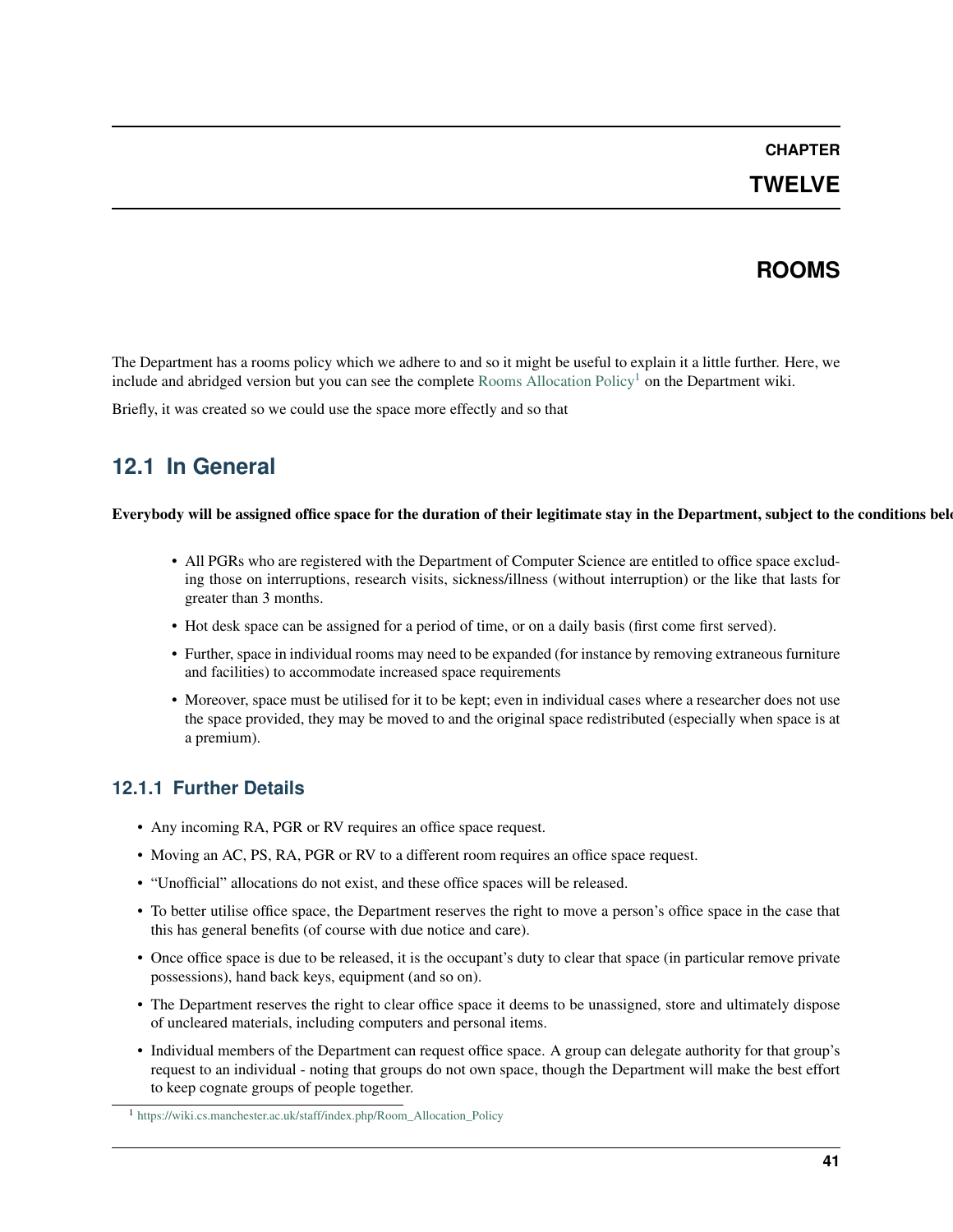- All relocation requests will be considered, although for many reasons we cannot commit to resolving every suggested change.
- Office 'spaces' are different: For example, ACs may have an Office allocation, RAs normally would have a desk, pedestal, side table, and some shelving, RVs and PGRs would normally have a desk and a pedestal, TAs would normally not have office 'space'.
- The individual should keep their allocated space fit for use, sanitary, conforming to Health and Safety guidelines, and in a functional state so as to facilitate work, meetings, and the like.
- Office space should not be used as personal storage space, items in that space should predominantly relate to work although the presence of some personal items are reasonable, and should fit the space allocated (eg for PGRs items should fit in the pedestal and on the desk - while still facilitating the use of the desk for work purposes).
- In all cases the appropriate 'Exit Policy' (if instigated) should be followed, and at a minimum: all University property returned; personal effects cleared; hazardous materials appropriately disposed; data, software, source code and associated materials transferred to the supervisor; and the keys returned to the RAP/Environment Manager.

Tip: Some History (Redux). In the past, PGRs did not spend the first 4 months of their time in PGR Home and were not required to attend the core hours. This meant that many PGRs were not able to build a cross supervisory peer support group to help them get perspective in the hard times that they will inevitably have. To address this problem we created a common area for all PGRs for their first 4 months and a requirement that they attend every day for the core hours. This is so PGRs can benefit from both giving and receiving peer support and building a Peer Support Network. Please realise your 'luck' in being provided with these opportunities and use them well.

## **12.2 Room allocation processes:**

### **12.2.1 Allocation**

#### For TAs:

1. TAs are not normally allocated Office space, although a Hot desk may be allocated for the teaching period if the RAP decides it is needed for the TA to perform their duties (such as marking).

#### For PGRs:

- 1. A PGR spends the first four months of their Ph.D. in the PGR Home.
- 2. During this time, supervisor or nominee requests an office space from the RAP (only for the Kilburn and IT Buildings). The RAP will welcome suggestions of which space to use and this may be sought from the RDB.
- 3. New students are not expected to arrive before the start date shown in their formal offer of admission. Students that do arrive early may be allocated a desk in PGR Home, or may use the hot-desking space - in both cases if space is available.
- 4. Split site students are allocated a hot desk for the period they are on site via the Student Support Office.
- 5. Students whose Principal Supervisor is not based in the Department of Computer Science, or students not registered with the Department, will not be automatically allocated a space, but we will make best efforts to accommodate them if there is an academic imperative. Supervisor applies to the Director of PGR Studies (PGRD) (r nominee, who informs the RAP.

#### For Hot Desks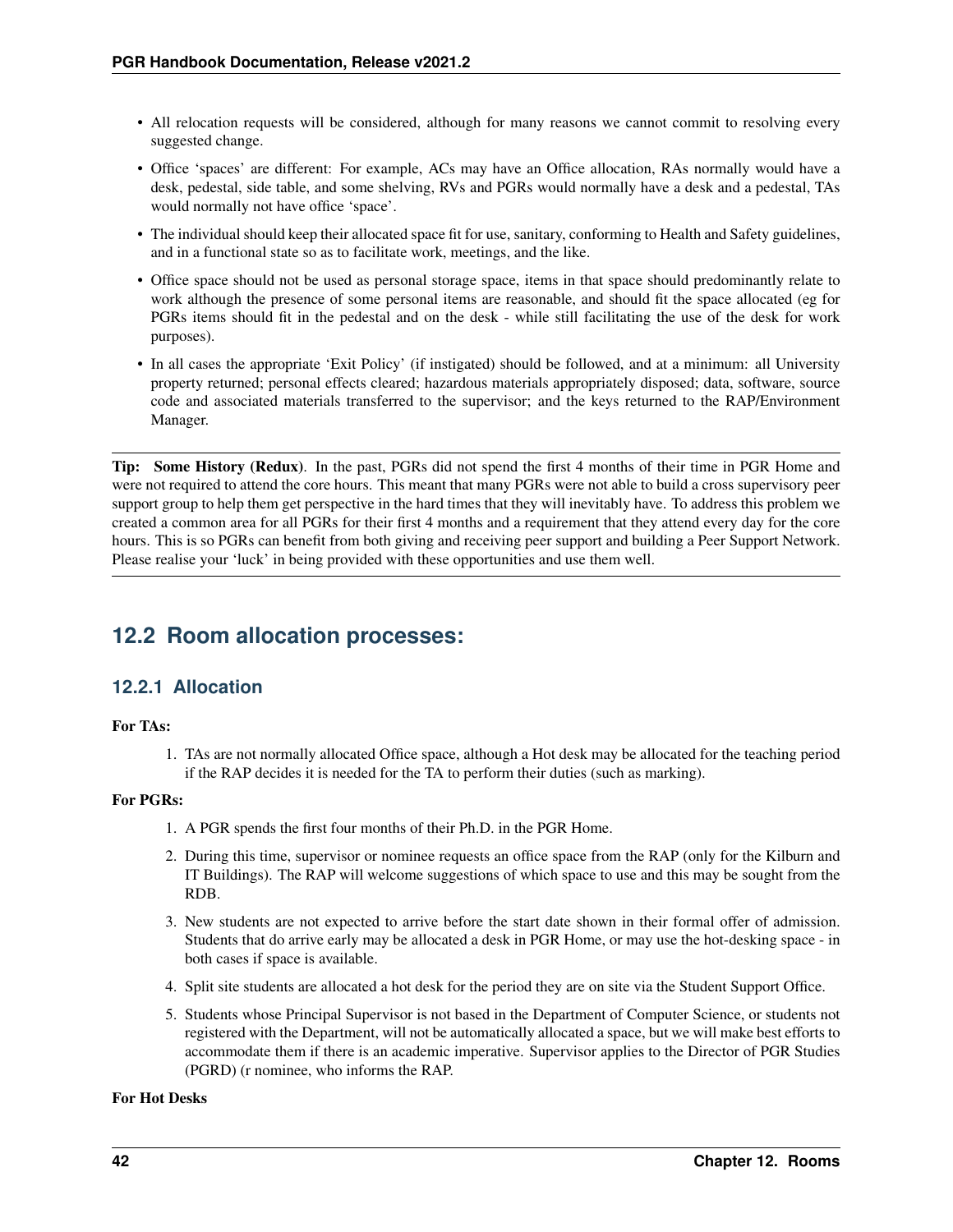- 1. A hot desk may be reserved on a daily first come first served basis.
- 2. At the end of the hot desk period be that a semester, period, or day the hot deskie must clear he desk, anything left after the end of the period will be disposed of to rubbish.

### **12.2.2 Release**

#### For PGRs:

- PGRs will normally keep their allocated space until the initial Award letter is issued. However, once the Thesis has been submitted this is at the discretion of the RAP.
- Upon Withdrawal, Reject (Civ), or Award (A); the PGRD (or their nominee) informs the RAP, which updates the RDB accordingly and ensures that keys are returned and the desk is vacated.
- PGRs with Revise (B) or Reject (Ci-iii) are not presumed to keep their allocated space and their supervisor must make an application to the PGRD (or their nominee) who informs the RAP. Allocation is at the discretion of the RAP.
- PGRs performing 'wrapping-up' work and awaiting their award may keep desk space for a maximum of one year (after application to the PGRD - or nominee - by the supervisor) at the discretion of the RAP.
- PGRs intending to transition: if international to the Doctoral Extension Scheme, or those who are not international students but are carrying out similar functions to those on the Doctoral Extension Scheme, may apply to the Department for RV status and then have space relocated in accordance with RV procedures (after application to the PGRD - or nominee - by the supervisor) at the discretion of the RAP, and once their Award is granted.
- Students who have an absence from study (e.g. an industrial placement, interruption, research visit, sickness/illness or the like) for longer than 3 months will normally be required to surrender their desk at the discretion of the RAP, and be allocated to a new desk on their return.

#### Hot desks

- Hot desks are released after the period of time agreed.
- Daily (first come first served) Hot desks are released at the end of the day.

#### **12.2.3 Move**

#### For ACs, PSS, RAs, PGR and RVs:

- Anybody can request to move their allocated space by emailing their request to the RAP, which will consider it in view of the current and future space situation, feasibility, and reasons given in the request.
- Requests should be made in discussion with a line manager/supervisor.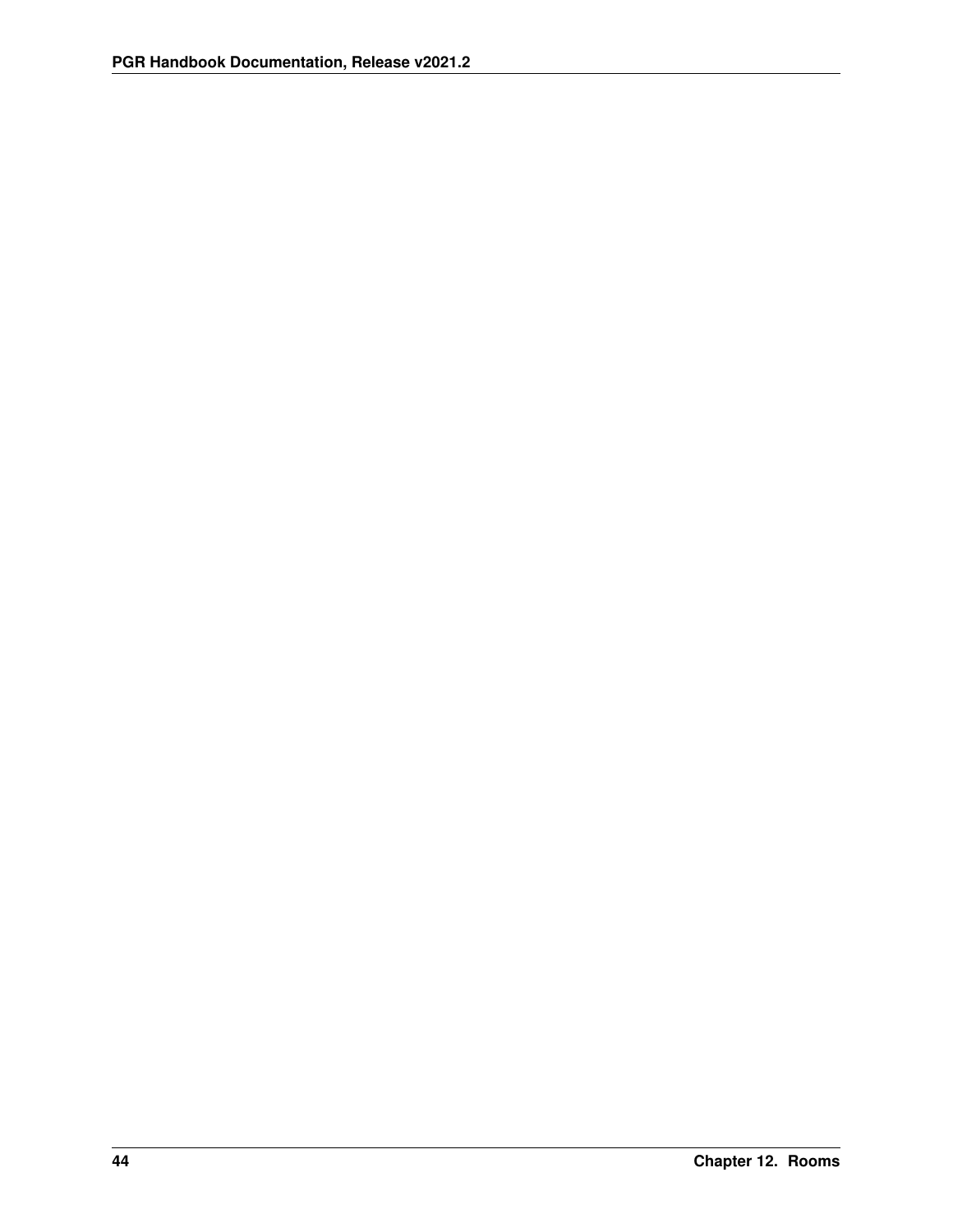## **THIRTEEN**

## **ATTENDANCE**

Tip: Some History (Redux). In the past, PGRs did not spend the first 4 months of their time in PGR Home and were not required to attend the core hours. This meant that many PGRs were not able to build a cross supervisory peer support group to help them get perspective in the hard times that they will inevitably have. To address this problem we created a common area for all PGRs for their first 4 months and a requirement that they attend every day for the core hours. This is so PGRs can benefit from both giving and receiving peer support and building a Peer Support Network. Please realise your 'luck' in being provided with these opportunities and use them well.

With respect to attendance, in general, you are required to be *engaged* in the programme. Including the compulsary training programme, and the PGR Symposium, in which all research students are required to participate.

PGR follows a Flexible Working model with Core Hours between 10:00 - 16:00 (you are expect to be available between these times unless personal circumstances dictate otherwise)

This does two things - it means that staff should not be organising supervision meetings outside 1000-1600 unless all parties agree (and students should not by default expect to contact their supervisor outside of these hours). In this way we follow [Athena Swan](https://www.ecu.ac.uk/equality-charters/athena-swan/)<sup>[9](#page-48-0)</sup> and protect staff and students who may have family responsibilities.

Because we run a [Flexible Working Model](http://www.staffnet.manchester.ac.uk/human-resources/current-staff/leave-working-arrangements/flexible-working/)<sup>[1](#page-48-1)</sup> we now expect students to be in Department between 1000-1600 when they are present for the day unless they have made arrangements with their supervisor to work differently. However, PGRs can choose to work a pattern of days from home and days in the Department. This pattern should be fixed and regular so that others know when you'll be present and know when they can talk with you face-to-face. You should discuss this with your supervisor, but, if you only plan on being present one day a week you will be required to share a desk, and if two days a week you may be required to share a desk if we have space constraints.

Therefore, you can work flexibly at anytime with the consent of your supervisory team.

It is my experience (and that of many other staff) that students who don't attend, do worse, drop out, or fail because they neither give, nor receive, support.

## **13.1 Working Hours**

I quote here from and advice document for new PhD students written by Dame Professor Nancy Rothwell, who is the President of the University, [Doing a PhD](http://documents.manchester.ac.uk/DocuInfo.aspx?DocID=7435)<sup>[8](#page-48-2)</sup>

These are not fixed — some people start early and leave early, some the other way round, some seem to work long hours but take many breaks. The important thing is that you get things done. A PhD is a very demanding workload and you will need to manage your own working hours. You will need to work flexibly around the demands of your experiments and this may involve work in evenings or weekends.

<span id="page-48-0"></span><sup>9</sup> <https://www.ecu.ac.uk/equality-charters/athena-swan/>

<span id="page-48-1"></span><sup>1</sup> <http://www.staffnet.manchester.ac.uk/human-resources/current-staff/leave-working-arrangements/flexible-working/>

<span id="page-48-2"></span><sup>8</sup> <http://documents.manchester.ac.uk/DocuInfo.aspx?DocID=7435>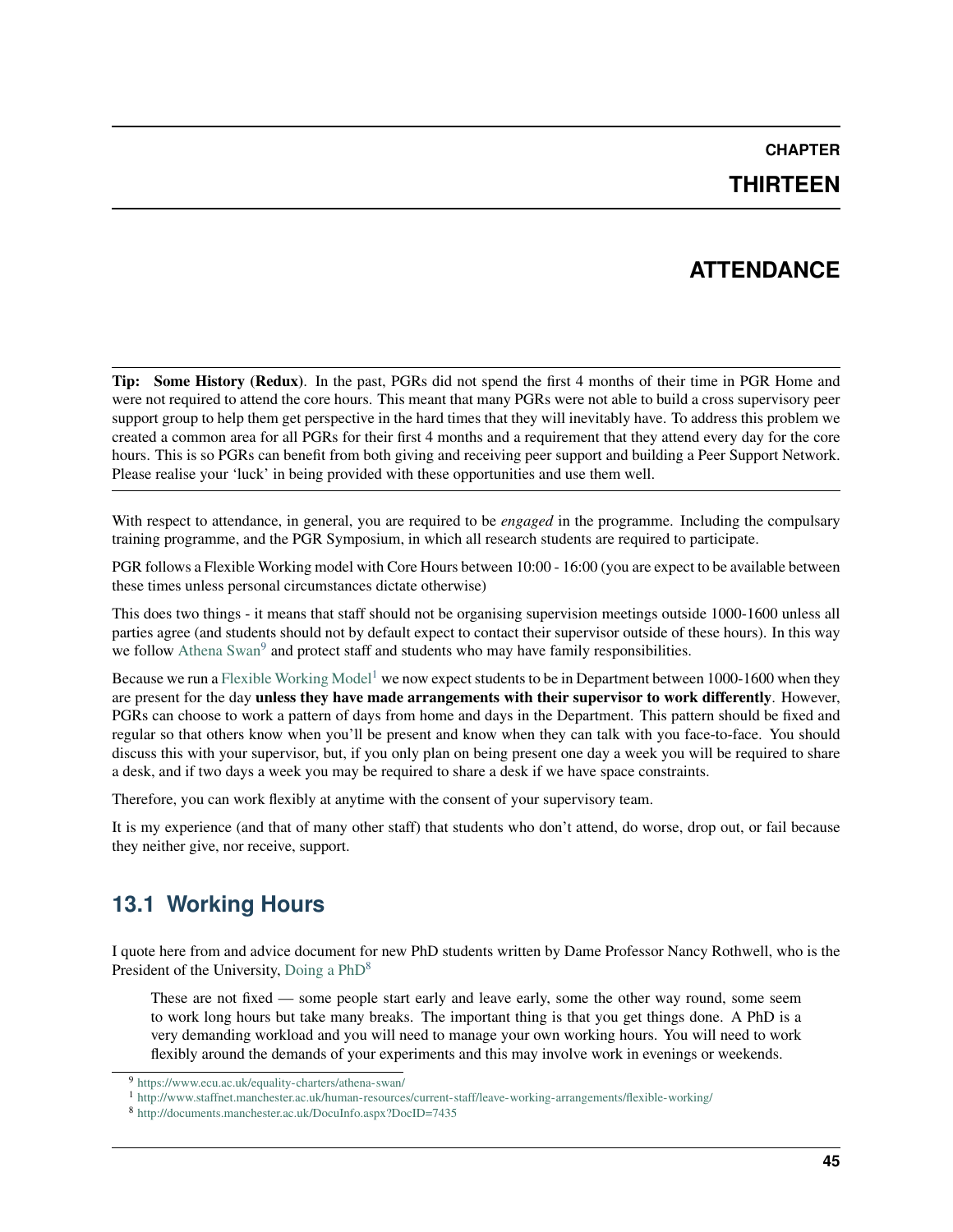Your supervisors may have particular reasons for you to work at particular times. The students who succeed well tend to be those who work here and interact with members of their research group(s). It is not a good idea to work from home.

Warning: For this reason in CS we expect you to be available between 1000-1600 when you are in the Department (or elsewhere) and you can negotiate the days you will be physically present in the Department, but, you can discuss this with your supervisors to come to an equitable arrangement based on our [Flexible Working Model](http://www.staffnet.manchester.ac.uk/human-resources/current-staff/leave-working-arrangements/flexible-working/)<sup>1</sup>.

Your attendance will be monitored in the following way. Once a month, your main supervisor will be sent a form on your eProg account. This asks two questions: have you been present during the last month, and have you been engaged during the last month. The supervisor can provide free text to support his answers; usually filled in only if the answers to the preceding questions are "No". If your supervisors know you are away, working in another lab as part of your research for example, this is not a problem. It is indicated in the free text box. However, we expect you and your main supervisor to be seeing each other on a regular basis and certainly more than once per month.

# **13.2 Tier 4 Visa Attendance Monitoring Census**

Warning: Remote Study Concession Since March 2020, the UKVI has given all Tier 4 and Student visa holders the option to study remotely from outside the UK with the approval of their programme director or supervisor. This 'remote study concession' will come to an end on 6 April 2022. We are expecting further information over the next few months that will clarify the situation for writing up students who are academically engaging and have the support of their supervisor to continue writing up from outside the UK.

The University operates attendance monitoring Census Points within the academic year in order to confirm the attendance of students holding a Student Visa. This is to ensure the University meets the UKVI statutory requirements as a sponsor of visa students and its responsibilities in accordance with its Highly Trusted Sponsor status.

If you are a visa holder, you must attend these attendance monitoring census points, in addition to complying with the School's own programme attendance requirements.

The attendance monitoring census points and further information are accessible via the [Immigration and Visas](http://www.studentsupport.manchester.ac.uk/immigration-and-visas) $4$  site.

Please note: registration is your first point to confirm your attendance at the University and you will not be required to attend a further census point in October, if you registered in September.

You will receive an e-mail from the Department to confirm when and where you should attend to have your attendance confirmed. You must check your University e-mail account regularly. Failure to check your e-mail account is not a valid reason to be absent from a census point.

## **13.2.1 UKVI attendance and engagement - the 'remote study concession'**

The UKVI has extended its remote study concession and is now allowing student visa holders to continue to study remotely from outside the UK, with the approval of their supervisor, until 6th April 2022, without any impact on their student visa.

Student visa holders in the UK are not permitted by the UKVI to study wholly remotely and must attend face-to-face teaching on campus with a minimum attendance requirement of two face-to-face teaching interactions in any rolling 4-week period. The UKVI does not specify the timing of the two interactions in the 4-week period beyond that they should be during the standard working day.

<span id="page-49-0"></span><sup>4</sup> <http://www.studentsupport.manchester.ac.uk/immigration-and-visas>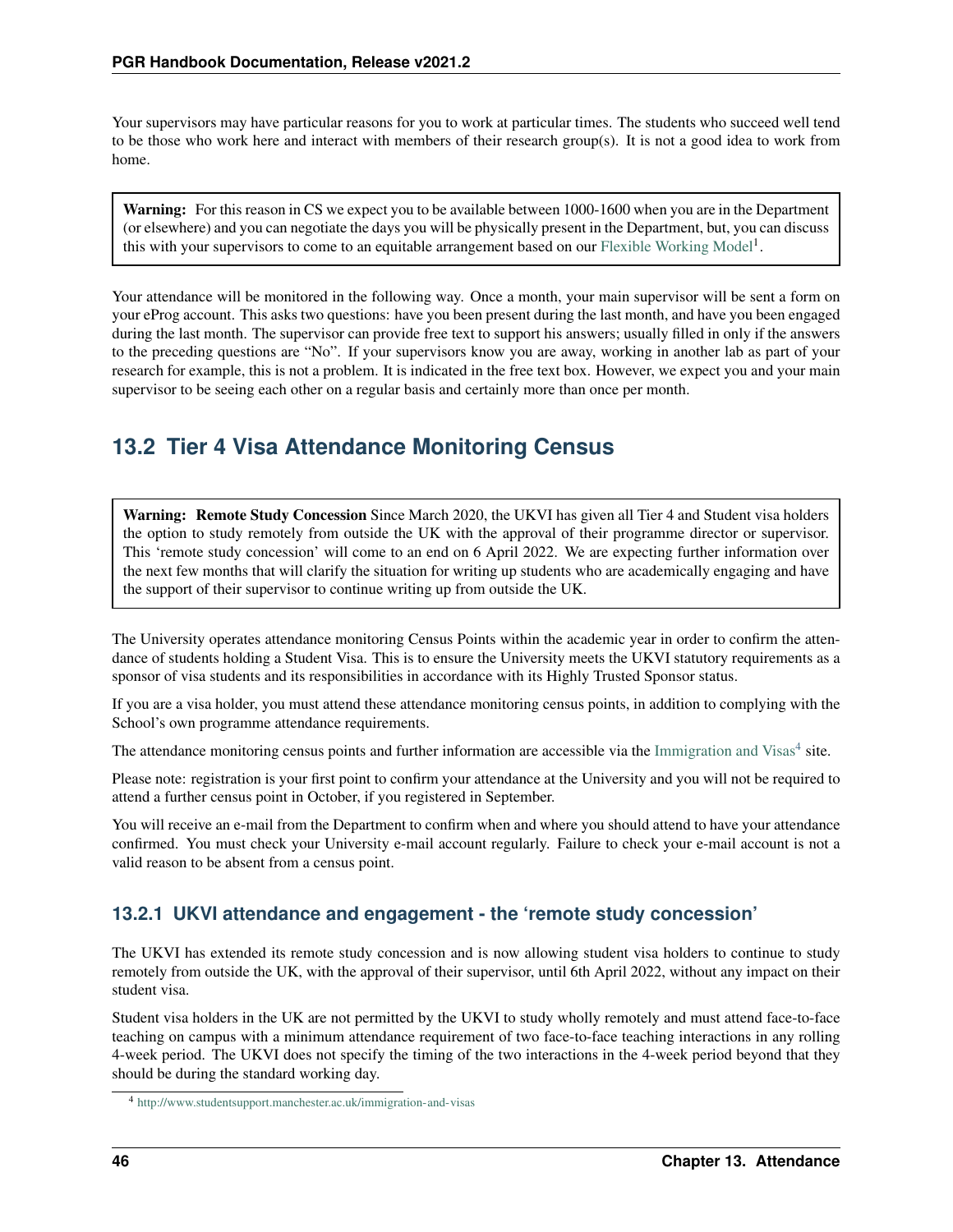Teaching interactions may include in-person meetings with the supervisor or other members of the supervisory team, attending labs or in-person research skills development training sessions. The Student Immigration Team can advise as necessary on the suitability of any other interactions to meet this requirement.

There is no requirement for attendance during University closure periods, where the student is taking their annual leave, or where the student is ill.

In cases where the supervisor is working remotely, the student is still required to meet the in-person attendance requirement, drawing on other teaching interactions as noted above. There is no provision in the concession guidance for the teaching interaction to take place by video-conferencing call; in situations where there is no possibility for an in-person teaching interaction and a video conference call is used on an exceptional basis, the reasons should be documented together with confirmation that the student was on campus for the meeting. Should a situation arise where no teaching interactions are possible within the rolling 4-week period, for whatever reason, please contact the Student Immigration Team [\(Visas Team](mailto:visa@manchester.ac.uk)<sup>[3](#page-50-0)</sup>) for advice.

### **13.2.2 Visa Status During Submission Pending**

If you are a student with a Tier 4 or Student visa who is entering or already in submission pending, there are some things that you need to know about your visa status during this period. When we issued your CAS, we included the submission pending period so that your visa should run through to your viva examination. This means that from a visa perspective, your submission pending period is 'term-time' and we need to confirm that you are academically engaging during this period. It also means that if you are working in the UK during submission pending, you are still limited to 20 hours a week work unless it is during your 8 weeks annual leave during which time you are able to work full-time.

### **13.2.3 What if a Tier 4 student cannot attend a census point?**

If you cannot attend in person due to a valid reason which includes: illness; placement; field studies; research work; or any other reason connected to your course of study, you must email [Student Support](mailto:compsci-sso-pgr@manchester.ac.uk)<sup>[2](#page-50-1)</sup> to inform us of your absence and your inability to attend in person. In the case of illness, you must provide a copy of a medical certificate. If you are in this position you should report in person to the Student Support Office as soon as possible after you return to campus.

Students who are recorded as interrupting their studies are not expected to attend during their period of interruption.

## **13.2.4 What happens if a student does not attend a census point?**

The Department must be able to confirm your presence to the UKVI by the end of each census point in the academic year. If you do not attend a census point when required by your Department and you do not provide a valid explanation for your absence you will be deemed to be not in attendance.

Those students identified as not in attendance will be reported to the UKVI and the University will cease to sponsor the student's Tier 4 visa. The Tier 4 visa will then be curtailed and the student must leave the UK within 60 days.

<span id="page-50-0"></span><sup>3</sup> <mailto:visa@manchester.ac.uk>

<span id="page-50-1"></span><sup>2</sup> <mailto:compsci-sso-pgr@manchester.ac.uk>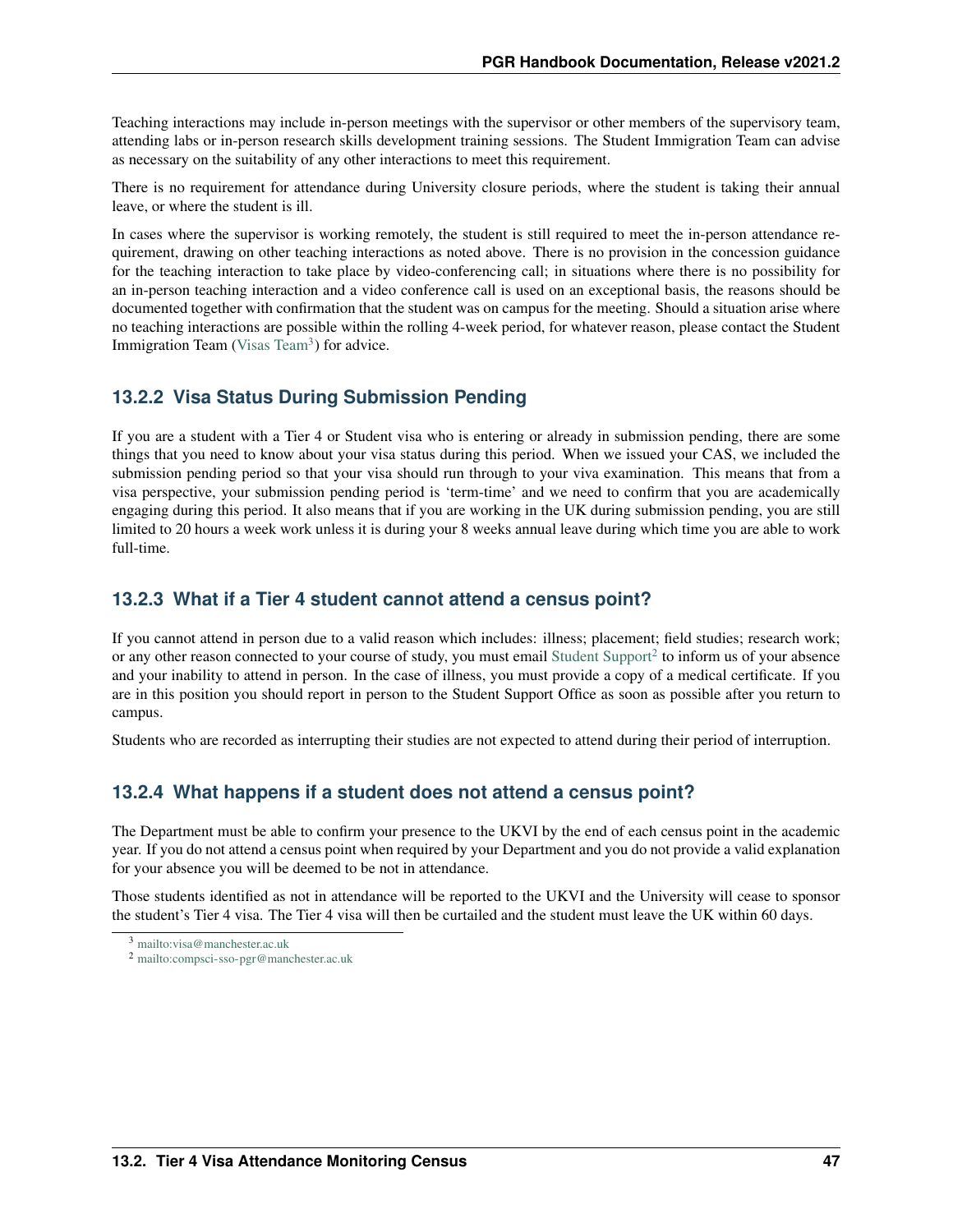### **13.2.5 Keeping your ATAS clearance up to date**

If you are studying on a course that requires ATAS clearance, you must make sure that your ATAS clearance is up to date by applying for new clearance if your area of research changes at any point after you obtained your ATAS clearance. Apply for your new clearance as soon as you know that your course details have changed. ATAS applications take approximately 20 working days to be processed, but may take longer at peak times including July-September. You do not need to obtain new ATAS clearance if you obtain a new passport, get a part-time job, or if your contact details change. You can perform at [ATAS Certificate Check](https://www.academic-technology-approval.service.gov.uk/)<sup>[6](#page-51-0)</sup> to see if you need a new [Academic Technology Approval](https://www.gov.uk/guidance/academic-technology-approval-scheme) Scheme  $(ATAS)^7$  $(ATAS)^7$  certificate.

### **13.2.6 Further information**

If you have any concerns about the attendance monitoring census points, or your Tier  $4<sup>5</sup>$  $4<sup>5</sup>$  $4<sup>5</sup>$  visa status, please contact the [Student Support](mailto:compsci-sso-pgr@manchester.ac.uk)<sup>2</sup> Office.

The University has a very comprehensive website which will answer many of your visa queries at [Immigration and](http://www.studentsupport.manchester.ac.uk/immigration-and-visas) [Visas](http://www.studentsupport.manchester.ac.uk/immigration-and-visas)<sup>4</sup>

<span id="page-51-0"></span><sup>6</sup> <https://www.academic-technology-approval.service.gov.uk/>

<span id="page-51-1"></span><sup>7</sup> <https://www.gov.uk/guidance/academic-technology-approval-scheme>

<span id="page-51-2"></span><sup>5</sup> <https://www.gov.uk/tier-4-general-visa>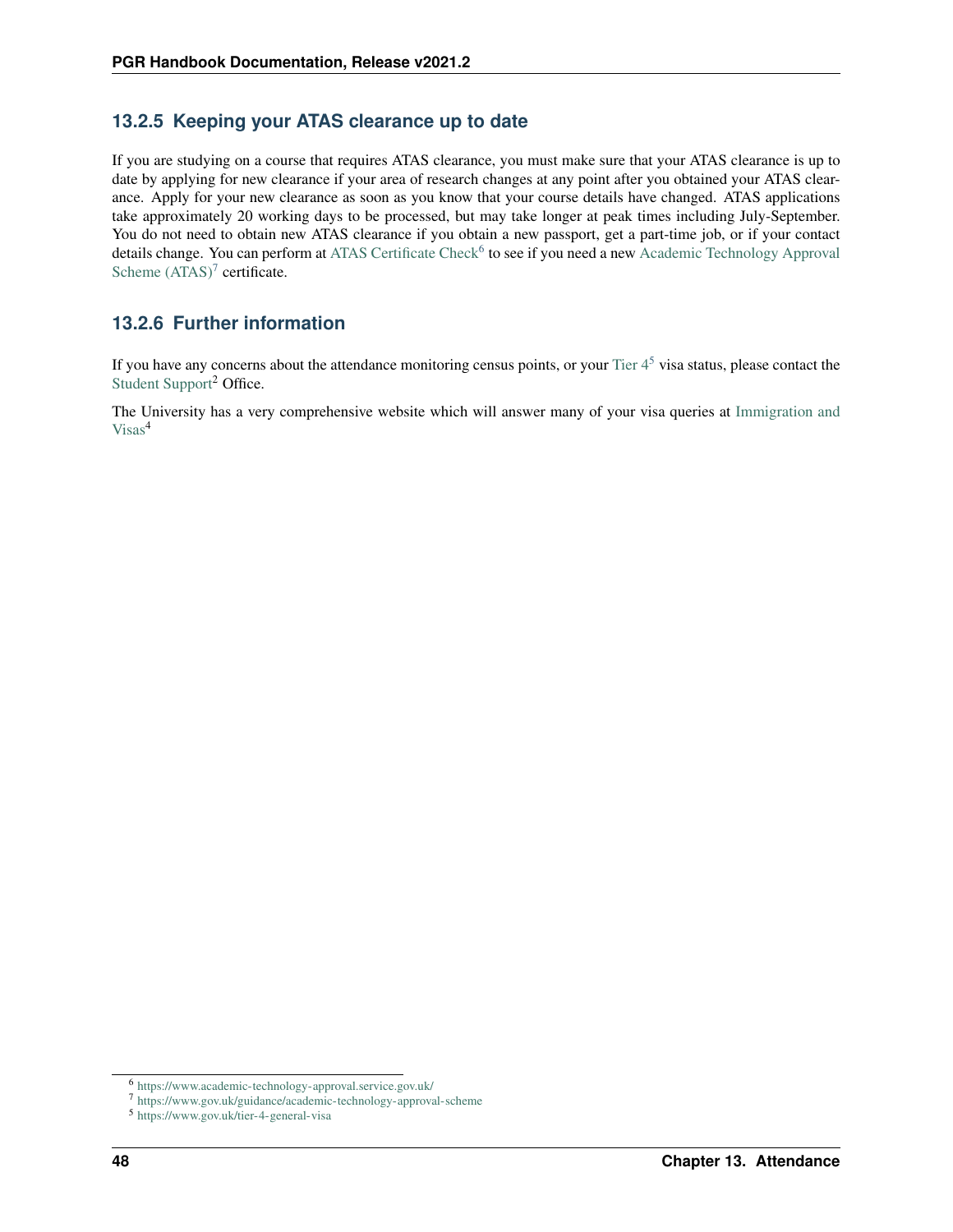## **CHAPTER FOURTEEN**

## **PART-TIME STUDY**

It is possible to study for PhD part-time. Normally this means half-time, so a 3-year full-time programme becomes a 6-year half-time PhD. This has to be approved at admissions. A PGR who wants to study for part-time PhD would normally apply for the part-time programme. However, under some circumstances a full-time PhD can transfer to a part-time course, but this would have to be approved by the supervisor and by the Department. Because it is difficult to do timely research over a 6 year period, not all academics are willing to take on a part-time PGR, or if they are, not for all projects.

The policy governing part-time programmes is the same as the policy governing full-time programmes.

The relevant rules for part-time study extracted from that document are:

- ". . . the degree shall be continuous and include study time equivalent to a full-time degree but should not exceed twice the full-time study. The students shall be required to attend the University at all appropriate times" (Ordinance A.4.b)
- "Applicants may also be admitted as a part-time PGR if:" (Regulation 1.e)
	- 1. "the periods for which they will be free from employment or other commitments will be sufficient for the purposes of the degree;" and
	- 2. "the subject is suitable for part-time study."
- "The duration of a part-time degree will be dependent upon the time to be committed by the candidate for study but shall normally be no more than 6 years." (Regulation 2.b)
- "Part-time students shall submit a progress report on an annual basis, with a major report occurring after the equivalent of one year's full-time registration." (Regulation 5.g)

What this means within the Department of Computer Science is described here. For a part-time the PGR the progression procedures as described previously are amended to include the following. Part-time students are required to attend an 'end of year' progression interview at the end of each year of their part-time registration. This has the format of the end of year examination described in the previous chapter. The major decisions about progression taken annually by the examiners for full time students will be taken after the equivalent study time, normally two years (e.g. after year 2 and year 4), for part time PhD students. The 'end of year' interviews after year 1 and year 3 of part time PhD registration are intended to generate advice about progression, but not enforced mandatory action such as withdrawal.

There is normally no submission pending for part-time students - but it can be granted for up to 1 year part time study.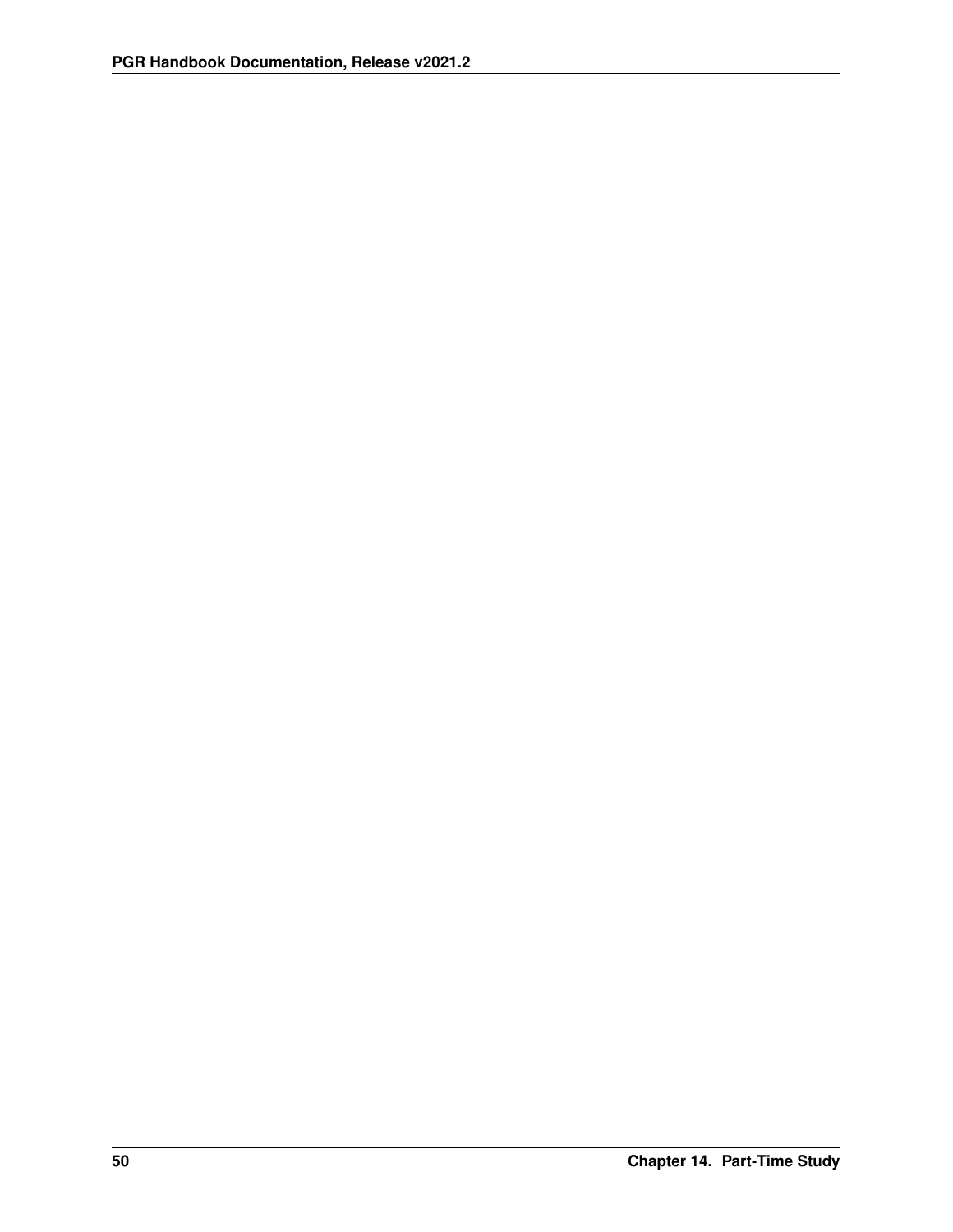### **FIFTEEN**

## **SPLIT-SITE PHD**

Within the framework of the University of Manchester's 2015 Agenda, the 'split-site' PhD program extends the scope for research collaborations between the University and other institutions to encompass research degrees. It is intended as a means of enhancing research collaboration between the University of Manchester and other world-class institutions by allowing PhD students to register on a PhD program at the University of Manchester while working mainly at the collaborating institution. The University of Manchester will seek to ensure that the PGR experience (including provision of facilities and supervision) are as close as possible to those of students who are in full-time attendance. The Department of Computer Science has a duty to ensure that all appropriate arrangements, including facilities, study time and supervision are in place before the arrangement is approved.

Split site PhD students may be registered as full or part-time at the University of Manchester. The minimum period of candidature is three years full-time, or six years part-time. Split site PhD students are expected to attend the 'Introduction to Research — Essentials' training course and undertake a Development Needs Analysis (DNA) at the University of Manchester. The supervisor must discuss the DNA with the PGR and make appropriate arrangements for any training needs identified.

The supervisory team will be based at the University of Manchester, with one or more additional named supervisors at the collaborating institution. Consideration must be given to the level of supervisory input from the collaborating institution and this should be clearly defined at the outset. The arrangements for supervisory visits to the collaborating institution and PGR visits to Manchester must be agreed and recorded as a part of the proposal at the start of the student's program. There must be regular contact between the PGR and main supervisor. It is expected that the collaborating institution will provide any additional sources of support to the PGR if needed. Supervisory requirements and the responsibilities of the supervisory team should comply with Section 1 of the Code of Practice for Supervision of Research Degrees, taking into account any special or alternative arrangements which may needed to be made in the light of any supervision being provided at the partner institution.

Split-site PGRs will have a *[Research Training Support Grant \(RTSG\)](#page-62-0)* Research Training Support Grant (RTSG) at 70% of the full time RTSG in accordance with 70% fees levied by the University.

It is important that split-site PhD students are aware of their responsibilities and that arrangements are in place at the collaborating institution to enable them to carry out these responsibilities.

PGR progress will be monitored by the Department using its standard formal 'end of year' progression review mechanisms. The School's arrangements for progress monitoring and formal reviews must be specified at the outset, in writing, and agreed with the collaborating institution and the PGR. The PGR must normally come to Manchester for 'end of year' reviews by Manchester staff. Informal monitoring and formal progress review meetings are to be carried out regularly, according to a pre-arranged. and agreed scheduled.

It is expected that the split site PGR will submit a thesis to the Graduate Education Office in the Faculty of Science and Engineering at the University of Manchester and that the 'viva' will also take place in Manchester. The PGR will be required to give notification of intention to submit in the normal way (i.e. no later that two months prior to the date of submission) and within the period of their registration. Examination arrangements and the examination process should be carried out as set out in the [Ordinances and Regulations for Degree of Doctor of Philosophy](http://documents.manchester.ac.uk/display.aspx?DocID=13074)<sup>[1](#page-54-0)</sup>.

<span id="page-54-0"></span><sup>1</sup> <http://documents.manchester.ac.uk/display.aspx?DocID=13074>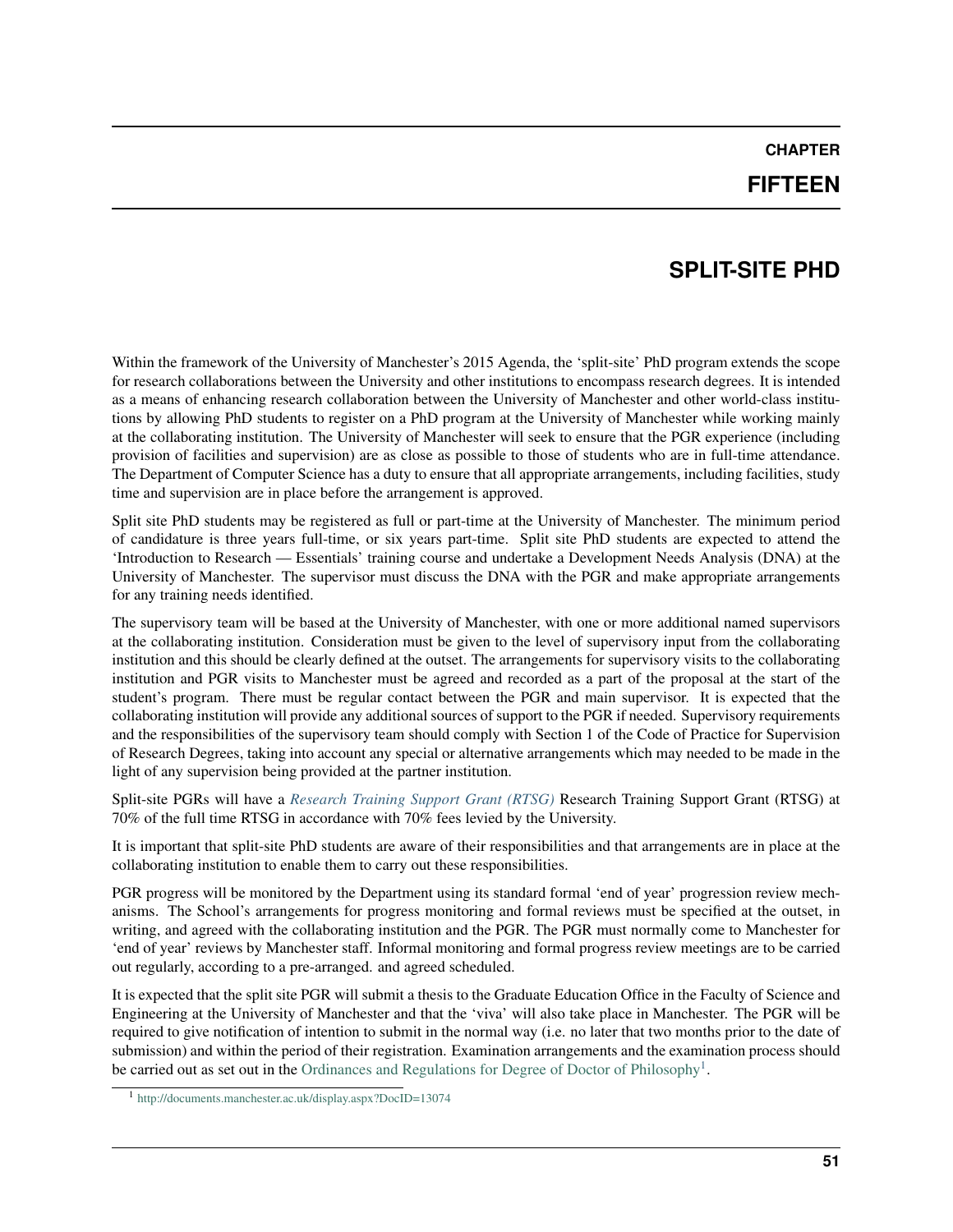The 'viva' examination will normally take place on the University of Manchester premises and the Department will ensure that arrangements are communicated well in advance to all concerned including the collaborating institution. In particular, sufficient time should be allowed to enable the supervisor from the partner institution to make arrangements to attend the viva should this be requested by the PGR. The cost of any travel for the partner supervisor to attend the viva would need to be provided by the collaborating institution. On successful completion, the research degree will be awarded by the University of Manchester.

In accordance with normal practice, students and supervisors should be aware of the procedures and processes for addressing complaints and appeals. The University of Manchester's procedures should also be invoked if a complaint or an appeal is made in connection with the student's period of study at the collaborating institution.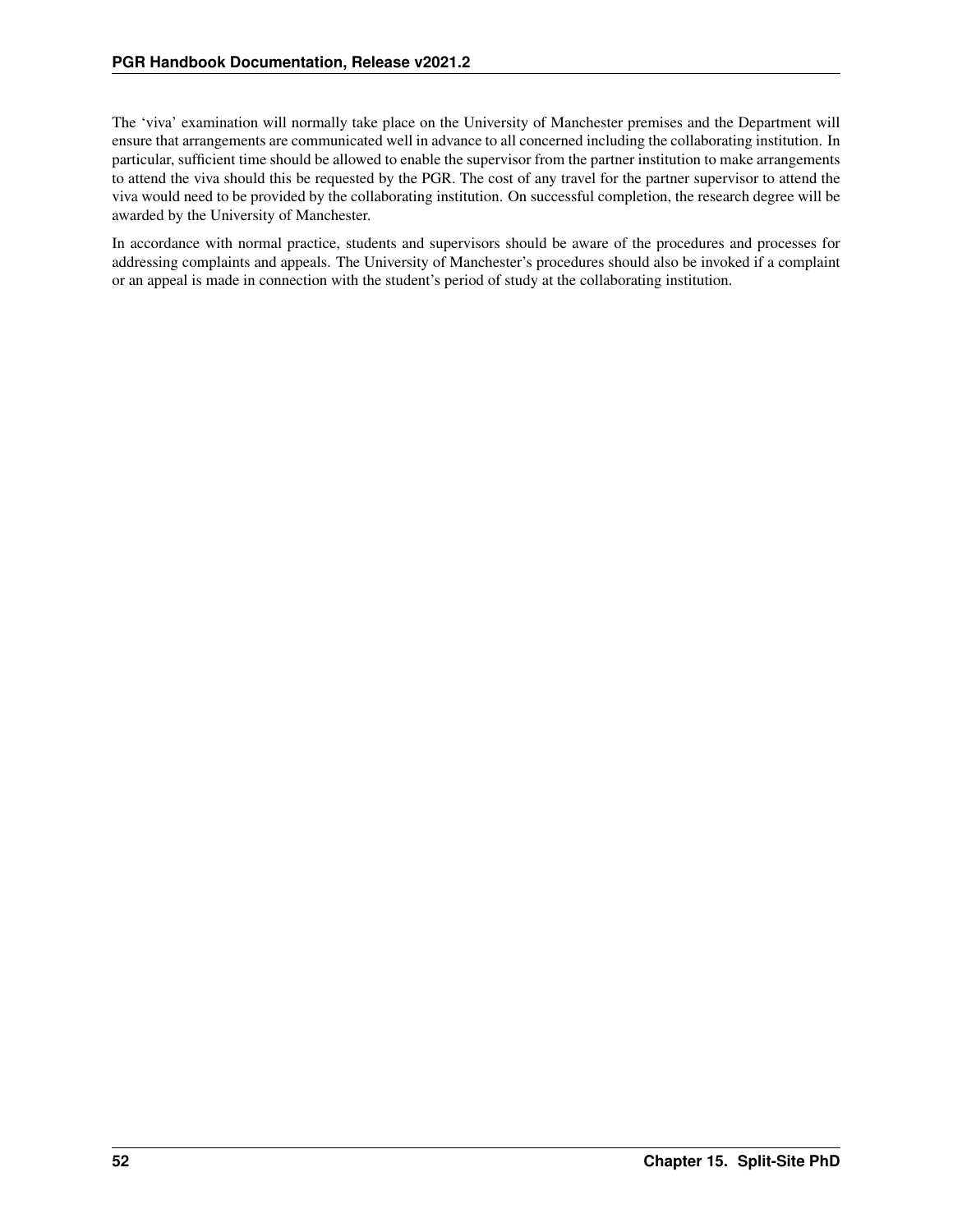## **SIXTEEN**

## **TRAINING, ENGAGEMENT, & FUNDS**

To Reiterate... This is a traditional Doctoral programme which has been designed to be completed in three years. The aim of any PGR on the 3-year programme is to complete the research and the writing up within three years. The planning must take this into account from the outset. The University regulations allow for one additional year beyond the third for completing the thesis, called *Submission Pending*. However, most funding schemes for 3-year Doctoral programmes will end after three years, and will not fund 3-year PGRs during Submission Pending.

Danger: It is now policy (since Sept 2019 intake) that PGRs must complete within three years 'on programme' and six months 'Submission Pending' at a maximum! After this period, the registration will be terminated and no degree will be awarded.

There is every incentive to complete this programme within the allotted three years while the funding lasts. It is an absolute requirement that you finish within three years and six months.

Therefore, the great majority time will be devoted to the main task, which is doing research and completing the thesis within three years. However there are other activities that three year PGRs are required to engage in, and yet others that they have the option of engaging in. The courses listed below are designed to help all PGRs in their endeavours. Activities such as laboratory demonstrating, mentoring and public engagement are optional though they encouraged as being conducive to the general experience of being a successful PGR and preparing for wider roles when PGRs take up their chosen careers.

## **16.1 Mandatory Training**

In this section we list as a collection of things we require you do in order to be considered to be making satisfactory progress as a PGR. Of course, we cannot say that if you do these things, you *will* get a Doctorate. Ultimately, to achieve a Doctorate, you have to create and carry out a novel piece of research, write it up as a dissertation, and defend that work in front of a panel of examiners.

Further, a PhD is supposed to deliver a researcher as well as a thesis and so you also need to take the units we provide and engage with researchh culture here ate Manchester.

What is being said here is a list of things which if you *don't* do, you *won't* get a doctorate (or at least will put your ability to get a doctorate at risk).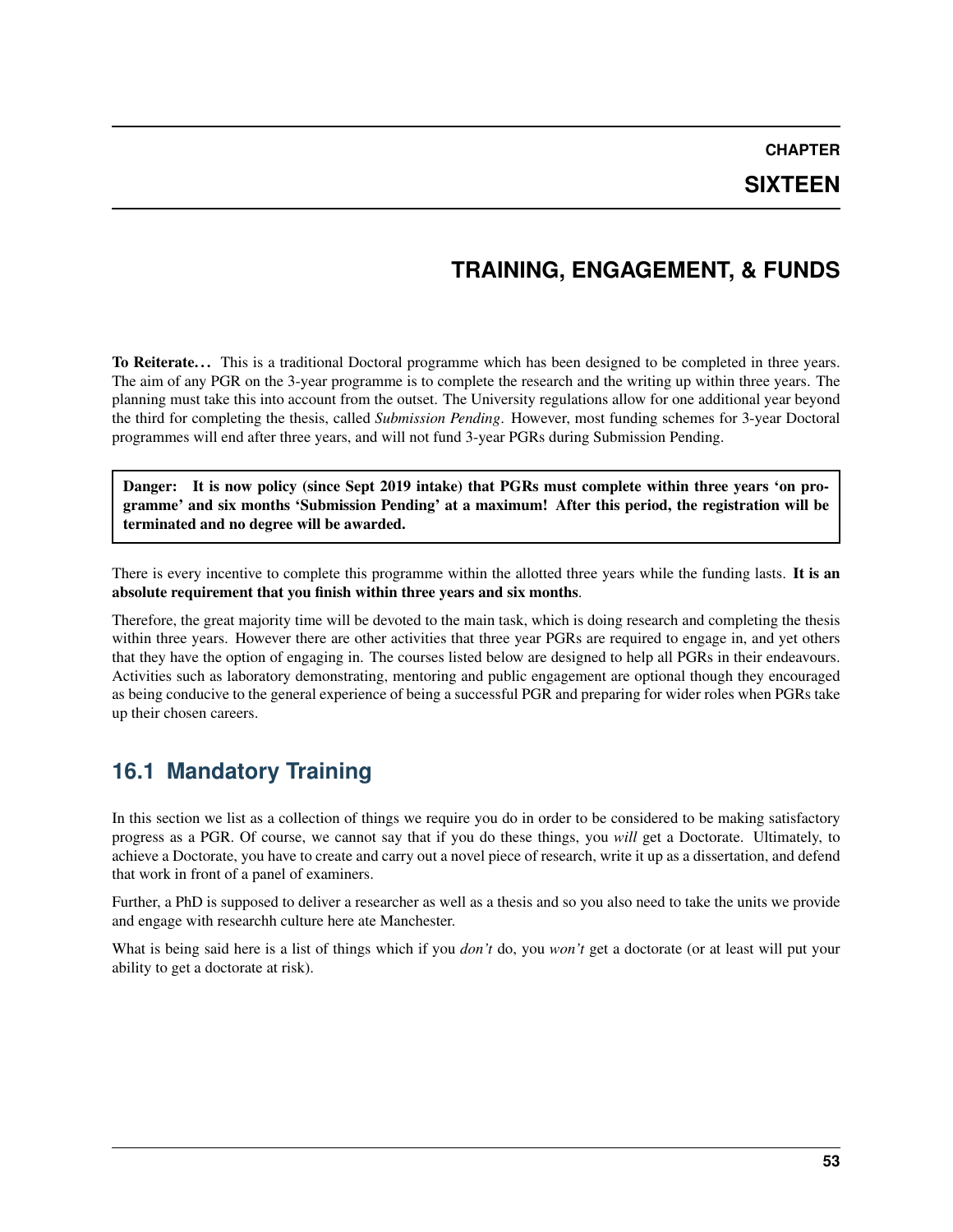### **16.1.1 Scientific Methods Courses (COMP81020, COMP82020, COMP83020, and COMP84020)**

All PGR are *required* to take this sequence of four training units spaced over the three years and an aditional one to help you through submission pending if things aren't going to plan. These start in semester two. Timetables for these courses can be found [CS PGR information](http://studentnet.cs.manchester.ac.uk/pgr/)[4](#page-57-0)

The titles of these three courses are as follows:

'Starting Your Postgraduate Research' (COMP81020) 20 hours contact time / 50 hours total: Give the PGR the skills to be able to get started on performing quality research, including an understanding of research integrity and statutory compliance.

The unit is intended to give students an introduction to working on their PhD. It covers statutory compliance, interactions with, and expectations of, their supervisor. It prepares students for academic writing include Background Reading, Critical Analysis, Doctoral Consortiums, and Report Writing in the format expected from the Research Progress Review and End of Year Progression. The assessment of this unit is via pass or fail and it is assessed 'off unit' as a condition of first year progression.

'Preparing Papers and Presentations' (COMP82020) 20 hours contact time / 50 hours total: Give the PGR the skills to be able to write a 'REF Aware' Journal and Conference paper and then present it.

The unit is intended to give students an introduction to writing Computer Science centric papers while taking into account REF as an example of good practice when writing journal or conference papers. And then give them the ability to present their work at conference either in person or remotely. The assessment of this unit is via pass or fail and it is assessed 'off unit' as a condition of first year progression.

'Preparing for your Final Year' (COMP83020) 20 hours contact time / 50 hours total: Give the PGR the skills to be able to Understand the work they have left, effectively plan their time, prepare their thesis, and undertake their viva.

The unit is intended to get students ready for thesis submission and oral examination. It also provides the PGRs with the tools to be able to interact with a non-technical audience. The assessment of this unit is via pass or fail and it is assessed 'off unit' as a condition of first year progression.

'Surviving Submission Pending' (COMP84020) 10 hours contact time / 50 hours total: Give the PGR the skills to be able to Understand the work they have left, effectively plan their time, understand the consequences of being late.

The unit is intended to remind PGRs that their thesis submission and oral examination are close, and enable them to discuss barriers to them submitting in a timely fashion and to convey risk analysis and formal methods for prioritisation such as the MoSCoW method or similar.

## **16.1.2 Introduction to Research — Essentials**

The University of Manchester Library offers training and resources to support you in your research.

Training for academic skills is available all year round, either online or via workshops. Full details can be found via the Library's My Learning Essentials training site:

• [My Learning Essentials](http://www.library.manchester.ac.uk/using-the-library/students/training-and-skills-support/my-learning-essentials/)

My Research Essentials (MRE) is the programme of workshops, information sessions, and online resources designed to support development for researchers at all career stages. Topics covered include resources to use during the research process, dissemination of research and raising your research profile. To help researchers navigate the programme we have created a [pathway](https://www.library.manchester.ac.uk/using-the-library/staff/research/my-research-essentials/drop-ins/) for Postgraduate Research students.

• [My Research Essentials](https://www.library.manchester.ac.uk/using-the-library/staff/research/my-research-essentials/)

<span id="page-57-0"></span><sup>4</sup> <http://studentnet.cs.manchester.ac.uk/pgr/>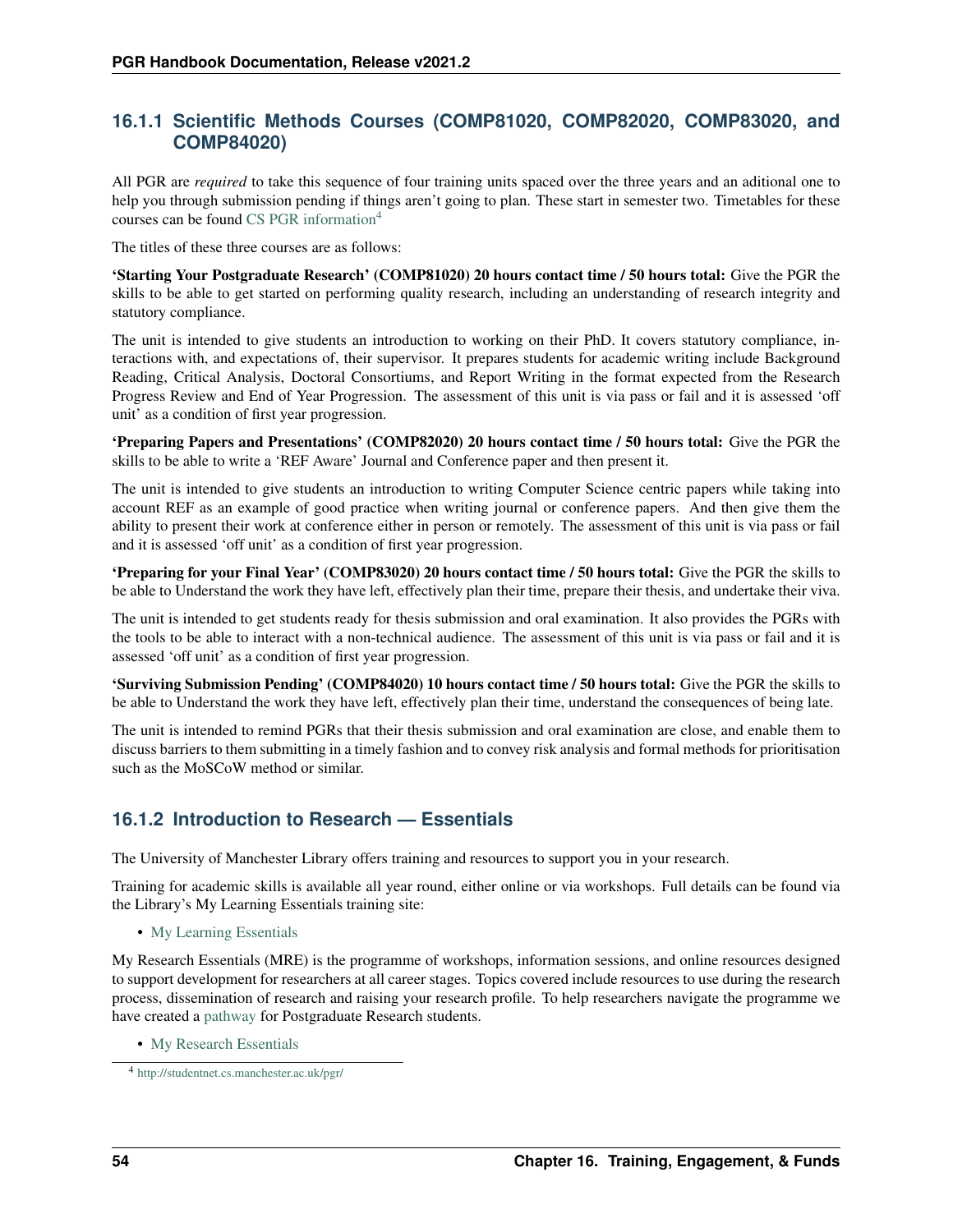### **16.1.3 University and CS Health and Safety Courses**

All PGRs are required by the University to pass a Health and Safety on-line course. If you want to be in the Kilburn build extended hours (outside the hours of 6pm to 8am), you will also need to pass the Department of Computer Science Health and Safety test. These tests can be found on Blackboard, which can be found at your [MyManchester](http://my.manchester.ac.uk)<sup>[8](#page-58-0)</sup> page. Below are the instructions to take both tests.

- 1. Log into Blackboard.
- 2. Look for the "My Communities" block:
- 3. PGRs: you need to click on the "CS-PGR-Welcome" community space.
- 4. Now click on the "Health and Safety Course and Out-of-Hours Pass Information" folder.
- 5. Complete the test called "Part 1: University of Manchester Health & Safety": you need to score 100% to successfully complete it.
- 6. Complete the test called "Part 2: Health & Safety within the Department of Computer Science": you need to score 100% to successfully complete it.
- 7. When you have scored 100% ON BOTH TESTS the "Extended Hours Access" folder will appear.
- 8. Click on the "Extended Hours Access" folder.
- 9. Read through the guidance document, and complete the "Out-Of-Hours-Pass Test": you need to score 100% to successfully complete it.
- 10. When you have scored 100% on the Out-of-Hours Pass Test, a link called "Out-of-Hours Completion Confirmation" will appear.
- 11. Click on this "Out-of-Hours Completion Confirmation" link, and a confirmation page will appear.
- 12. Take this confirmation page (either print it out, or show it on an electronic device) and your University of Manchester ID card to SSO (Located in the Faculty of Science and Engineering South Campus hub - based in Engineering Building A) who will issue you with an Out-of-Hours Pass for the Kilburn Building.

Out-of-Hours access is only available during the times shown on the back of your Out-of-Hours Pass. You must have both your University of Manchester ID card and your Out-of-Hours Pass with you to be allowed to work in the Kilburn Building outside normal hours.

### **16.1.4 Plagiarism Course**

All PGRs are required to complete a short course on plagiarism. See the Section on Plagiarism and Academic Malpractice. This test is also found on Blackboard.

### **16.1.5 Research Integrity**

The University expects the highest standards of research integrity from its PGRs. These standards are set out in its [Code of Good Research Conduct](https://www.manchester.ac.uk/research/environment/governance/conduct/)<sup>[5](#page-58-1)</sup>.

All PGRs must complete the University's [Research Integrity](http://www.staffnet.manchester.ac.uk/services/rbess/governance/upcoming-events-and-training/)<sup>[6](#page-58-2)</sup> on-line training.

Those with concerns regarding [Research Misconduct](https://www.manchester.ac.uk/researchmisconduct)<sup>[7](#page-58-3)</sup> can follow the process for reporting them.

<span id="page-58-0"></span><sup>8</sup> <http://my.manchester.ac.uk>

<span id="page-58-1"></span><sup>5</sup> <https://www.manchester.ac.uk/research/environment/governance/conduct/>

<span id="page-58-2"></span><sup>6</sup> <http://www.staffnet.manchester.ac.uk/services/rbess/governance/upcoming-events-and-training/>

<span id="page-58-3"></span><sup>7</sup> <https://www.manchester.ac.uk/researchmisconduct>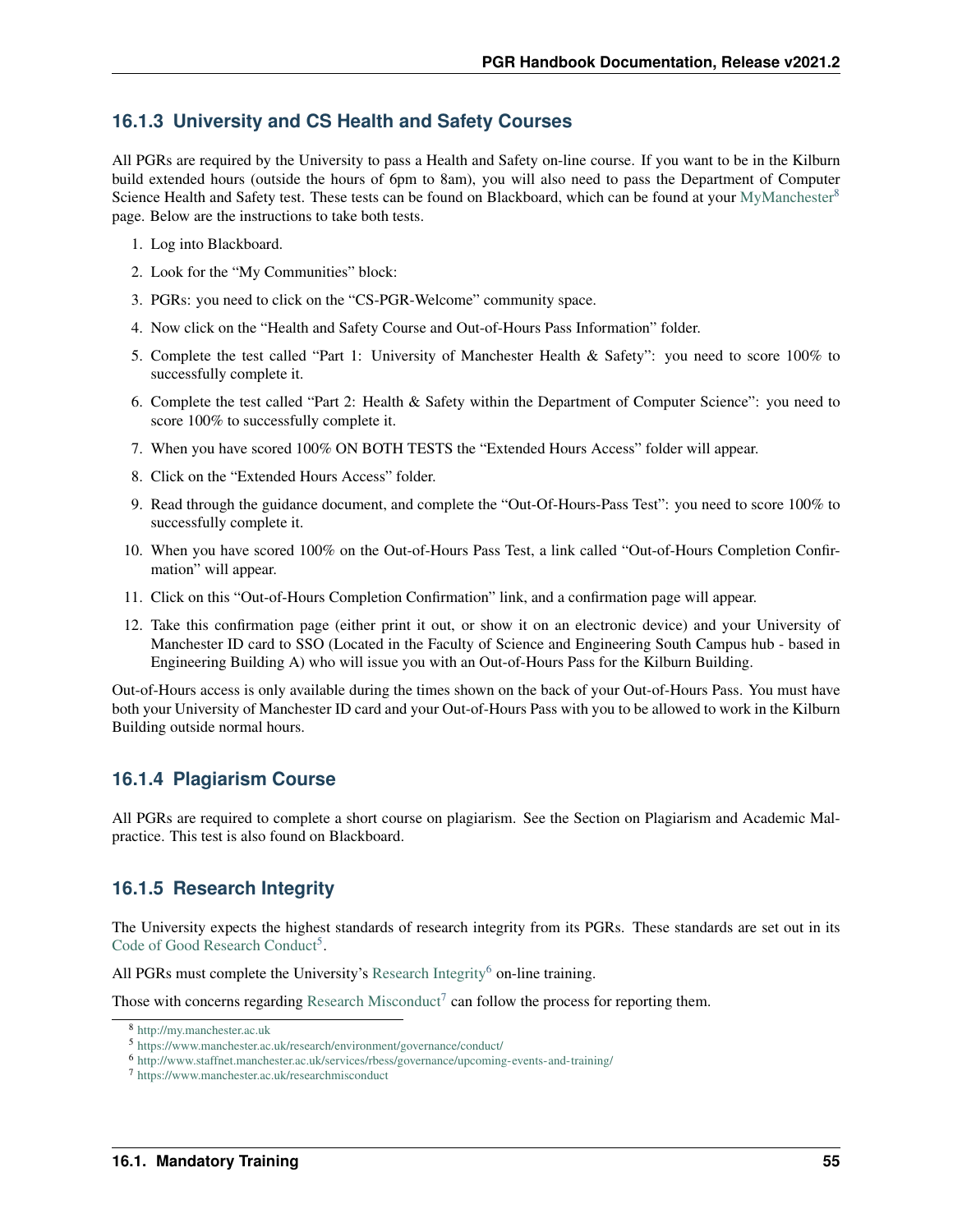## **16.1.6 Research Data Management**

Research Data Management is part of good research practice, improving the efficiency of the research process and making your research more reproducible. The University of Manchester Library has a designated Research Data Management team who can provide you with support on information security, data protection policies and regulations, how to organise data, where to store research data and what to do if you need to increase storage capacity. Please find out more on the [Managing Research Data webpages.](https://www.library.manchester.ac.uk/using-the-library/staff/research/research-data-management/)

Planning: The data management plan (DMP) outlines how a research project will manage data both during the research and after the project is completed. The University's [RDM Policy](https://www.library.manchester.ac.uk/using-the-library/staff/research/research-data-management/policies/) requires researchers to prepare a DMP for every research project whether it is funded or not.

To write your DMP please use the University's data management tool: [DMPonline](https://dmponline.manchester.ac.uk/)

Storing: [Research Data Storage](https://www.library.manchester.ac.uk/using-the-library/staff/research/research-data-management/working/storage/) is available from Research IT services, providing 8TB of replicated storage per project, free at the point of use for funded projects (excluding commercial funders). NB: currently only staff can apply for storage space so ask your supervisor to apply on your behalf.

Sharing: Where possible we recommend using the University's supported institutional research data repository, [Figshare,](https://figshare.manchester.ac.uk/) an easy to use cloud-based platform that can securely store and organise your research data and publish selected datasets that support your research, making these discoverable and citable. You can then use the [Research](https://www.library.manchester.ac.uk/using-the-library/staff/research/research-data-management/sharing/recording-data/) [Data Gateway](https://www.library.manchester.ac.uk/using-the-library/staff/research/research-data-management/sharing/recording-data/) to record your research data in [Pure](https://www.staffnet.manchester.ac.uk/pure/pgrs/)

If you would prefer a discipline-specific data repository, you can find one for your subject via [Re3data.org.](https://www.re3data.org/)

Training: The University of Manchester Library offers an introduction to Research Data Management workshops through the [My Research Essentials programme.](http://www.library.manchester.ac.uk/using-the-library/staff/research/my-research-essentials/) There are also online modules as part of My Research Essentials if you cannot make it to one of our workshops.

Support: The Research Data Management service offers a range of support. Please contact the RDM team if you have further questions: Email: [researchdata@manchester.ac.uk](mailto:researchdata@manchester.ac.uk)

# **16.2 Other Training**

There are a number of short courses which are available to you.

## **16.2.1 ReproducibiliTea**

ReproducibiliTea [\(https://reproducibilitea.org\)](https://reproducibilitea.org) are a grassroots journal club initiative that helps researchers create local Open Science journal clubs at their universities to discuss diverse issues, papers and ideas about improving science, reproducibility and the Open Science movement. Started in early 2018 at the University of Oxford, ReproducibiliTea has now spread to 109 institutions in 25 different countries. We are completely volunteer run, and provide a unique and supportive community for our members, who are predominantly Early Career Researchers. Manchester's ReproducibiliTea is the university's Open Research journal club.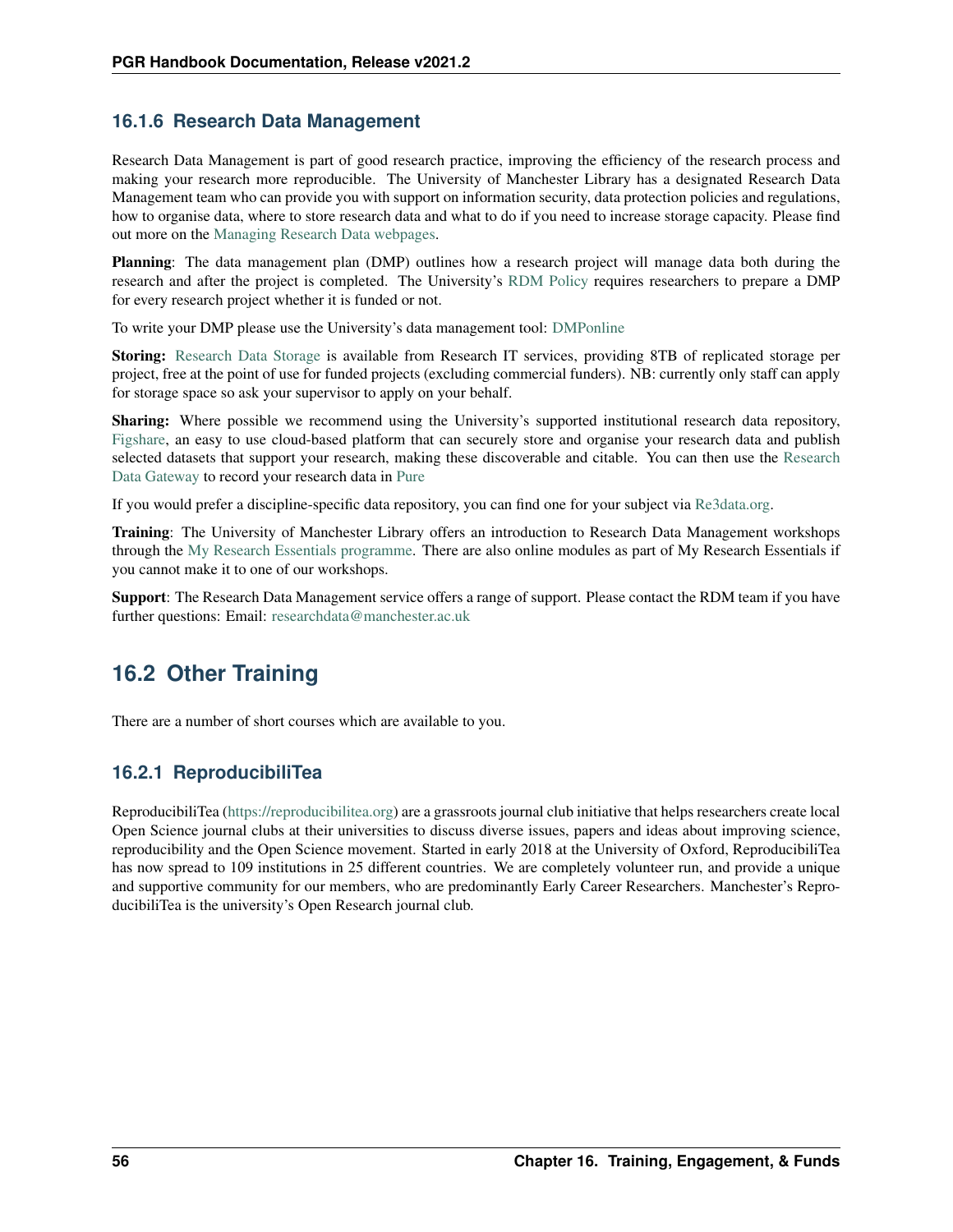## **16.2.2 Academic Phrasebank**

The Academic Phrasebank is a general resource for academic writers. It aims to provide you with examples of some of the phraseological 'nuts and bolts' of writing organised according to the main sections of a research paper or dissertation (see the top menu ). Other phrases are listed under the more general communicative functions of academic writing (see the menu on the left). The resource should be particularly useful for writers who need to report their research work.The phrases, and the headings under which they are listed, can be used simply to assist you in thinking about the content and organisation of your own writing, or the phrases can be incorporated into your writing where this is appropriate. In most cases, a certain amount of creativity and adaptation will be necessary when a phrase is used.The items in the Academic Phrasebank are mostly content neutral and generic in nature; in using them, therefore, you are not stealing other people's ideas and this does not constitute plagiarism. For some of the entries, specific content words have been included for illustrative purposes, and these should be substituted when the phrases are used.The resource was designed primarily for academic and scientific writers who are non-native speakers of English. However, native speaker writers may still find much of the material helpful. In fact, recent data suggest that the majority of users are native speakers of English. The Phrasebank is at: [http://www.phrasebank.manchester.ac.uk/.](http://www.phrasebank.manchester.ac.uk/)

## **16.2.3 Research Seminars**

The Department runs a seminar series, which runs typically on Wednesdays at 2pm in Kilburn 1.4, but it does not run every week. Upcoming seminars are announced over the seminar-distribution mailing list. They can also be seen at the [Department Seminar](http://www.cs.manchester.ac.uk/our-research/seminars/)<sup>[10](#page-60-0)</sup> webpage. All PGRs are strongly encouraged to attend. And if you are presenting here or in a research conference you may want to first read 'Tell me a story! A plea for more compelling conference presentations' [https://bioone.org/journals/The-Condor/volume-119/issue-2/CONDOR-16-209.1/](https://bioone.org/journals/The-Condor/volume-119/issue-2/CONDOR-16-209.1/Tell-me-a-story-A-plea-for-more-compelling-conference/10.1650/CONDOR-16-209.1.pdf) [Tell-me-a-story-A-plea-for-more-compelling-conference/10.1650/CONDOR-16-209.1.pdf.](https://bioone.org/journals/The-Condor/volume-119/issue-2/CONDOR-16-209.1/Tell-me-a-story-A-plea-for-more-compelling-conference/10.1650/CONDOR-16-209.1.pdf)

During the first semester, Science in Practice (SIP) seminars will take place in Weeks 1.1 to 1.12 (1 hour per week) on Wednesdays, 5pm – 6pm. These will inform PGRs of the variety research activity within the Research Groups within the Department. They will be delivered either by the heads of the research groups themselves, or by suitably-qualified representatives. All PGRs are cordially invited.

## **16.2.4 Central Research Training**

A research degree is a challenging and rewarding experience combining core research skills and knowledge and the opportunity to develop a much wider range of personal and professional skills. As a postgraduate researcher you will be expected to take responsibility for your research degree – from defining your subject area, to planning your workload, mastering the techniques required to conduct your research, developing your relationship with your Supervisor, and effectively communicating your research expertise to others. This is your chance to contribute to scientific advances that excite and challenge you, and to develop the skills, attributes and competencies of a professional researcher.

To help you meet this objective, Researcher Development, within the Faculty of Science and Engineering, offers you a range of support, training and development opportunities that you can choose to engage with as and when you need to. Built around individual personal development plans, skills audits and self-reflection, our face-to-face and online training enables you to gain and enhance those skills that best meet your development needs.

There is more information in the Postgraduate Researcher Handbook: [https://www.researcherdevelopment.](https://www.researcherdevelopment.manchester.ac.uk/pgr-training/) [manchester.ac.uk/pgr-training/.](https://www.researcherdevelopment.manchester.ac.uk/pgr-training/)

<span id="page-60-0"></span><sup>10</sup> <http://www.cs.manchester.ac.uk/our-research/seminars/>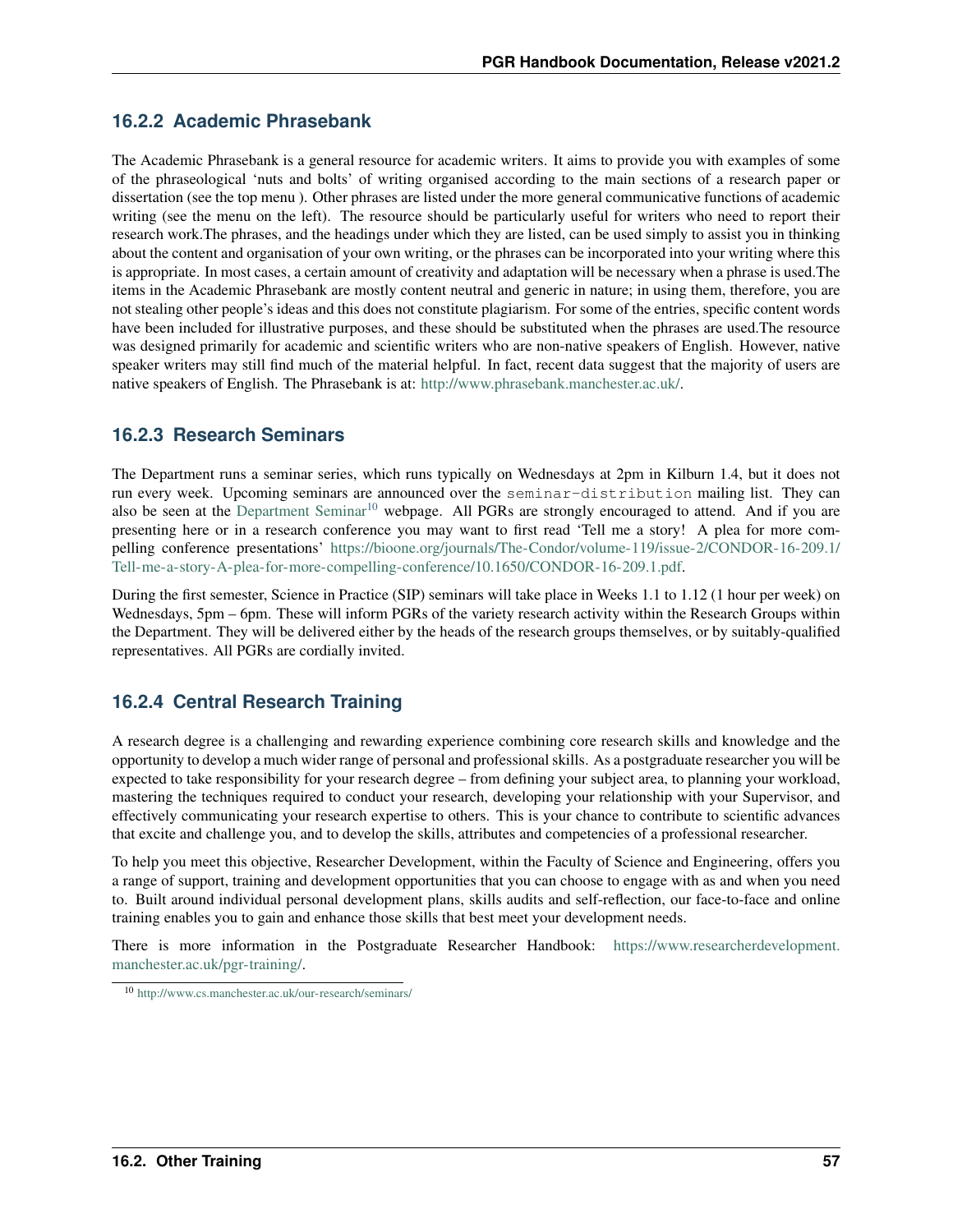## **16.2.5 Research Computing**

The Research Computing is a part of the University's IT Services, which offers computing services to researchers. They offer courses which are sometimes appropriate to PGRs. Some of these courses may cost the Department money, so you will need to get permission before you take them. Talk to your supervisor.

### **16.2.6 Manchester Enterprise**

The Manchester Enterprise Centre offers a course in Innovation and the Commercialisation of Research, which may be available to PGRs. This costs the Department money, so, as above, talk with your supervisor.

### **16.2.7 The Graduate and Researcher Development**

The GRD unit runs a number of short courses (one-day, half-day, two-hour) which are relevant to the final stages of the Doctorate, including: "Planning Your Final Year", "Writing Up Your Thesis", and "Viva Survivor".

### **16.2.8 Publications**

You should acknowledge the grant from which you are paid on any publications, including those grants which are from your own sponsor (who will likely have their own requirement) but also from the Department or the EPSRC RCUK via the Departmental awards allocation allocation. If you are a CDT student you would also acknowledge that too.

Note: 'The authors would like to thank the EPSRC Manchester Centre for Doctoral Training in Computer Science (EP/I028099/1) for supporting this work' or 'The authors would like to thank the Department of Computer Science Kilburn Scholarship for supporting this work' or 'This work was supported, in-part, by The University of Manchester Presidents Award.'

## **16.3 Engagement**

Every PGR is expect to remain "engaged" with the programme. That means, being very committed to the research, maintaining contact with their supervisor, and participating in the mandatory elements of the programme. Each month, your supervisor is asked whether they met with you as expected and whether they judge that you are engaging with the research. More details on this are given in section.

## **16.3.1 eProg**

*eProg* is the University-wide progression system and skills training catalogue for PGRs. It is used to document your interactions with your supervisors and other members of your support and assessment teams, so its use will be central. It is located at  $eProg^9$  $eProg^9$  $eProg^9$ .

\*You are required to use eProg\*. At various points in your programme, you will record your objectives and progress in eProg. For example, quarterly reports on progress are recorded here. When you have successes, such as publishing a paper, attending a conference, participating in a training programme, etc. you should record this on eProg. It is also used by your supervisors to record any issues which they might have, and to record the attendance. Your supervisors and the Department will record your progress through eProg, including the yearly review process.

Every PGR on eProg is on a pathway. Your pathway will be something like

<span id="page-61-0"></span><sup>9</sup> <http://www.eprog.manchester.ac.uk>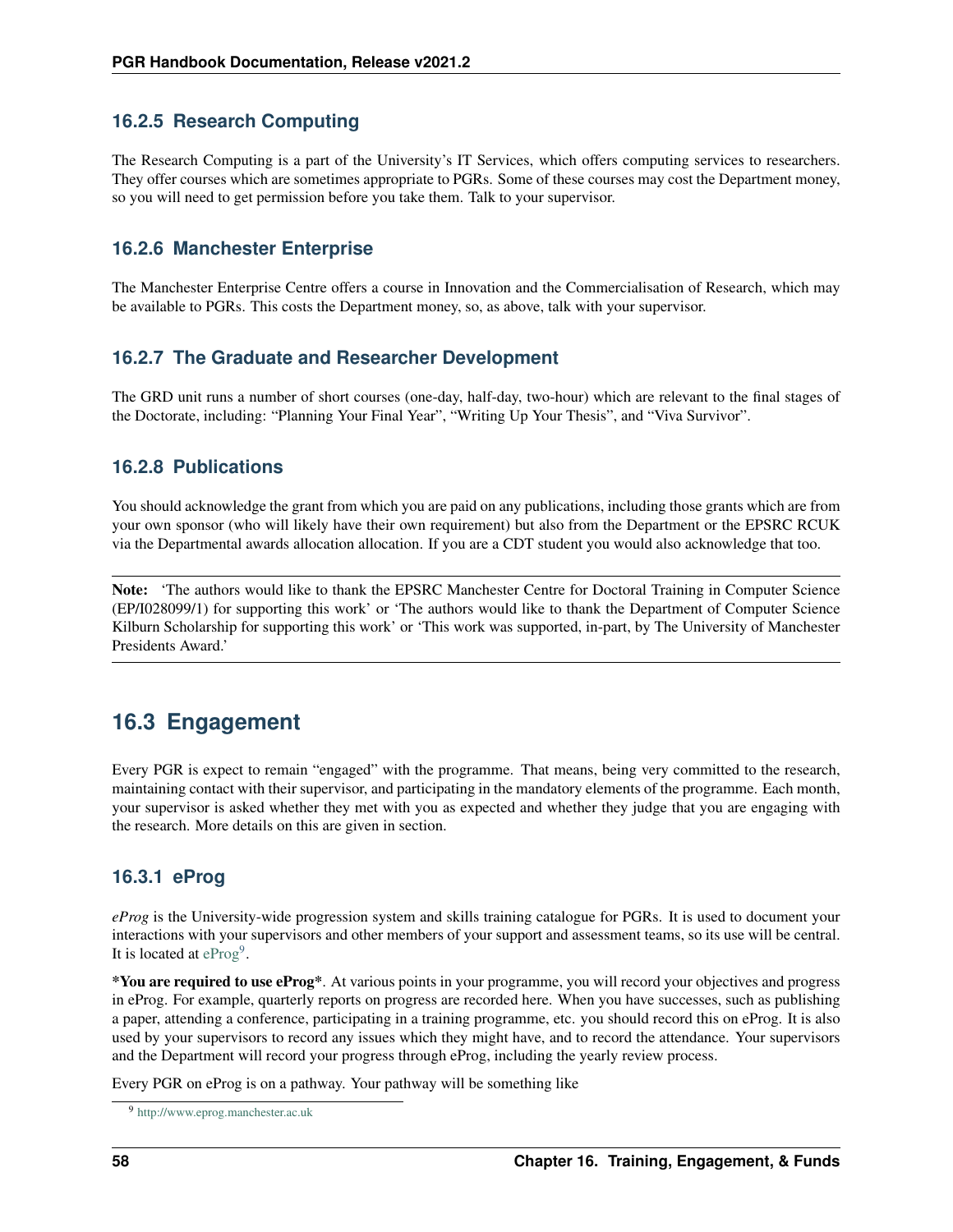PhD Comp 3YR FT Sept19

which means you are on a 3-year PhD programme in computer science, studying full time, starting in September 2019. If you click on the Pathway menu item, it will show you the milestones for your pathway. If you click on the Progression menu item, it will show a table of links to the forms you need to fill out, as eProg tracks you as you progress. Most forms are filled out by you, following or leading on to discussions with your supervisor(s). However, there are also forms filled out by your end of year assessors, and the attendance monitoring forms are filled out by your supervisor.

There is a facility to add documents and add meetings, and many supervisors will record every meeting in eProg.

As mentioned in Section, you can also access the training catalogue from eProg.

## **16.3.2 Public Engagement and STEM ambassadors**

The Department is very involved in "public engagement", which means promoting science and computer science to the general public. Our Department is particularly involved in two areas. The first is promoting computing in schools. The second is working with the Museum of Science and Industry (MOSI) to promote science in science fairs and events. MOSI provides training to scientists and science PGRs in public engagement by qualifying them as "STEM ambassadors" (STEM stands for Science, Technology, Engineering, and Mathematics). As a PGR, you should take the opportunity to get trained as a STEM ambassador and to participate in public engagement events. The School's public engagement are run by [Dr. Giles Reger](mailto:giles.reger@manchester.ac.uk)<sup>[3](#page-62-1)</sup>.

# <span id="page-62-0"></span>**16.4 Research Training Support Grant (RTSG)**

It is not enough for researchers to do significant research; we also must go out into our research communities to communicate it. The Department provides a small amount of money (called a Research Training Support Grant; RTSG - next) for each PGR which is currently £500 per annum (to be spent at any time over the programme length minus the submission pending period and any interruptions or extensions), so, for example, a 3 year PGR will accrue £1500 total, for travel and training. We typically do not provide this funding to any PGR who has separate means (typically via sponsorship) to attend conferences or buy equipment; for example, EPSRC Knowledge Transfer Partnership Accounts and the like.

Danger: COVID 19 - This has been reduced from £1000pa (£3000 total) to account for the fact that conference travel is mostly paused. However, once COVID 19 is addressed then these amounts will be revisited in an attempt to increase them to pre-COVID 19 levels. For more information have a look at the *[COVID 19 Update](#page-22-0)*.

The policy of the Department for spending this money is as follows:

### **16.4.1 £1500 Over the 3 Years**

The money follows the PGR. The money is placed in the group RTSG account of the main supervisor and can only be used for the PGR activity. The money is to be used to best enhance the research training of the research PGR. However, the PGR should not feel that they can spend anyway they like, it is up to the supervisor and PGR to jointly decide the best use of the money. If the there is a disagreement then Simon Harper  $(HoPGR)^1$  $(HoPGR)^1$  or [Dr Bijan Parsia](mailto:bijan.parsia@manchester.ac.uk)  $(DHoPGR)^2$  $(DHoPGR)^2$  $(DHoPGR)^2$  are consulted for the final say.

<span id="page-62-1"></span><sup>3</sup> <mailto:giles.reger@manchester.ac.uk>

<span id="page-62-2"></span><sup>1</sup> <mailto:simon.harper@manchester.ac.uk>

<span id="page-62-3"></span><sup>2</sup> <mailto:bijan.parsia@manchester.ac.uk>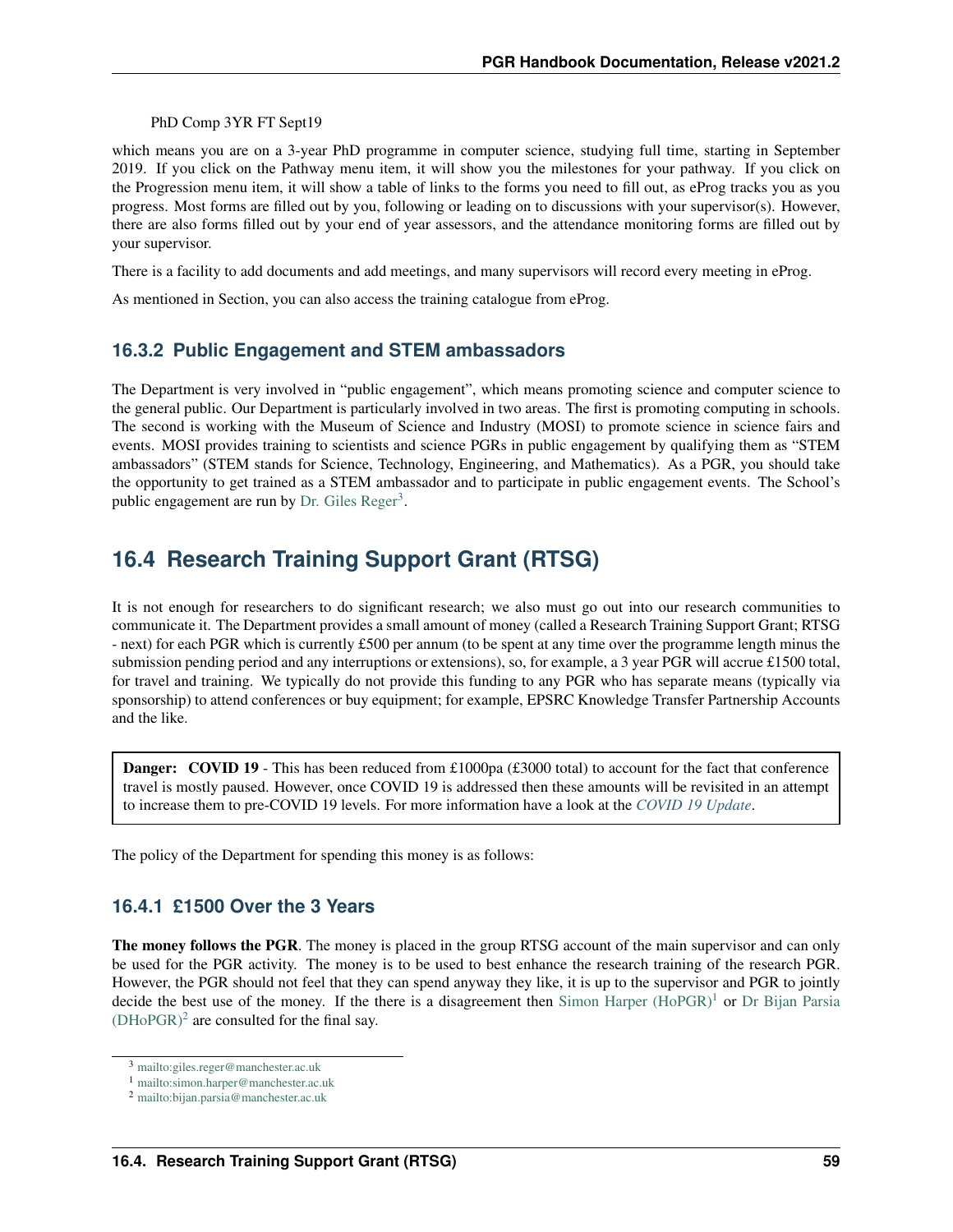**Danger: COVID 19** - The catalogues only now allow laptop purchase until we return to the buildings. However, once COVID 19 is addressed then these desktops will be added. For more information have a look at the *[COVID](#page-22-0) [19 Update](#page-22-0)*.

## **16.4.2 Computer Equipment**

#### Every PGR should be provided with a new machine of the standard Department spec or higher

After your first semester, all PGRs will move from PGR Home (which has machines) to your home labs. Prior to this move, PGRs should discuss with their supervisors what machine is required for their proposed research and order new machines. It is important that students take responsibility for discussing their compute requirements as early as possible with their supervisor and for ordering their machine.

This should have a specification which is equivalent to or exceeds IT Services [PGR Standard Catalogue](https://documents.manchester.ac.uk/display.aspx?DocID=54360)<sup>[12](#page-63-0)</sup>. There is no expectation that this be upgraded in subsequent years, unless the supervisor deems that necessary. Of course, the supervisor may judge that a particular PGR's project requires a much higher spec desktop, or other equipment, and may spend more of the budget on that PGR. We want to avoid PGRs being given three year old machines which happen to be lying around the lab.

In this case, each student is automatically allocated funding for a machine in addition to their RTSG. Our advice is in most case to choose the a good workstation (Lenovo ThinkStation P520c - at the time of writing) option (unless a laptop is needed) from the IT Services [PGR Extended Catalogue](https://documents.manchester.ac.uk/display.aspx?DocID=54362)<sup>[11](#page-63-1)</sup>. Supervisors will need to make the case in the order that your PGR has non-standard requirements (which I would expect all CS PGRs to have - as standard requirements are considered to be low compute administration tasks). Supervisors should make it clear on their order form that you are a Postgraduate Researcher and your machine will be used for research purposes. More information on [PGR IT](https://www.itservices.manchester.ac.uk/ourservices/popular/purchasing/work/pgr/) [Purchasing](https://www.itservices.manchester.ac.uk/ourservices/popular/purchasing/work/pgr/)<sup>[13](#page-63-2)</sup> is available.

If the PGR is going to use a laptop, outline on the form that a monitor and keyboard and dock are needed to conform to Health and Safety and to protect the PGR from upper limb disorders, repetitive strain injuries, and so forth.

Machine purchases can be discussed with IT services but this may well increase the time an order takes; and the simplest answer for a request arising from a discussion of non-standard equipment is 'no'. We would suggest conforming to the catalogues if at all possible.

In cases where a higher specification of machine is required we suggest the workstation is ordered and then the upgrades are performed in house by using funding from the PGRs RTSG to purchase the additional parts (outside of the IT Services loop).

Danger: All machines must be purchased through IT Services. If a fully-spec'ed non-standard specification machine is purchased via IT Services then the PGR RTSG will be liable for the entire cost of the machine not just the difference between the Workstation and the non-standard machine.

<span id="page-63-0"></span><sup>12</sup> <https://documents.manchester.ac.uk/display.aspx?DocID=54360>

<span id="page-63-1"></span><sup>11</sup> <https://documents.manchester.ac.uk/display.aspx?DocID=54362>

<span id="page-63-2"></span><sup>13</sup> <https://www.itservices.manchester.ac.uk/ourservices/popular/purchasing/work/pgr/>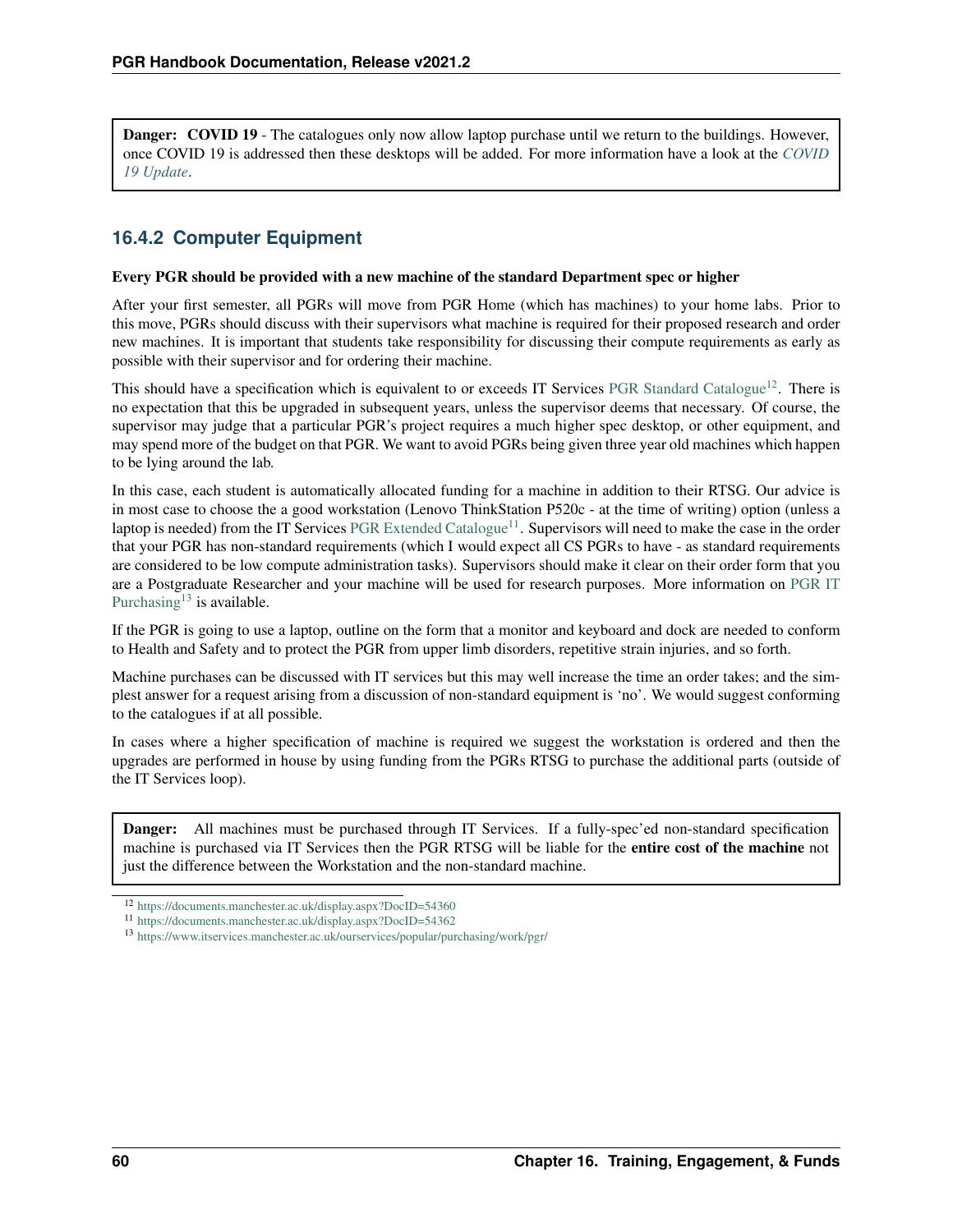## **16.4.3 Home Working**

The University's Furniture Store has invested in new supplies of recycled office desks and chairs – please visit the StaffNet site or email [simon.atkinson@manchester.ac.uk](mailto:simon.atkinson@manchester.ac.uk) for more information. If you require an item from the Furniture Store please speak with your supervisor first to gain their approval before contacting the Furniture Store directly. If the Furniture Store can supply the item you will have to arrange collection from campus, taking into consideration the current national restrictions on travel and our coming on to campus guidance. If you are unable to go to the Furniture Store to collect items you should speak to your line manager who may agree to fund delivery of items to your home.

## **16.4.4 Conference, Workshop, Summer School Travel**

Danger: COVID 19 - Most conferences are currently online at a much reduced rate. Have a look how to attend remote conferences at: [https://www.sharpic.eu/post/10-pointers-for-distributed-participation/.](https://www.sharpic.eu/post/10-pointers-for-distributed-participation/) For more information have a look at the *[COVID 19 Update](#page-22-0)*.

#### Every PGR should have the opportunity to attend at least one conference or workshop.

It is an important part of research training that PGRs get the opportunity to participate in conferences and workshops and network with other researchers in their fields. It is preferred that some of these experiences are outside the UK. Although it is reasonable to wait until the PGR has a poster or oral presentation accepted, this is not a requirement. The supervisor and PGR might together decide to send the PGR to a workshop or summer Department in an early stage in the PGR's research. The fact that a particular PGR has not managed to get a conference or workshop paper accepted by the end of the doctorate should not preclude the opportunity to attend one. You'll need a Travel risk assessment [https://www.staffnet.manchester.ac.uk/compliance-and-risk/travel/flowchart/.](https://www.staffnet.manchester.ac.uk/compliance-and-risk/travel/flowchart/) And complete export control approval (if required) [https://www.staffnet.manchester.ac.uk/compliance-and-risk/export-controls/.](https://www.staffnet.manchester.ac.uk/compliance-and-risk/export-controls/)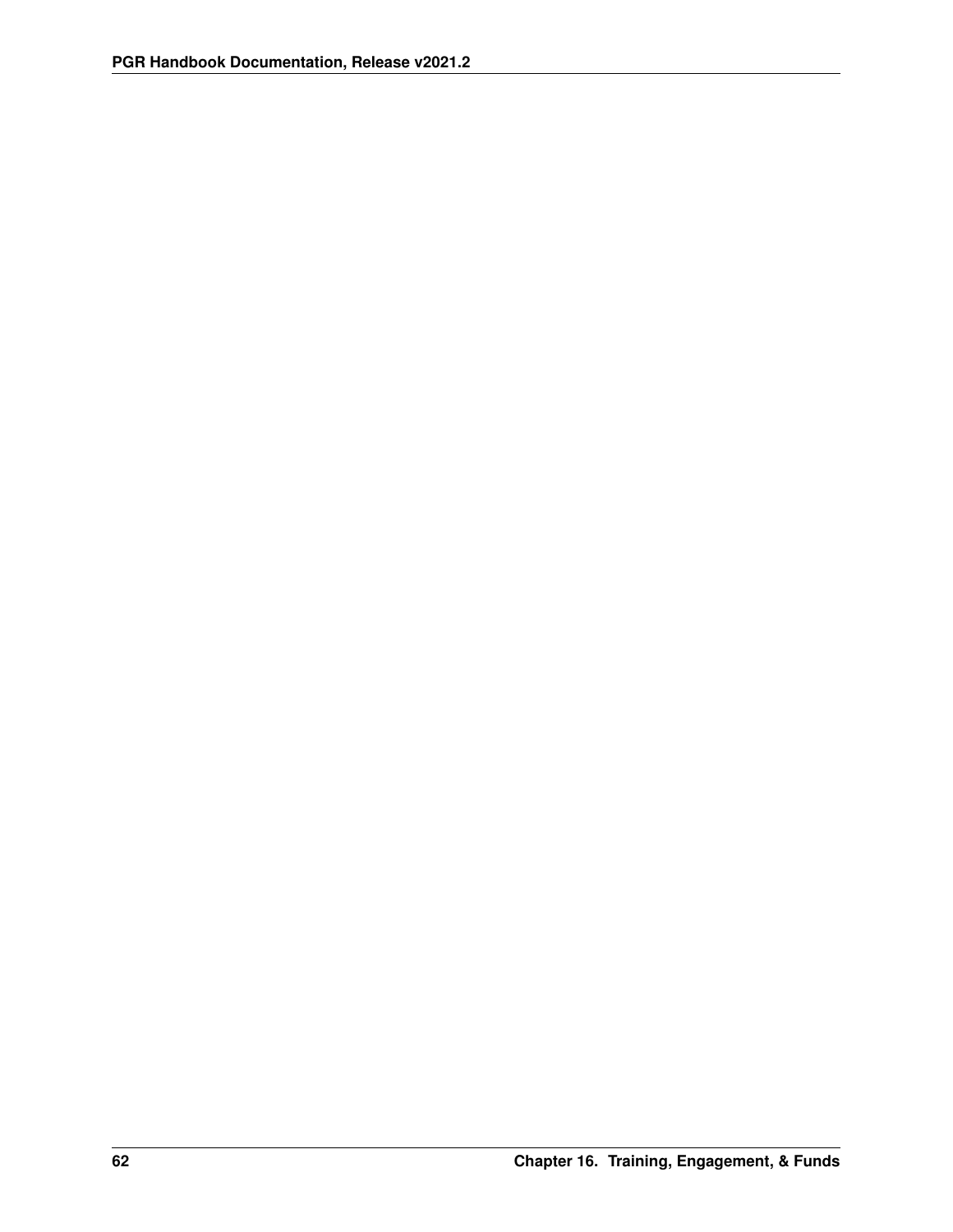## **CHAPTER SEVENTEEN**

## **PGR SYMPOSIUM**

The Department of Computer Science runs a PGR Symposium (organised by [Dr. Ian Pratt-Hartmann](mailto:ian.pratt@manchester.ac.uk)<sup>[1](#page-66-0)</sup>) which brings all the PGR students together to present their research and learn about what their fellow students are doing. This is a symposium in which the research students in the Department present their research to each other and the wider community. Every PGR is required to participate as follows:

- Year 1: First year doctoral students will be given specific tasks to carry out during the Research Symposium as part of their training. These involve attending and evaluating some of the presentations. There will be a meeting to discuss these tasks prior to the Symposium.
- Year 2: Students in year 2 of the doctoral will make posters describing their research and their results so far, and will participate in a poster session in which they stand in front of their poster and discuss it with interested people. Prizes are given for the best poster.
- Year 3: Students in year 3 will give a 20 minute talk describing their research and results. And if you are presenting here or in a research conference you may want to first read 'Tell me a story! A plea for more compelling conference presentations' [https://bioone.org/journals/The-Condor/volume-119/issue-2/CONDOR-16-209.1/](https://bioone.org/journals/The-Condor/volume-119/issue-2/CONDOR-16-209.1/Tell-me-a-story-A-plea-for-more-compelling-conference/10.1650/CONDOR-16-209.1.pdf) [Tell-me-a-story-A-plea-for-more-compelling-conference/10.1650/CONDOR-16-209.1.pdf.](https://bioone.org/journals/The-Condor/volume-119/issue-2/CONDOR-16-209.1/Tell-me-a-story-A-plea-for-more-compelling-conference/10.1650/CONDOR-16-209.1.pdf)

This gives all new Doctoral students opportunities to meet more senior research students and their supervisors, and more senior doctoral students practice at research communications. In addition, it is an important mechanism whereby we advertise the latest research which is going on in the Department.

<span id="page-66-0"></span><sup>1</sup> <mailto:ian.pratt@manchester.ac.uk>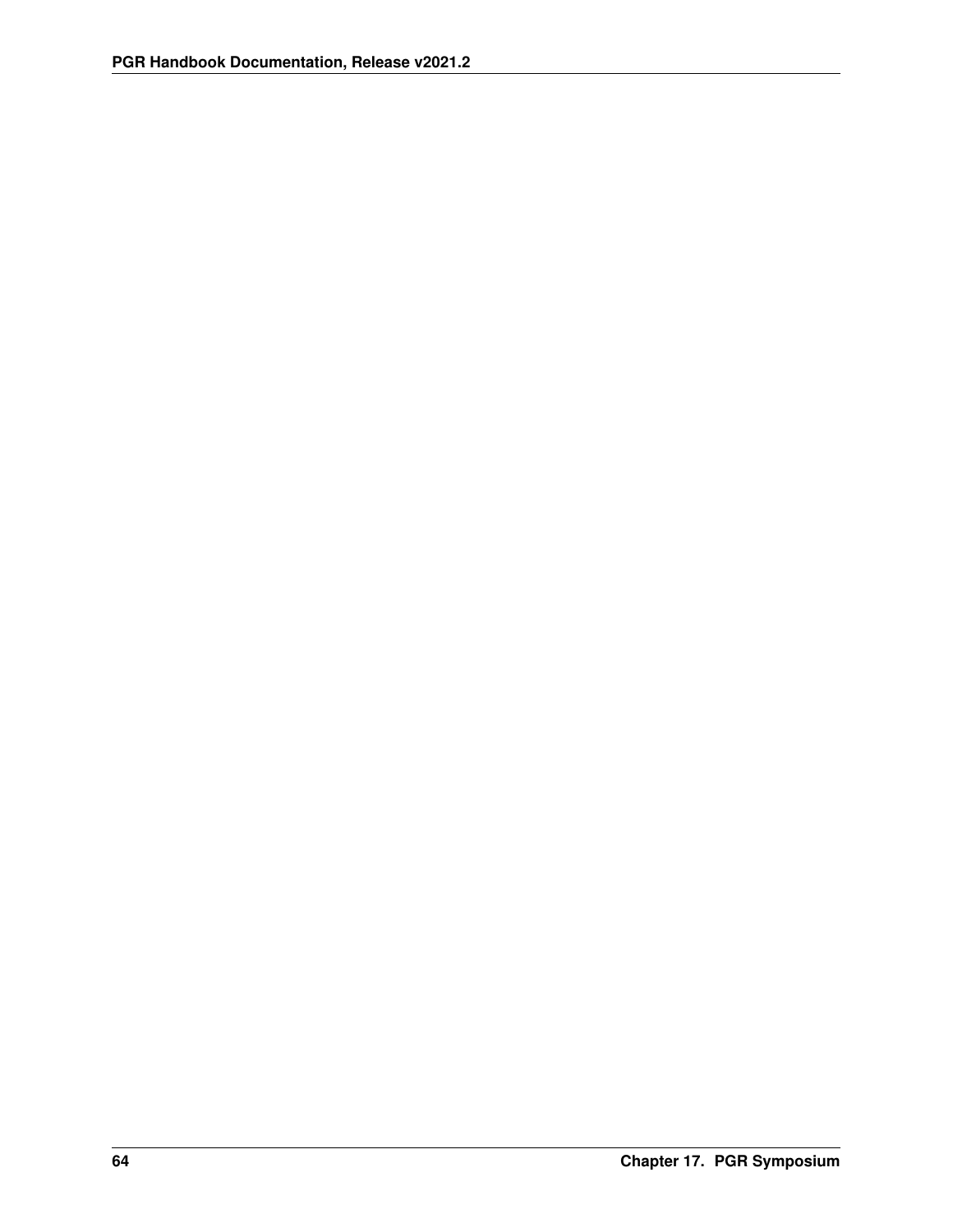**EIGHTEEN**

## **DEPARTMENTAL PRIZES AWARDS AND MEDALS**

# **18.1 Steve Furber Medal for Outstanding Doctoral Thesis in Computer Science**

Each year, at the Research Students' Symposium, a prize is awarded for the outstanding thesis for which a PhD has been awarded.

Rules for entry are as follows:

- The PhD must have been awarded between January 1st of the preceding calendar year and the deadline (below) for submission.
- If the work falls within what is commonly understood as computer science, then the thesis must meet all the criteria for entry in the[ CPHC/BCS Distinguished Dissertations Award][\(http://academy.bcs.org/content/](http://academy.bcs.org/content/distinguished-dissertations) [distinguished-dissertations\)](http://academy.bcs.org/content/distinguished-dissertations).
- People eligible to take part must have been registered as students at the School of Computer Science, University of Manchester.
- The thesis must have been submitted within four years of registration.
- Each research group can submit at most 2 theses for consideration by the panel. If more than two theses are submitted from a single research group the committee will discuss this with the supervisors and head of the research group.
- An electronic copy (in PDF format) of the thesis to be considered for the prize must be submitted to [Dr. Ian Pratt-](mailto:ian.pratt@manchester.ac.uk)[Hartmann](mailto:ian.pratt@manchester.ac.uk)<sup>[1](#page-68-0)</sup> early February to fit in with the CPHC/BCS timetable but submissions can be made throughout the year. The following supporting evidence should be provided as a zipped file:
- 1. The author's written agreement.
- 2. An indication as to whether the dissertation is being considered for publication elsewhere.
- 3. Written justification by one of the examiners preferably the external explaining the dissertation's claim to distinction.
- 4. The names and contact details of at least three suggested reviewers from outside the School who are independent of the supervision and examining of the thesis, and who have explicitly agreed to provide a review upon request by the BCS.
- 5. Any other material available as evidence of merit and impact (e.g., papers that are directly related to the results in the dissertation – with acceptance rate/impact factor, if possible, for, resp., conference and journals –, esteem indicators such as invited research seminars/research visits, etc.)

<span id="page-68-0"></span><sup>1</sup> <mailto:ian.pratt@manchester.ac.uk>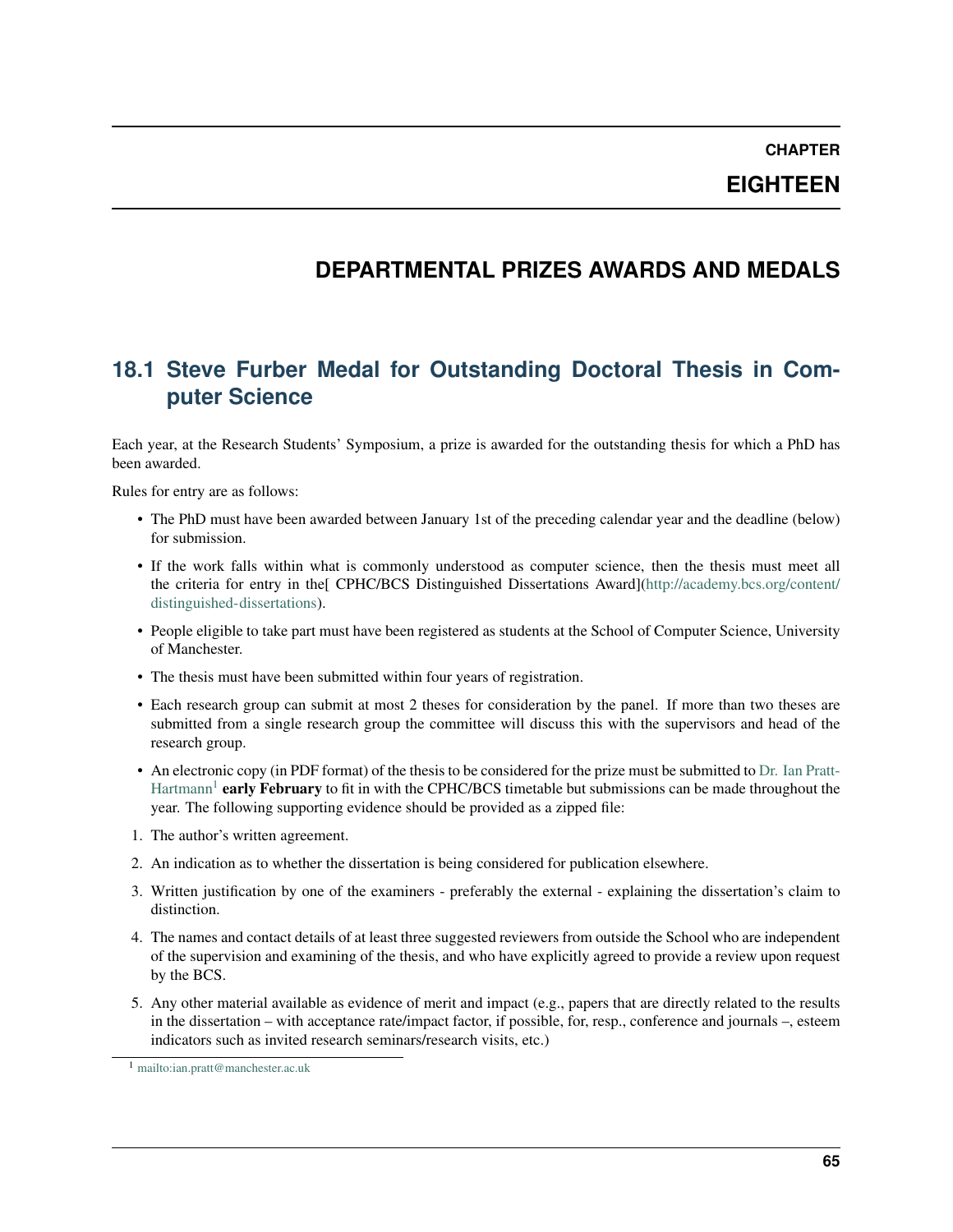#### **18.1.1 Steve Furber Medal winners**

- 2021: Ahmed Bhayat Automated Theorem Proving in Higher-Order Logic
- 2020: Pending
- 2019: Henry Reeve Learning in high dimensions with asymmetric costs
- 2018: Sarah Nogueira Quantifying the Stability of Feature Selection
- 2017: (joint winner) Sukru Eraslan Eye tracking scanpath trend analysis on web pages; and
- 2017: (joint winner) Nikolaos Nikolaou Cost-sensitive boosting: a unified approach
- 2016: (joint winner) **Patrick Koopmann** Fg- Practical Uniform Interpolation for Expressive Description Logics
- 2016: (joint winner) **Konstantinos Sechidis** Hypothesis Testing and Feature Selection in Semi-Supervised Data
- 2015: Georgios Kontonatsios Automatic Compilation of Bilingual Terminologies from Comparable Corpora
- 2014: Maytham Alabbas Textual entailment for modern standard Arabic
- 2013: Adam Pocock Feature Selection via Joint Likelihood
- 2012: Yavor Nenov Computability of Euclidean Spatial Logics
- 2011: Pavel Klinov Practical Reasoning in Probabilistic Description Logic
- 2010: Not Awarded
- 2009: Gwenn Englebienne, Animating Faces from Speech
- 2008 (joint winner): Birte Glimm, Querying Description Logic Knowledge Bases
- 2008 (joint winner): Paolo Missier, Modelling and Computing the Quality of Information in e-Science
- 2007: Gilles Daniel, Asynchronous Simulations of a Limit Order Book
- 2006: Chris Armstrong, CFG: A CSP-Based Framework Generator for Scientific Coupled Models
- 2005: Tomaz Felicijan, Quality-of-Service for Asynchronous On-Chip Networks
- 2004: Konstantin Korovine, Knuth-Bendix Orders in Automated Deduction and Term Rewriting
- 2003: Nicola Gambino, Sheaf Interpretations for Generalised Predicative Intuitionistic Systems
- 2002: Rhodri H. Davies, Learning Shape: Optimal Models for Analysing Natural Variability
- 2001: Sergio Tessaris, Questions and Answers: Reasoning and Querying in Description Logic
- 2000: William Bainbridge, Asynchronous System-on-Chip Interconnect
- 1999: Simon Gibson, Efficient Radiosity Simulation using Perceptual Metrics and Parallel Processing
- 1998: Ian Horrocks, Optimising Tableaux Decision Procedures for Description Logics
- 1997: Rizos Sakellariou, On The Quest For Perfect Load Balance in Loop-Based Parallel Computations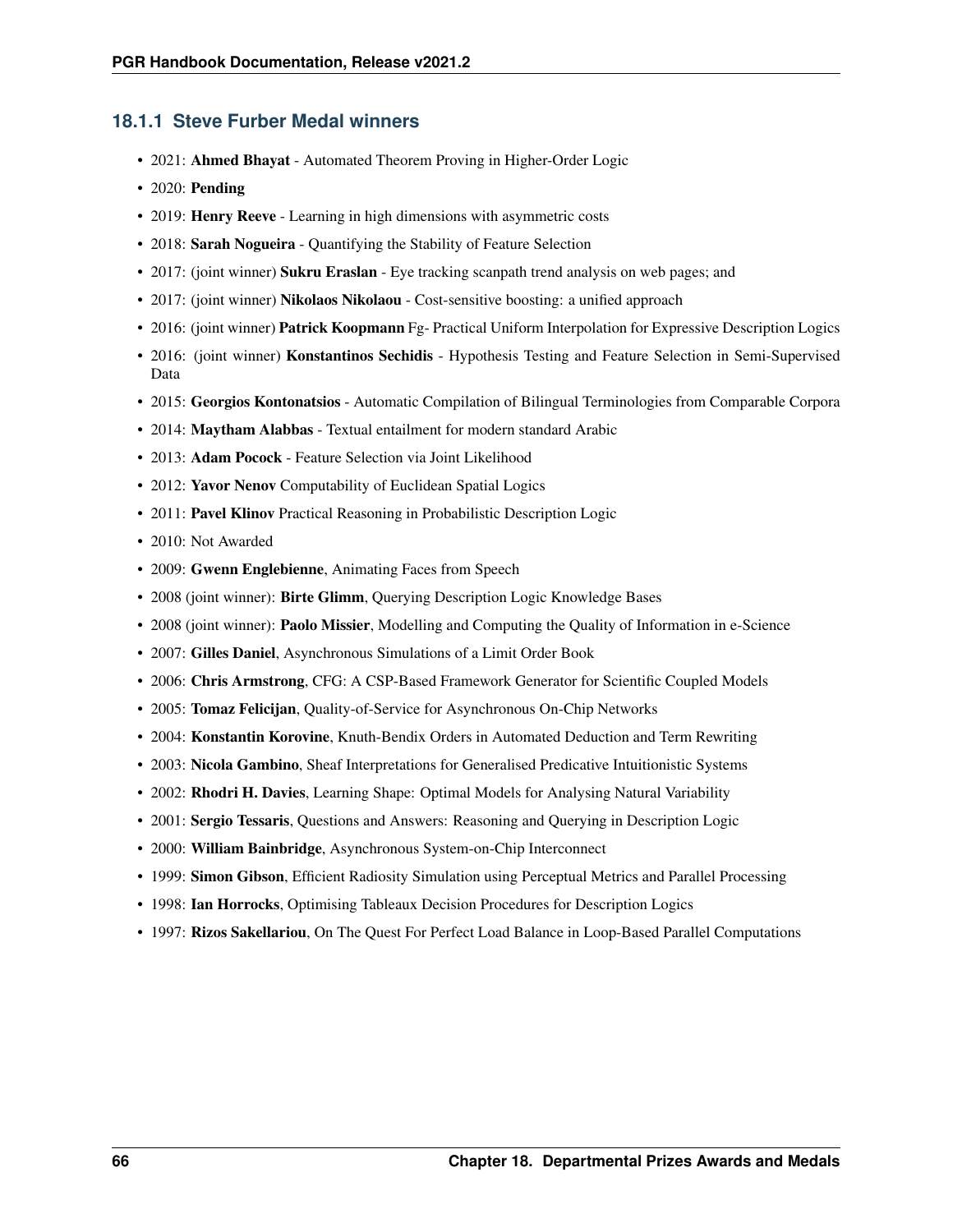# **18.2 Carole Goble Medal for Outstanding Doctoral Paper in Computer Science**

Each year, at the Research Students' Symposium, a prize is awarded for the outstanding paper by a research student. The rules for entry are as follows:

- People eligible to take part must be registered as students at the School of Computer Science, University of Manchester.
- Papers must either have been published externally or accepted for publication in the preceding twelve months.
- The research student must either be the first author, or the submission should be made with a covering letter explaining the role of the research student in the production of the paper.
- A copy of the paper to be considered for the prize must be submitted to [Dr. Ian Pratt-Hartmann](mailto:ian.pratt@manchester.ac.uk)<sup>1</sup> early February.

This will be a hard deadline (the same as the above thesis deadline) but submissions can be made throughout the year. Submitted papers will also be considered for other awards (e.g. at the faculty level). The following supporting evidence should be provided as a zipped file: 1. At least **three, substantial** anonymous referee reports. (More are welcome.) If a conference paper, the reports needed are those notifying acceptance. If a journal paper, the reports needed are the most substantive ones, from any round of revision (if any). If so wished, all the reports from all rounds can be submitted. 2. The **number of papers published** in the conference or journal (preferably in the year of publication, or else the historical average). 3. The acceptance rate (resp., impact factor) of the conference (resp., journal) (preferably at the publication year, or else the historical average).

Note that if there aren't as many referee reports as required above or if they're not substantial or if the data about number of papers accepted and acceptance rate/impact factor are not known, then the Research School considers that there is a lack of a priori evidence for the nomination. In this case, the supervisor(s) is/are welcome to make a case for exemption in writing, especially in cases of journals whose impact factor is not available at all. In particular, the supervisor(s) may wish to ask prominent researchers in the area to write to the panel in support of the paper. In this case, it is the supervisor(s) responsibility to make it evident to the panel how these invited expressions of support complement the referee reports and are also both authoritative and unbiased.

### **18.2.1 Carole Goble Medal winners**

- 2021: Maolin Li A Neural Model for Aggregating Coreference Annotation in Crowdsourcing. Viktor Schlegel (Runner Up) - Semantics Altering Modifications for Evaluating Comprehension in Machine Reading & Maksymilian Wojtas (Runner Up) - Feature importance ranking for deep learning.
- 2020: Pending
- 2019: Alaa Alahmadi Evaluating the Impact of Pseudo-Colour and Coordinate System on the Detection of Medication-induced ECG Changes
- 2018: Mantas Mikaitis Neuromodulated Synaptic Plasticity on the SpiNNaker Neuromorphic System
- 2016: Nikos Nikolaou Cost Sensitive Boosting Algorithms: Do We really need them? Nikos Nikolaou, Nara Edakunni Meelis Kull, Peter Flach, and Gavin Brown, Machine Learning Journal, 104(2), 359 - 384, 2016.
- 2015: Fan-Lin Meng A Profit Maximization Approach to Demand Response Management with Customers Behavior Learning in Smart Grid, Fan-Lin Meng and Xiao-Jun Zeng, accepted for publication in IEEE Transactions on Smart Grid 2015
- 2014: Patrick Koopmann Forgetting Concept and Role Symbols in ALCH-Ontologies. Patrick Koopmann and Renate A. Schmidt, published in LPAR-19, LNCS 8312, pp. 552-567, 2013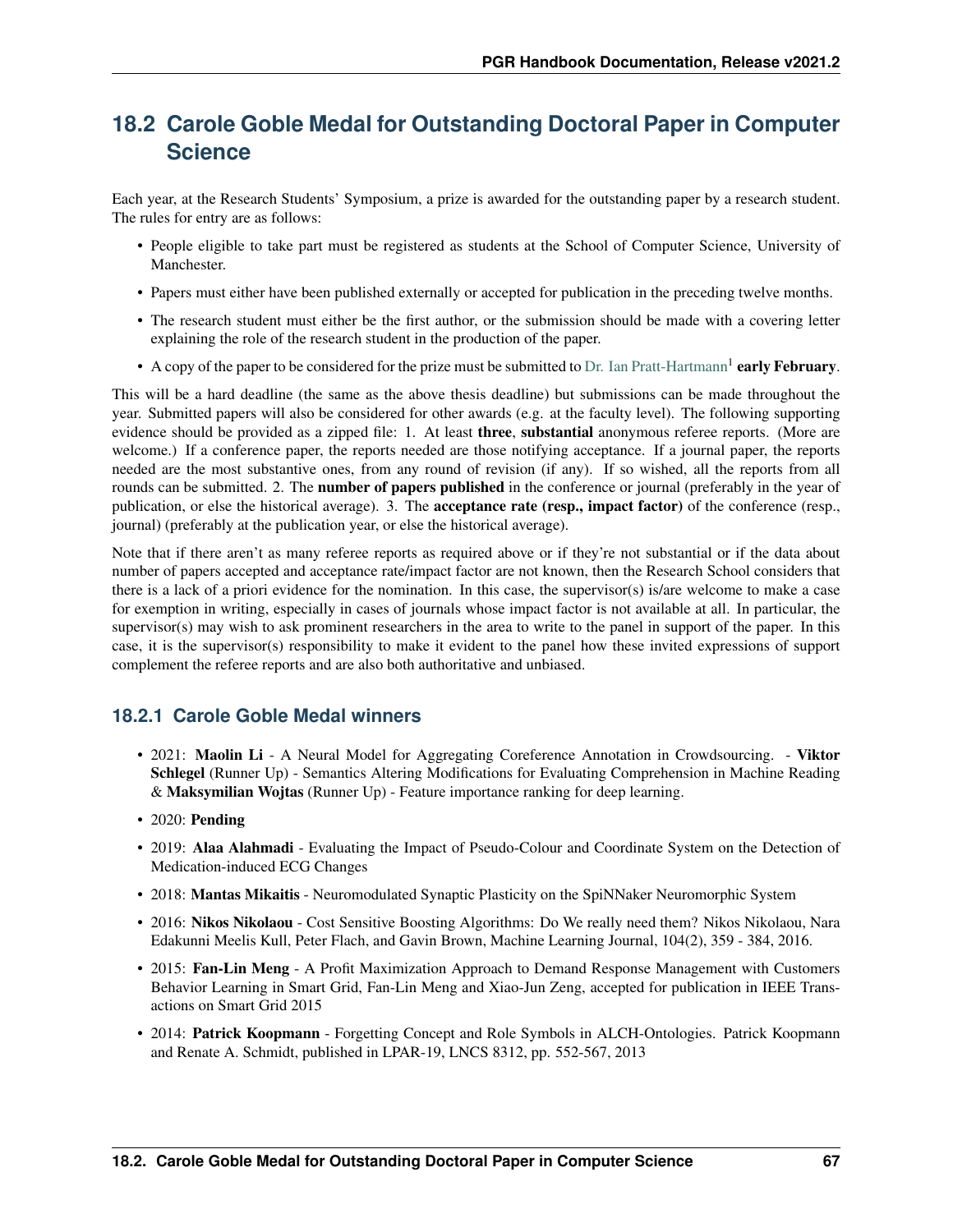- 2013: Paraskevas Yiapanis Optimizing software runtime systems for speculative parallelization, by Paraskevas Yiapanis, Demian Rosas-Ham, Gavin Brown, Mikel Lujan, published in ACM Transactions on Architecture and Code Optimization 9(4):39 (2013)
- 2012: Hugh Steele Constructing Fully Complete Models for Multiplicative Linear Logic, Andrea Schalk and Hugh Steele, in Logic in Computer Science 2012 (LICS2012), the 27th Annual IEEE Symposium.
- 2011: Yavor Nenov On the Decidability of Connectedness Constraints in 2D and 3D Euclidean Spaces Roman Kontchakov, Yavor Nenov, Ian Pratt-Hartmann and Michael Zakharyaschev Proceedings of the Twenty-second International Joint Conference on Artificial Intelligence (IJCAI 2011), AAAI Press, 2011, pp. 957–962.
- 2010 (joint winner): Yavor Nenov On the Computability of Region-based Euclidean Logics, Yavor Nenov and Ian Pratt-Hartmann. Computer Science Logic, Lecture Notes in Computer Science, 2010, Volume 6247/2010, 439-453.
- 2010 (joint winner): Kevin Sharp Dense Message Passing for Sparse Principal Component Analysis, Kevin Sharp and Magnus Rattray. Proceedings of the 13th International Conference on Artificial Intelligence and Statistics (AISTATS), Vol 9: 725-732.
- 2009: Nestan Tsiskaridze Conflict Resolution, by Konstantin Korovin, Nestan Tsiskaridze and Andrei Voronkov. Proceedings of the 15th international conference on Principles and Practice of Constraint Programming (CP 2009): 509-523.
- 2008: Richard Pearson A Comprehensive Re-Analysis of the Golden Spike Data: Towards a Benchmark for Differential Expression Methods. BMC Bioinformatics 2008, 9:164.
- 2007: Robin Houston Finite products are Biproducts in a Compact Closed Category. Journal of Pure and Applied Algebra Volume 212, Issue 2, February 2008, Pages 394-400.
- 2006: Julian Seidenberg Web Ontology Segmentation: Analysis, Classification and Use. Proceedings of The 15th International World Wide Web Conference, WWW2006
- 2005: Xuejun Liu X. Liu, M. Milo, N.D. Lawrence and M. RattrayA tractable probabilistic model for Affymetrix probe-level analysis across multiple chips. Bioinformatics 21, 3637-3644 (2005).
- 2004: Omaima Bamasak O. Bamasak, N. Zhang A Secure Proxy Signature Protocol for Agent-Based M-Commerce Applications. Proc. Ninth IEEE Symposium on Computers and Communications, 2004.
- 2003: Delia Critchlow D. Critchlow, N. Zhang. Security-Enhanced, Accountable, Anonymous PKI Certificates for Mobile E-commerce. Computer Networks 45(4): 483-503 (2004).
- 2002: Lilia Georgieva L. Georgieva, U. Hustadt, R. A. Schmidt. A. Hyperresolution for Guarded Formulae. Journal of Symbolic Computation, Volume 36, Issues 1-2, (July - August 2003),pp. 163-192. 2003.
- 2001: Rhodri Davies R.H. Davies, C.J. Twining, T.F. Cootes, J. C. Waterton and C.J. Taylor. A Minimum Description Length Approach to Statistical Shape Modelling. IEEE Transactions on Medical Imaging. May 2002.
- 2000:Konstantin Korovin K. Korovin, A. Voronkov. A Decision Procedure for the Existential Theory of Term Algebras with the Knuth-Bendix Ordering, Proc. Logic in Computer Science (LICS), 291-302, 2000.
- 1999: Mike Lewis M. Lewis, J. Garside, L. Brackenbury. Reconfigurable Latch Controllers for Low Power Asynchronous Circuits, Proc. Async, IEEE Press, 1999.
- 1998: Tom Duckett T. Duckett, U. Nehmzow. Mobile Robot Self-Localization and Measurement of Performance in Middle Scale Environments, J. Robotics and Autonomous Systems, Vol 24, No 1-2, 1998.
- 1997: Willem Visser W. Visser, H. Barringer, D. Fellows, G. Gough, A. Williams. Efficient CTL\* Model Checking for the Analysis of Rainbow Designs, Proc. Conference on Advances in Hardware Design and Verification (CHARME), 128-145, 1997.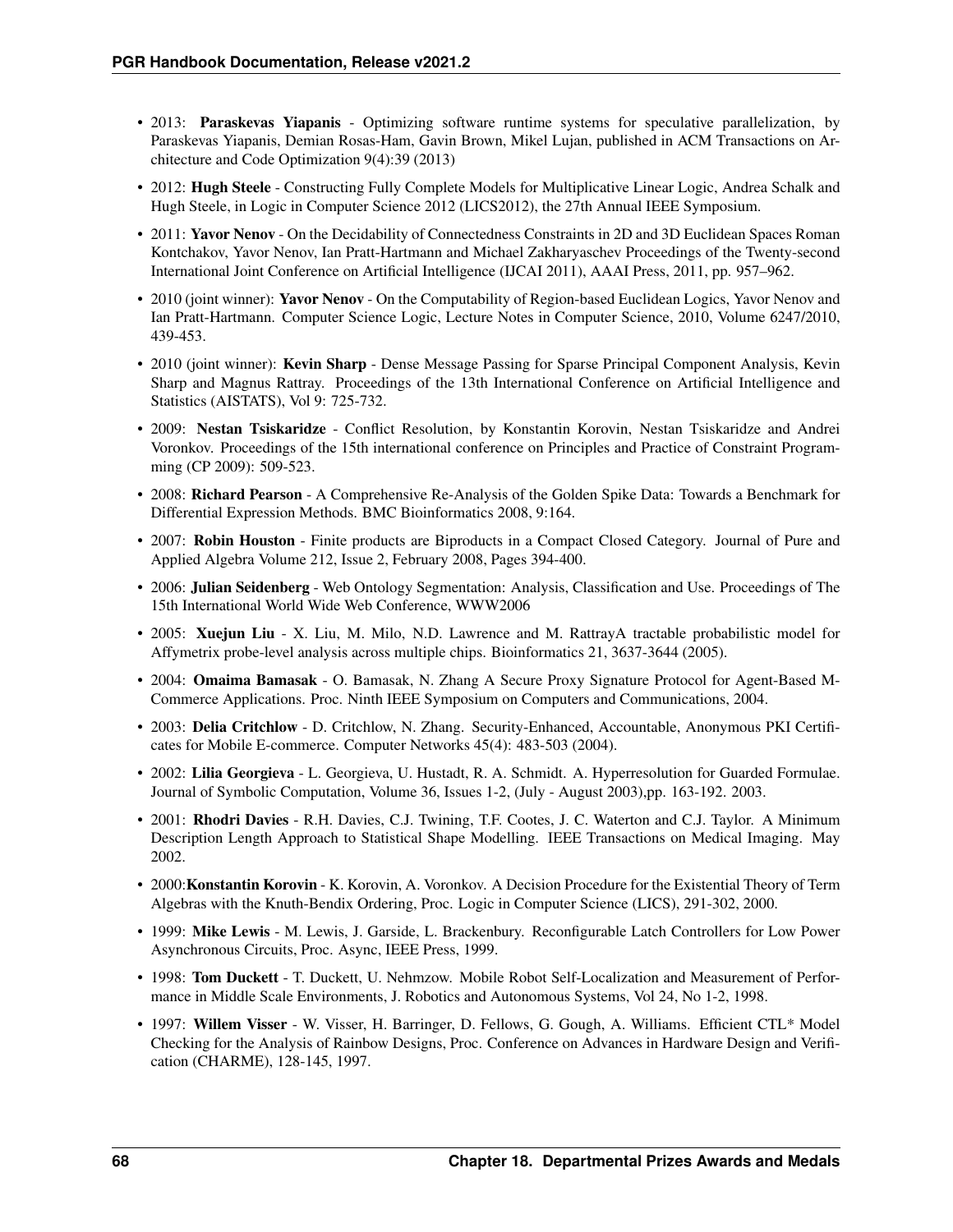# **18.3 Nomination Process**

## **18.3.1 Eligibility Conditions**

In all cases, prizes are for research students that are, or were, registered as such at the Department of Computer Science, University of Manchester.

For a thesis nomination, the submission date must have fallen with four years of registration and the PhD must have been awarded between January 1st of the preceding calendar year and the deadline for submission (see below).

If the thesis falls within what is commonly understood as computer science, then it must meet all the criteria for entry in the CPHC/BCS Distinguished Dissertations Award [\(https://www.bcs.org/\)](https://www.bcs.org/).

For a paper nomination, the paper must have been either published or accepted for publication in an external scholarly outlet (typically, a conference of a journal) between January 1st of the preceding calendar year and the deadline for submission (see below).

The PGR must be the primary and most significant author of the paper (which is typically and implicitly signalled by a placement as first author in the list of authors), otherwise the nomination must also include a covering letter explaining the role of the PGR in the production of the paper.

Nominations can only come from the supervisory team and must have the consent, in writing, of the PGR.

No more than two nominations for a prize can come from the same research group.

## **18.3.2 Deadline**

The deadline for nominations normally falls in mid-February and is always widely advertised through a call sent by the academic responsible for the PGR Symposium in the Department team (typically at the start of the year).

Nominations are sent to the academic named for that purpose in the call for nomination and consist of the items described below, separately, for theses and for papers.

## **18.3.3 Items for Nominating Theses**

The nomination of a thesis must include the following items:

- 1. An electronic copy (in PDF format) of the thesis
- 2. The author's written agreement to participate in the Department's competition and, if the panel so decides, the CPHC/BCS Distinguished Dissertations Award as well.
- 3. A statement as to whether the dissertation is being considered for publication elsewhere.
- 4. Written justification by one of the examiners preferably the external explaining the outstanding nature of the thesis.
- 5. The names and contact details of at least three suggested reviewers from outside the Department who have no had any participation in either the supervision or the examining of the thesis, and who have already explicitly agreed to provide a review upon request by the BCS in the context of the CPHC/BCS Distinguished Dissertations Award.
- 6. Any other material available as evidence of merit and impact, e.g., (a) papers that are directly related to the results reported in the thesis – with acceptance rate/impact factor, if possible, for, resp., conference and journals, (b) esteem indicators such as invited research seminars/research visits, etc., (c) patents awarded, etc.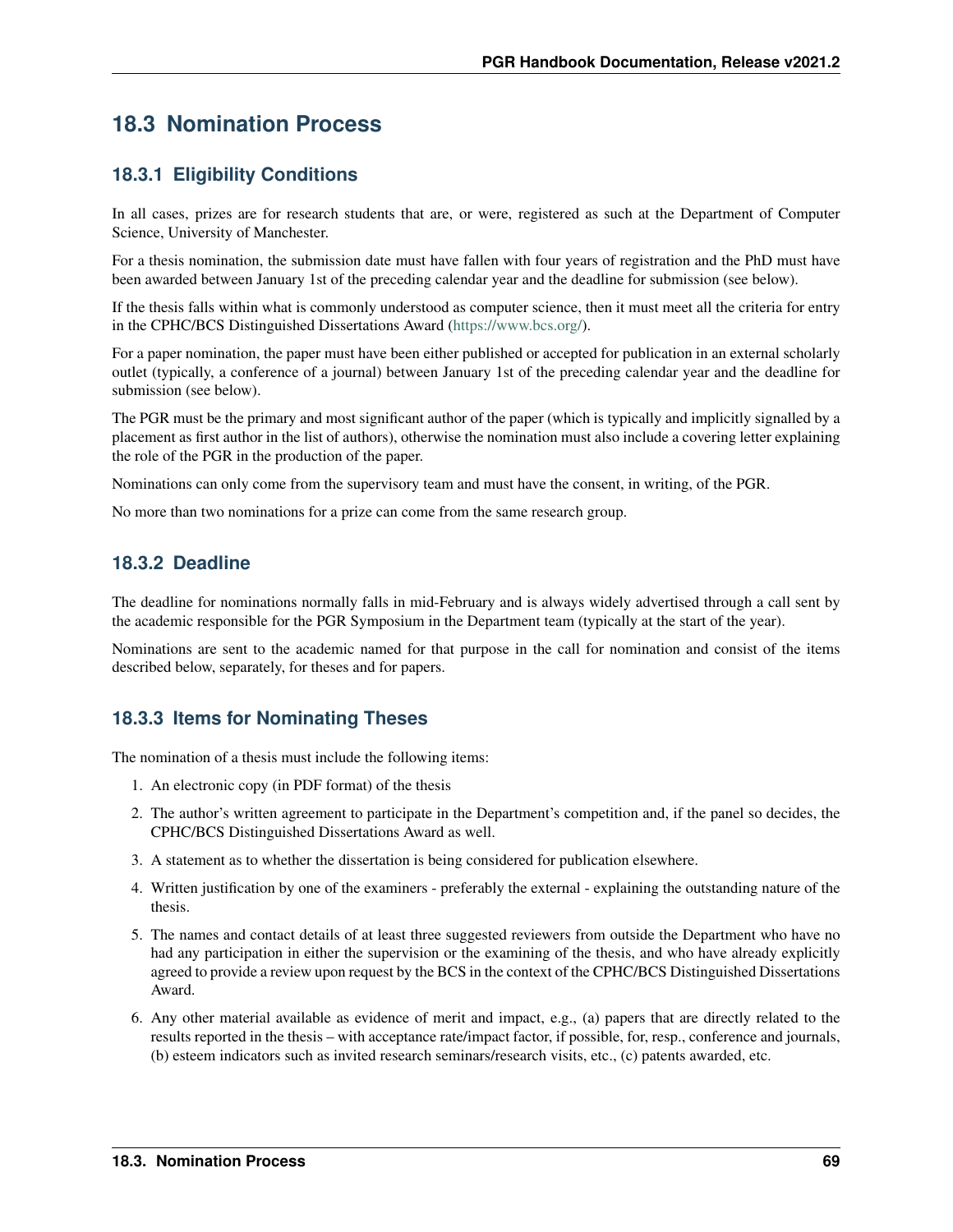Note that it is the supervisory teams' responsibility (not the panel's, nor the Department's, more broadly) to nominate the winner thesis (and possibly selected others) to the CPHC/BCS Distinguished Dissertations Award, the deadline for which typically falls sometime towards the end of March, possibly up to the end of April.

## **18.3.4 Items for Nominating Papers**

The nomination of a paper must include the following items:

- 1. At least three substantive, anonymous, referee reports (but see below). For a conference paper, the reports needed are those notifying acceptance. For a journal paper, the reports needed are the most substantive ones, from any of the possibly many refereeing rounds. If so wished, all the reports from all rounds can be submitted.
- 2. The number of papers published in the conference or journal (preferably in the year of publication, or else the historical average).
- 3. The acceptance rate (resp., impact factor) of the conference (resp., journal) (preferably at the year of publication year, or else the last one available accompanied by the corresponding year of measurement).

Note that if there aren't as many referee reports as required above or if they're not substantive or if the data about number of papers accepted and acceptance rate/impact factor are not known, then the Department considers that there is a lack of a priori evidence for the nomination.

In this case, the supervisory team is welcome to make a case for exemption in writing, especially in cases of journals whose impact factor is not available at all, but also in cases where there are fewer referee reports than required.

In particular, the supervisory team may wish to ask prominent researchers in the same technical area that are from outside the Department and have no had any participation in the supervision to write to the panel in support of the paper. In this case, it is the supervisor(s) responsibility to make it evident to the panel how these invited expressions of support complement the referee reports and are also both authoritative and unbiased.

# **18.4 Award Process**

## **18.4.1 The Panel**

The nominations are judged by a panel of academics who are members of the Department team, typically with three members.

## **18.4.2 The Brief**

Because a member of the panel is, more often than not, not an expert in the research areas to which the thesis or paper contributes, the panel does not judge the technical quality of the submissions.

The panel aims to identify an outstanding thesis or paper on the basis of the compelling nature of the evidence amassed from expert in the research areas to which the thesis or paper contributes: this is the role, therefore, of the referee or examiner reports required for a nomination to be valid.

This means that the more compelling the testimonies, as gleaned from the referee or examiner reports accompanying the nomination, the stronger the claim to exceptional achievement.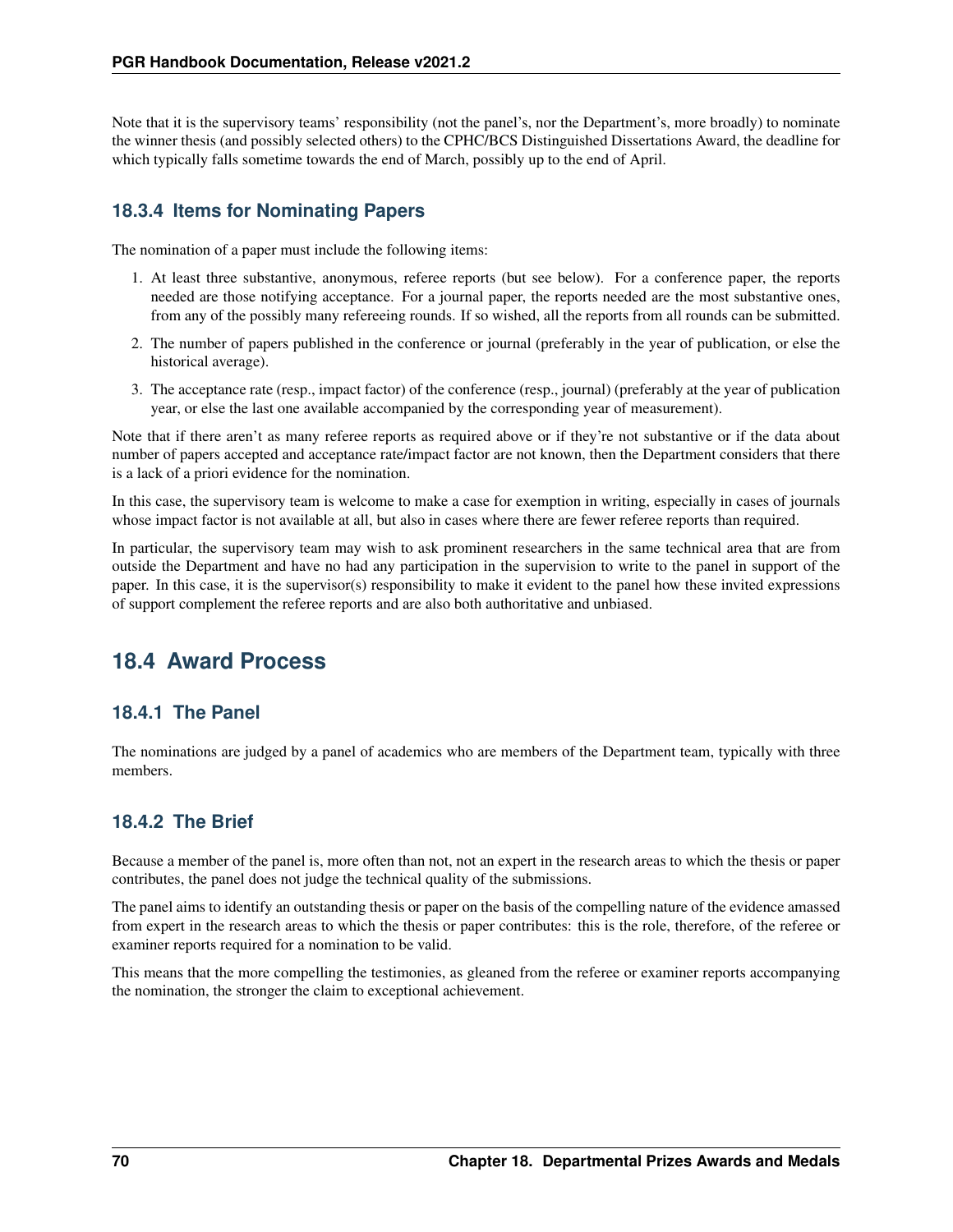## **18.4.3 The Outcomes**

The panel aims to award one prize of outstanding thesis, but has, exceptionally, announced joint winners in the past.

For the purposes of a Department submission to the CPHC/BCS Distinguished Dissertations Award, the winner is automatically submitted to the external competition and the panel often recommends the submission of other submitted theses when they are judged worthy of representing the Department externally.

The panel awards one prize for outstanding paper and names two joint (i.e., non-ranked) runner-up papers.

### **18.4.4 The Prizes**

An award comes with a certificate and a prize sponsored by an external organization (such as, in the past, Oracle, and, more recently, IBM), the origin and value of which are announced in the call for nominations.

The prizes are given to the winners at the annual PGR Symposium.

## **18.4.5 An Approximate Timeline**

- 1. beginning of January:
	- call for nominations is sent
	- eligible students discuss potential nominations of eligible papers and theses with supervisory teams
- 2. from beginning of January to mid-February:
	- students and supervisory teams construct the cases (see, in particular, the list of items above)
- 3. mid-February:
	- deadline for nominations
- 4. end of February
	- awards panel meets
- 5. beginning of March
	- awards announced
	- supervisory team(s) of winner thesis (and possibly selected others) construct the case(s) for nomination to the CPHC/BCS Distinguished Dissertations Award
- 6. mid-April
	- prizes are given in the annual PGR Symposium
- 7. between end of March and end of April (depending on an external deadline)
	- supervisory team(s) of winner (and possibly selected others) complete the Web-based process of nominating the thesis(es) to the CPHC/BCS Distinguished Dissertations Award
- 8. between September and November
	- CPHC/BCS announce their Distinguished Dissertations Award(s)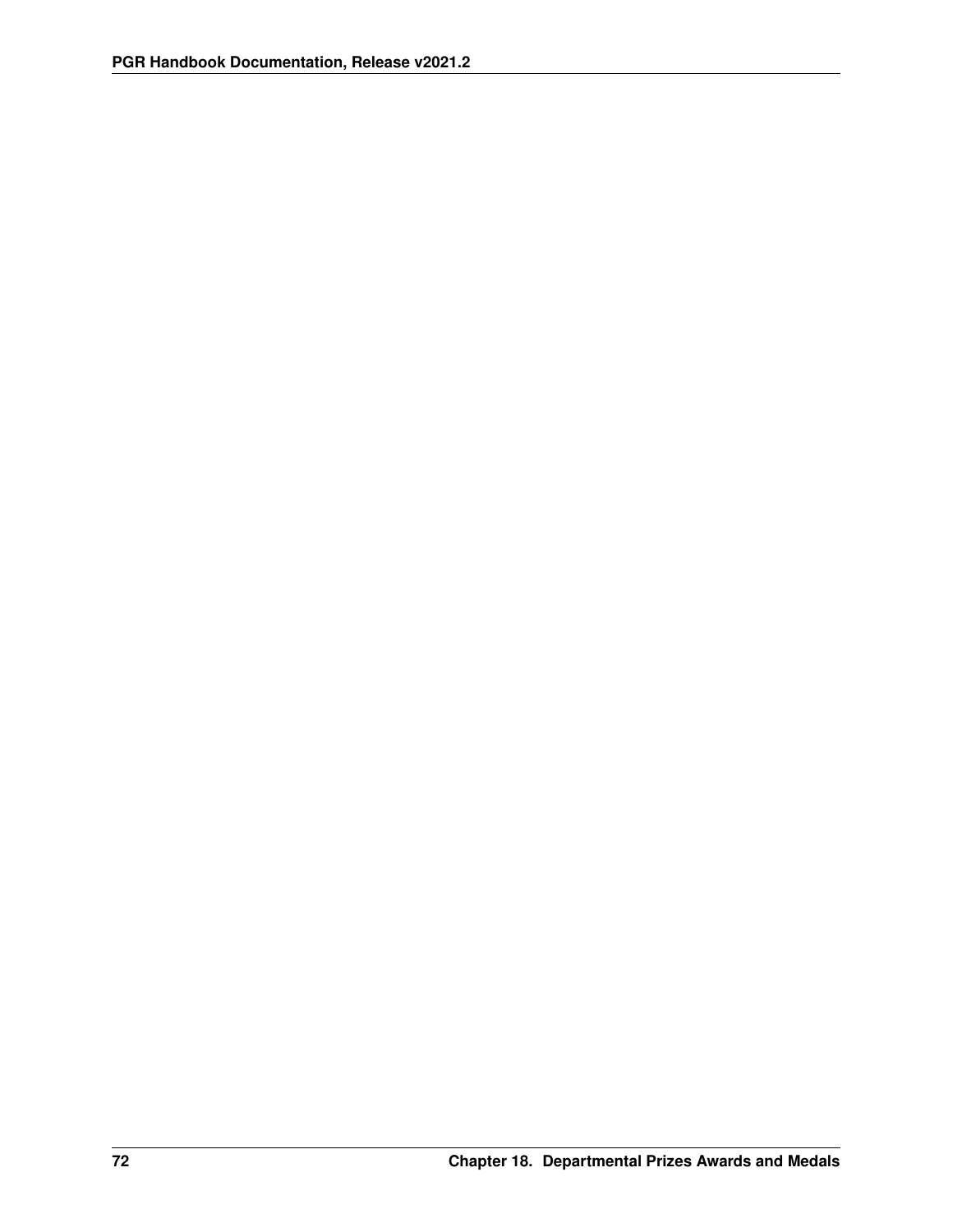**CHAPTER**

**NINETEEN**

# **EXTERNAL SPONSORSHIPS, PRIZES AND AWARDS**

All Sponsorships, Awards, and Prizes are external to the University and at Internationally Recognised Events. And all Sponsorships or Travel Grants are competitively awarded. Awards are to PGRs who are part of our Research Community.

#### 2014

- Ilia Pietri, Rizos Sakellariou (supervisor), Best Poster Award (Winner), 7th IEEE/ACM International Conference on Utility and Cloud Computing (UCC 2014).
- Kostas Sechidis, Gavin Brown (supervisor), Best Student Paper (Winner), European Conference on Machine Learning (ECML).
- Ayesha Naureen, Deans Award.
- Pin Shen Teh, Presidents Doctoral Scholarship.

#### 2015

- Julia Mueller, Chris Todd, Caroline Jay, & Simon Harper (supervisors), Best Poster Prize (Runner Up), British Psychological Society.
- Nikos Nikolaou, Gavin Brown (supervisor), Best Poster (Winner), AERFAI Summer School.
- Dongjiao Ge, Presidents Doctoral Scholarship.
- Farideh Jalalinajafababi, 3MT People's Choice Award.
- Mahdi Jelodari Mamaghani, DATE best paper Award.

#### 2016

- Kurt Junshean Espinosa, Sophia Ananiadou & Riza Batista-Navarro (supervisors), Named Entity Recognition in Twitter Shared Task (3rd Place), The 2nd Workshop on Noisy User-generated Text (W-NUT).
- Patrick Koopmann, Renate Schmidt (supervisor), E. W. Beth Dissertation Prize of outstanding dissertations in the fields of Logic, Language, and Information (Short listed).
- Julia Mueller, Chris Todd, Caroline Jay, & Simon Harper (supervisors), W4A Travel Award, Web for All.
- Nikos Nikolaou, Gavin Brown (supervisor), Notable Article of 2016, ACM Best of Computing.
- Hao Zhou, Deans Award.
- Efstathia Christopoulou, James Elson Award and Presidents Doctoral Scholarship.

2017

• Mariam Alqasab, Suzanne Embury & Sandra Sampaio (supervisors), Best paper award (Winner), 12th International Digital Curation Conference (IDCC17).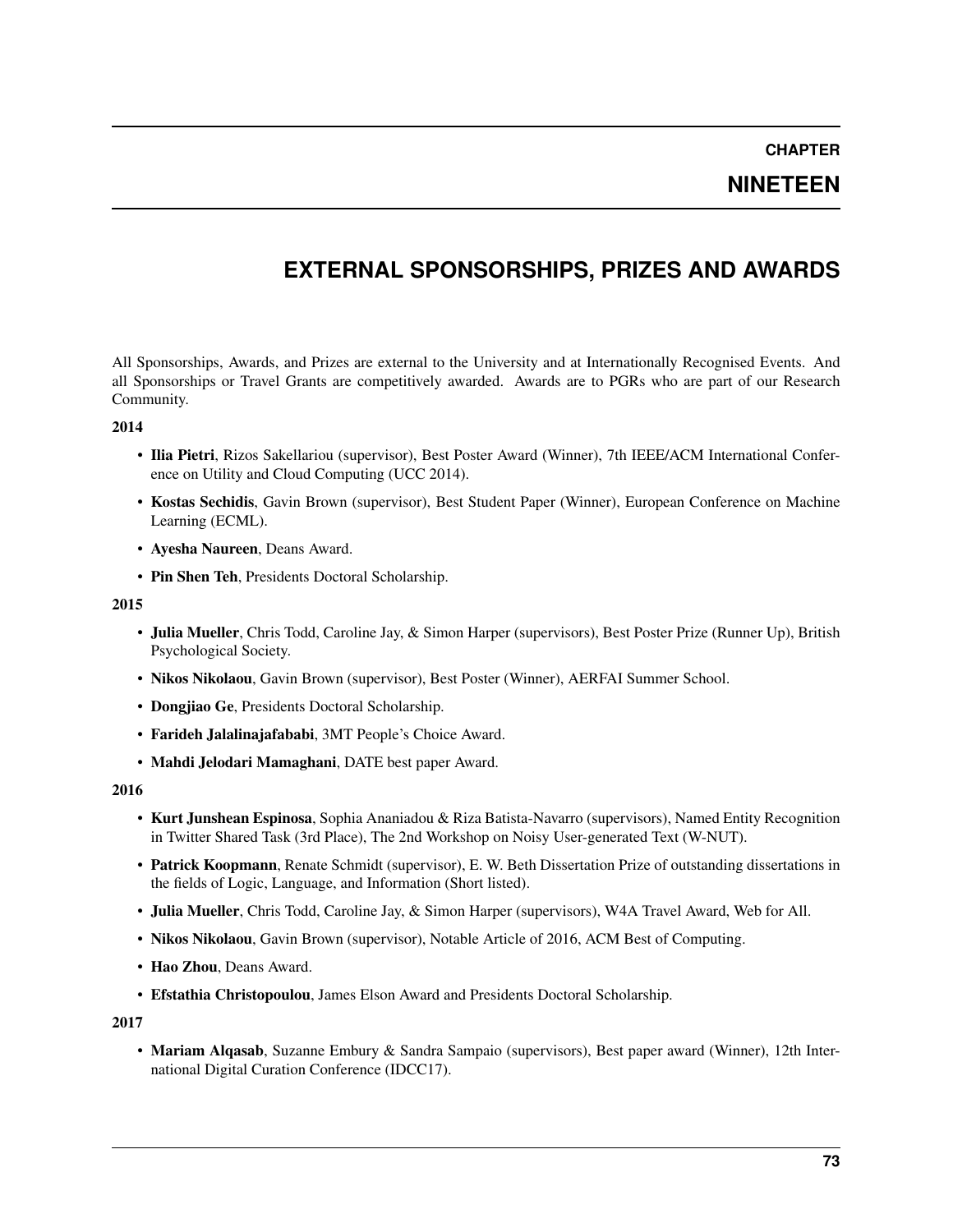- Alex Bogatu, Norman W. Paton & Alvaro A. A. Fernandes (supervisors), Best student research paper (Winner), Data Analytics - 31st British International Conference on Databases.
- Henry Reeve, Gavin Brown (supervisor), Best Student Paper (Winner), European Symposium on Artificial Neural Networks (ESANN).
- Ahmed Bhayat, James Elson Award and Presidents Doctoral Scholarship.
- Siok Wah Tay, Deans Award.

#### 2018

- Damian Arellane, Kung-Kiu Lau (supervisor), Best Paper (Winner), 3rd International Conference on Internet of Things, Seattle.
- Charlotte Bull, Paul Nutter & Tom Thomson (supervisors), Summer School Sponsorship and Travel Grant (Ecuador), IEEE Magnetics Society.
- Charlotte Bull, Paul Nutter & Tom Thomson (supervisors), Poster (Highly Commended), IoP Magnetism.
- Fenia Christopoulou (in collaboration with Thy Thy Tran), Sophia Ananiadou (Supervisor), n2c2 Shared Task on Challenges in Natural Language Processing for Clinical Data (3rd Place), Harvard Medical School Department of Biomedical Informatics (DBMI).
- Fenia Christopoulou, Sophia Ananiadou (Supervisor), ACL Walker Fund Travel Award, Association for Computational Linguistics.
- William Griggs, Tom Thomson (supervisor), International Travel Grant, M-SNOWS.
- William Griggs, Tom Thomson (supervisor), Full Sponsorship, ISIS Neutron Training Course.
- Meizhi Ju (in collaboration with Nhung T.H. Nguyen), Sophia Ananiadou (Supervisor), n2c2/UMass Track on Clinical Concept Normalization (3rd Place), Harvard Medical School Department of Biomedical Informatics (DBMI).
- Orion Papadakis, Christos Kotselidis (supervisor), Full Travel Grant, ACACES Summer School.
- Michail Papadimitriou, Christos Kotselidis (supervisor), Invitation with Full Sponsorship, Google Compiler Summit.
- Michalis Papadimitriou, Christos Kotselidis (supervisor), Full International Travel Grant, ACACES Summer School.
- Anuj Vaishnav, Dirk Koch (supervisor), Best Paper (Nomination), International Conference on Field-Programmable Technology (FPT)
- Harry Waring, Tom Thomson & Ivan vera Marun Physics (supervisors), Summer School Sponsorship and Travel Grant (Ecuador), IEEE Magnetics Society.
- Maria Xekalaki, Christos Kotselidis (supervisor), Invitation with Full Sponsorship, Google compiler summit.
- Maria Xekalaki, Christos Kotselidis (supervisor), Full International Travel Grant, ACACES summer school.
- Atefeh Heydari, Deans Award.
- Ruba Alassaf, Deans Award.
- Thayaparan Mokanarangan, Deans Award.
- Tolijian Trajanovski, Deans Award.

2019

- Ahmed Bhayat, Giles Reger (supervisor), Woody Bledsoe Student Travel Award.
- Charlotte Bull, Paul Nutter & Tom Thomson (supervisors), International Travel Grant, IEEE MMM/Intermag (Washington DC).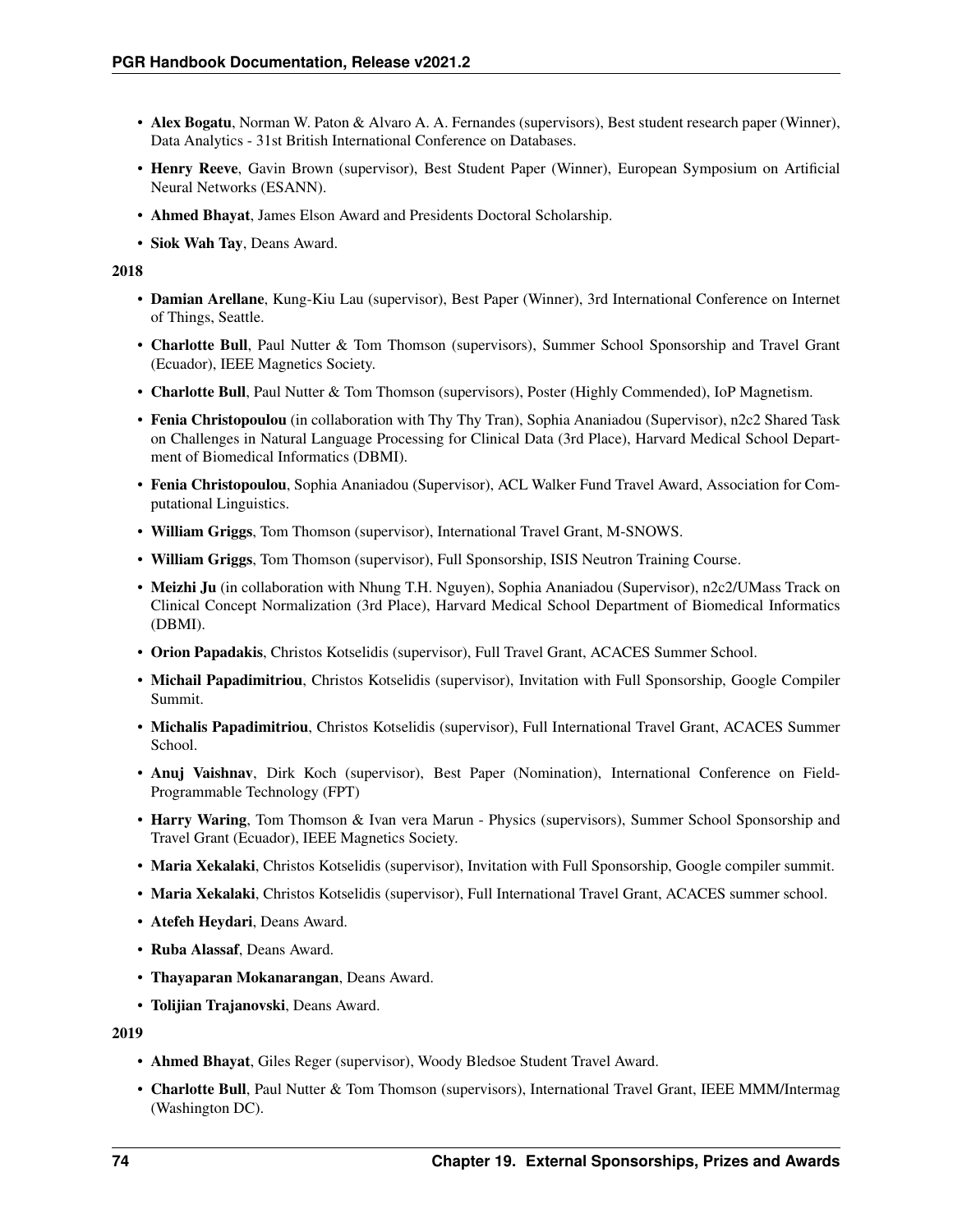- Michail Papadimitriou, Christos Kotselidis (supervisor), Best Paper Award (Winner) and Prize Winner with Full International Travel Grant, AccelCloud workshop at Hipeac.
- Michalis Papadimitriou, Christos Kotselidis (supervisor), HiPEAC collaboration grant award.
- Cameron Shand, John Keane, Richard Allmendinger (supervisors), Best Paper (Nomination), Evolutionary Machine Learning Track at the Genetic and Evolutionary Computation Conference (GECCO).
- William Woof, Ke Chen (supervisor), Kaggle Challenge (4th Prize), CyberSec & AI Prague.
- Maria Xekalaki, Christos Kotselidis (supervisor), Invitation with Full Sponsorship, Google compiler summit, 2019
- Orion Papadakis, Christos Kotselidis (supervisor), Invitation with Full Sponsorship, Google compiler summit, 2019
- Andreas Andronikakis, Christos Kotselidis (supervisor), Invitation with Full Sponsorship, Google compiler summit, 2019
- Michalis Papadimitriou, Christos Kotselidis (supervisor), Invitation with Full Sponsorship, Google compiler summit, 2019
- Conor Sheehan, James Elson Award.
- Connor Abraham, James Elson Award.
- Jiyong Lee, Deans Award.
- Mengya Li, Deans Award.
- Ahmad Zareie, Deans Award.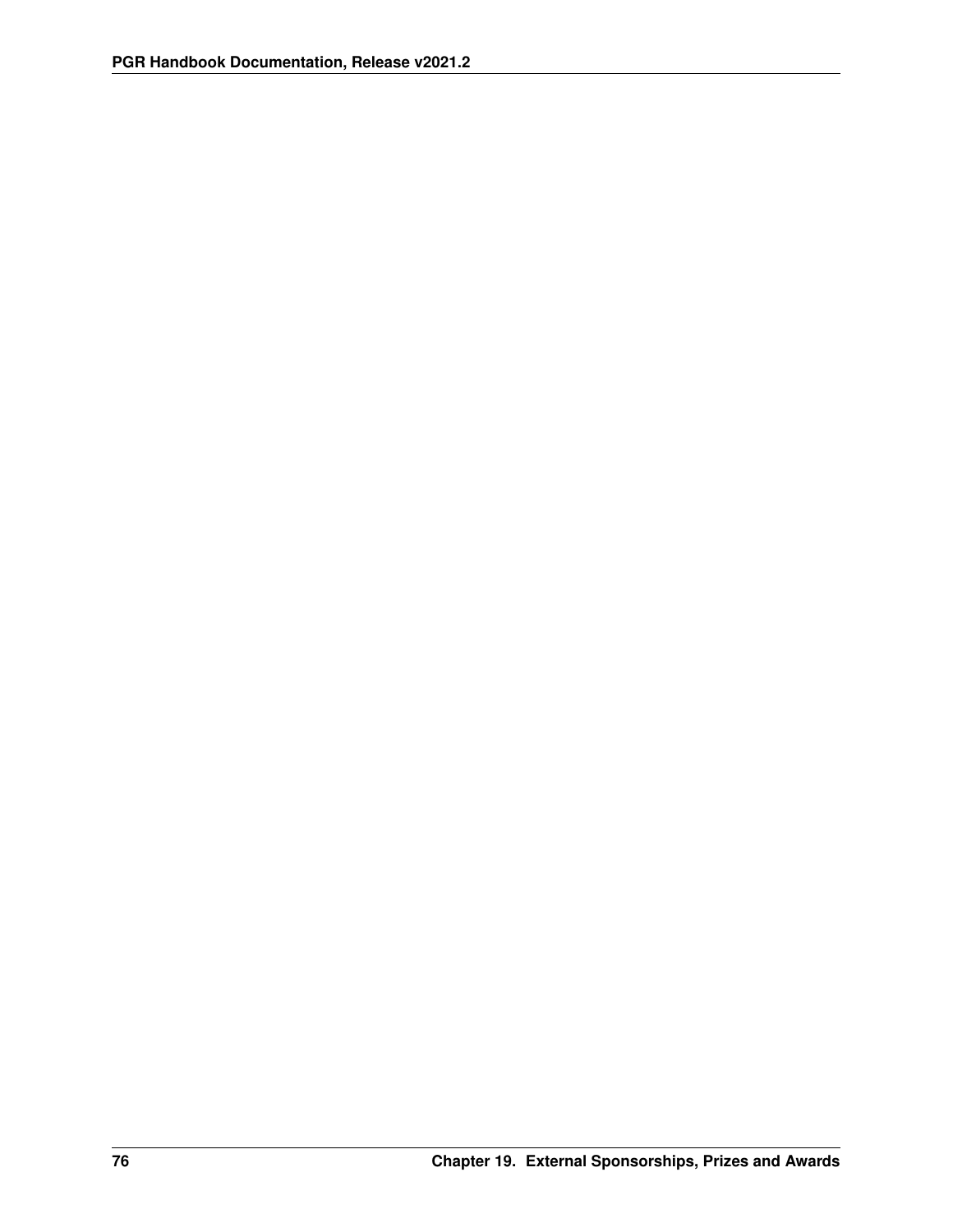**CHAPTER**

## **TWENTY**

## **PROGRESSION AND ASSESSMENT**

Each year, there are a set of activities you have to go through to demonstrate that you are making good progress in your research, and have a good plan to complete on time.

There is a less formal review, called the Research Progress Review where your supervisory team and an independent assessor will evaluate your work, and give you feedback and suggestions. They may also give you remedial actions, which you will have to complete before the end of your current year. You may be required to produce a larger piece of work, such as the long report during the first year. This would be assessed by your supervisor and an independent assessor.

Note: It is a requirement that all postgraduate researchers at the University of Manchester create an [ORCID \(Open](http://documents.manchester.ac.uk/DocuInfo.aspx?DocID=29356) Researcher and Contributor ID $)^3$  $)^3$  and make it known to the University. ORCID is a non-profit organisation supported by a global community of organisations with interest in research. Your ORCID provides a unique research identifier that distinguishes you from every other researcher and links your professional activities. Registration to ORCID is free and will mean that research outputs can be tagged and tracked more easily throughout your career. ORCIDs are now routinely being requested by publishers and funders and it is therefore important that all researchers create an ORCID and make it available to the University. Registering for an ORCID is quick and easy and we have set up a dedicated web page to help you to claim your ORCID. You can create your ORCID and connect it to your PGR record by following a few simple steps. If you have any questions about how to claim your ORCID please contact the Library's ORCID Support Service.

At the end of years 1 you have a formal end of year examination in front of a panel consisting of one (or in some cases, two) Internal Examiner(s). This end of year assessment will take into account the outcome of the research progress review and updates on your performance from your supervisor(s), the report from the second reader, as well as your performance during the end of year exam. Evidence concerning your level of engagement, such as failure to participate in the required modules, could also be taken into account.

Warning: Your independant Assors must be independant of your supervisory team. They cannot be directly involved in your supervision.

The possible outcomes from the end of year examinations are: proceed into the next year, withdraw from the programme, but with the possibility of submitting for a lesser degree, typically MPhil, or withdraw.

If by the end of year 3 you are not ready to submit your thesis, you may request a change of registration to 'submission pending'. This is to allow extra time to prepare the thesis up to six months.

Danger: The submission of the thesis must take place within 3 years and 6 months of the start of registration of the PhD.

<span id="page-80-0"></span><sup>3</sup> <http://documents.manchester.ac.uk/DocuInfo.aspx?DocID=29356>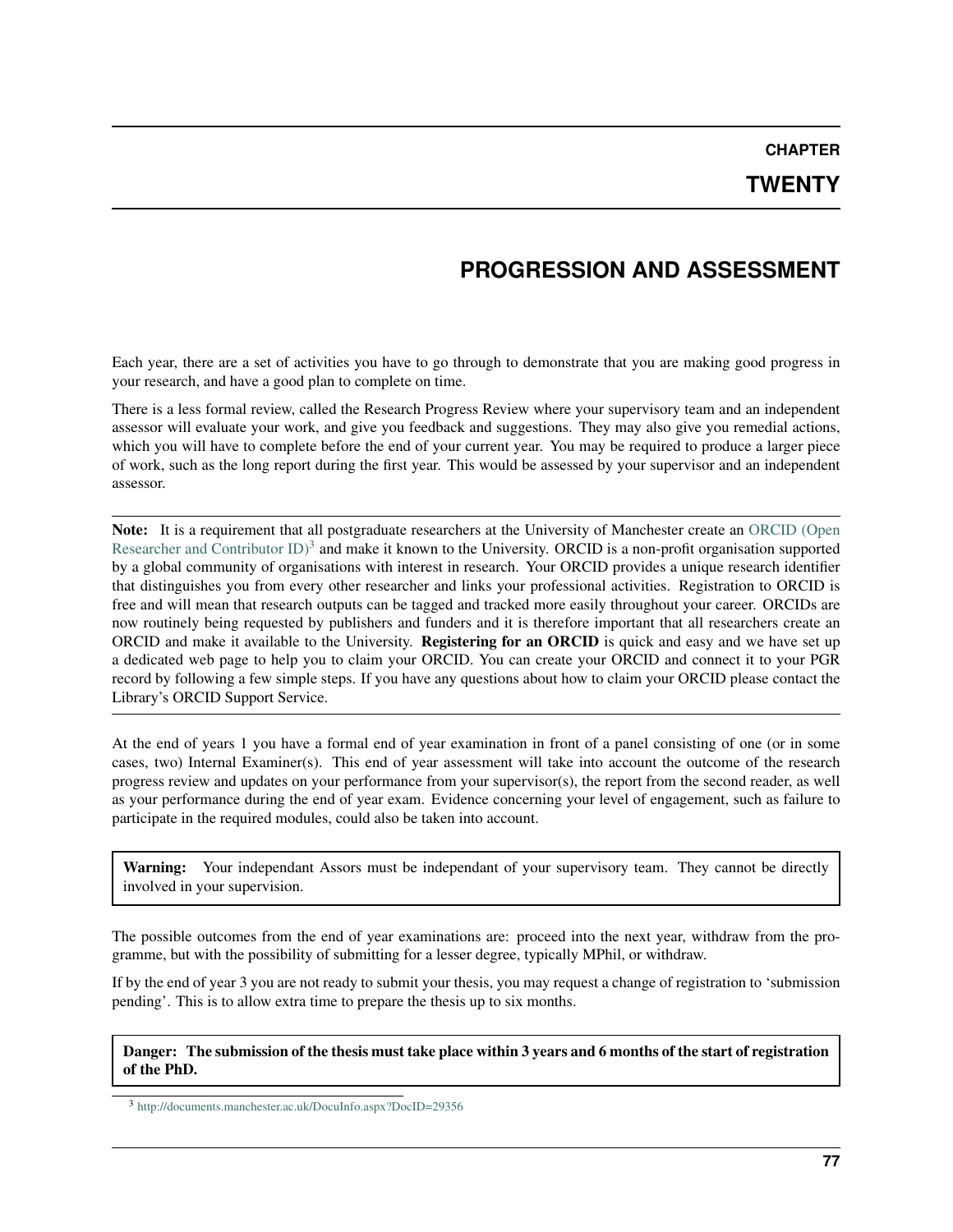## **20.1 Progression Overview**

|                                        | <b>Programme</b>                                            | <b>Submission</b>                                                                                                                                | <b>Submission</b>                                                                                                                                            | <b>Total Time</b>                                | Progression                        |
|----------------------------------------|-------------------------------------------------------------|--------------------------------------------------------------------------------------------------------------------------------------------------|--------------------------------------------------------------------------------------------------------------------------------------------------------------|--------------------------------------------------|------------------------------------|
|                                        | Length                                                      | <b>Pending Period</b>                                                                                                                            | <b>Pending Period</b>                                                                                                                                        |                                                  |                                    |
|                                        |                                                             | #1                                                                                                                                               | #2                                                                                                                                                           |                                                  |                                    |
| Default<br>Pro-<br>gramme              | 36 Months Fees<br>Due and Stipend<br>Research Possi-<br>ble | $\bullet$ 6 Months<br>• Nominal<br>Writing<br>Fees<br>up<br>Du<br>$\cdot$ No<br>$Re-$<br>search<br>Allowed<br>• Based on<br>3rd Year<br>Progress | $1 - 5$<br><b>Between</b><br>months Granted<br>only in Extreme<br>Circumstances<br>Nominal Writ-<br>ing up Fees Due<br>N <sub>o</sub><br>Research<br>Allowed | 42 months 48<br>months in Ex-<br>treme Cases.    | As per timeline<br>in this section |
| Pro-<br>3y<br>6 <sub>m</sub><br>gramme | 42 Months Fees<br>Due and Stipend<br>Research Possi-<br>ble | 0 Months                                                                                                                                         | $1 - 5$<br><b>Between</b><br>months Granted<br>only in Extreme<br>Circumstances<br>Nominal Writ-<br>ing up Fees Due<br>N <sub>o</sub><br>Research<br>Allowed | months 48<br>42<br>months in Ex-<br>treme Cases. | As per timeline<br>in this section |
| 4y Programme                           | 48 Months Fees<br>Due and Stipend<br>Research Possi-<br>ble | 0 Months                                                                                                                                         | 0 Months                                                                                                                                                     | 48 months                                        | As per timeline<br>in this section |

Each PGR will go through yearly examinations in order to demonstrate that they are making satisfactory progress towards production of novel research results leading to a Doctorate. In each of these years, the PGR will produce a Summary report which is a short report summarising the research and whatever progress has been made, and a plan for the subsequent year(s).

Tip: Interuptions and Extensions If you become unable to function as a PGR for any reason, the first thing you should do is to make sure your main supervisor knows. Alternatively, you may choose to talk with your advisor, the PGR tutor or PGR director, someone from the counselling service, or your GP, as appropriate. If you need to interrupt your studies for a period of time, you can find out more via the *[Extensions and Interruptions](#page-114-0)* procedure.

At month 9 of year 1 the PGRs will go through an interview called a Research Progress Review with their supervisor and an independent assessor. The purpose of this interview is to provide an initial assessment of the PGR's progress, and provide feedback, and if necessary, assigned remedial actions or achievement milestones to help get a faltering PGR back on track.

At the end of years 1 and 2 there is a so-called End-of-Year (EoY) interview. This should be viewed as an exam, because it makes the formal decision whether the PGR progresses into the next year. Possible outcomes are: progress into the next year or do not progress. In the case of non-progression, the possibility of submission for a lesser degree may be offered, typically and MPhil.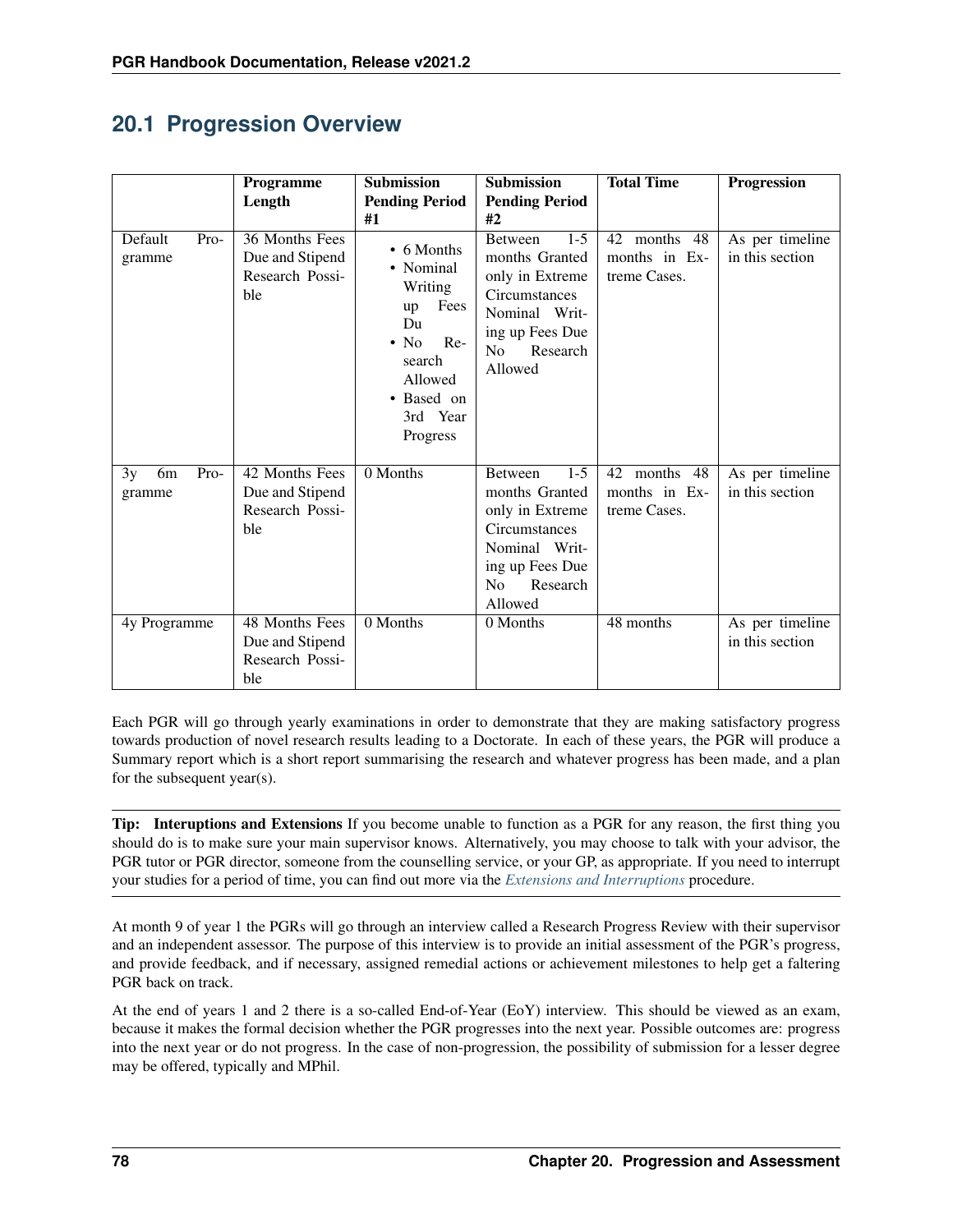Warning: This describes the procedure for full-time PGRs. The procedure for part-time PGRs is described in the 'Part-Time' Chapter.

## **20.2 1st Year**

The PGR will present the work (including slides) to an End of Year Examination Panel. They will make the ultimate determination whether the PGR can progress to the next year, has to withdraw, or has to withdraw but can register for MPhil, using evidence provided by the PGR's performance, the supervisor, the independent assessor, and other information available on eProg.

### **20.2.1 1st year 'Research Progress Review':**

- [Month 8] Research Progress Report (sometimes called the 'Short Report' or 'Summary Report')
	- 1. (prompted by eProg), the supervisor informally recruits the Independent Assessor, who should be a domain expert or in a closely related domain to the PGR. And is selected by the supervisor in consultation with the PGR. This assessor will also examine the PGR's 'additional work' if needed.
	- 2. The PGR submits Research Progress Report (via eProg) comprising a research proposal, a brief summary of the research so far, and a research plan, and also emails to both the Independent Assessor and the Supervisory Team.
	- 3. This report should be 1500 words excluding references 500 words to include the social / technical / research impact explicitly (along with the PGR's  $ORCID<sup>4</sup>$  $ORCID<sup>4</sup>$  $ORCID<sup>4</sup>$  $ORCID<sup>4</sup>$ ). The supervisory team and the assessor will check the format and length and can return this to the PGR unread if it does not meet specification.

#### Note:

Research Progress Report: The Research Progress (Summary or short) Report is primarily a research proposal. It needs to make clear: what is the research problem, why it is important or interesting to address it, what is the approach the PGR intends explore to try to address it, and how success or failure is going to be evaluated. It should also contain a brief summary of progress so far and a plan for how the research is going to be carried out. The report should be 1500 words (if you exceed this the report may be returned and/or your assessor can refuse to conduct the review) excluding references (along with the PGR's [ORCID](https://orcid.org/)<sup>4</sup>). \*Ultimately, it will need to readable by the end of year examiners, who will not necessarily be experts in your branch of computer science. Thus, it needs to be readable by an well-educated, general computer science audience\*

In addition to the summary, the report should include:

- 1. Impact of the Research be that social / technical / research impact (500 words to include the explicitly)
- 2. a research plan for the next year, concerning how the research should be carried out,
- 3. A plan as to how this will lead to a thesis (e.g. proposed structure of a thesis at the level of chapter and section headings),
- 4. a list of publications, published or submitted,
- 5. a plan for other activities, including any visits, internships, targeted conferences or journal publications, and public engagement activities.

#### • [Month 9] Research Progress Review:

<span id="page-82-0"></span><sup>4</sup> <https://orcid.org/>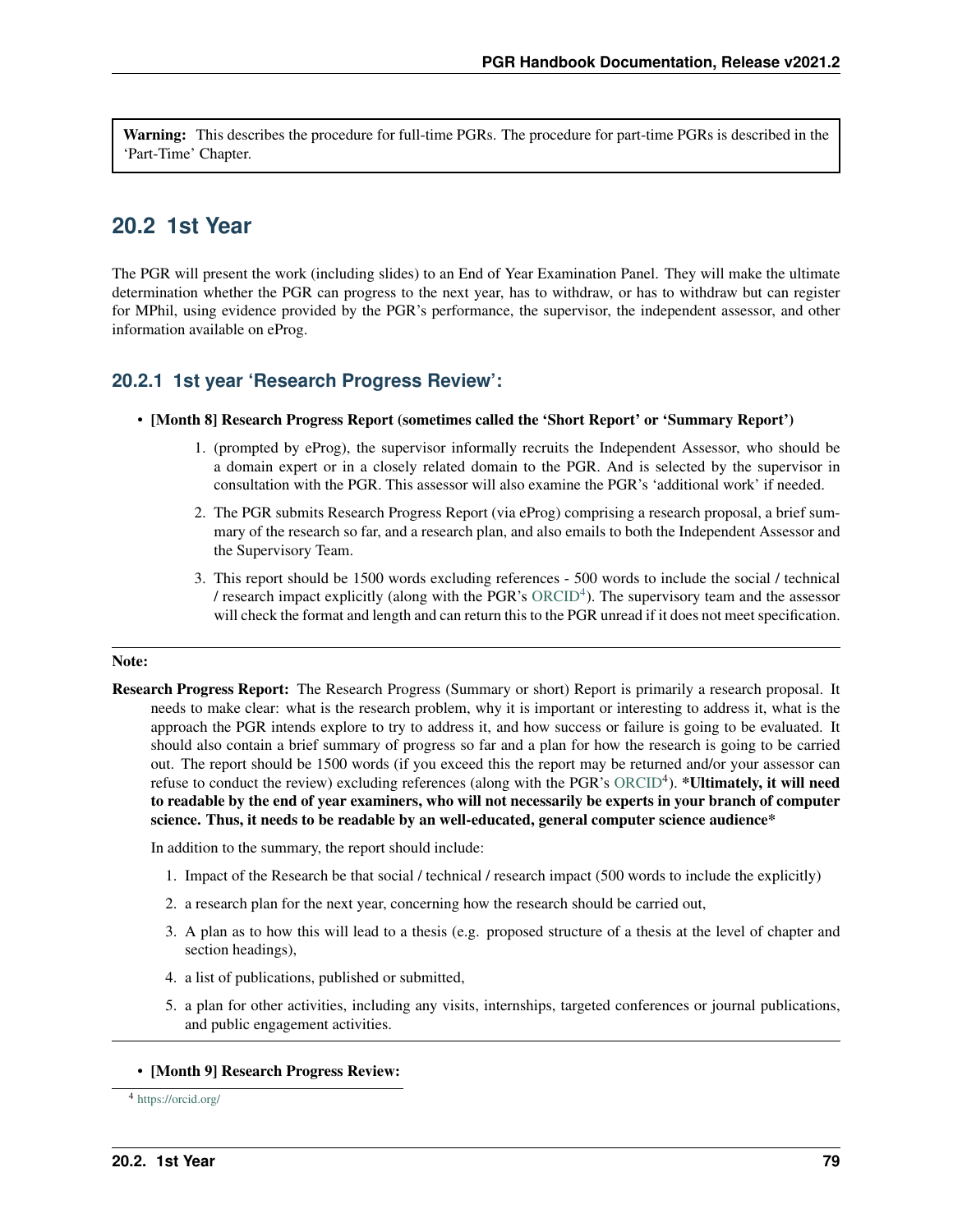- 1. This is organised by the supervisor and could take place in the supervisor's office or a small meeting room. The review times and locations are set between the interested parties (the independent assessor will inform SSO of the time/date/location). The review gauges the fitness of a PGR for continued study and assesses progress to date.
- 2. This event will last about one hour with 15-20 min presentation given by the PGR, followed by questions and discussions led by the independent assessor. This presentation is pitched to the independent assessor, who, it is assumed, will not know the motivation of the research. This should be viewed as a research talk, and the discussion can be technical in nature. The outcome is documented via eProg and can be 2-fold:
- 3. Progress is as expected, PGR is on good path towards completion: no further action required.
- 4. Progress is unsatisfactory/questionable: the PGR will have to submit additional work (via  $eProj$ ), which is assessed by the independent assessor. This work is by default the Long Report, however, the independent assessor can assign remedial action (any reasonable additional work if it is explicitly documented), such as writing a paper, performing a critical review, etc. The remedial action being stored in the PGR's eProg document store, and emailed to the supervisory team and internal assessor 1 month before the progression interview. This is reevaluated by the independent assessor for Progression (Research Progress Update eProg-COMPM2000). This assessment report being available one week preceding the progression interview and sent to SSO (who will pursue reports not returned) for onward distribution to the Progression Examiner.

Note: The Long Research Report is a substantial document at the level of an MPhil thesis or a journal paper with no page limit and ample space for literature review and technical details. The latter is particularly appropriate if an alternative format thesis is planned. A typical length would be around  $15,000 - 20,000$  words.

### **Additional Notes and Checklist**

The Research Progress Report (aka the short report) is a key piece of evidence about whether you should progress to the next year. However, you really want the short report to be **usefully informative**. We see a lot of unhelpful short reports in spite of massive amounts of supervisor effort and the Academic Writing Class. It's a good idea to keep your report in a source control system like Gitlab, so a simple thing to do is to add a version of this document as your README.md.

Remember the audience: It depends on whether you're doing a 9 month Research Progress Review or an End of Year interview! Consult with your supervisor about the examiner's background. Don't hesitate to contact the examiner!

Some problems are big and some small, but you want to minimise them. So here's a quick checklist.

### **Checklist**

#### 1. [ ] LENGTH: Is/Does your short report

- $\Box$  short, that is,  $1500 \pm 150$  words (excluding references if you exceed this the report will be returned and/or your assessor can refuse to conduct the review).
- [ ] contain **appropriate** number of diagrams/charts/images?
- [ ] contain approximately 500 words explicitly describing the **impact** (social/technical/research)?

#### 2. [ ] MECHANICS: Did you:

 $\bullet$  [ ] put the title, your name, year (e.g., EOY1 CDT), and [ORCID](https://orcid.org/)<sup>4</sup>) on the report?

<span id="page-83-0"></span><sup>2</sup> <http://www.eprog.manchester.ac.uk>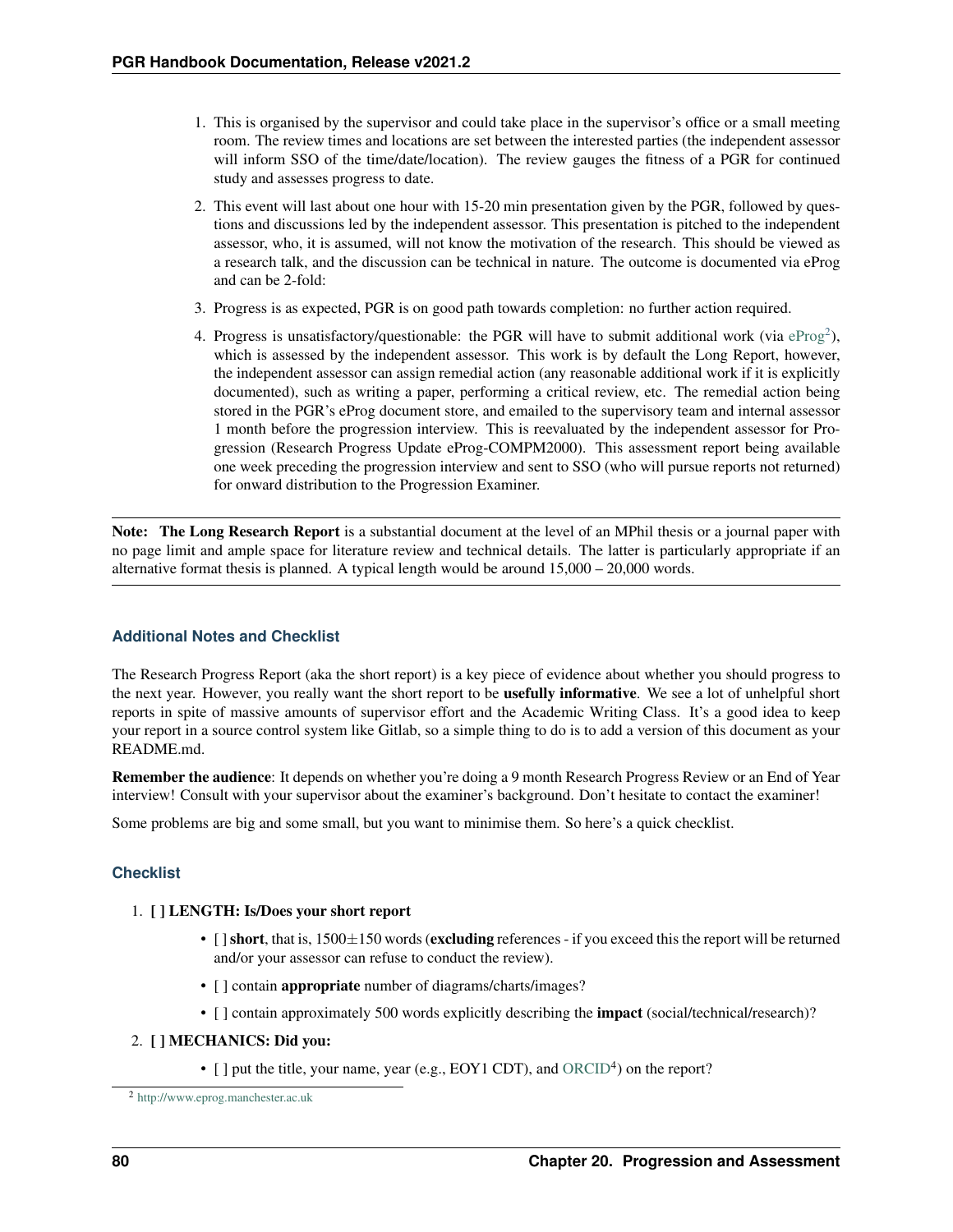- [ ] proofread the report?
- [] check paragraph size/shape? is the purpose of each paragraph clear?
- [ ] use enough lists/tables/diagrams (but not **too many**)?

#### 3. PROBLEM SPACE: What is the range of problems we should be thinking about?

- [ ] What is your **area**?
- [ ] What is the **subarea**?
- [ ] Roughly what sort of problems are investgated in your subarea?
- [ ] What sort of methods are standard in this area?

#### 4. PARTICULAR PROBLEM: What is your project?

- [ ] What's your **goal**?
- [ ] What kind of **methods** will you use?
- [ ] What will be **different** about the world and our knowledge of it after your thesis?
- [ ] What's the **state of the art** (if any)?
- [ ] What are the **parts** of your project and how do they form the content of a **thesis** (see thesis outline)?

#### 5. PROGRESS: How far along are you?

- [ ] Which parts of your thesis outline can you flesh out?
- [ ] What took longer or shorter than you anticipated?
- [] What are your **publications** or other tangible evidence of progress?

#### 6. THESIS OUTLINE: Have one!

- [ ] Did you focus on the **contribution chapters** no sub-bullets for intro or conclusion, minimal for background)?
- [ ] Did you put estimates at least on your **private** version?
- [ ] Are you ready to discuss the weight of each point?

#### 7. PLAN: How are you hoping to complete the project?

- [ ] How will the work for each chapter go?
- [] Can your refer to your progress to help ground estimates of future progress?

#### 8. RISK MANAGEMENT: What do you do if things go wrong?

- [ ] What are likely risks to complete?
- [ ] What are some possible **mitigations**?

#### 9. REALITY CHECK:

- [ ] Your supervisor has read the near final draft?
- [ ] **Someone else** (other PGR or member of staff) read the near final draft?

#### The Three Questions Remember, the short report (along with interviews, supervisor meetings, etc.) helps to answer three questions:

- 1. [ ] Is the proposed project big enough for a PhD?
- 2. [ ] Is the proposed project small enough to be completed on time?
- 3. [ ] Is this PGR going to be able to complete on time?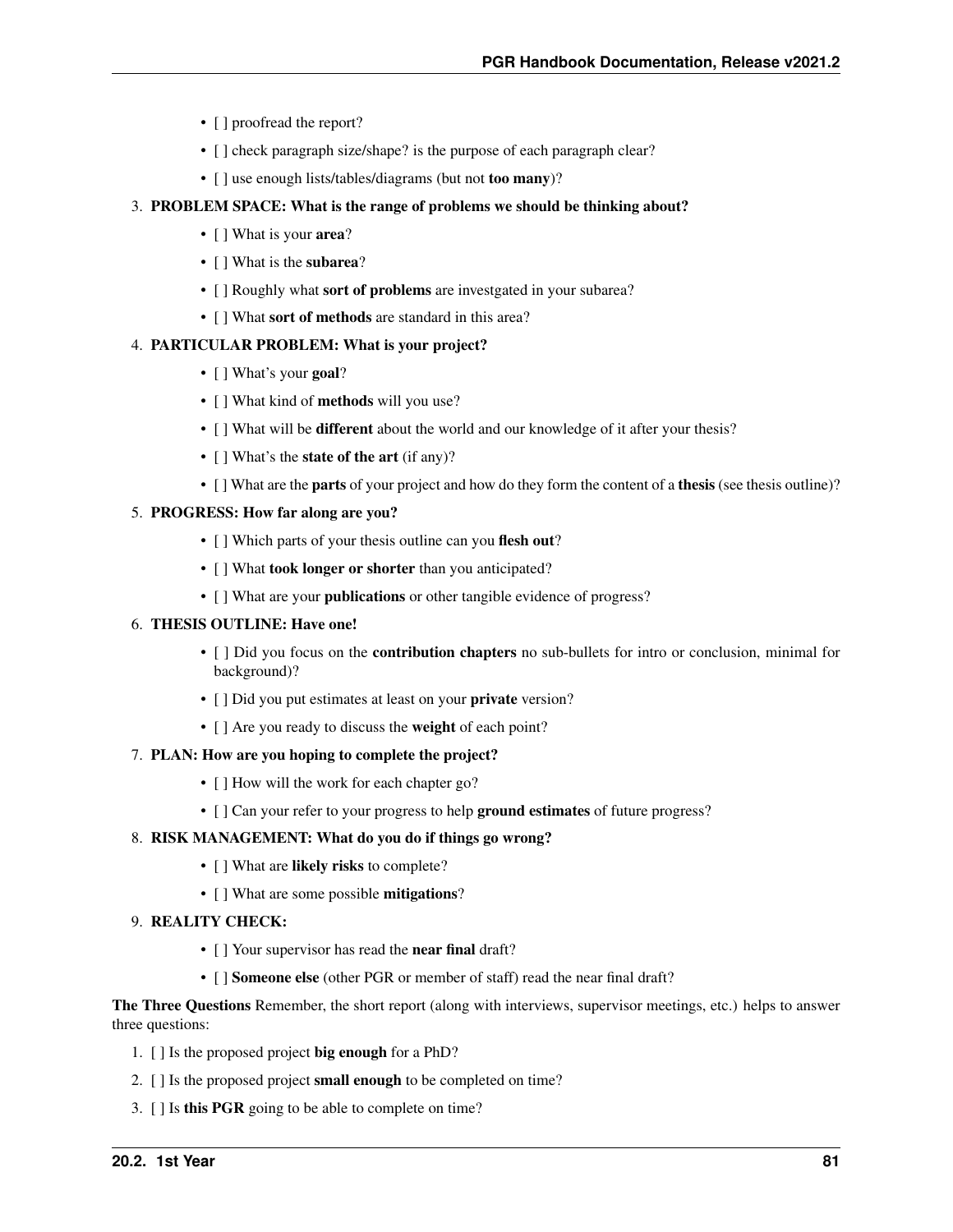Every part of your report should help answer one of these questions. If you can't say **how** each part does, that's a signal to rethink that part.

## **20.2.2 End of Year Examination:**

An End of Year (EOY) interview is one of several progress monitoring mechanisms designed to check whether you are on track to on time submission and successful defense of you dissertation. It is a bit high stakes as it is the canonical point for involuntary leaving the program (i.e., "failing out"). That being said, almost everyone passes their EOY interviews, so the main normal purpose is twofold:

- 1. force you think hard about your progress and planning
- 2. get feedback from people uninvolved in your supervision

The Three Questions Remember, the interview is the last point to answer three questions:

- 1. [ ] Is the proposed project big enough for a PhD?
- 2. [ ] Is the proposed project small enough to be completed on time?
- 3. [ ] Is this PGR going to be able to complete on time?

Every part of your presentation should help answer one of these questions. If you can't say **how** each part does, that's a signal to rethink that part.

By the end of month 12 some clearer plan is required. Think of it as a scientific paper - a background literature review leads you to an evidence- and argument-based hypothesis, you plan an experiment to test the hypothesis, then you conduct the experiment and you publish the results and the conclusions of your work. At month 12 you are expected to have the hypothesis and the plan of the experiments, but not necessarily to have started doing them (although you will probably have done some preliminary studies). The experiment may not prove the hypothesis or may prove more difficult than you expect, in which case your plans will change but that is no reason to not have a clear plan now.

## **20.2.3 Examiners**

Examiners are not required to assess the technical achievements of the PGRs, this is why the supervisors have to be there and are invited to comment at the end. I expect that each examiner will spend 45 minutes preparing for the exam by reading the short report and, comments on remedial action, and the Independant assessors report detailing their happined (or not) with how the PGR has addressed those remedial actions. 45 minutes will be spent on the interview and a further 30 minutes writing the progression report.

The progression interviews/examinations are intended to determine whether the PGR has suitable plans for their PhD, and you are expected to explain things like: what the problem or research question is; what approach are you planning to use to solve it; how long do you think it might take; what risks are there and what are you doing to mitigate the risks; what publications do you hope to generate as well as a statement of progress; what your thesis plan is (which bits of work will go where in a thesis); and how far along have you gotten, for which some reporting of results to date is required.

You are expected to explain this in terms that can be understood by any academic from any of the far reaches of the Department, and that is a significant part of the challenge for the PGR (not for the interviewer/examiner - if the interviewer/examiner can't understand then the failure is the PGR's). Part of the benefit for the PGR is that when confronted with this hard challenge you are forced to pull out of the detail of your work and look at the bigger picture from a distance, and try to explain what you are doing from that perspective.

Doing this sometimes helps you to see problems when you would otherwise remain too deep in detail to think about, or where you have formed the view that your task is to build something really complicated without really thinking about what it is for and who will care when it's done.

The supervisor should be doing that but even supervisors can sometimes be engrossed in technical challenge.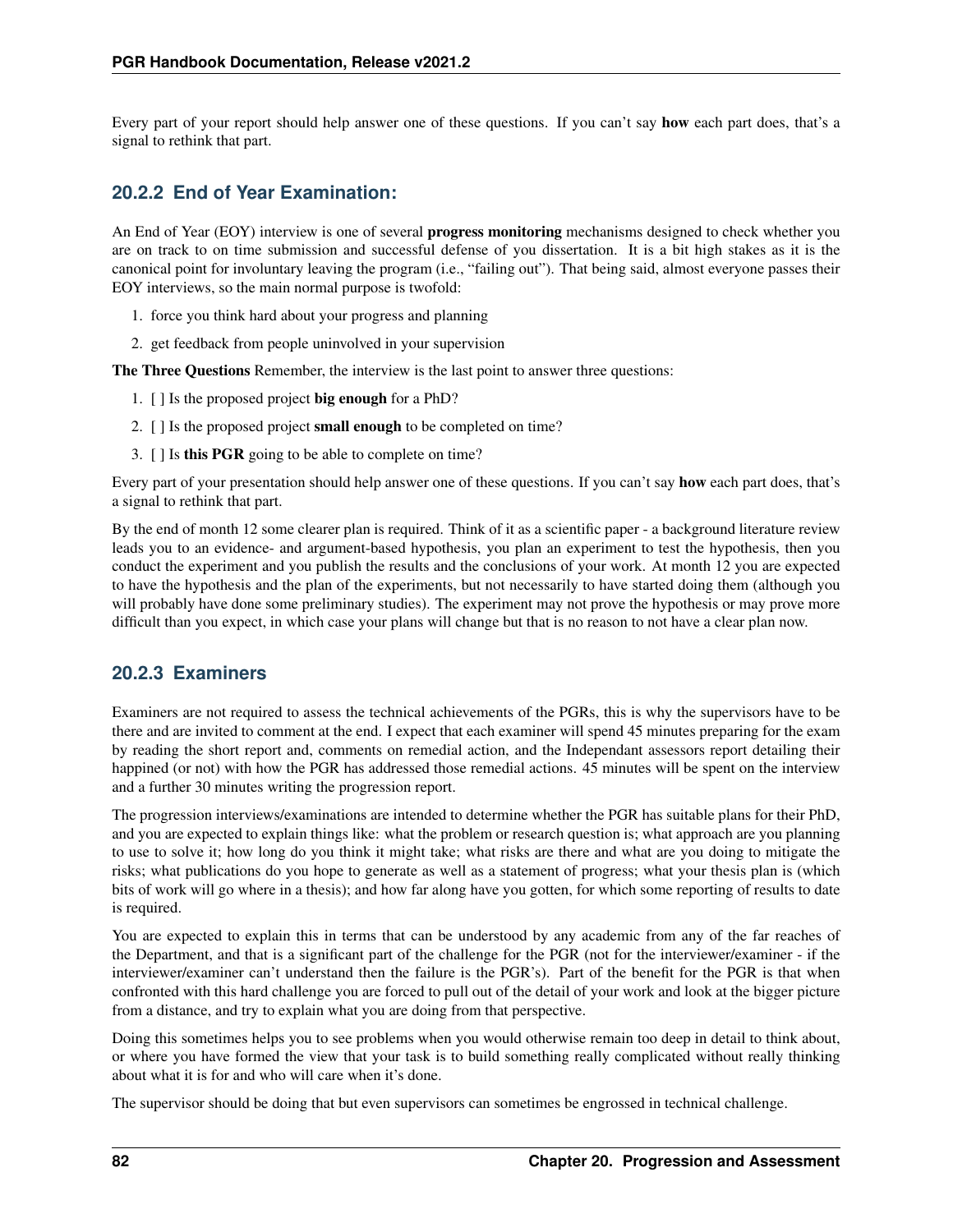The interview should force the PGR to think about significance or purpose, and impact - for a PhD you are required to make a contribution to knowledge and understanding, but not just to do something that hasn't been done before so you should be able to explain possible impact - do you understand that and have they got a clear picture of what you are trying to bring to the world, who might use it and what use it will be? If you can't explain that to a third-party in a way that they understand then there is possibly a problem.

The progression interviews were also set up to try to reduce the chances that the PGR is just pursuing directionless research without clear objectives or is undertaking a sequence of semi-random tasks for the supervisor that won't lead to a coherent body of work that can be written as a thesis by the end of the programme.

..Warning:: You can think of progression as a gate that is closed. It is up to yo to convince the examiner to open it for you. If you are not able to convince the examiner, then you will exit the programme here.

## **20.2.4 Process**

- [Month 11] End-of-year interview The Short Report (eProg-COMPM1998) uploaded via eProg, with 15 min presentation (including slides), followed by 30 min  $Q&A$  – with 1 (or 2) examiners, PGR, supervisor(s). Organised by the supervisor/examiner, reported in eProg.
	- 1. If significant additional work has been requested by the Independent Assessor, then two examiners are required;
	- 2. If no significant additional work has been requested by the Independent Assessor, then one examiner is required;
	- 3. If the the examiner is new to the duty, then two examiners are required;
	- 4. Examiners are randomly allocated to a PGR (and their supervisory team), by PGR Support. In this case, it should be assumed that the examiner is not an expert in the particular research field, and the technical level should be pitched accordingly.
	- 5. The Supervisor and Examiner arrange a time/date/location between themselves and at a minimum the examiner and supervisor are present (optimally the supervisory team is present) to conduct the examination (the Examiner will inform SSO of the time/date/location). SSO will issue prompts if arrangements have not been made, and the PGR will not progress or be able to register without this interview.
	- 6. The PGR will give a 15 minute oral presentation describing the goals of the research, why the research is important, a summary of work complete, work underway, and future direction. This will be followed with questioning by the examiner and supervisory team and include technical question by the supervisory team. The interview is not intended to be a rubber stamp but an in depth presentation, Q&A, and discussion which both assesses the PGR's progress and gauges the PGR's ability to complete, while also providing the PGR with a learning experience of answering detailed questions in examination conditions. It should be assumed that the examiner(s) are not experts in the particular research field, and the technical level should be pitched accordingly.
	- 7. The PGR will leave and the examiner and supervisor, informed by the supervisor and independent assessor reports, will reach a conclusion. If any remedial action was given at the Research Progress Review, the supervisor will inform the panel whether it was satisfactorily completed (and the work stored in eProg may be accessed - Research Progress Update eProg-COMPM2000). The goal of this examination is to ascertain whether the PGR has made sufficient progress and is on track to succeed at producing a doctorate in time.
	- 8. If they are satisfactory, the PGR progresses to the 2nd year. If not, the PGR may be offered the opportunity to complete an MPhil, otherwise if progress is not sufficient for an MPhil then the PGR is not able to progress. There is no 'conditional progression' subject to remedial action at this stage.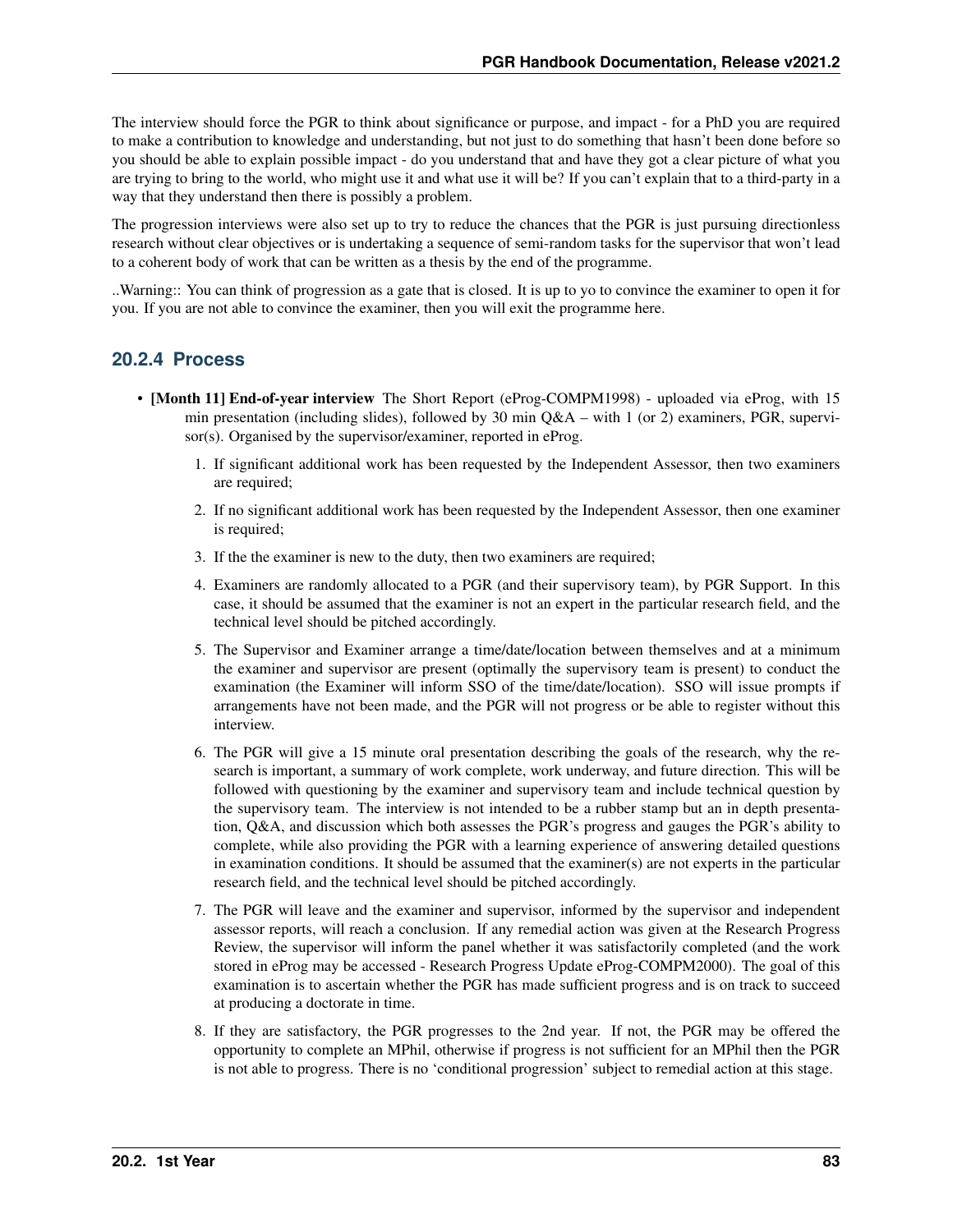Note: What is the Short Report The Short Report is repurposed from the Research Progress Report with small changes made based on the experiences of the RPR. Notably you will now include an extra section 'RPR Responses and Comments' (outside the word count) which lists all of the comments from the RPR and a detailed description of how you address them. Not just changes to the report but in real life - think of responses to a paper review. For example (1) if a comment was that the presentation was poor, you might have made efforts to go on presentation courses, to give presentations to lab members, and to spend more time doing presentations. You'd then detail this in the responses to the RPR. Or (2) if your evaluation plan was not as expected, you might detail changes you have made to make it successful. Remember, the Short Report is how your evidence the thing you have done, it is not the thing itself.

## **20.3 2nd Year**

The PGR will present the work to an End of Year Examination Panel comprising the supervisory team. They will make the ultimate determination whether the PGR can progress to the next year, has to withdraw, or has to withdraw but can register for MPhil, using evidence provided by the PGR's performance and the supervisory team, and other information available on eProg.

### **20.3.1 2nd year 'Progression':**

- [Month 23] All PGRs submit a short report only. via eProg, and repurposing that created in year 1 with updates and changes clearly identified.
	- 1. Examined via a 20 minute interview by the supervisory team. A decision is generated and recorded in eProg.
	- 2. If progress is as expected, PGR is on good path towards a Doctorate: no further action required. If not, the PGR may be offered the opportunity to complete an MPhil, otherwise if progress is not sufficient for an MPhil then the PGR is not able to progress. There is no 'conditional progression' subject to remedial action at this stage. The decision as to recommendations of MPhil or no possibility of progress will be via a Departmental Examination comprising two examiners in a similar format to the first year progression.
		- 1. The student will prepare a Short Report, with 15 min presentation (including slides), followed by 30 min Q&A – with 2 examiners and supervisor(s). Organised by the supervisor/Examiners, reported in eProg.
		- 2. Examiners are randomly allocated to a PGR (and their supervisory team), by PGR Support. In this case, it should be assumed that the examiner is not an expert in the particular research field, and the technical level should be pitched accordingly.
		- 3. The Supervisor and Examiners arrange a time/date/location between themselves and at a minimum the examiner and supervisor are present (optimally the supervisory team is present) to conduct the examination (the Examiner will inform SSO of the time/date/location). SSO will issue prompts if arrangements have not been made, and the PGR will not progress or be able to register without this interview.
		- 4. The PGR will give a 15 minute oral presentation describing their progress towards their PhD, the plans they have to finish, the timeline, and the novelty and impact of the work they will produce along with the goals of the research, why the research is important, a summary of work complete, and work underway This will be followed with questioning by the examiners and supervisory team and include technical question by the supervisory team. It should be assumed that the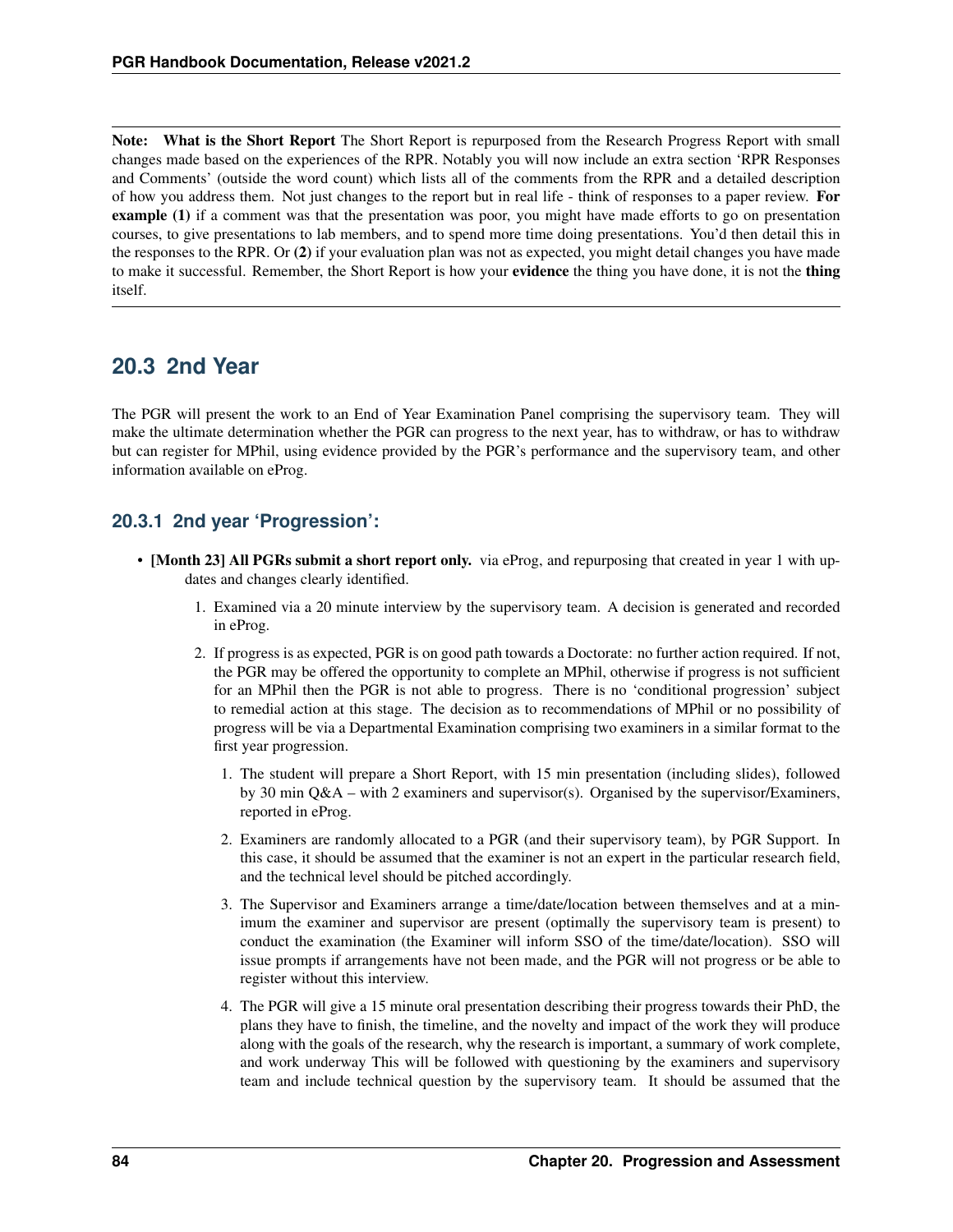examiner(s) are not experts in the particular research field, and the technical level should be pitched accordingly.

- 5. The PGR will leave and the examiners and supervisor will reach a conclusion. The goal of this examination is to ascertain whether the PGR has made sufficient progress and is on track to succeed at producing a doctorate in time.
- 6. If they are satisfactory, the PGR progresses to the 3rd year. If not, the PGR may be offered the opportunity to complete an MPhil, otherwise if progress is not sufficient for an MPhil then the PGR is not able to progress.
- 7. As previously stated, there is no 'conditional progression' at this stage.

## **20.4 3rd Year**

Many PGRs are aiming to finish by the end of year 3 (typically your funding will have run out). In this case, you need to submit a form indicating your intention to submit and nominating your examiners (via eProg). Your main supervisor will select the examiners in consultation with you. See the 'Submission' section for more details.

However, some PGRs may not have completed after 3 years because their programme is longer than this, or because they are delayed for some reason. If you are delayed then you should request a transfer to the additional 6 month 'Submission Pending', which is a writing up period.

In order to do this, you need to submit a End of 3rd Year report form, along with a plan for achieving what is necessary within the 6 monthss available to you. This form will need to be signed by the main supervisor and the PGR Director (if the supervisory team thinks it necessary), via eProg.

## **20.4.1 3rd year 'Progression'**

- [Month 35] All PGRs who have not completed an eProg 'Notice to Submit' must submit a Completion Plan, comprising a brief report describing what they have completed, what they have yet to do, and outline a detailed plan for completion (via eProg), email the plan to [Simon Harper \(HoPGR\)](mailto:simon.harper@manchester.ac.uk)<sup>[1](#page-88-0)</sup> and discuss this with the supervisory team (recorded via eProg).
	- 1. If progress is as expected, the PGR is on good path towards a Doctorate Simon Harper  $(HoPGR)^1$ will confirm by email that the move to Submission Pending is approved and that no further action is required.
	- 2. At the request of the Supervisor or the Head of PGR the PGR will also have a 1 to 1 interview with the Head of PGR (or their nominated representative). If the Completion Plan is approved the PGR can move to submission pending.
	- 3. If the Supervisor or Head of PGR deems the PGR is not making progress as expected when either may refer the PGR for a Departmental Examination; comprising two examiners in a similar format to the first year progression.
		- 1. The student will prepare a Short Report, with 15 min presentation (including slides), followed by 30 min Q&A – with 2 examiners and supervisor(s). Organised by the supervisor/examiners, reported in eProg.
		- 2. Examiners are randomly allocated to a PGR (and their supervisory team), by PGR Support. In this case, it should be assumed that the examiner is not an expert in the particular research field, and the technical level should be pitched accordingly.

<span id="page-88-0"></span><sup>1</sup> <mailto:simon.harper@manchester.ac.uk>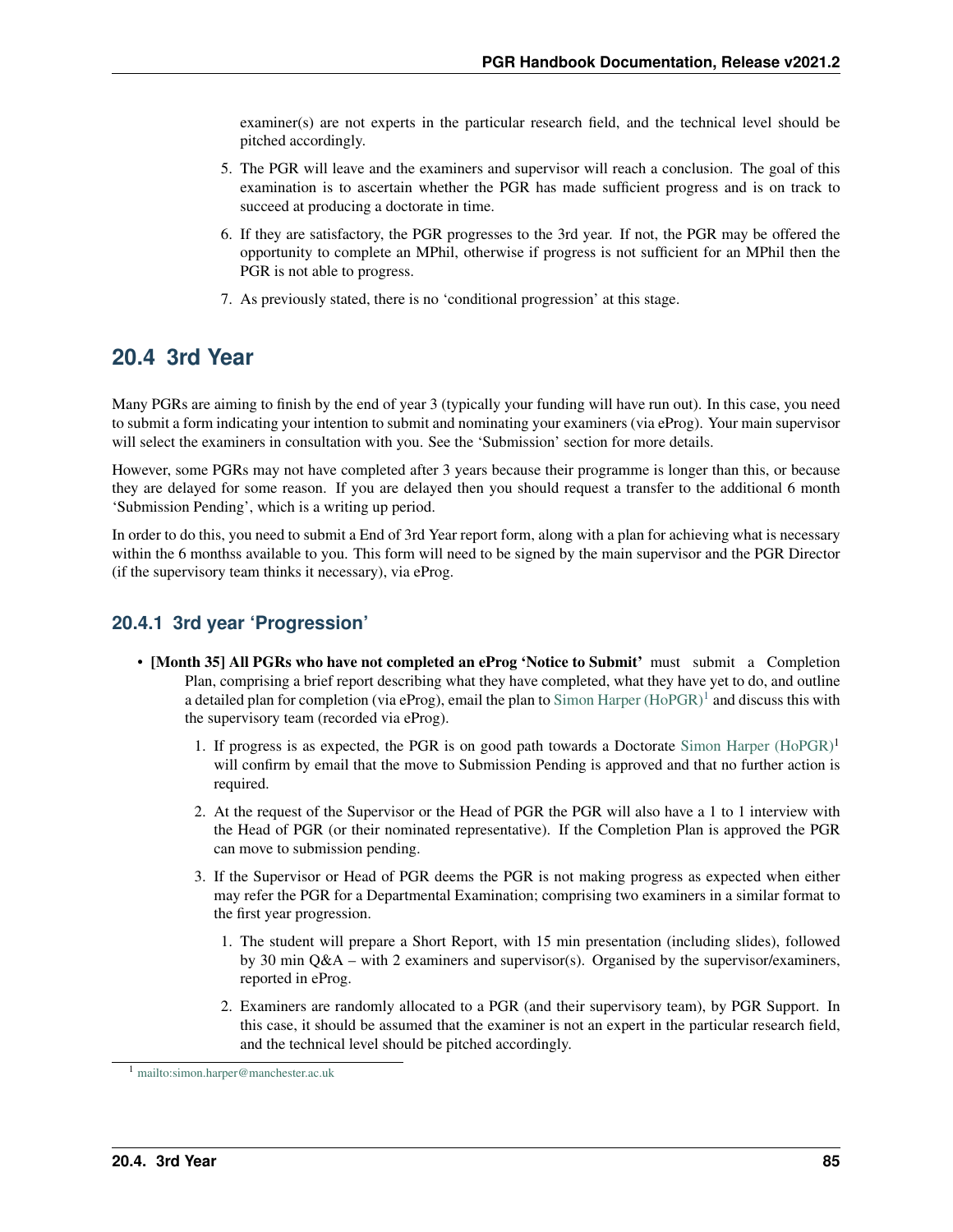- 3. The Supervisor and Examiners arrange a time/date/location between themselves and at a minimum the examiner and supervisor are present (optimally the supervisory team is present) to conduct the examination (the Examiner will inform SSO of the time/date/location). SSO will issue prompts if arrangements have not been made, and the PGR will not progress or be able to register without this interview.
- 4. The PGR will give a 15 minute oral presentation describing their progress towards their PhD, the plans they have to finish, the timeline, and the novelty and impact of the work they will produce along with the goals of the research, why the research is important, a summary of work complete, and work underway This will be followed with questioning by the examiners and supervisory team and include technical question by the supervisory team. It should be assumed that the examiner(s) are not experts in the particular research field, and the technical level should be pitched accordingly.
- 5. The PGR will leave and the examiners and supervisor will reach a conclusion. The goal of this examination is to ascertain whether the PGR has made sufficient progress and is on track to succeed at producing a doctorate in time.
	- 1. If they are satisfactory, the PGR progresses to the 4th year or Submission Pending.
	- 2. If progress is not satisfactory and ther eis a viable Thesis available (as determined by the examiners) the student may submit this for examination.
	- 3. The PGR may be offered the opportunity to complete an MPhil,
	- 4. Otherwise if progress is not sufficient for an MPhil and there is no viable thesis to submit, then the PGR exits the programme.
- 6. As previously stated, there is no 'conditional progression' at this stage.

## **20.5 Submission**

- [Month 36] The PGR will submit. The only exception is for a move to Submission Pending an Interrupt Period or a Programme Extension.
- [Month 42] The PGR will submit. The only exception is for an interrupt period or Programme Extension.
- [Month 48 if your programme is 4 years] The PGR will submit. The only exception is for an interrupt period or Programme Extension.

If you have requested an extension or interuption close to the submission date and are awaiting a decision then just follow the *[Extensions Close to the Submission deadline](#page-115-0)* process.

## **20.6 Submission Pending**

Your PhD programme period is 3 years (if it is 4 years then there is no Submission Pending). The Submission Pending period is not guaranteed and is supposed to be granted in exceptional circumstances. All Research Work must be complete by the end of year 3 (by University Regulation); There are no interrupts allowed in Submission Pending there are in certain cases extensions granted by the Faculty; and, you can't get any extra time for internships and the like in Submission Pending; and you should check the attendance expectations from UKVI too (*[Visa Status During](#page-50-0) [Submission Pending](#page-50-0)*).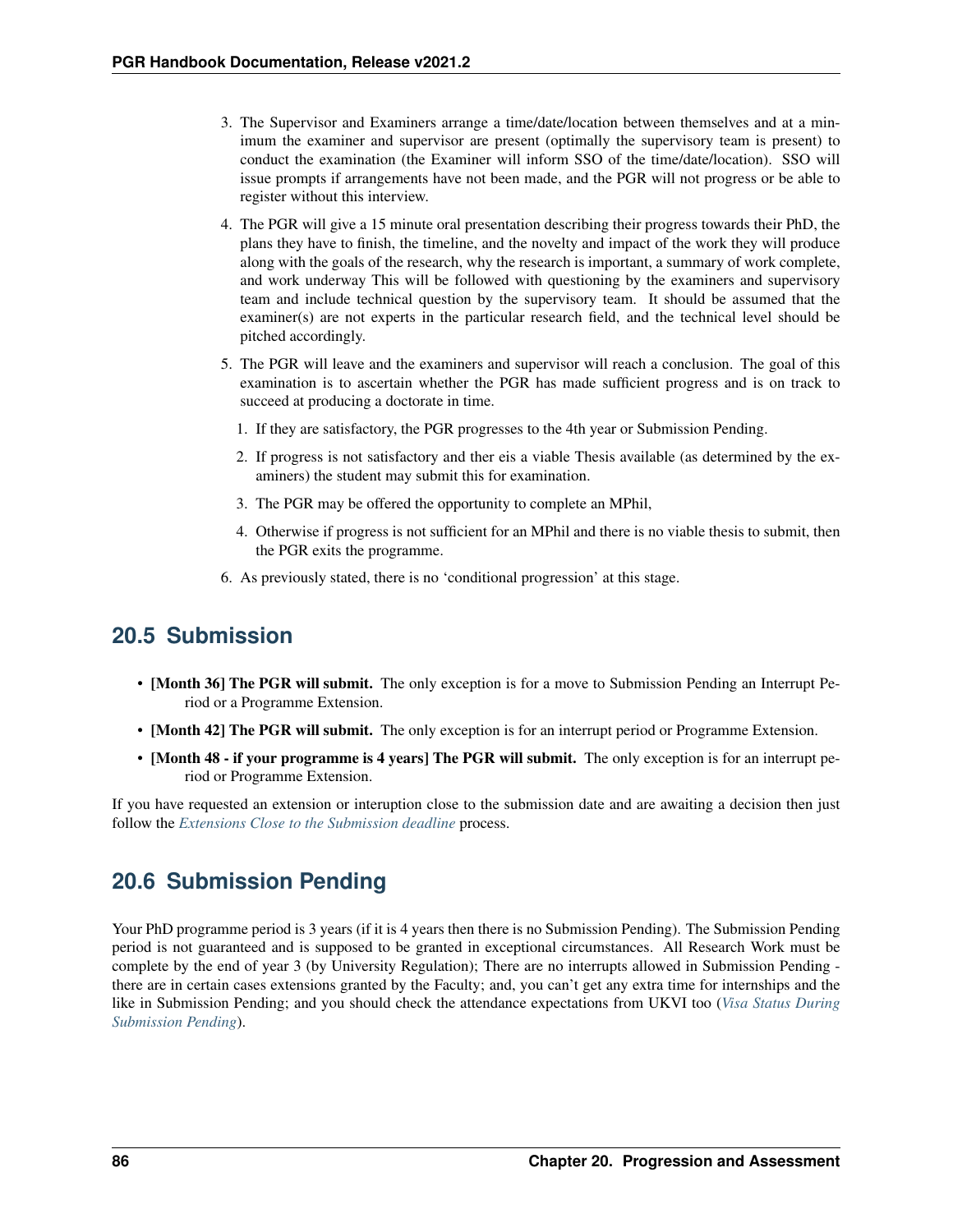# **20.7 Progression Limit**

You must submit within 3 years and 6 months - 3 years 'In Programme' and a further 6 months in 'Submission Pending'. *[Extensions and Interruptions](#page-114-0)* will always add the additional time to the 'In Programme' portion and in cases of illness and will typically extend the 'Submission Pending' portion. We would expect that internships etc would be only granted to good students who would be able to complete in 3 years and 6 months total.

Note: There are also circumstance where is may be appropriate to extend the 3y 6m. This could happen, for example, if you have a breakdown of equipment or are unexpectedly awaiting for delayed equipment *which is essential to your research*. In these circumstances, look at the *[Extensions and Interruptions](#page-114-0)* procedure.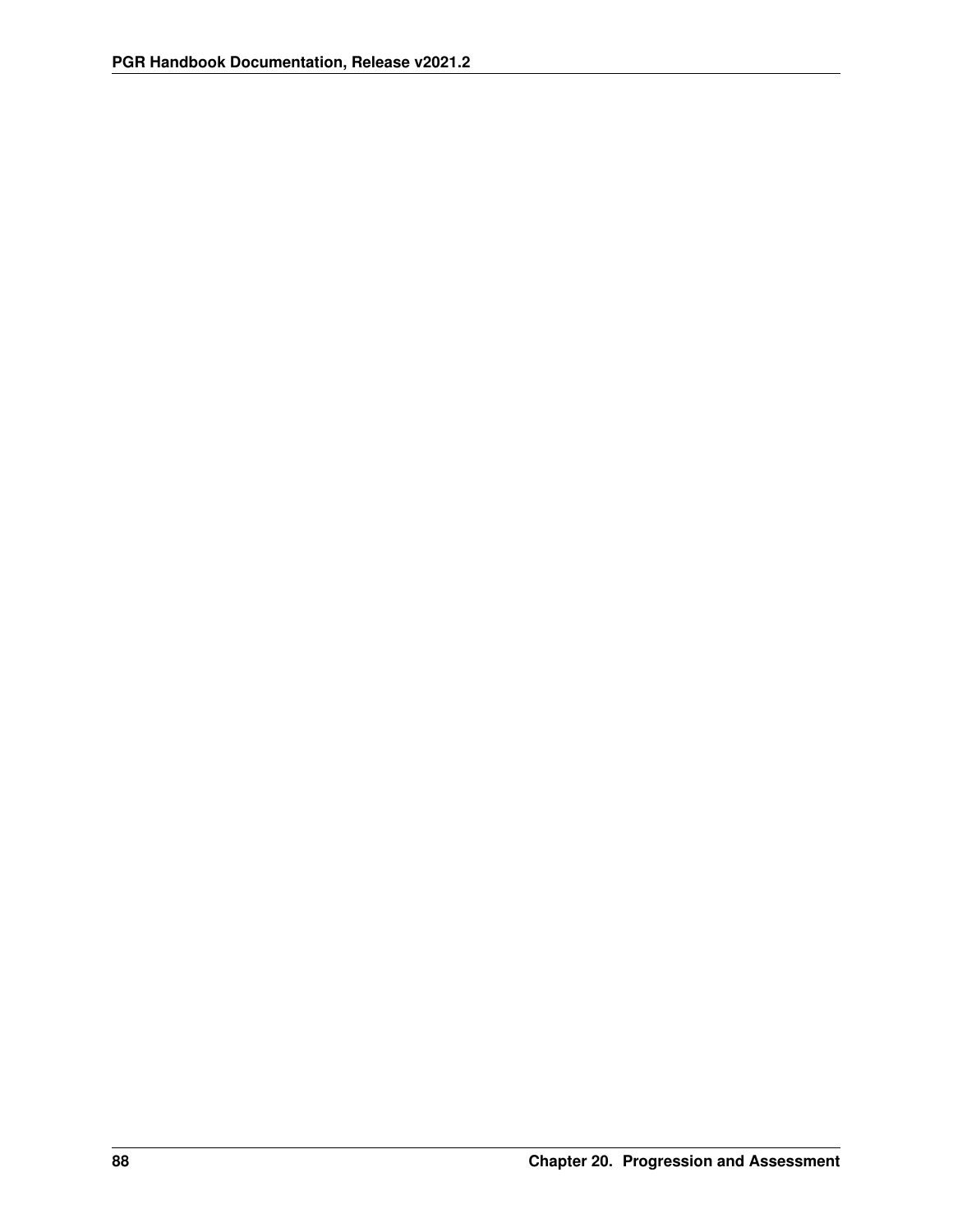**CHAPTER**

## **TWENTYONE**

## **GRADUATE TEACHING ASSISTANTSHIPS (GTA)**

A teaching assistant is a PGR who helps with teaching in some way, usually in a lab demonstrating some aspects of what needs to be done, helping the students understand it and perform it, and marking the work. Teaching assistants are either paid to do this, or have to do it to fulfil a requirement of their funding.

The term *teaching assistant* is the Department's new term for the what we used to call "demonstrators". So you will still hear the phrase "demonstrator" for a while until people get used to the new term.

In order to become a teaching assistant, you will need to respond to a call for the subjects you know about. This is so we can put the right students in the right labs (there is always a need for TAs to know JAVA). You will also need to take the Graduate Teaching Assistantship course which is put on by the Faculty of Engineering and Physical Sciences.

# **21.1 Leadership in Education Awards Programme (LEAP)**

The Leadership in Education Awards Programme [\(LEAP](https://www.staffnet.manchester.ac.uk/bmh/ps-activities/training/education/leadership-in-education-awards-programme/)<sup>[1](#page-92-0)</sup>) supports you in documenting and evidencing your teaching excellence, and is an opportunity for you to receive a formal, national qualification for your teaching.

The programme is accredited by AdvanceHE (formerly the Higher Education Academy or HEA) and can award Associate, Fellowship, Senior and Principal HEA Fellowships.

If you join LEAP you'll be assigned a mentor and a peer support group. You will also have access to a range of online resources and optional support workshops.

<span id="page-92-0"></span><sup>1</sup> <https://www.staffnet.manchester.ac.uk/bmh/ps-activities/training/education/leadership-in-education-awards-programme/>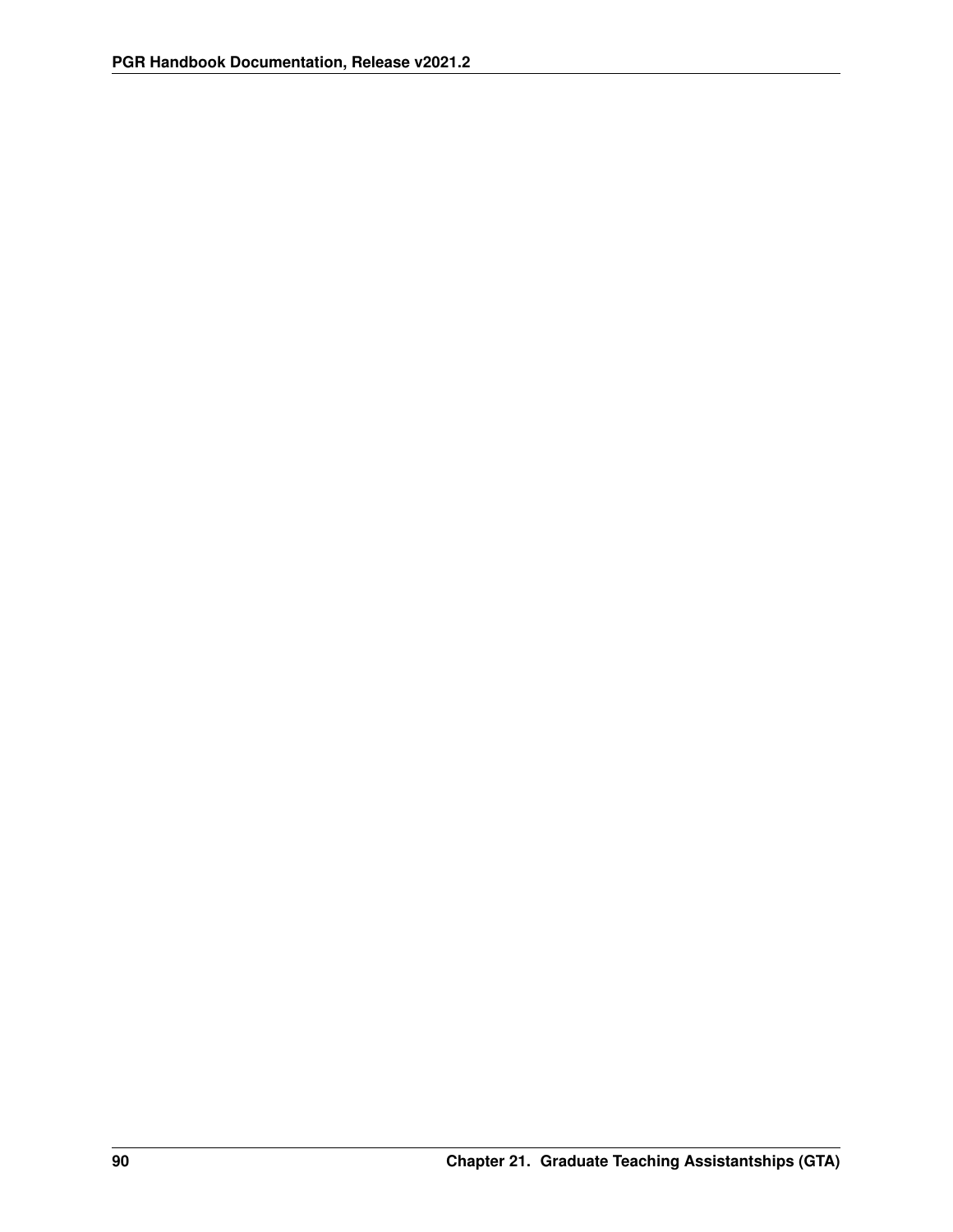**CHAPTER TWENTYTWO**

# **THESIS, VIVA, AND CORRECTIONS**

All PGRs must produce a thesis, which describes in full detail the wider context of the research field including a literature review, the motivation for the research, the research which was carried out, an evaluation of the results, and a discussion of the contribution made to the field by the research and what should be done in the future. This needs to be submitted by three days before the end of the fourth year. For the relevant University policies, see 'Policies' Chapter.

There are two formats in which the thesis can be produced: traditional format and alternative format. Traditional format is probably what most people imagine a thesis is like, a very substantial report presented as a self-contained exposition. The alternative format thesis "... allows a postgraduate doctoral or MPhil student to incorporate sections that are in a format suitable for submission for publication in a peer-reviewed journal." [Presentation of Thesis Policy](http://documents.manchester.ac.uk/display.aspx?DocID=7420)<sup>[2](#page-94-0)</sup>. The alternative format thesis is often thought of as a collection of publications, with a short commentary associated with each one, tying the works into a unifying thread, or "thesis".

Which you use is a decision you will need to make *with your supervisor*.

The advantages of the alternative format thesis are that if you already have several papers, you can more easily produce a thesis out of them. Also, if you have plans to write several papers, you can write your thesis in such a way that it will be easier to facilitate these plans, because writing the thesis will be build around writing papers. The papers can be submitted after the thesis.

The disadvantage of the alternative format is that it is less widely used in the UK, so many supervisors and examiners may be less comfortable with it.

A Q&A on the [Alternative Format Thesis](http://documents.manchester.ac.uk/DocuInfo.aspx?DocID=15216)<sup>[1](#page-94-1)</sup> can be found here. Note that it says in Section 4,

". . . it may not be until year 2 or 3 that you feel you are in a position to use the alternative format."

but it says in Section 5 that a request must be made in writing by the end of year 2. Thus, *if you are considering using alternative format, apply for it by the end of year 2*. You can revert to traditional format without asking permission formally.

# **22.1 Plagiarism**

All PGRs should make sure they are familiar with what the university expects from its PGRs. All PGRs are also required to complete a plagiarism course.

In view of the serious consequences of plagiarism and academic malpractice, it is essential that all PGRs familiarise themselves with the accepted format for referencing work in their discipline, and that they start using the accepted form as soon as possible.

<span id="page-94-0"></span><sup>2</sup> <http://documents.manchester.ac.uk/display.aspx?DocID=7420>

<span id="page-94-1"></span><sup>1</sup> <http://documents.manchester.ac.uk/DocuInfo.aspx?DocID=15216>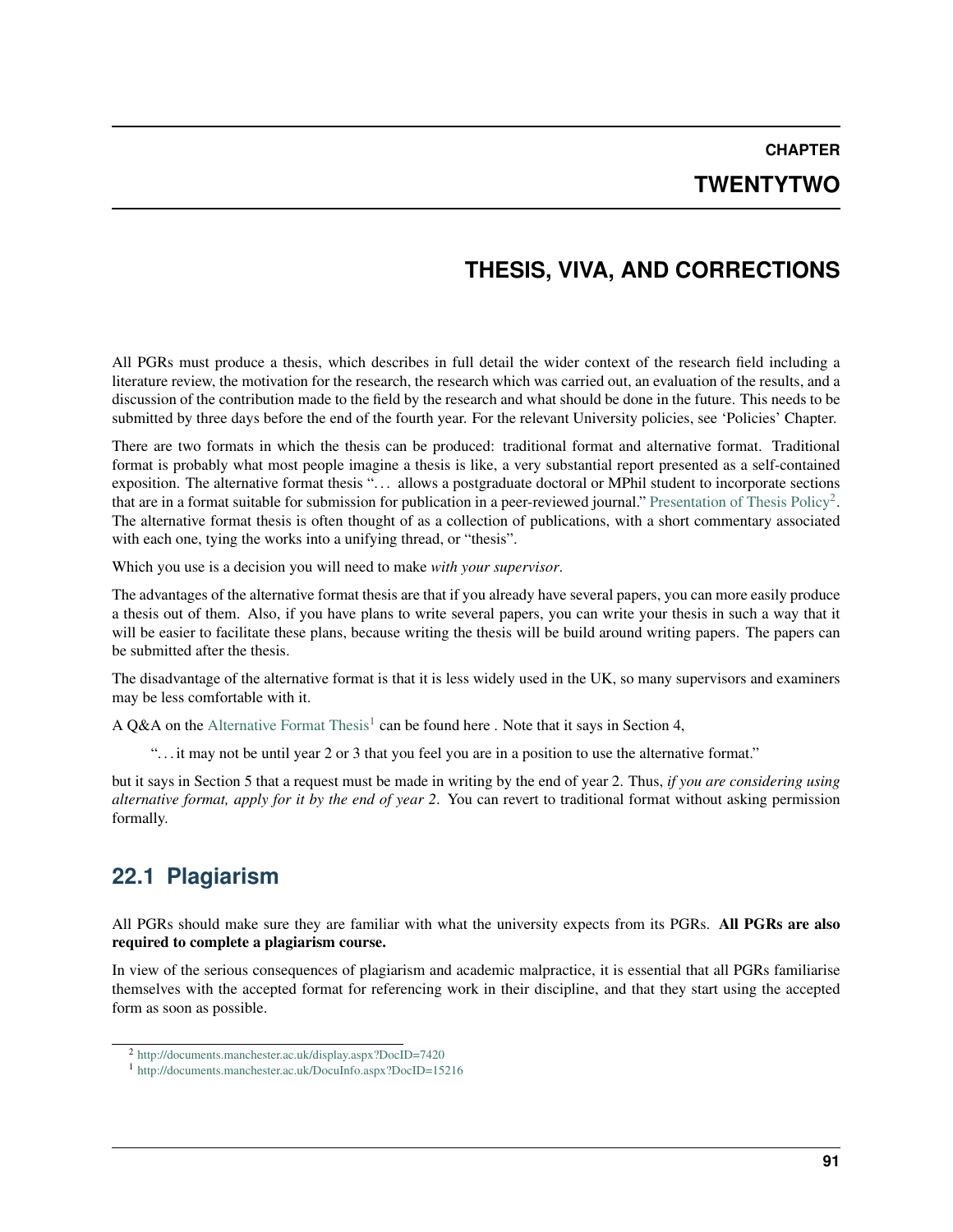Danger: Ignorance of the proper format, or ignorance of the definitions of plagiarism and academic malpractice used by the university, is not a valid defence against a possible claim of plagiarism or other instance of academic malpractice.

## **22.2 Writing Advice**

Whichever format you choose, you must give yourself sufficient time to produce the thesis. You must know yourself, and how quickly you are able to write. Six months is a minimum time for most people. Some may need nine.

Be sure to leave enough time in your planning to write the thesis. Most people take between 6 and 8 months, depending on how quickly they write and how much of the writing already exists in papers and reports. Your supervisor can give you advice on how to write the thesis. It's a good idea to use the  $LaTeXs$ tyle<sup>[3](#page-95-0)</sup> file for University of Manchester Thesis format.

Do not feel that you need to write it in order; start with the easiest parts first. Usually the technical sections on the research done by you are the easiest, because you know them well. The literature review may be next easiest. The introduction is usually the hardest to write, and many advise that it be written last.

Danger: The University COVID 19 Statement below can be included.

### **22.2.1 COVID Statement**

Acknowledging the impact of COVID-19 on postgraduate research programmes: guidance for PGRs, Supervisors and Examiners on inclusion of a COVID-19 impact statement with theses submitted by PGRs at the University of Manchester.

The University of Manchester recognises that the COVID-19 pandemic, and consequent closure of our campus (18 th March 2020) and national and international lockdowns, has directly or indirectly impacted the work of many of our postgraduate researchers (PGRs). Although the campus began re-opening from mid-June 2020, some researchers will be disrupted until all campus research facilities are open, and operational at adequate capacity, fieldwork can resume safely and/or personal circumstances become more manageable.

Many of our PGRs have been/will be able to accommodate the disruption to their research plans by changing the scope, phasing or design or their project; others have/will have circumstances that necessitate an extension to programme or to the thesis submission date.

We encourage PGRs who wish to make their Examiners aware of the impact COVID-19 has had on their research plans and thesis to prepare an Impact Statement for consideration during the examination process.

The University recommends that Examiners take the Impact Statement into account when assessing the thesis, and PGR at viva, albeit without compromising standards as set out in the [University's ordinances](https://www.staffnet.manchester.ac.uk/rbe/rdrd/ordinancesandregulations/) and the [QAA's expecta](https://www.qaa.ac.uk/docs/qaa/quality-code/doctoral-degree-characteristics-statement-2020.pdf?sfvrsn=a3c5ca81_14)[tions of doctoral outcomes,](https://www.qaa.ac.uk/docs/qaa/quality-code/doctoral-degree-characteristics-statement-2020.pdf?sfvrsn=a3c5ca81_14) which emphasise that doctoral degrees should be awarded based on the quality, rather than quantity, of research undertaken and the candidate's acquisition of intellectual and practical competencies.

Examiners should use their academic judgment when deciding whether, as set out in the [Examinations of Doctoral](http://documents.manchester.ac.uk/display.aspx?DocID=7445) [Degrees Policy,](http://documents.manchester.ac.uk/display.aspx?DocID=7445) the following criteria have been met:

- the candidate possesses an appropriate knowledge of the particular field of learning within which the subject of the thesis falls;
- the research which is reported in the thesis contributes a substantial addition to knowledge;

<span id="page-95-0"></span><sup>3</sup> <http://studentnet.cs.manchester.ac.uk/resources/latex/MUThesis/>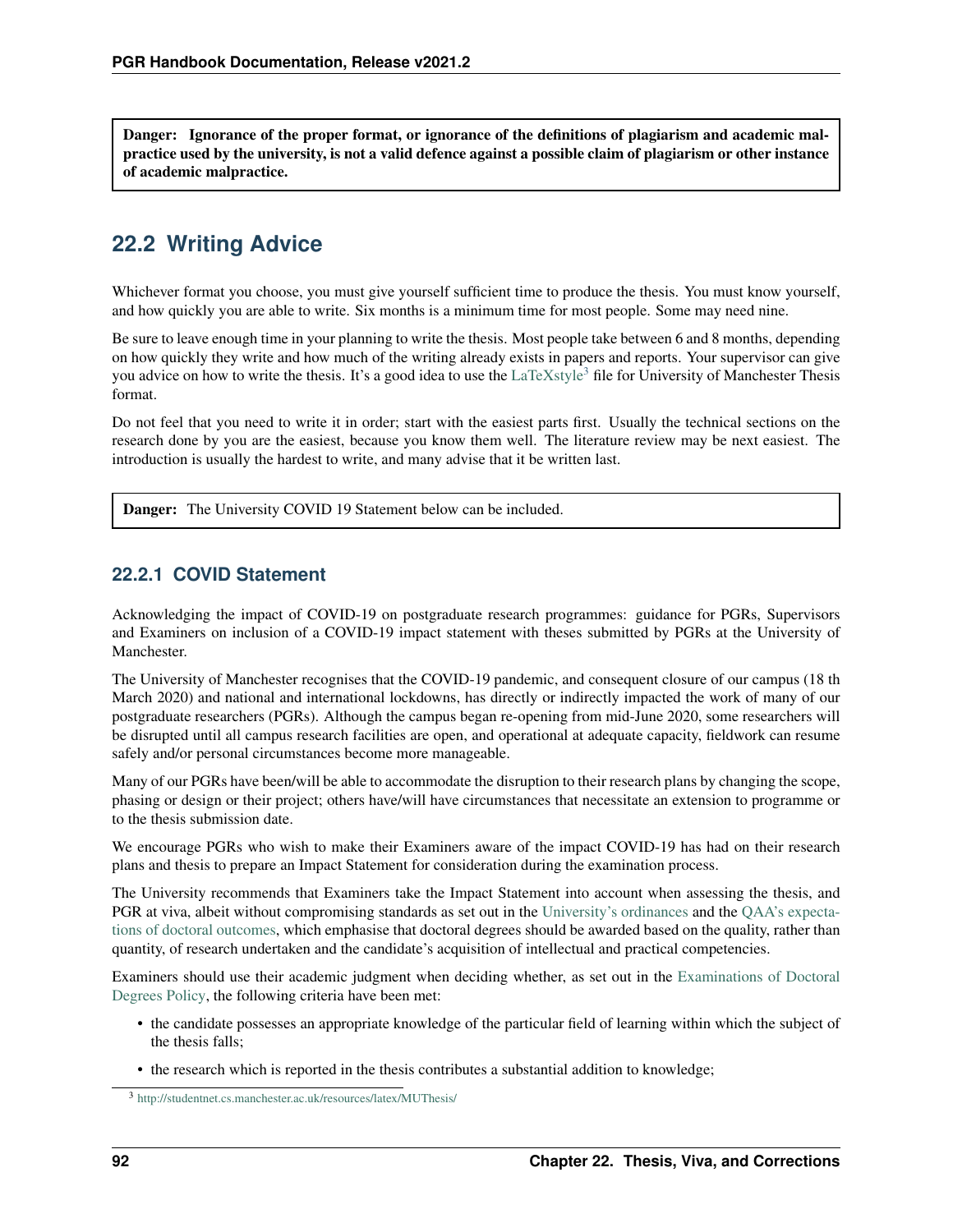- the results of the research show evidence of originality and independent critical judgement;
- the thesis is presented in a lucid and scholarly manner;
- the thesis and the work reported in it are the candidate's own;

whilst bearing in mind that they should judge the '*substantial addition to knowledge*' in relation to what can be reasonably expected within a period of study (3, 3.5 or 4yrs FT) that has been conducted in the context of disruption caused by COVID-19.The Impact Statement should include the following information:

- 1. Details on how disruption caused by COVID-19 has impacted the research (for example, an inability to collect/analyse data as a result of travel restrictions/restricted access to labs/additional caring and health responsibilities - 500 words maximum);
- 2. A description of how the planned work would have fitted within the thesis' narrative (e.g. through method development, development of analytical skills or advancement of hypotheses - 500 words maximum);
- 3. A summary of any decisions / actions taken to mitigate for any work or data collection/analyses that were prevented by COVID-19 (500 words maximum).

PGRs are encouraged to discuss the statement with their supervisory team before submitting the statement within the thesis presented for examination and should refer to section 6.3 in the [Presentation of Theses Policy](http://documents.manchester.ac.uk/display.aspx?DocID=7420) for details.

### **22.2.2 Thesis Writing Advice**

Sage advice from Prof Bill Buchanan OBE, PhD, FBCS - Professor at Edinburgh Napier University:

Say up-front what the problem is, what other people have done, and how you have added to it. The Introduction chapter is the most important chapter of all, and you need to grab the reader, and tell them what the problem is, and how you have solved it. If the examiner understands the thesis after the Introduction, you are half way there. I've read a few thesis' where I had no idea what the point was until I actually got to the end, and the contribution was revealed on the last page. This is a major gamble, as some readers may give up before that point, and not know the end contribution. Be fair on the reader and tell them the contribution, and keep telling them.

Get rid of those typos! You wouldn't believe the number of PhD thesis' I have read that have a typo in the very first line of the thesis. A reader becomes annoyed if they have to keep correcting typos, and the more annoyed the reader, the more time they are taking away from actually reading the content. Try and start off on a good footing, so that the Abstract and Introduction chapter have been read over several times - typically talking them out loud. If possible get someone else to read the Introduction, and see if they understand what the point of work is.

Bad grammar shows bad practice and a weak supervision. Part of doing a PhD is learning how to write and present ideas, and how to review and edit. One of the most important things that you learn in a PhD is how to write, so that others can understand your ideas. A good part of this is for supervisors to get involved reading the work, and in giving detailed feedback. It is often a good idea for supervisors to mark up early drafts with red pen, so that PGRs get an idea on the amount of checking and editing that is often required.

Superlatives are not very good! A PhD is a scientific study, and the usage of superlatives should be avoided, along with weak words like "big" ... "the measure gives a very big number". If a number is large, define what large actually means, as everything is relative.

Significance matters. I've read thesis' that draw a graph, and then gives me values of 10 decimal places, and then to be told that there is an importance of one thing to another. But is it significant? If I move from 100.01254632 to 100.1263241, is that a massive change and why do we need so many decimal places? Every measurement has an accuracy, and this should always be included in the presentation of the values. Examiners want to know the significance of something, and if it isn't significant, then just tell them.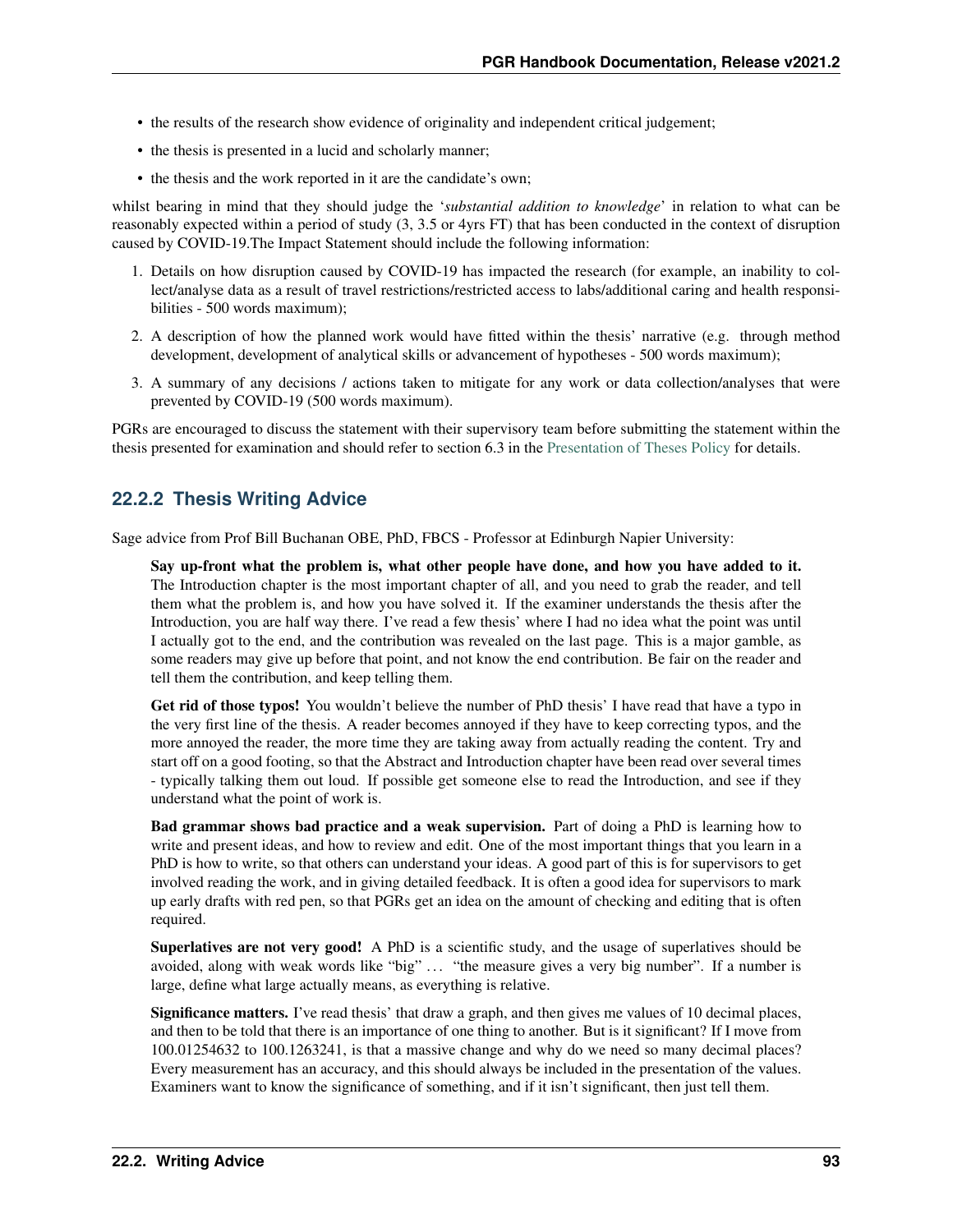One table tells much more than a whole lot of numbers. Again I've read so many thesis', where the writer continually presents a whole series of numbers and graphs, and where they could all be moved into an appendix, and compiled into a single table (or graph). A good supervisor should be able to spot how to collapse lots series of tables into a single one, as they often have to do it for papers. Many PGRs rely on drawing graphics for presenting trends whereas tables are often better, especially in defining changes within the figures presented. A great tip is to normalise values, and show how the values vary between each other. Relative values are often easier to understand than absolute ones - remember too that most values have units, and that units matter. I've quizzed many PGRs on whether they are talking about Mbps or MBps - there's a difference of eight in there!

Draw some pictures. There is no place for trivial graphics and clip art in a PhD thesis, but there is a place for the abstraction of complex ideas, especially in the introduction. There no real need to just copy the graphics from others, as they should come from the ideas inspired by the writer. I've read quite a few thesis, where the text just goes on and on. Break the text up every now and then, and give the reader something to ponder over.

Break up and but keep a narrative. There's a careful balance here. If you keep your sections short, it becomes to "bitty", and if you make them too long, they become long and unwieldy. I personally read whole sections in a single sitting, and try and take in the ideas, and I won't move on until I understand it. A long section, especially where there are no sub-sections, often introduces too many concepts which can make it difficult to read. I normally recommend a maximum of a page and a half of text before there should be a break (such as a sub-section break). Long paragraphs are not a good thing as it becomes difficult to take in all the concepts introduced. Try, if possible, not to make them too short, but not too long. A paragraph that goes on for half a page is probably too long, and one that has only two sentences is probably too short. Along try and avoid too many sub-sub sections, as it becomes difficult for the reader to put it all into context.

Avoid using the words of others too much. A thesis is written by the writer, and it is their words. A long series of indented text items of quoted material becomes fairly generic, where you get little of the sense of the thoughts of the writer. If you must reference others, pull it out, and indent.

Be precise. A PhD thesis should be a scientific document which abides to certain standards for the articulation of ideas. It is always sloppy to see a candidate writing 9\*6^3, where the "\*" is a sloppy way of writing a multiply symbol (x) and  $\land$  should be "to the power off". If it's an equation, it should be pulled out of the text, and a proper equation editor should be used, with a proper numbering system for the equation.

Every diagram and table should be referenced in the text. I have read many thesis' (typically drafts) where the writer just assumes that the reader knows how a diagram or table should integrate with the narrative. Every figure and table should thus be referenced in the text, so that the reader knows when to look at it. If possible don't break up your narrative with a diagram, and move it a little later on, as long as it is after then text which is referring to it. Don't ever put a diagram in the text before it is actually referred to, as the reader is left confused as to why the diagram is there.

Be critical of yourself and others. One of the key things within a PhD is the ability to critically appraise the work of others, both for the strengths and weaknesses of their work, and also of the candidate's work. I often circle the first signs of critical thought in a thesis. If it happens on Page 50, there's a problem in not being able to critically appraise work. Along with this some candidates can think that everything is perfect with their work, and that it addresses every single problem in their field. Try to always define both the strengths and weaknesses your own work, and identify how these could be improved. The scope of the impact should never be overestimated, but also not underestimated. If you've developed something that completely changed something, be up-front and tell the reader. Most of the times, be honest to say that you are just enhancing something a little bit.

A thesis is not a diary! I have read so many thesis' which are basically just a chronological flow of their research. You can often spot this as the literature review runs out of references which are up-to-date. I have read several thesis' where the latest reference in the literature review is two years ago, and it points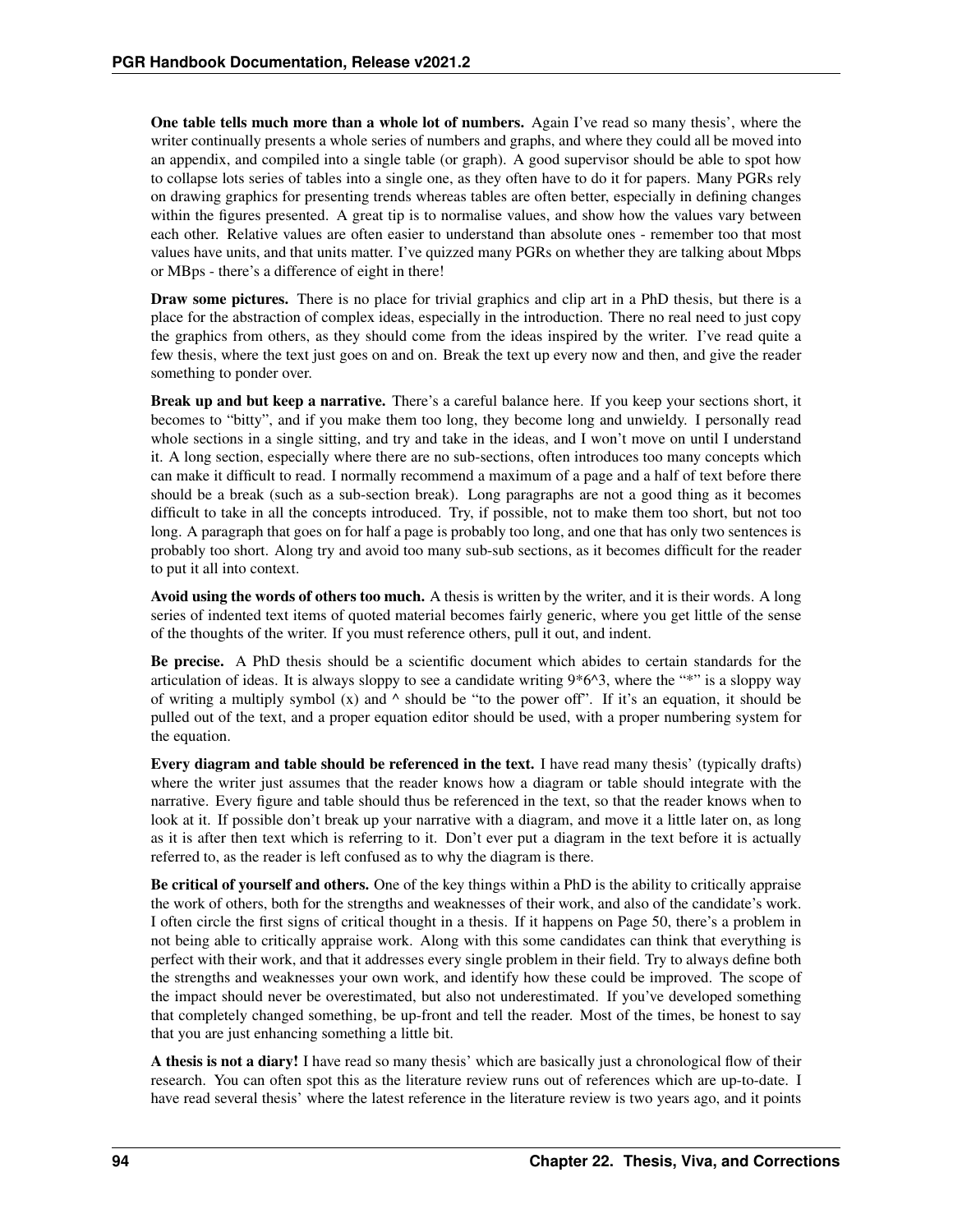to the fact that it has not been updated since it was initially written. A literature review should be written for the thesis, and many parts of the original literature can be dumped, and replaced with newer references which fit in with the contribution.

Focus the literature review on the contribution. One literature review of PhD thesis I read was almost 200 pages long, and my head was spinning at the end of it. It covered so many points, and few of them actually went anywhere in the following chapters. Try and focus the literature review on covering the 4 or 5 key concepts involved in the thesis, and not in the research project. A good supervisor can often spot redundant sections, and advise for them to be cut. If the thesis is still the same by taking something out, there's no need for it to be there, as every paragraph and every word should count, and be carefully crafted as part of the whole story.

Make sure the aim is "of the thesis, and not "of the initial research project". Many thesis' start with "The aim of this research project is . . . " which often is a sign that the original project aim has not changed in the writing of the thesis. Overall the aim is the aim of the thesis, as the research project has finished. Every should be written from a point-of-view that the work has finished, and this is the write-up.

Get the flow right. A strong flow of literature, method, build and evaluation helps the flow of the thesis, and where you often see references to literature tailing off as the thesis develops. I've seen some thesis' where there are whole chapters that lack any form of reference to other work. This is poor practice as a PhD thesis should show how every aspect of the work fits in with the work of others. I like to see a reference to other work in the introduction of a chapter, as it shows some key influences for the work. I personally don't like an introduction that says "Section 1 says this, and Section 2 says that, and Section 3 says something else", as I can see from the table of contents what the contents are. If possible the reader should tell the reader what is likely to be revealed and what the significance is. A reinforcement of the main drive of the work also helps to bring the focus onto the main contribution of the work.

If you don't know it ... don't say it! This one seems so obvious, but you won't believe the number of times that you ask in a Viva about the detail of a paper, and the method used, and for the answer to be that they don't actually know what it does. You always increase your exposure to probing if you include things you don't quite understand, so dump them (if they are not a core topic).

Explain it simply. There's nothing nicer for an examiner when the candidate takes a complex idea and gives their own viewpoint on it, in a simple way, using new material. It shows that they can articulate complex ideas in a simple way. The standard test for any thesis is that a 14-year old child should, at least, be able to read it, and understand some of the key concepts in it.

Show that you love the subject and that it is relevant. Three years is a long time, but the sustainment of interest is a key part of the work, so try and show that this is an important topic and that your thesis is exactly what is required, and in the impact that it could have. Again the Introduction chapter is a great place to grab the reader, and show how important the work is. If possible try and find something that has just happened in the news in the introduction that shows how important your work is. The Introduction chapter, at least, should be readable by all, and where, at the end of it, most readers would want to read on, as it sounds so interesting.

Make your thesis a sandwich. With a good thesis, we open with the Introduction and close on the Conclusions. The bit in-between justifies what you have opened with and the conclusions should show what you have uncovered to justify your argument. The same goes for each chapter, where the introduction (half a page, typically) shows what you're going to tell them, and the conclusion confirms it. Do not make conclusion into a summary, as the reader has no time to read summaries, and just wants you to conclude the most important things that go forward (and so they can dump all the other things that you covered). If possible say why you are not taking some things forward in the conclusions (and justify using the work of others, if possible).

Don't just pick without reviewing and justifying. There is no justification in a thesis for picking something just because it is easy to get. If possible all the things that are selected have at least been reviewed, and a sensible solution is selected (and justified). Try always to select a few competing methods and tools and put them against each other.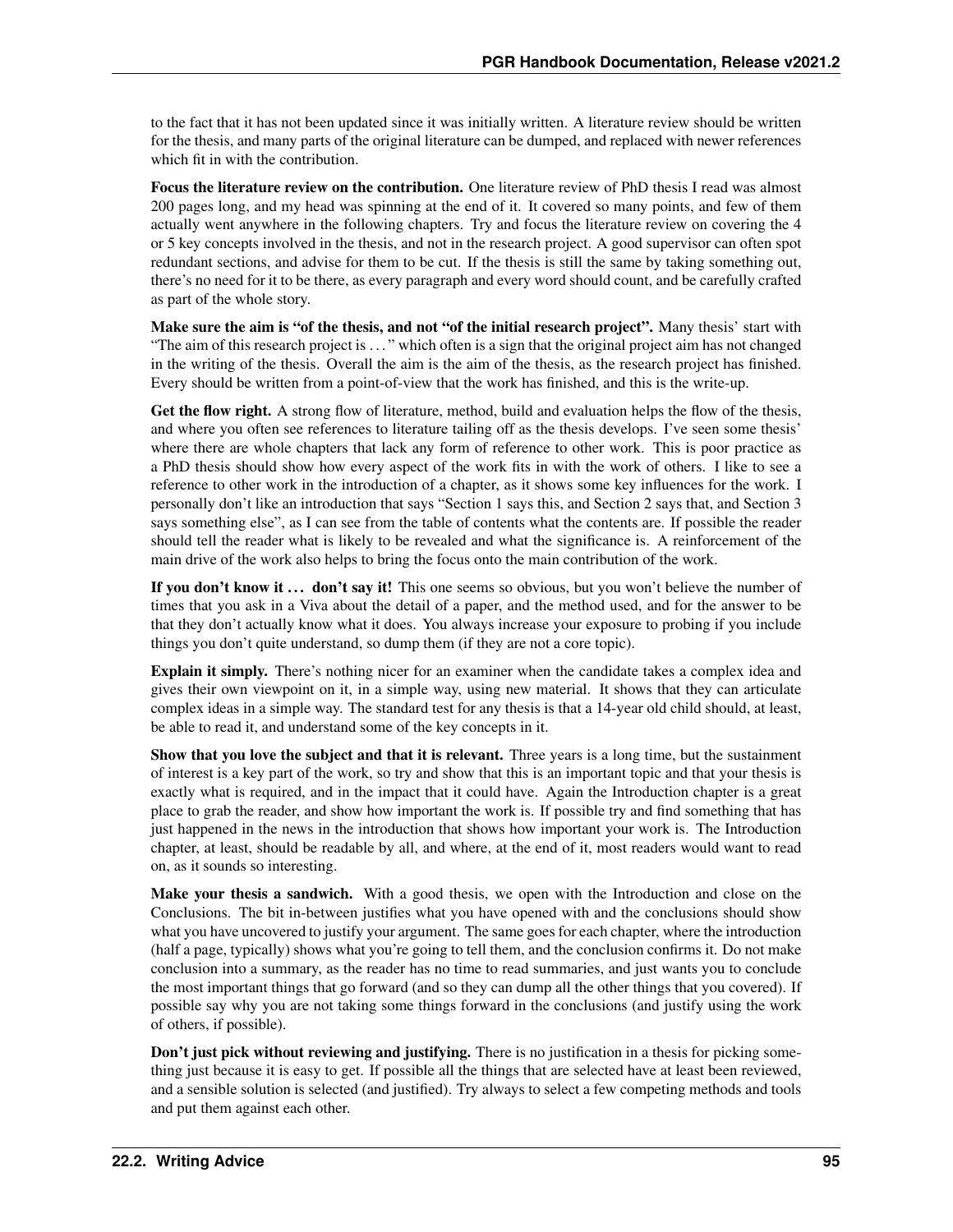Validate before Evaluate. You won't believe the number of Vivas that I've done where I've asked if they validated their system or software before they went onto evaluating it. So "How do you it takes 5 milliseconds to get from here to there?, the wrong answer is "... because the package said it was 5 milliseconds". Good experimenters will do "fag packet" calculations, to estimate things and know the limits of what they expect. I always like to see validation tests within the test data, so that the researcher knows that their system is working correctly. There's nothing work in finding there is a bug in your results, after you have published them . . . so always have a sanity check.

Get that scientific method. There are so many occasions in a thesis where you have no idea what a graph is telling you, as the axis' are not numbered properly, or where they are poorly scaled. If the variation is between 990 and 1000, don't draw a graph which goes from 0 to 1000. Work out what the graph is trying to say, and pick the graph type (eg pie chart to show significant of one method against another) to show this.

Must be based on a method and be repeatable. There must be a method in the processes used, and designed in a scientific way. Along with this the thesis should outline the procedure in a repeatable way, so that someone else can perform the same evaluation and get the same results. So candidates should always say to themselves... "Is there enough information for someone to build the artefact?", "Is there enough information to repeat the experiment?", and "Do I have the data that the examiner can look at, in order to verify the evaluation?"

Evaluate your method against others. The standard method to show a contribution is to take your method and evaluate it against other competing methods. The best approach is to use the best competing method and show an improvement. This can sometimes be difficult, so, at least, there is an evaluation against other methods. Showing an improvement is obviously a good thing, but there is often nothing wrong with an evaluation which shows a negative impact, especially if it is backed-up with a strong critical appraisal.

Be fair and honest with your experiments. Often an experimental procedure is selected to benefit your own method. If possible be fair on all the methods and do not bias your approach to your one. It does no harm to show weaknesses and downsides to your own contribution, as it gives you a chance to critically appraise and show how future work could improve things. Your experimental procedure and the associated data collection should be repeatable and verifiable, so don't delete that data you have gathered.

If possible, know your examination team. While the thesis should stand-alone you should also know your examination team before the Viva, so avoid patronising them with background theory which they know inside-out, or provide some background which might help the examiners to understand the area. Often an examiner, as part of the Viva, will give advice on moving things between the core material and appendices, in order to address the target audience for the thesis.

Show that you are now an expert in your area. People expect those with a PhD to be an expert in the area of study, so make sure you know your core principles in the subject area. If you are doing a cryptography PhD read around the subject, and know the core principles of the most important methods. For me, anyone doing a PhD in electrical engineering, for example, should know Ohms Law, and the same should go for other subjects.

Use appendices. Many PhD thesis' are full of material that is irrelevant to many of the key arguments, and writers are often too sensitive about removing material. If you can, put unrelated material in an appendix, and just refer to it. As a measure, if any material doesn't help your core arguments, then remove it, as you are wasting the reader's time.

Quality is better than quantity. Some of the best thesis' I read have been relatively short and sharp, but where the quality is high. A good eye for moving material in appendices is important and helps the examiner. For some reason, candidates like to produce a thick thesis, and they think that the more pages there, the better the material. This is often the opposite, and a thesis written with self-contained papers for chapters - which link together - are often the best in their presentation.

Define published work. A key part of PhD study is the dissemination of the work, especially with peer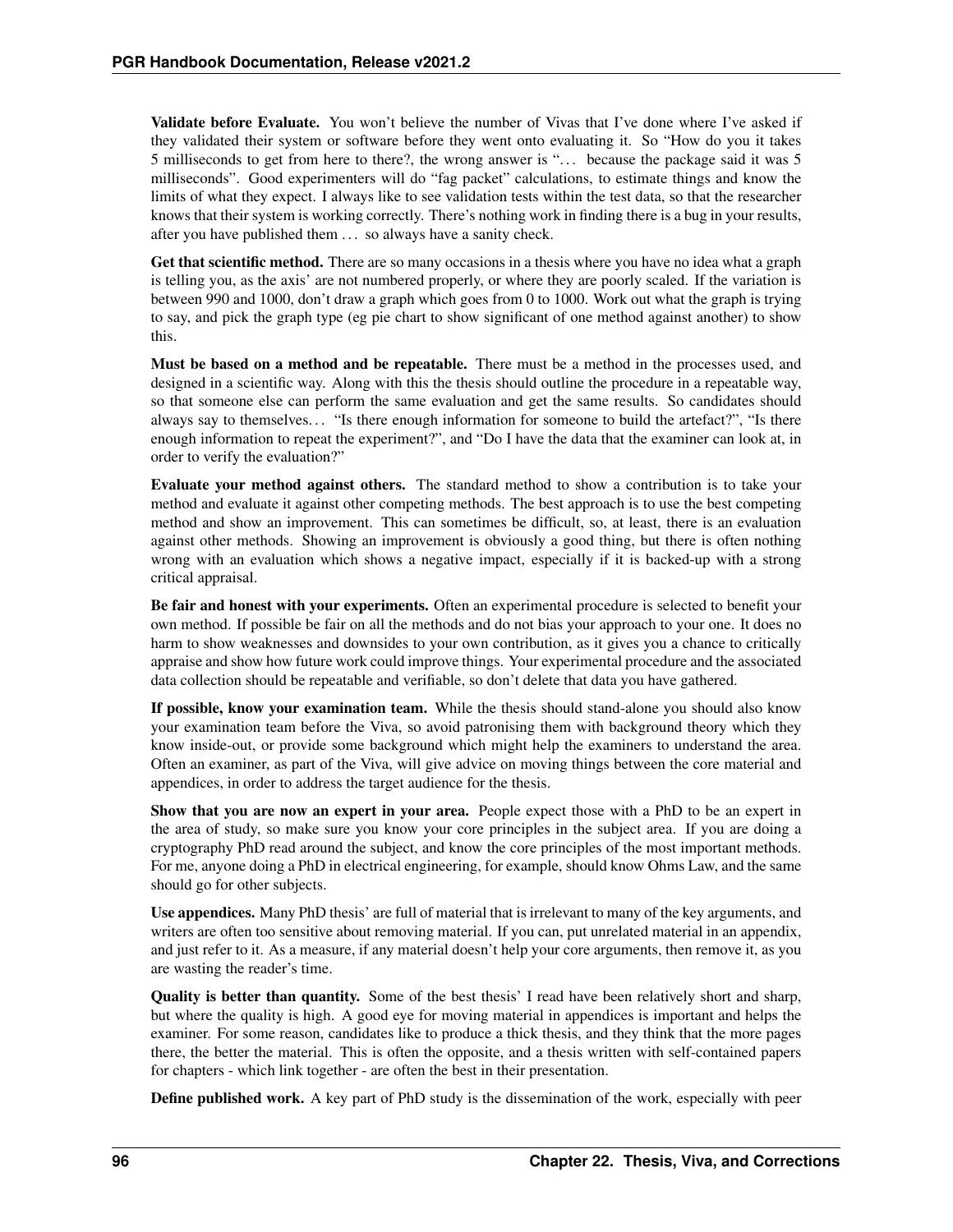reviewed. The examiner often needs to know what has been published.

Watch those unreliable references. In a PhD thesis, the references should be credible and verifiable references, and references to industry-focused white papers or general Web pages cannot be trusted providing credible viewpoints.

Look for small-scale to large-scale experiments. A good researcher will often start small scale and prove the principle, and then look for a large-scale experiment. The sign of small experiments, along with a large-scale experiment which properly evaluates the methods presented, is a good sign of a strong research ethos.

Few abstracts are actually any good in first draft. For some reason most PGRs struggle to write an abstract, and often it is written more as an introduction rather than a distilled version of the thesis. Remember that the abstract is the first thing that the reader reads, so if it is not focused on presenting the whole of the thesis, you have missed an opportunity to get the reader on your side. If possible an abstract should be a page in length, and outline the problem, the contribution, the most significant methods, the thing that has been designed/modelled, what has been evaluated, and what the most significant result is.

Conclusions should conclude the whole thesis. Often the thesis just verifies aims and shows the significance of the results, but it should also recap the key parts of the literature and the other chapters.

Mind those commas. Commas seem to be a dying breed, but are there to help speak directly to the reader. Try and read out loud, and if there's a slight pause, add a comma.

End on a high! Don't spoil your thesis, by adding another chapter after the main contribution. Leave the reader on a high, and get them into the Conclusions, and leave the stage. I've read a few thesis' where the last chapter is a real let-down, and contributes very little to the overall focus of the work. If you want, put your lovely new models in an appendix, and refer them in the main chapters, but try and finish the main chapters with the answer to the question posed at the start. The last dot of the last main chapter cements the argument, so don't run on into something else that you just happens to be which you are currently looking at, as just feel your thesis isn't thick enough yet!

Sign post your work. Remember the thicker the thesis, the longer it takes to read, and if it doesn't get to the point, the more annoyed the reader becomes in actually showing how you have addressed the problem and your main contribution. The more focused the thesis, the shorter time it will take to understand it, and the happier the examiner will be when they are reading it. Add pointers to "wake up" the reader and tell them that they really should read this bit ... as I'm telling you something important.

Guide but stay on the academic track. Guide them through difficult areas, and allow them to learn from your love of the topic and your new insights, but stick to well-defined academic principles for writing a thesis . . . such as not adding your own opinions in literature review parts. Leave your thoughts for the conclusion section with a chapter. Try not to hint that you've solved every problem in the area, and rely on showing your contribution on the back of others, including within the main conclusions.

Be humble. Show that you are humble in your writing and respect (and know) the most important people in your area (including your external examiner), and that you want to be an active part of your community, and help them. The PhD is not an end-stop, but shows how you will work in the future ... either in academia or industry. So just because you are off to a job in industry, doesn't mean that your research career ends at the graduation . . . you have standards and methods to set for others to follow.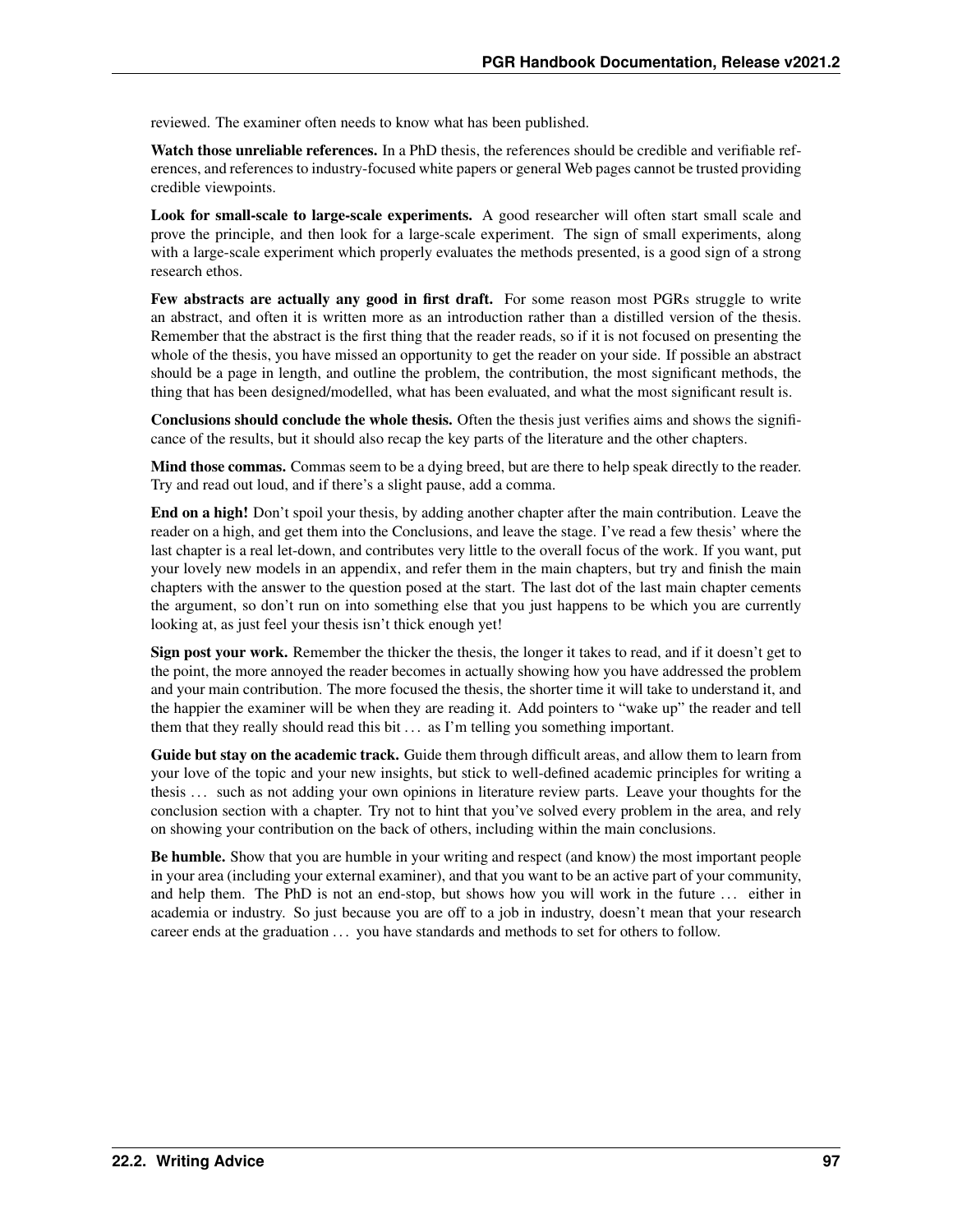## **22.3 Submission**

You must submit your thesis within three years and six months (allowing for any interruptions or extensions that you may have been granted). When you are ready to submit your thesis you need to complete a *Notice of Submission Form* not less than six weeks before submission. This form is available in eProg in the Examination Summary section. You will also need to read Regulations for the Presentation of Theses and Dissertations. Giving notice of submission triggers the process of appointing the examiners, who are then expecting the thesis to arrive on time.

If a thesis is not submitted before the end of the programme or submission pending period, you will not be able submit your thesis without exceptional circumstances.

You must submit an electronic copy of your thesis no less than 3 days before your final submission deadline. You must submit two hard copies to the Faculty Graduate Office by the deadline. The electronic and hard copies must be identical.

If you wish to submit a thesis more than 3 months before the end of your programme (or 6 months if part time) you will require a permission of your supervisor and the University. If you are granted permission to submit early then you will still be required to pay full fees for the degree period for which you originally registered.

Using eProg for everything. You first need to submit a notification that you are ready to submit within 6 weeks - a submission 'window' will then be opened. You can then submit at anytime within that six weeks. If you do not submit you have failed.

#### Open access: submit and share your research

Once you have submitted your thesis you should consider how you will share your research more widely. Making your outputs OA can provide important [benefits](http://www.library.manchester.ac.uk/using-the-library/staff/research/open-research/access/understanding/) to you as a researcher, to the research community, and the wider world.

University of Manchester Postgraduate research students are required to share journal articles and peer-reviewed conference proceedings under the institutional [Publications Policy.](http://www.library.manchester.ac.uk/using-the-library/staff/research/open-research/access/understanding/) Making these outputs Open Access (OA) is also required by Research England in order for papers to be eligible for submission to the REF, and many research funders require OA for these outputs too. Use the [Library deposit form in the Open Access Gateway](http://www.library.manchester.ac.uk/using-the-library/staff/research/open-research/access/deposit-form/) to submit your papers for deposit to ensure they are made OA as required.

If you wish to ask a general question about Open Access, you can contact the Library's OA team using the [Open](https://www.library.manchester.ac.uk/using-the-library/staff/research/open-research/access/funding/) [Access enquiry form](https://www.library.manchester.ac.uk/using-the-library/staff/research/open-research/access/funding/) or via email: [uml.openaccess@manchester.ac.uk](mailto:uml.openaccess@manchester.ac.uk)

# **22.4 The Thesis Defence (Viva)**

You will need to defend your thesis in an oral examination which is often called a 'viva' (for viva voce). You will typically have two examiners comprising either (i) an internal examiner (a member of academic staff from Manchester who has expertise in your research area) and an external examiner (a member of academic staff from another university or another suitably-qualified and research-active expert), or (ii) two external examiners and an internal independent chair. The internal examiner or independent chair will arrange the date and time of your oral examination. There may also be an independent chair when one of the examiners lacks experience in examining doctorates and in other situations.

In the oral examination you will be examined orally on the content of your thesis and its wider context. After the examination the examiners will make a recommendation to the Faculty PGR Degrees Panel on the outcome of the exam. The examiners may communicate what their recommendation is to you, but it should be clear that this is unofficial and the final decision is made by Faculty.

The outcomes are:

A(i): recommend the award and no corrections are necessary.

A(ii): recommend the award subject to minor corrections being completed.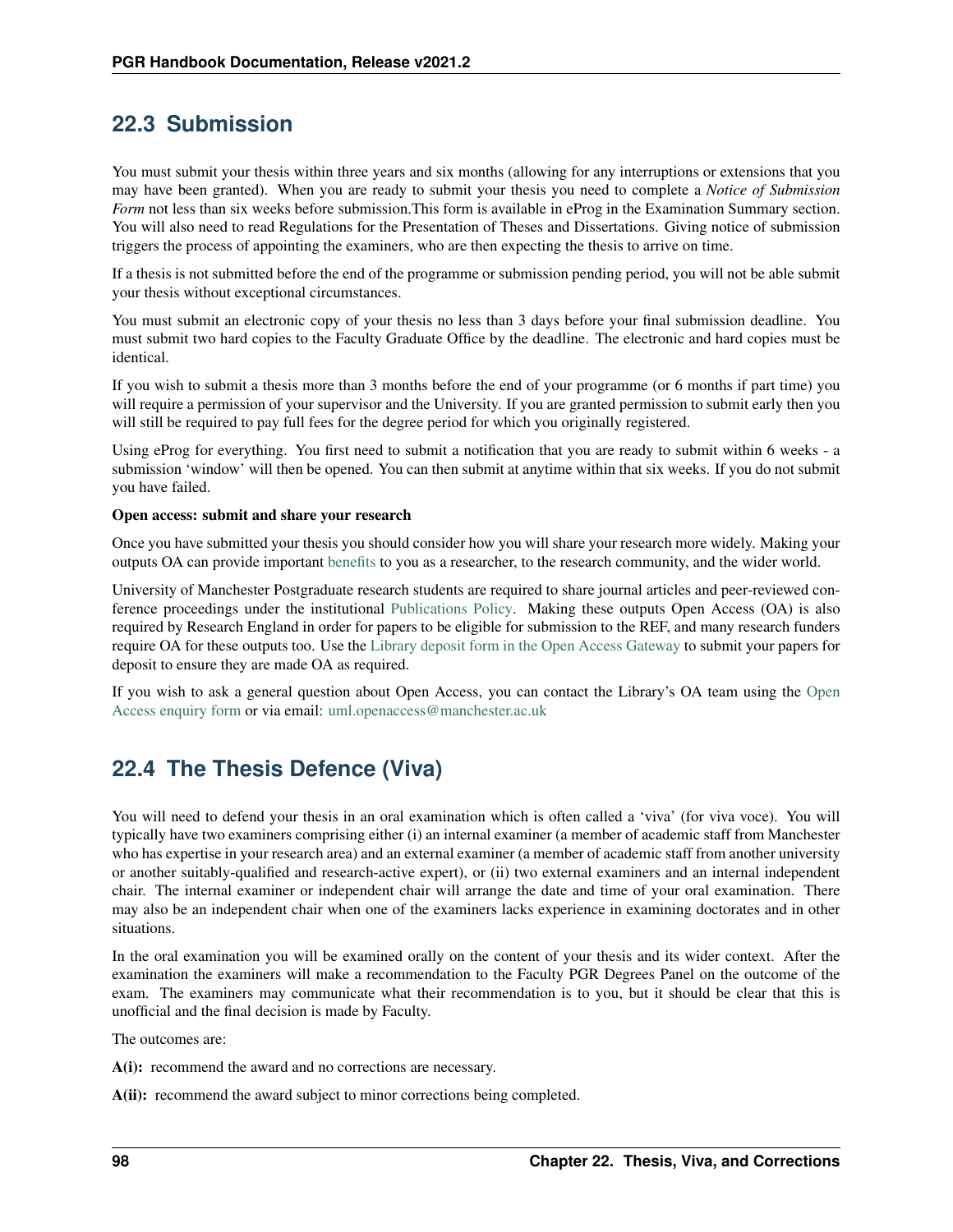- B(i): refer: the thesis is satisfactory in substance but defective in presentation; allow resubmission without the need for a further oral examination.
- B(ii): refer: the thesis is satisfactory in substance but defective in presentation; allow resubmission and require a further oral examination.
- B(iii): refer: the thesis requires further research to be done; allow resubmission and require a further oral examination.
- C(i): award MPhil on the basis of the thesis presented.
- C(ii): award MPhil on the basis of the thesis presented, subject to minor corrections being completed.
- C(iii): reject, but invite the candidate to revise and resubmit the thesis for the degree of MPhil within six months. A candidate will be permitted to resubmit on only one occasion. A fresh examination of the thesis will be required and may include a further oral examination.
- C(iv): no award be made to the candidate and no resubmission be permitted.

The most common outcome is A(ii). Normally minor corrections required under A(ii) must be completed within 4 weeks of the result being communicated to you by the Faculty PGR Degrees Panel. Likewise with the outcome C(ii) the minor corrections required for award of MPhil must be completed within 4 weeks.

PGRs with outcomes B(i)–B(ii) and C(iii) normally have up to six months to resubmit their thesis (in the latter case for MPhil). PGRs with outcomes B(iii) have one year to resubmit their thesis. A resubmission fee is charged.

### **22.4.1 Viva Format**

Following the relaxation of national COVID restrictions on 19th July 2021 vivas can now be held either entirely inperson, remotely via video link, or a hybrid approach can be adopted whereby one or more members of the examination appear via a video link.

As the PGR this is pretty much your choice - although we suggest you discuss it with your supervisory team and make sure the examiners are happy with the choice before the agree to whichever 'flavour' or viva is chosen.

### **22.4.2 Viva Advice**

Further advice from Prof Bill Buchanan OBE, PhD, FBCS - Professor at Edinburgh Napier University:

Be ready to defend, up to a point. You are unlikely to ever win with a debate with the External Examiner, as they typically have the experience to know when they are right. The Examiner does want to see you putting up arguments against theirs, and not bend. A strategy is often to debate the case, and try different routes of explanation, but then to take on their advice for any changes that would be required.

Draw it out and keep it simple. Drawing diagrams and abstracting is a great way to explain your ideas, so wherever possible try to draw an abstraction to show a key point. Try not to over complex things, as they examiner is often looking for you to article complex ideas in a simple and understandable way.

The simplest things are often the most difficult to explain. Many candidates go into a Viva thinking they will get probed on the complex areas of their work, but end up having to justify an extremely simple concept, that they have taken for granted. An examiner can often spot a weakness in some fundamental areas and probe around that, in order to see how the candidate thinks through a problem. So candidates should also try and be well versed on the fundamentals areas, especially when it involves maths.

Know your examiners. Every examiner is different, and they have their own style. Some go from page to page, others read generally around significant parts of the work. They will generally have expertise in certain areas, so try and understand their motivations in their research, and some of their specialities, as they are likely to draw on these for questions.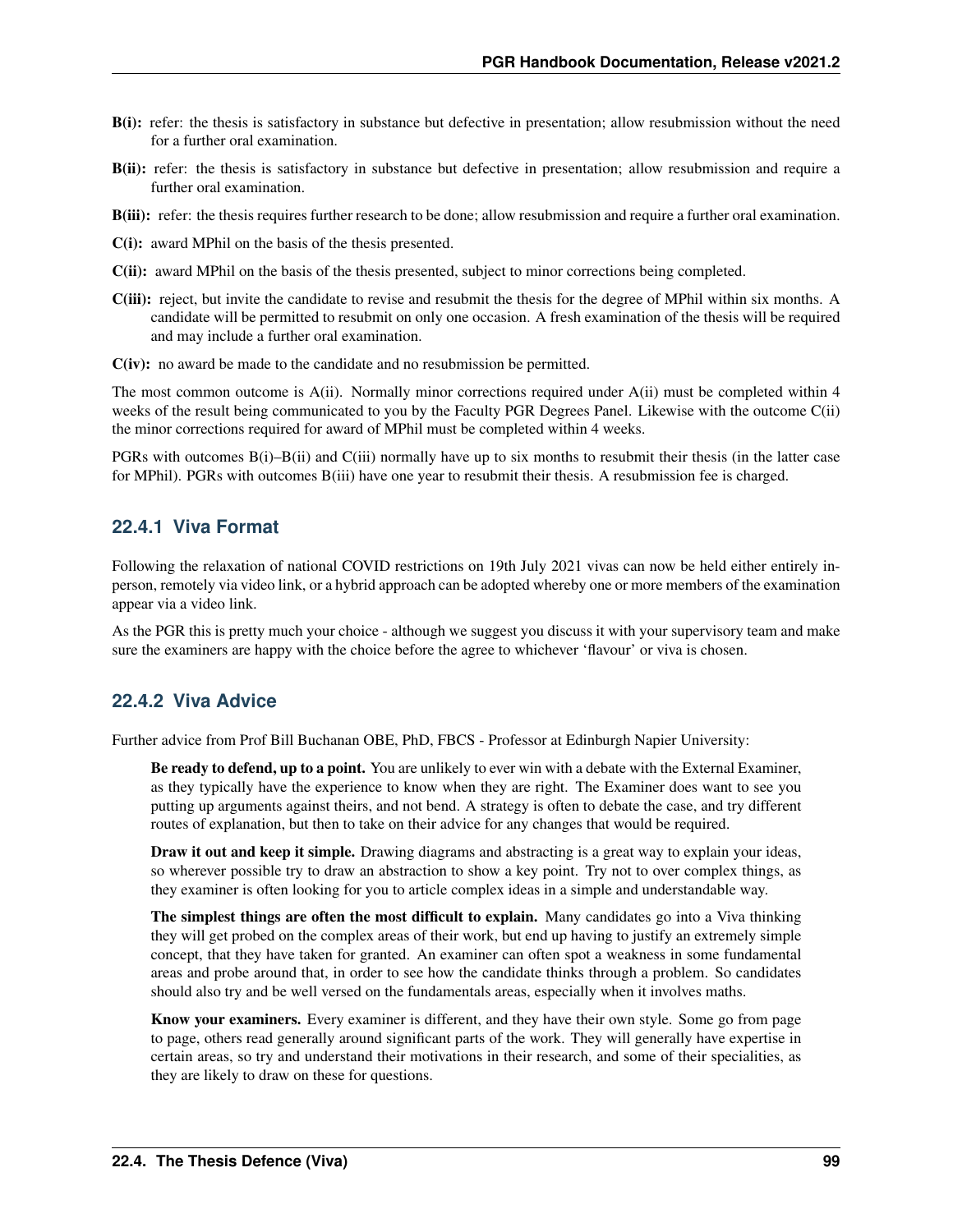Don't leave it too long for the Viva. The best time for a Viva is straight after you've written your thesis, so try and don't leave it too long for the Viva, as you will forget a few things.

Stay calm and enjoy. It is your opportunity to lock horns with an expert in their field, so enjoy it, as you'll probably never have the chance to do something like this in your career.

Be humble. A PhD is a long road, and you learn along that road. The end result should setup you up for the even longer road ahead, but you now have all the tools to be ready for a career in research. None of us truly knows the formula for a successful PhD, but the methods applied by examiners and supervisors have stood the test of time, and do actually result in something that can contribute to the body of science.

Remember that you are standing on the shoulders of giants. A key thing is knowing whose shoulders you are standing on, and help the others who could stand on your shoulders.

Enjoy your time! And finally, for a bit of advice, have a look at Ralph Merkle's time. He invented key exchange while an undergraduate, but his professor rejected his ideas because he didn't articulate them properly, and Ralph then tried to publish a paper on it, but it was rejected because he had no literature in the paper. So, try and write well . . . and perfect the art of speaking directly to the reader, and also follow the rules of research that have been laid down over the centuries, and you're halfway there.

# **22.5 Corrections**

Once you have had your viva you will typically get corrections. Once you have completed the corrections, they send a PDF copy of the corrected thesis directly to the internal examiner for approval.

Once the examiner is happy the corrections have been completed, they need to fill out the Corrections Sign Off Form on eProg. Once that's been completed, we can open a Final Submission Window for you to submit in eThesis. Once received and acknowledged, We can then produce an award letter and complete yout studies on Campus Solutions.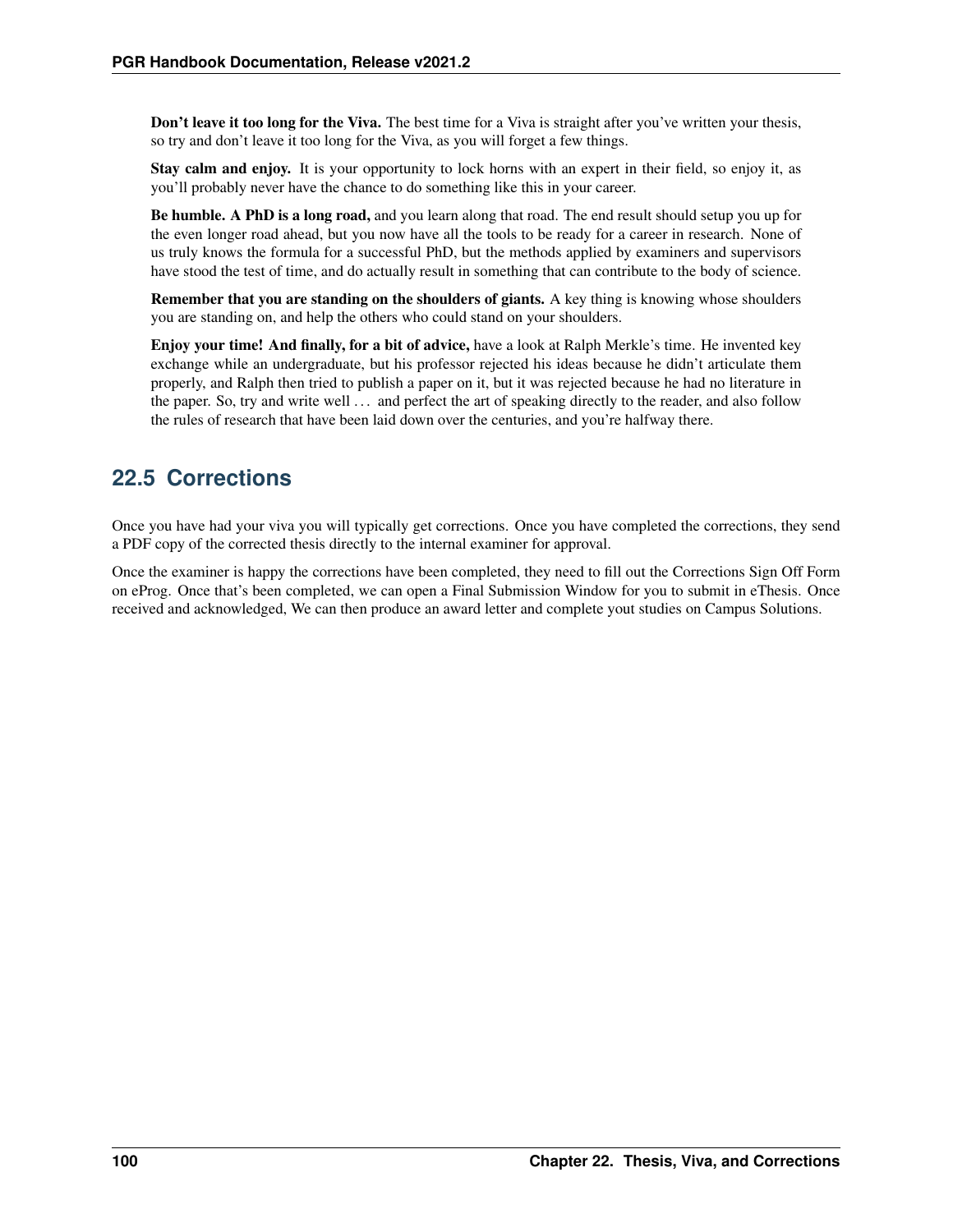# **CHAPTER**

## **TWENTYTHREE**

# **SAFETY**

Danger: COVID 19 - Remember that the Safety briefing and regulations now include COVID 19 2m distancing and mask wearing. Check the central University advice on all aspects of Health and Safety in a COVID 19 world.

This Health and Safety section provides a summary of the major Health and Safety issues of which all staff and PGRs should be aware; for further details see the [School Health and Safety Policy Document](http://staffnet.cs.manchester.ac.uk/acso/healthpolicies.php)<sup>[2](#page-104-0)</sup>.

# **23.1 Fire, Emergencies and First Aid**

## **23.1.1 Fire Safety Arrangements and Requirements**

All staff and PGRs are expected to respond promptly to all fire alarm activations (except the weekly tests at specified times). Staff who are responsible for groups of PGRs or visitors at the time of an alarm are expected to stop teaching or speaking, and to lead the whole group in the evacuation procedure.

### **Fire Detection**

Kilburn and IT Buildings are fitted with automatic detectors supplemented by break glass points located throughout each building. These activate the buildings audible alarm in the event of fire or smoke. The automatic detectors allow early detection of any developing fire.

If you discover a fire and the building alarm is not sounding, activate the nearest break glass point on your escape route and evacuate the building immediately. Make your way to the building assembly point and await further instruction. If possible you should inform security of the event and supply them with as much information as possible in order for them to evaluate the risk and to take appropriate action.

#### **Fire Alarm**

The audible alarm for Kilburn building is a two stage system:

Stage 1 An intermittent alarm -– be prepared to evacuate the building.

Stage 2 A continuous alarm – evacuate the building immediately.

The audible alarm for IT building is a single system. Upon hearing the fire alarm it is necessary to evacuate the building.

In the event of the alarm being activated Security will attend in the first instance.

<span id="page-104-0"></span><sup>2</sup> <http://staffnet.cs.manchester.ac.uk/acso/healthpolicies.php>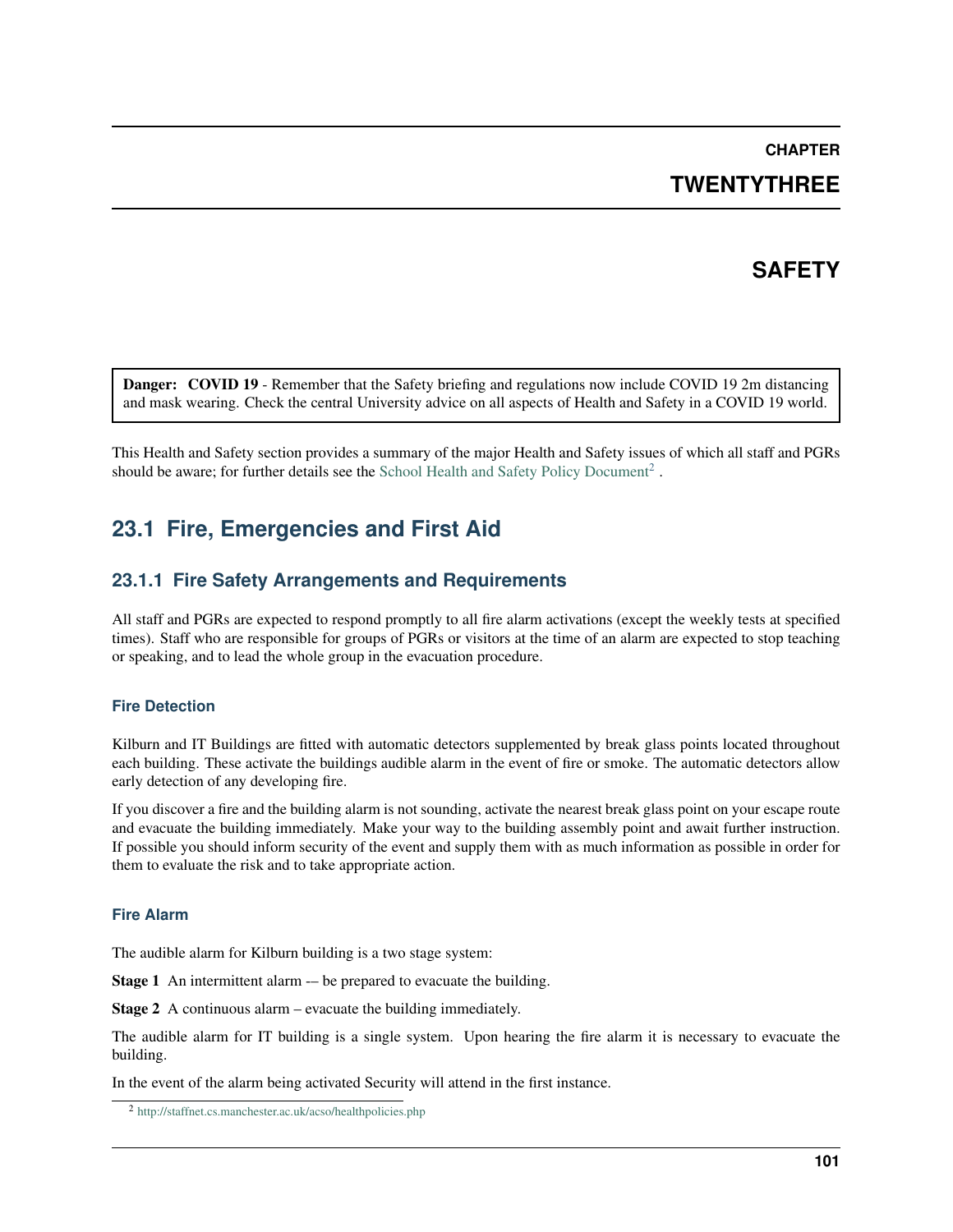### **Fire Evacuation Procedure**

On hearing the fire alarm all occupants should evacuate the building immediately by their nearest available exit.

- Do not use lifts.
- Do not return to offices to collect belongings.
- Go to Building Assembly Point.

Fire action notices are located throughout all buildings on campus summarising the specific local fire safety arrangements. Local fire notices also indicate the nearest fire assembly point. Evacuation Marshals are located throughout the building (identified by hi-visibility vests in an alarm situation) and are instructed to provide assistance and direction in the event of the fire alarm being raised.

#### Danger: DO NOT RE-ENTER THE BUILDING UNTIL THE EMERGENCY SERVICES OR SECURITY HAVE ADVISED YOU THAT IT IS SAFE TO DO SO.

#### **Means of Escape**

Means of escape are signed throughout the building. Green running man signs indicate the nearest emergency exit. You should familiarise yourself with the nearest means of escape within your local working area, as well as alternative routes should your main means of escape become inaccessible.

### **Fire Alarm Test**

The fire alarm is tested weekly at the following times, and should last for no longer than 20 seconds:

- IT Building Thursday at 2:00pm.
- Kilburn Building Wednesday at 1.45pm.

#### **Fire Extinguishers**

Fire extinguishers are provided extensively through out all University buildings and should only be used by personnel specifically trained in their correct operation.

#### **Automatic door closers**

Throughout the Kilburn and IT buildings many of the fire doors are allowed to remain open during the day by means of an automatic fire detection door closing system. These units are designed to release the door following a continuous constant sound of 65 decibels and above, for a period of 20 seconds or more.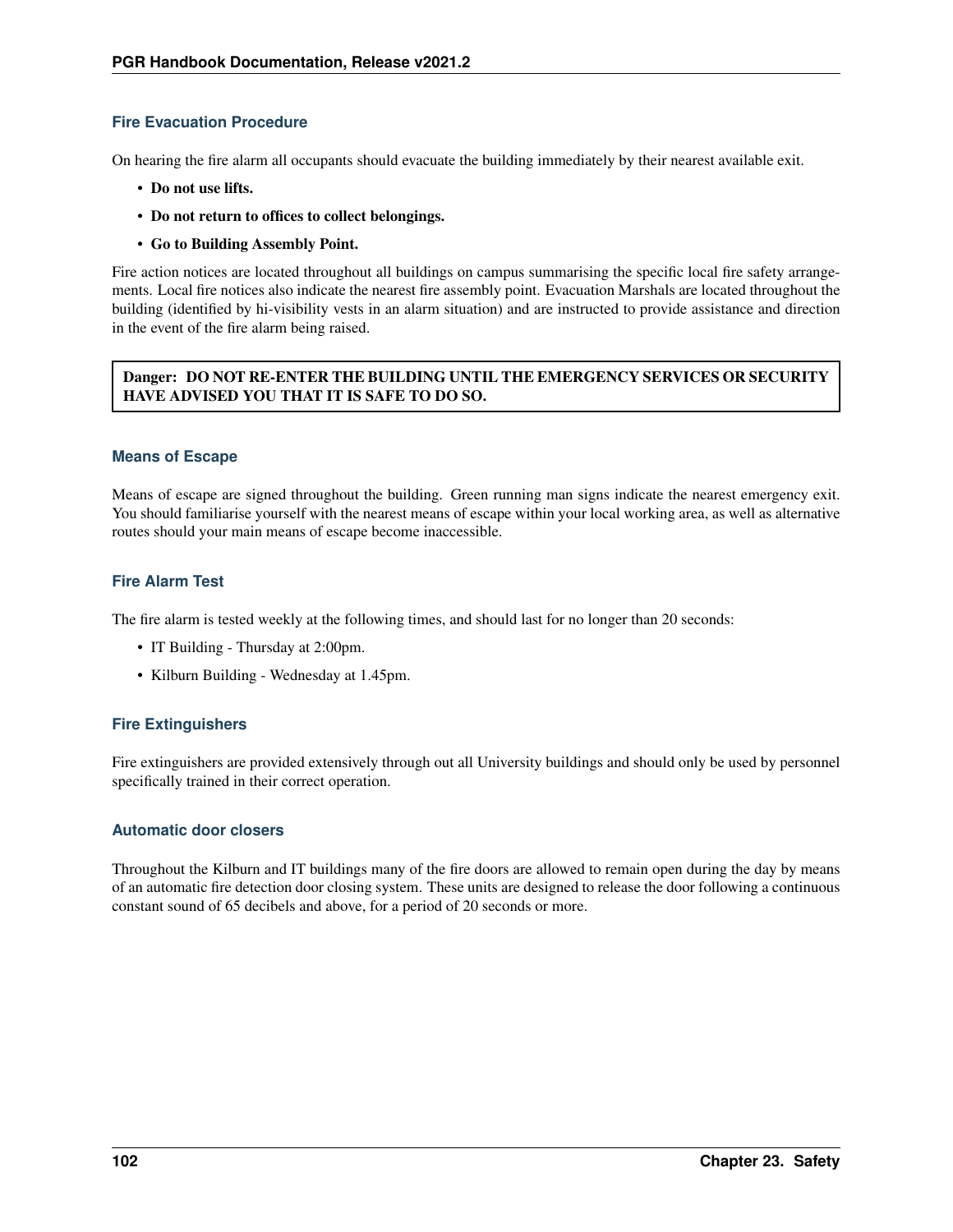#### **Link bridge**

The Kilburn and IT buildings have separate fire alarm systems in place. The link bridge between the Kilburn and IT buildings has been fitted with a flashing beacon, connected to the fire alarm system, which is activated during an emergency situation. A Marshal will be stationed on the bridge to assist occupants of the vulnerable building to escape in an orderly manner and to prohibit re entry.

## **23.1.2 Emergencies**

In the event of any emergency, medical or otherwise, please contact the emergency services by calling 9999 internal or 999 external line. The University Security Office must also be informed once the emergency services have been alerted by calling 69966 internal or 0161 306 9966 external line. The Department Health and Safety Advisor must be notified of any emergency by calling 56118 internal or 0161 275 6118 external line.

University Security telephone number can be found on the reverse side of your University staff/PGR card.

The Department Health and Safety Advisor must be notified of any emergency by calling 56118 internal number 0161 275 6118 if dialled externally (07917558862 mobile number).

## **23.1.3 First Aid**

The Department has a number of trained first aiders in the Kilburn and IT buildings able to provide basic first aid as required. Details of current first aiders are available on first aid notices located next to each fire notice and can be found near to every exit point of the building, on notice boards throughout the buildings. If local first aiders are not available or assistance is required outside normal working hours, Security can be contacted to provide first aid by calling 69966 internal or 0161 306 9966 external line.

## **23.1.4 Emergency Evacuation Marshals**

The University requires that all Departments appoint suitable numbers of emergency evacuation marshals to assist in the evacuation of all occupants from the buildings should an emergency situation arise. The criteria used for identifying the number of evacuation marshals required is one marshal per floor per protected stair case. In the Department of Computer Science a Marshal is also required to be posted on the link bridge between the Kilburn and IT buildings to ensure no one enters one building from the other during an emergency situation.

# **23.2 Accidents and Incidents**

All accidents, dangerous occurrences and near misses must be reported in the first instance to the Department Safety Advisor and documented as necessary using the correct form. Accident and incident forms are available via [Safety](http://www.healthandsafety.manchester.ac.uk) [Services](http://www.healthandsafety.manchester.ac.uk)<sup>[3](#page-106-0)</sup>

Reporting of accidents and incidents are necessary for the following reasons:

- To comply with legal requirements depending upon the nature of the accident or incident.
- To investigate the accident / incident and take steps to prevent recurrence.
- To keep records in case of possible future litigation.
- To allow collation of accident statistics.

<span id="page-106-0"></span><sup>3</sup> <http://www.healthandsafety.manchester.ac.uk>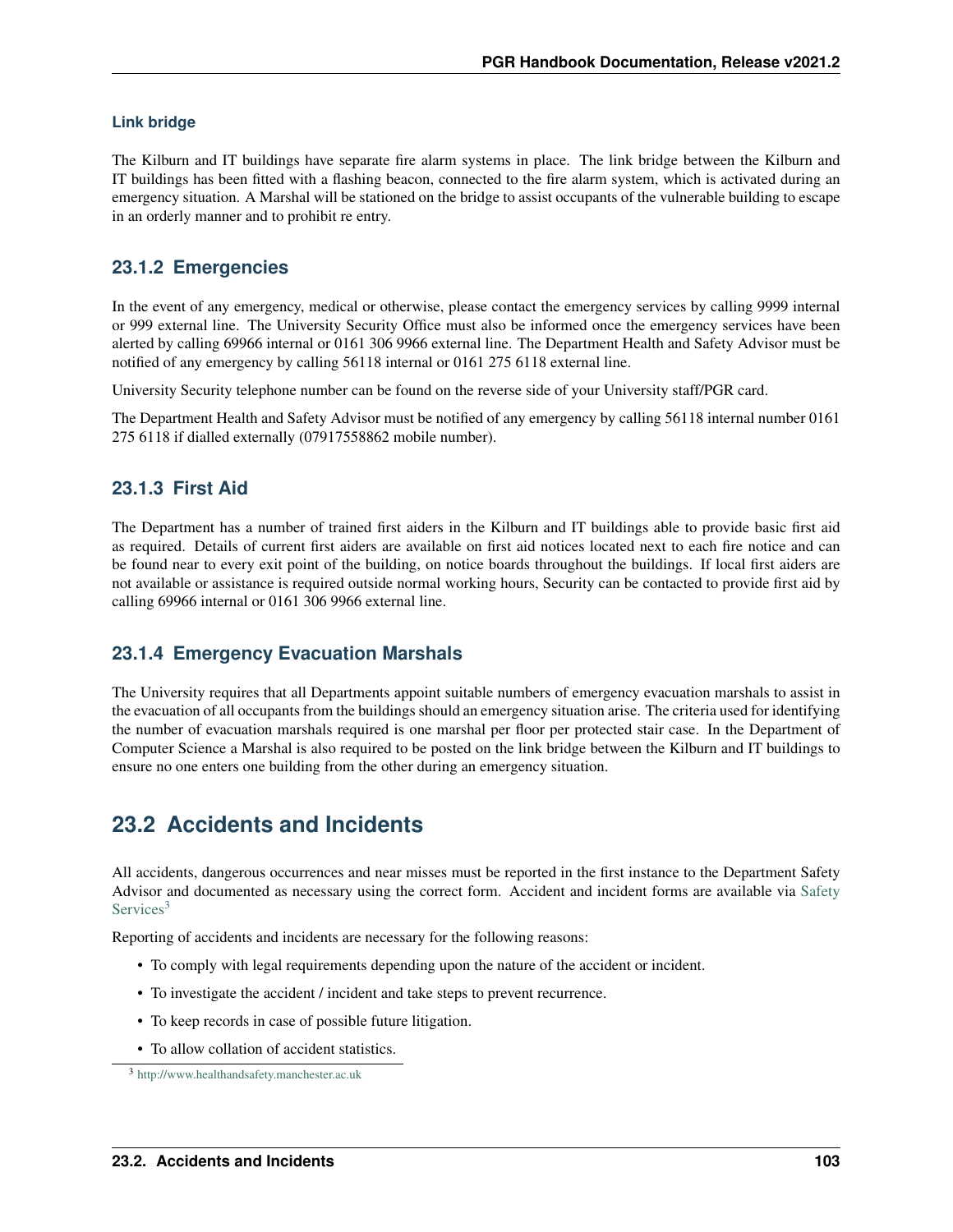Near misses should also be reported to your Department Safety Advisor as acting upon near misses will prevent accidents occurring.

# **23.3 Electrical Equipment**

Any electrical equipment brought into the Department for use in offices, laboratories or workshops must be suitable for the intended purpose, meet UK requirements for safety, and display the CE universal quality standard mark. The Department Health and Safety Advisor must be informed if any electrical equipment is brought into the Department other than via the normal purchasing system. For the Department to comply with health and safety legislation it is essential for all portable appliances, including those built at The University of Manchester, to be checked and tested on a regular basis. The Department carries out Portable Appliance Testing in accordance with university guidelines and maintains a database of all such equipment. Checks and tests are carried out at regular intervals. High risk portable appliances (Heaters, power supplies, electric drills, kettles, etc) are checked and tested annually. Lower risk items like computer workstations, which are classed as semi-permanent fixtures, are checked and tested every four (4) years.

All portable appliances, including separate mains cables will be clearly labelled upon completion of the test. A recommended retest date will be indicated on the label.

Please ensure that ALL heaters and high load non-essential appliances within your working area are switched off before you leave the building.

# **23.4 Lone Working and Extended Hours Working**

### **23.4.1 Lone Working**

Lone working is defined as working without close or direct supervision, and without contact form others.

To reduce the risks associated with lone working it is the policy of the Department of Computer Science not to permit any lone working activity beyond normal office based activities without first completing a risk assessment for the activity.

The requirements of the University guidance on [Lone Working](http://documents.manchester.ac.uk/display.aspx?DocID=13891)<sup>[4](#page-107-0)</sup> should be followed at all times.

#### **Extended Hours Work**

Entry to the Kilburn Building outside of normal hours (before 08.00 and after 18.00 Monday to Friday, plus all day at weekends and bank holidays) requires an extended hours pass (which can be obtained from the PGR Support Office). During this time the presence of security or Department staff members cannot be guaranteed. It is therefore extremely important that all occupants know what to do should an emergency situation occur within the Department such as a fire, or the need for medical attention.

<span id="page-107-0"></span><sup>4</sup> <http://documents.manchester.ac.uk/display.aspx?DocID=13891>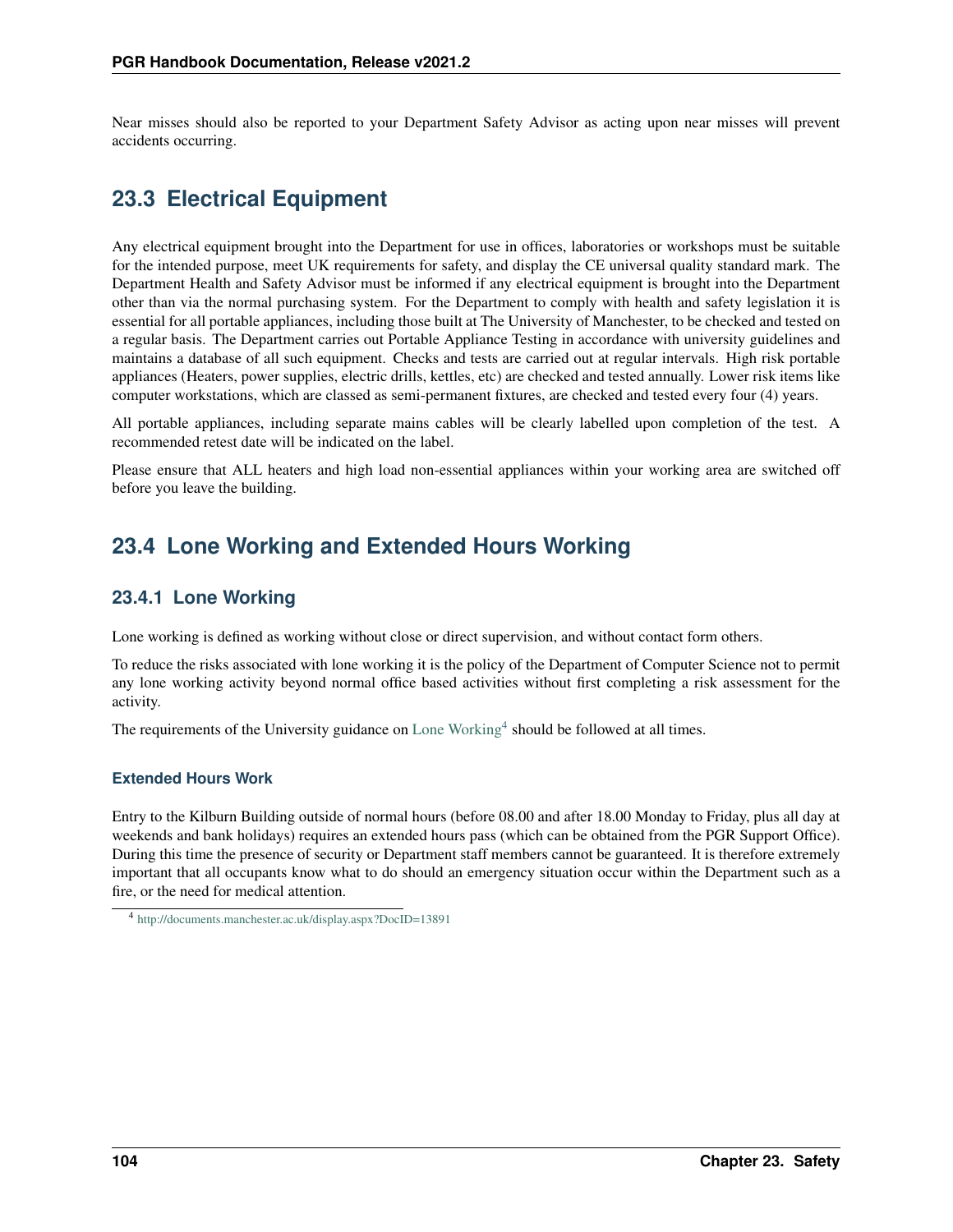#### **Kilburn Building**

Use of the Kilburn building outside normal working hours will be permitted following successful completion of the out-of-hours induction online training course. Upon successful completion of the out-of-hours induction training, the following access times will be made available for masters PGRs: 6pm –- 11.30pm Monday – Friday, 8am –- 11.30pm Saturday and Sunday.

Outside normal working hours the Kilburn Building is to be used for study and research (office based) purposes only, and access is restricted to the Lower First floor. No social events or gatherings will be permitted unless an appropriate member of staff has been notified and has agreed to the event. Depending upon the details of the event it may be necessary to complete a risk assessment (see out of hours events section below). Please contact the Department Safety Advisor, [James Fields](mailto:James.Fields@manchester.ac.uk)<sup>[1](#page-108-0)</sup>, for guidance and further information.

#### **Information Technology Building**

Outside normal working hours access into the IT building is gained via the south entrance door only. Swipe access is required and the out-of-hours book must be signed by all users detailing name, work location and times of entry and exit. The swipe card access system for the IT building is only enabled for staff and postgraduate PGRs based in the IT building who have undertaken the necessary local and health and safety inductions.

#### **Occupants of the buildings remaining on site after normal working hours**

Any person wishing to remain in the buildings outside normal working hours must sign the appropriate out-of-hours books. The out-of-hours book for the Kilburn Building is located at the porter's lodge; the-out of-hours book for occupants of the IT building is located in the foyer of the building by the main entrance.

This procedure is necessary should an emergency situation occur. Responding emergency services must be able to account for all personnel on site during an emergency situation such as a fire or bomb scare.

The Department reserves the right to spot check anyone on site outside normal working hours to ensure that this procedure is being followed. Anyone found not to have followed the correct procedure may be asked to leave the building, and may be suspended from out-of-hours activities for a period.

Please remember that authorisation to use The Kilburn and IT buildings outside normal working hours is a privilege, and not an automatic right, and that there is no right of appeal for anyone excluded from out-of-hours access to these buildings.

### **23.5 Chemical Safety**

Any chemical(s) brought into the Department for experimental, practical or general use must be controlled and a risk assessment carried out to ensure that the chemical is used, stored and disposed of safely.

<span id="page-108-0"></span><sup>1</sup> <mailto:James.Fields@manchester.ac.uk>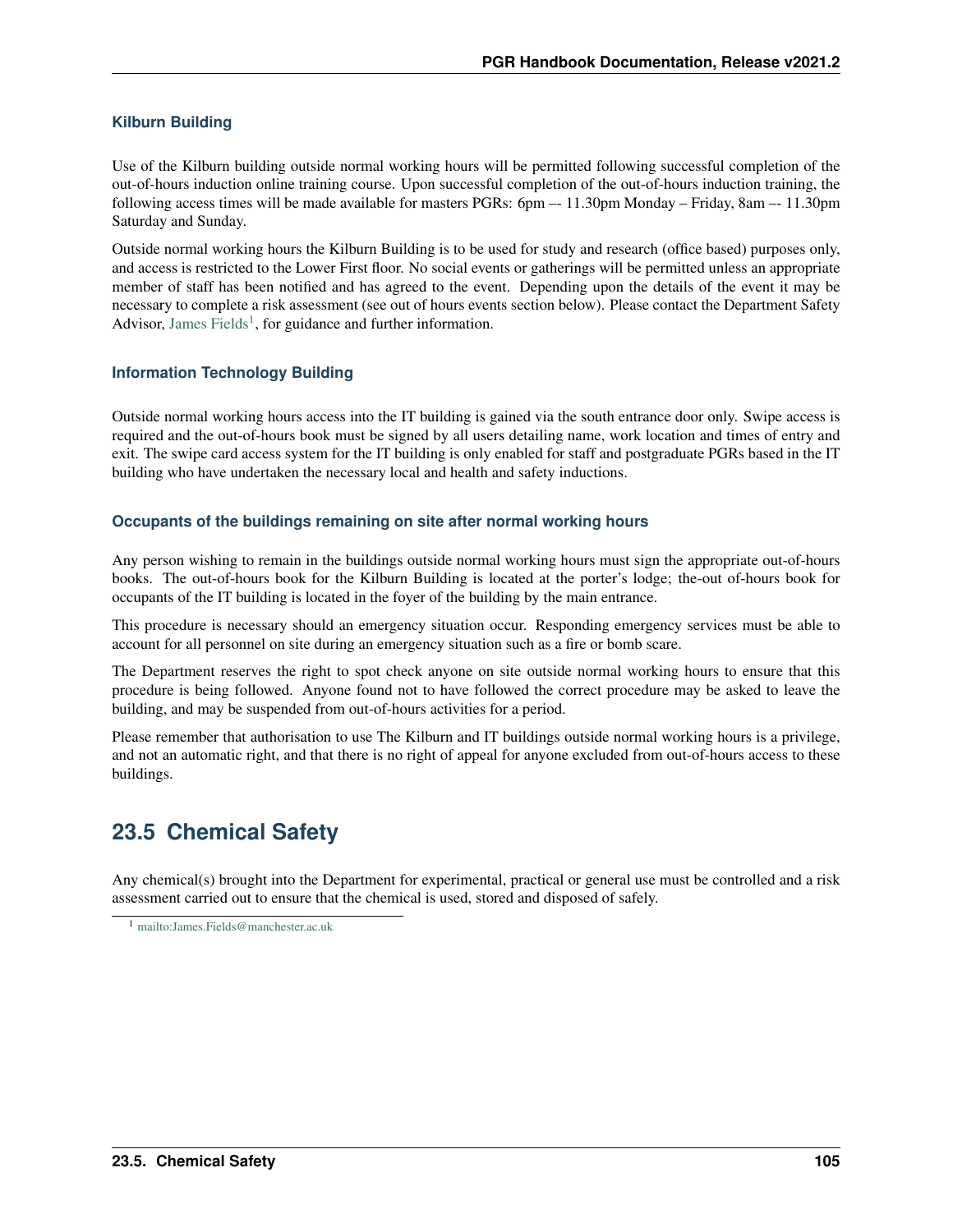## **23.6 Department smoking policy**

To comply with current Government legislation The University of Manchester promotes a no smoking policy within all buildings, irrespective of their use or location. This policy also applies to e-cigarettes. To safeguard staff, PGRs and visitors from the adverse effects of second hand smoke, and to show unity with other Departments, the Department of Computer Science has adopted a no smoking exclusion zone within 5 meters of all Department entrances and exits of the Department buildings. Smoking is also prohibited directly outside open windows where smoke may drift into Department premises. Your assistance in keeping the Department of Computer Science a safe and healthy place to work and study in is much appreciated.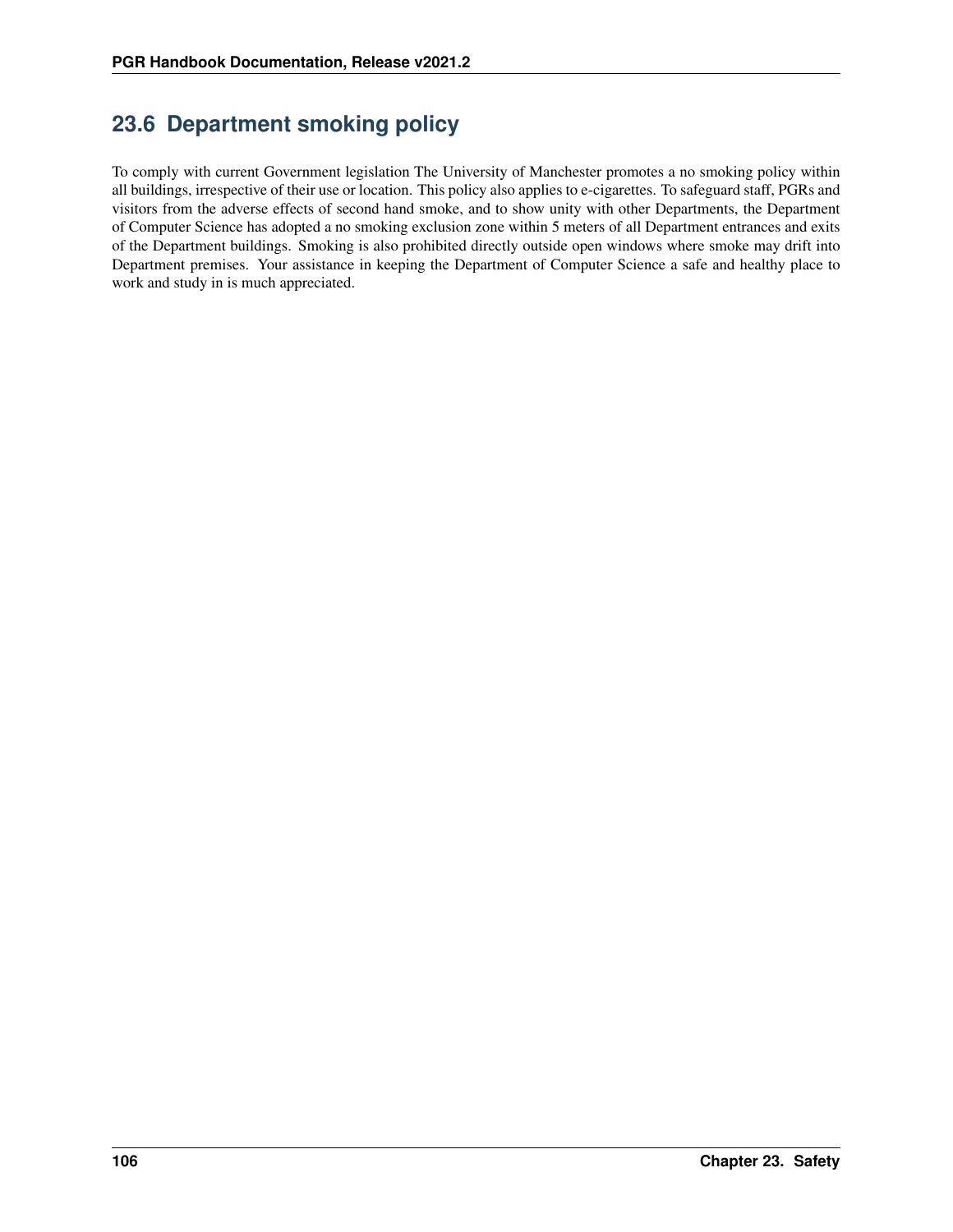**CHAPTER TWENTYFOUR**

### **HEALTH & WELLBEING**

PhD study is a very difficult, stressful and often lonely endeavour in many ways by necessity, because if successful, at the end of your work you will be the world expert on your particular research topic. Because of these characteristics our work may sometimes cause us to be stressed, anxious, depressed or generally unhappy. The first thing you should realise is that you are not alone, these feelings are not just experienced by you, many people have these feelings and experience these situations (at some point in our careers - probably all of us). As a Department (and wider University) we realise that many people are confronting loneliness, pressure and are questioning their ability to complete their PhD. Join up to the [PGR Discord Server](https://discord.gg/ArVYxfWGpY)<sup>[6](#page-110-0)</sup> to hang-out with others who are doing a PhD.

You can also get more advice from the mental health and wellbeing Code of Practice. This section signposts to resources and support for both PGRs and supervisors from the 24 hour helpline to six ways to wellbeing. [Any](https://staffnet.manchester.ac.uk/rbe/rdrd/code/#d.en.796919) [changes/additions/new resources are added here so this is really the one reliable link to use.](https://staffnet.manchester.ac.uk/rbe/rdrd/code/#d.en.796919)

You should realise that I (Simon) confronted stress when completing my PhD - I was working at a full time job and was also trying to complete the PhD at the same time - I was 'idea rich' but 'time poor' and because I was outside the Department I had no peer support (or at least I felt weird about attending social and peer support events). It took me some time to realise that my PhD thesis was not the end point of the work, and that in some ways it was just an artificially imposed milestone. I was placing a lot of emphasis on writing a perfect Thesis and 'finishing' the work on time. I realised that the thesis would never be perfect and that the work in total could not be completed in 3-4 years. I decided to be pragmatic and do just enough work to get me an OK thesis. So you see, my PhD is not stellar, it is good enough to get me the PhD. I just continued the work after the thesis submission date by doing all the things I wanted to do in the four years after I'd submitted (in my own time). I published zero papers in my PhD but published 14 over those four years after I'd finished it. In my opinion you have to be pragmatic about these things - sometimes you are able to publish papers and write a really good thesis - sometimes you can't (personal circumstances, caring responsibilities, and the topic can all affect that). And I don't know of any Post Doctoral Researchers who are happy with their thesis five years after submitting it, not one. There will always be more to do and more work to undertake, that is what the rest of your life is for.

So please, do realise that you are not alone and we are here to help and support you. The first thing to do is to talk to someone you can trust - this may be your supervisor, advisor, or any of the PGR Academic Team.

Whoever you decide to talk to you should also contact the University [Support Services](http://www.studentsupport.manchester.ac.uk/) and you might find the (we have a subscription) [Big White Wall](http://www.studentsupport.manchester.ac.uk/taking-care/big-white-wall/) (free online mental health and wellbeing support 24/7) helpful. There is also useful advice on the [PGR Life wellbeing page.](http://www.pgrlife.manchester.ac.uk/supportingyou/wellbeingandhealth-resourcesforpgrs/) There are also some [excellent ideas](https://twitter.com/ZJAyres/status/1239983524259737606) about how to manage and stay well. The Counselling and Mental Health Service have this on their website: [https://www.counsellingservice.manchester.ac.uk/](https://www.counsellingservice.manchester.ac.uk/buildyourmentalhealthexpertise/) [buildyourmentalhealthexpertise/](https://www.counsellingservice.manchester.ac.uk/buildyourmentalhealthexpertise/) Which has some interactive "treatment" resources like Moodgym, ECouch etc. We have booklets which have some self-help CBT based tasks, [http://www.selfhelpguides.ntw.nhs.uk/manchester/;](http://www.selfhelpguides.ntw.nhs.uk/manchester/) also there are some additional resources here: [https://www.counsellingservice.manchester.ac.uk/interactive-resources/.](https://www.counsellingservice.manchester.ac.uk/interactive-resources/) And a page specific to PGR that includes some Apps that were trialled by PGRs as part of an OfS project [https://www.counsellingservice.manchester.ac.uk/pgr/.](https://www.counsellingservice.manchester.ac.uk/pgr/)

The University has a wealth of resources, support and advice on [Wellbeing](http://www.studentsupport.manchester.ac.uk/taking-care/wellbeing/)<sup>[2](#page-110-1)</sup> for postgraduate researchers ranging

<span id="page-110-0"></span><sup>6</sup> <https://discord.gg/ArVYxfWGpY>

<span id="page-110-1"></span><sup>2</sup> <http://www.studentsupport.manchester.ac.uk/taking-care/wellbeing/>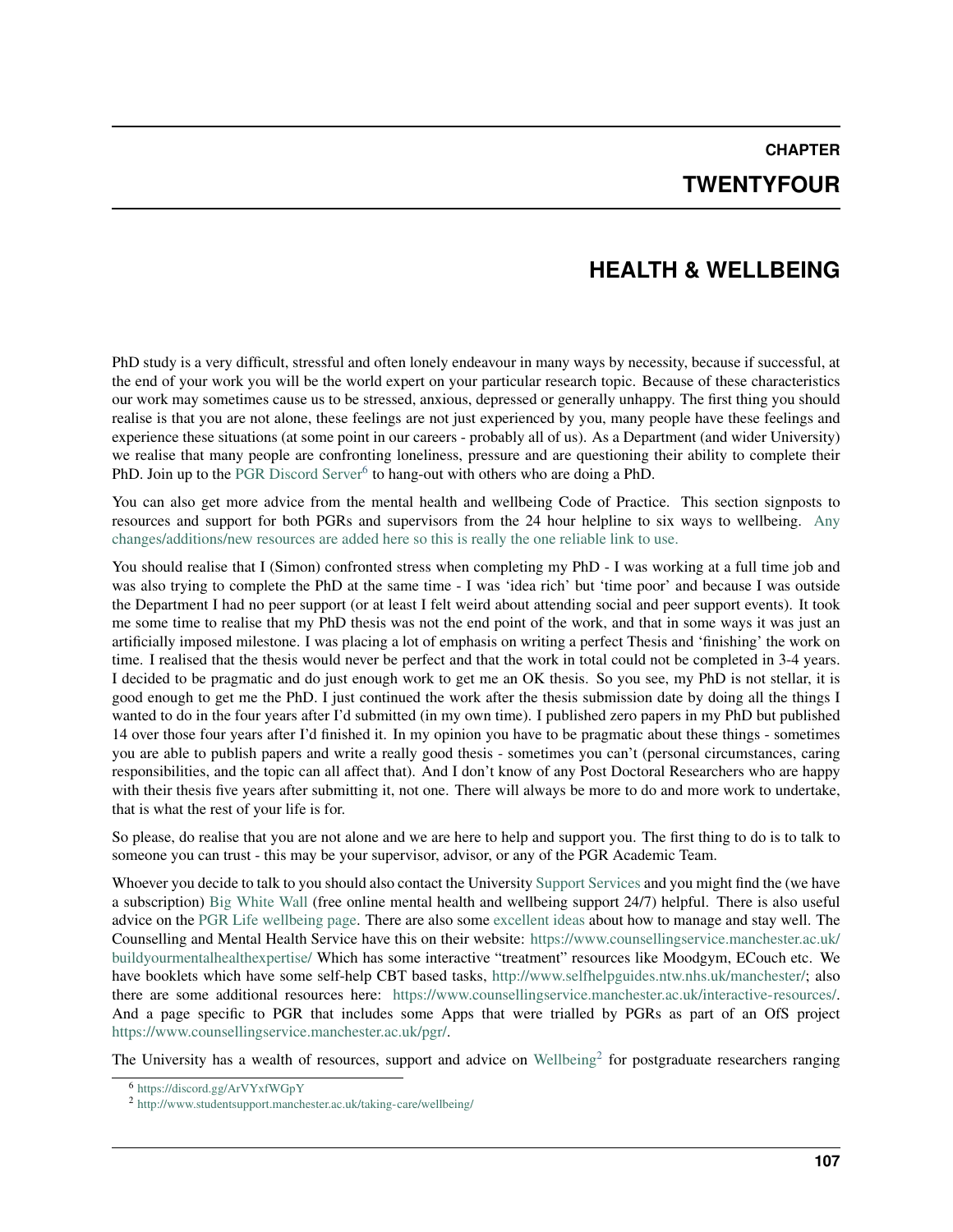from online resources on reducing stress and tension through to talking to counsellors at times of greater need. These resources and support are there for you to use – if you feel well, you will do well.

## **24.1 In General. . .**

Based on research by the New Economics Foundation, the University has identified the six ways to wellbeing: six actions to build into your day-to-day life in order to feel good and function well.

Being well doesn't need to be hard work, it could be taking a walk, meeting a friend for a coffee or simply smiling at someone. Have a look at these pages to see how you can implement these was into your daily life, you may even be doing some of them already.

We need PGRs to be closely involved and inform the work and outcomes of the project so over the next few months we will be asking you to join group discussions and provide us with your ideas and opinions on wellbeing and mental health.

### **24.2 Discrimination and Harassment**

Discrimination and harassment come in many guises, all of which are unacceptable to the University and which have no place in a civilised working and learning environment.

Any cases of harassment and discrimination will be taken very seriously by the University and, where necessary, the appropriate procedure will be used to investigate complaints. The documents below outline the roles and responsibilities of the University, staff and PGRs in constructing a non-discriminatory learning environment.

## **24.3 Bullying**

Although there is no legal definition, bullying is a repetitive behaviour which is intended to hurt someone either emotionally or physically, through offensive, intimidating, malicious or insulting behaviour. This is often aimed at certain people because of their race, religion, gender or sexual orientation or any other aspect such as appearance or disability. This can make a person feel vulnerable, upset, humiliated, undermined or threatened.

Bullying can take many forms including:

- Social and emotional This can include excluding someone deliberately excluding from meetings or communications without good reason.
- Cyberbullying This form of bullying takes place online via social media and can include negative comments intended to cause distress, sharing personal information without permission, stalking, harassment, trolling and spreading fake rumours.
- Name calling This can include making derogatory remarks about appearance or performance, taunting someone, making threats and using insults as a way of humiliating the other person.
- Sexualised bullying This can form of bullying can be extremely distressing and someone may feel silenced to report this because they feel violated and degraded.
- Physical This form of bullying is when someone physically hurts another person for example by pushing, punching and other forms of physical violence.

#### Getting help

The University has a Zero Tolerance policy towards bullying and harassment. If you think you or someone you know has been bullied or harassed there are a variety of support options available to you. If you are unsure of what to do or need someone to talk to, please contact: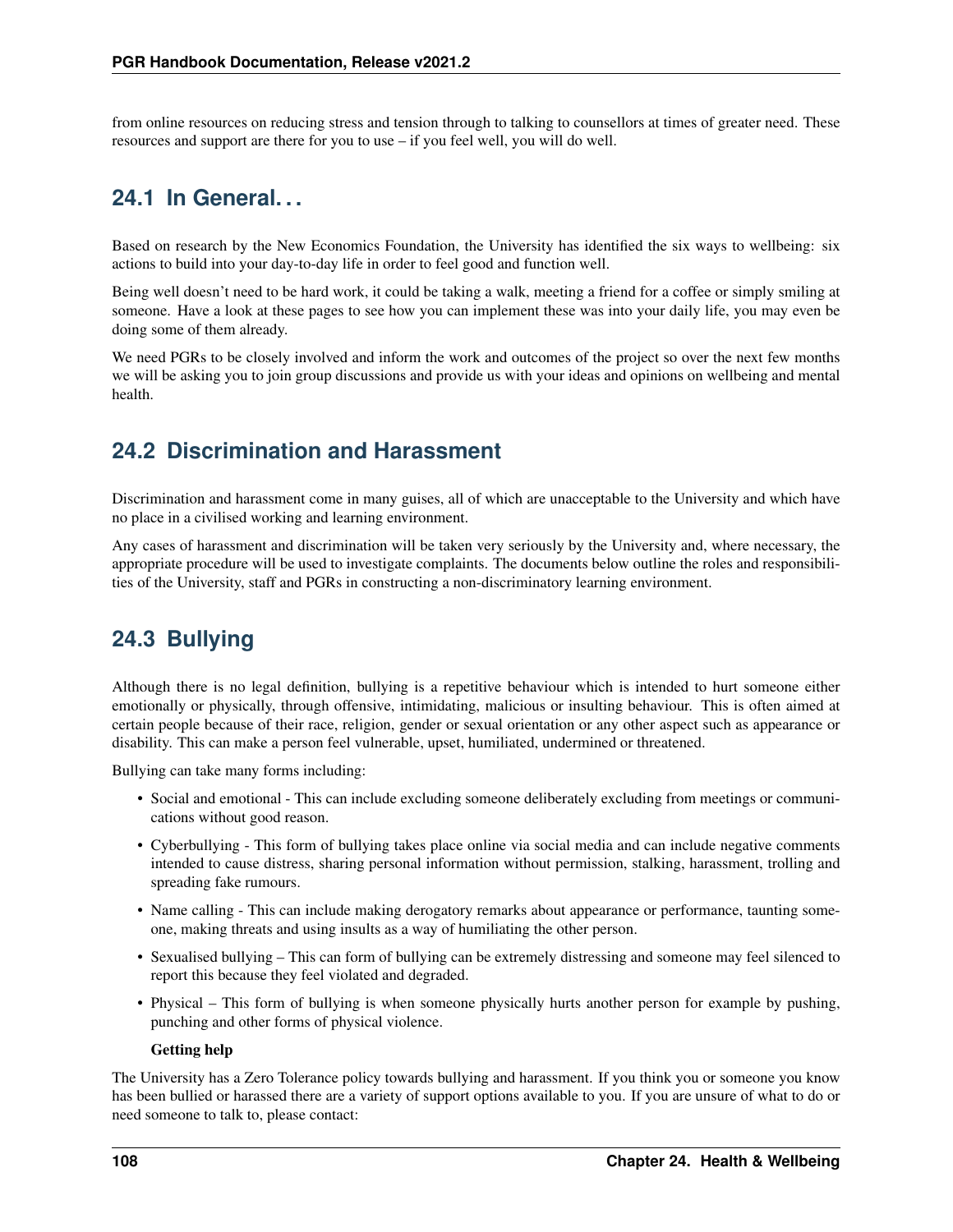- [Harassment Support Advisors.](https://www.reportandsupport.manchester.ac.uk/support/university-harassment-support-advisors) An advisor can talk through the University's procedures, how to make a complaint and what support is available, in confidence.
- [Counselling Service.](http://www.counsellingservice.manchester.ac.uk/) The University's team of professional counsellors, psychotherapists and mental health workers offers confidential support.
- [Equality, Diversity and Inclusion Team.](http://www.staffnet.manchester.ac.uk/theguide/index.htm?page=contact&id=RegSec-%3EHR-%3EEqualityDiversity) The team provides advice, support and guidance on equality, diversity and inclusion related issues to students, academic advisors and other staff in student-supporting roles.
- [The Mediation Service.](http://www.staffnet.manchester.ac.uk/equality-and-diversity/mediation/) The University's Mediation Service offers an alternative dispute resolution approach; it is confidential and can help resolve a disagreement or conflict, with a colleague in the work place or a fellow student.
- [The Disability Advisory Support Service.](http://www.dso.manchester.ac.uk/) The University's dedicated disability advisors can provided advice, guidance, and support to staff and students about a range of practical adjustments to your work or studies.
- Your School. If you are a student you can talk to your academic adviser, or a [support adviser in your school](http://documents.manchester.ac.uk/display.aspx?DocID=31406)
- [Student Support and Advice.](http://www.manchester.ac.uk/ssa) This University service offers support and advice on issues affecting your student life, with signposting and referral to more specialist services. If you're not sure where to go, this is a good place to start. Find them in the Atrium on the first floor of University Place.
- [UMSU Advice Service.](https://manchesterstudentsunion.com/adviceservice) This is a free confidential, impartial service where students can get advice and information on academic and personal issues, including advice on procedures and representation at hearings. The Advice Service is also a hate crime reporting centre
- [Residential Life Advisors.](http://www.manchester.ac.uk/reslife) If you are a student in Halls, all of the residences have a team of ResLife Advisors (RLA's) living in-house, which is made up of either postgraduate students or members of staff at the University. The team can be an important source of guidance and support for students.
- [Mitigating Circumstances.](http://documents.manchester.ac.uk/display.aspx?DocID=23886) If you feel your studies have been affected by what has happened you can consider applying for mitigating circumstances. [An advisor in your school will be able to provide more information.](http://documents.manchester.ac.uk/display.aspx?DocID=31406)

#### Reporting bullying

- [Report and Support.](https://www.reportandsupport.manchester.ac.uk/) Students and staff can report an incident using the University's Report and Support system. You can choose to do this anonymously or you can request support from an advisor. If you choose to talk to an advisor they will be able to talk through the options and support available to you, in confidence.
- [University Procedure.](https://www.reportandsupport.manchester.ac.uk/support/university-policy) If you choose to make a formal complaint to the University about a student or member of staff there are procedures which set out the steps you'll need to follow.

### **24.4 Support for trans students**

The student support team are the point of contact within the Department for confidential support and advice to all trans students - we realise that for some students, it may be the first time they contact anyone. We can help you communicate a new name and your pronouns (he/she/they/other) to teaching staff, support staff and your tutorial group. We can also advise on how to update your university records and final degree certificate to reflect your gender identity, and arrange for a new student card, pictures and email address. If you'd prefer to speak to somebody outside of the Department, you can contact:

- LGBTO society<sup>[3](#page-112-0)</sup>
- [Trans Officer](https://manchesterstudentsunion.com/top-navigation/student-voice/diversity-liberation/liberation-officers/)<sup>[5](#page-112-1)</sup>
- [Report and Support](https://www.reportandsupport.manchester.ac.uk/)<sup>[4](#page-112-2)</sup>

<span id="page-112-0"></span><sup>3</sup> [https://manchesterstudentsunion.com/groups/lgbtq-society–2](https://manchesterstudentsunion.com/groups/lgbtq-society--2)

<span id="page-112-1"></span><sup>5</sup> <https://manchesterstudentsunion.com/top-navigation/student-voice/diversity-liberation/liberation-officers/>

<span id="page-112-2"></span><sup>4</sup> <https://www.reportandsupport.manchester.ac.uk/>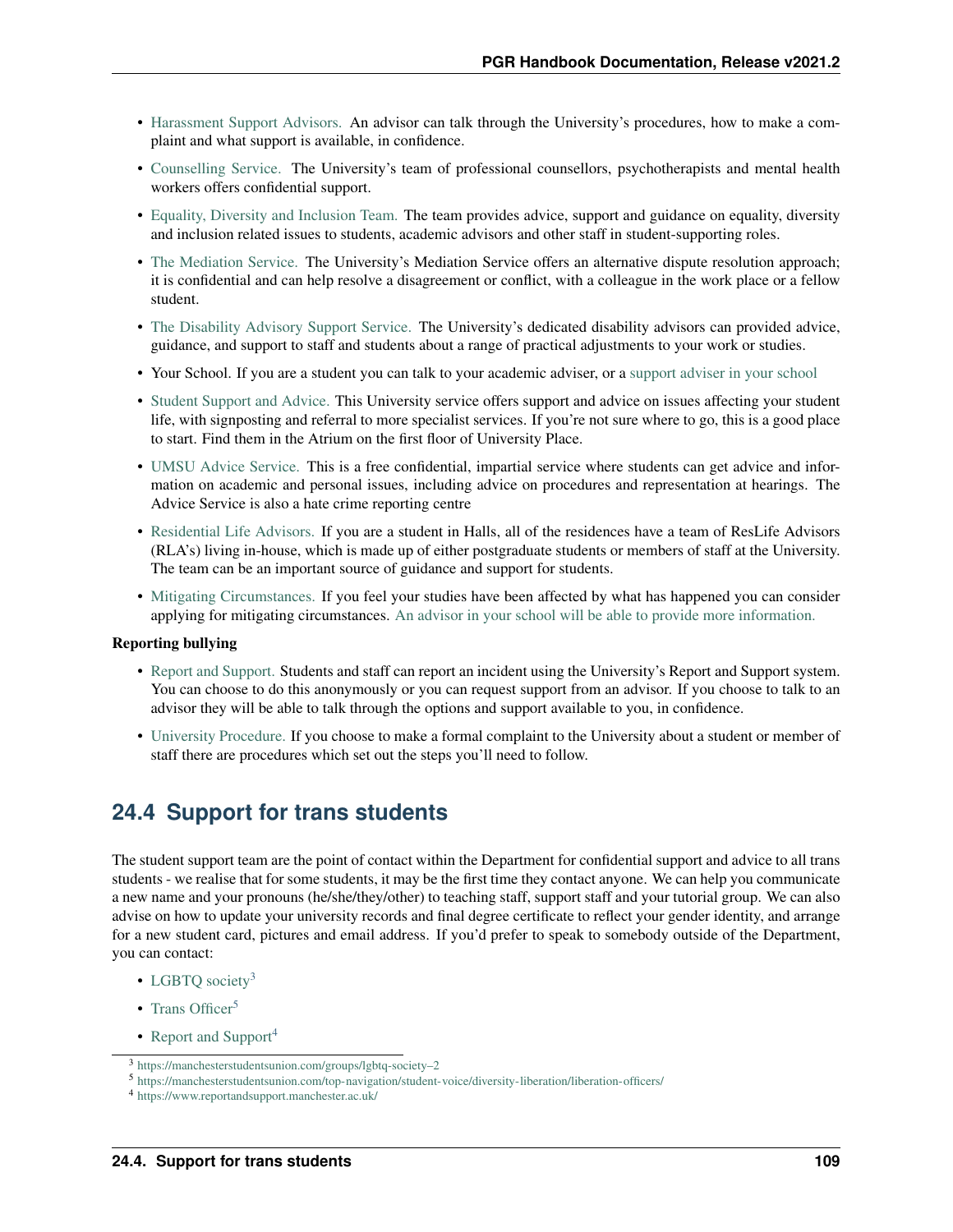## **24.5 Imposter Syndrome**

Across the world, millions of successful people are pursued by fears of inadequacy, despite achieving great things. The psychological thread that runs between all these people is called the impostor syndrome and it makes it hard -often impossible- for people to internalize their accomplishments. And although some people battle through, others are not so lucky. [https://blog.dropbox.com/topics/work-culture/imposter-syndrome.](https://blog.dropbox.com/topics/work-culture/imposter-syndrome)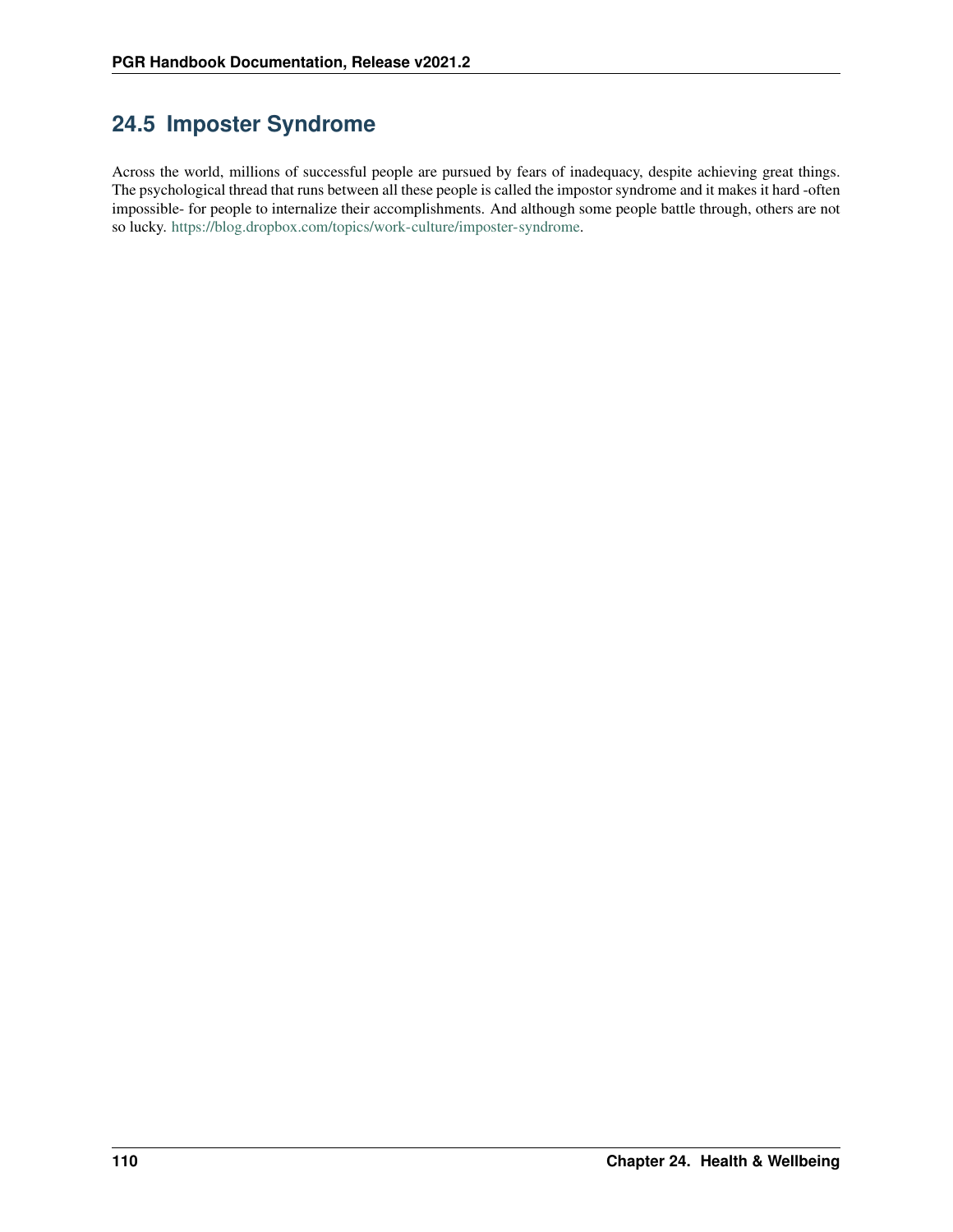**CHAPTER**

### **TWENTYFIVE**

## **EXTENSIONS AND INTERRUPTIONS**

**Danger:** COVID 19 - You can get an Extenion or Interuption for non specific COVID related reasons with very minimal (read none) evidence. If you are a University or UKRI (EPSRC, BBSRC, MRC, etc) sponsored PGR then some of this may be funded, if not then you will need to contact you sponsor about funding but the extension or interuption can still be granted unfunded by the University. In this case, please contact the relevant person for an update after you have read this Handbook, the *[COVID 19 Update](#page-22-0)*, and looked at the PGR COVID 19 FAQ [https://www.staffnet.manchester.ac.uk/coronavirus/faqs/pgr/.](https://www.staffnet.manchester.ac.uk/coronavirus/faqs/pgr/)

If you become unable to function as a PGR for any reason, the first thing you should do is to make sure your main supervisor knows. Alternatively, you may choose to talk with your advisor, the PGR tutor or PGR director, someone from the counselling service, or your GP, as appropriate. If you need to interrupt your studies for a period of time, you can request an interruption. The relevant policy is also in Circumstances Leading to Changes to Postgraduate Research Study Policy.

Danger: In many cases we still expect you to complete within the *[Progression Limit](#page-90-0)*.

You need to apply to FSE Faculty Graduate Panel and some documentary evidence may be required. This may be due to your own ill health, illness or death of someone close to you, or similar types of issues which prevent you from carry on with your research for a time. It cannot be for reasons associated with your research not going well and cannot be used just to extend the time to get the degree.

It is best to apply for an interruption as soon as you recognise the problem and are able. Retrospective applications are less likely to succeed, unless the nature of the mitigating circumstance made it very difficult for you to apply at the time. Once you pass through an End of Year progress point, you cannot apply for a mitigating circumstance which took place before the progression.

Currently the Department can approve:

- 1. Interruptions for internships and field work
- 2. Interruptions for maternity/paternity leave (or Extension of submission pending due to maternity leave, if the PGR is in the SP period)
- 3. ATAS-related interruptions
- 4. Interruptions due to hospitalisation
- 5. Failure of research equipment

(Retrospective requests for maternity leave must be considered by the Associate Dean)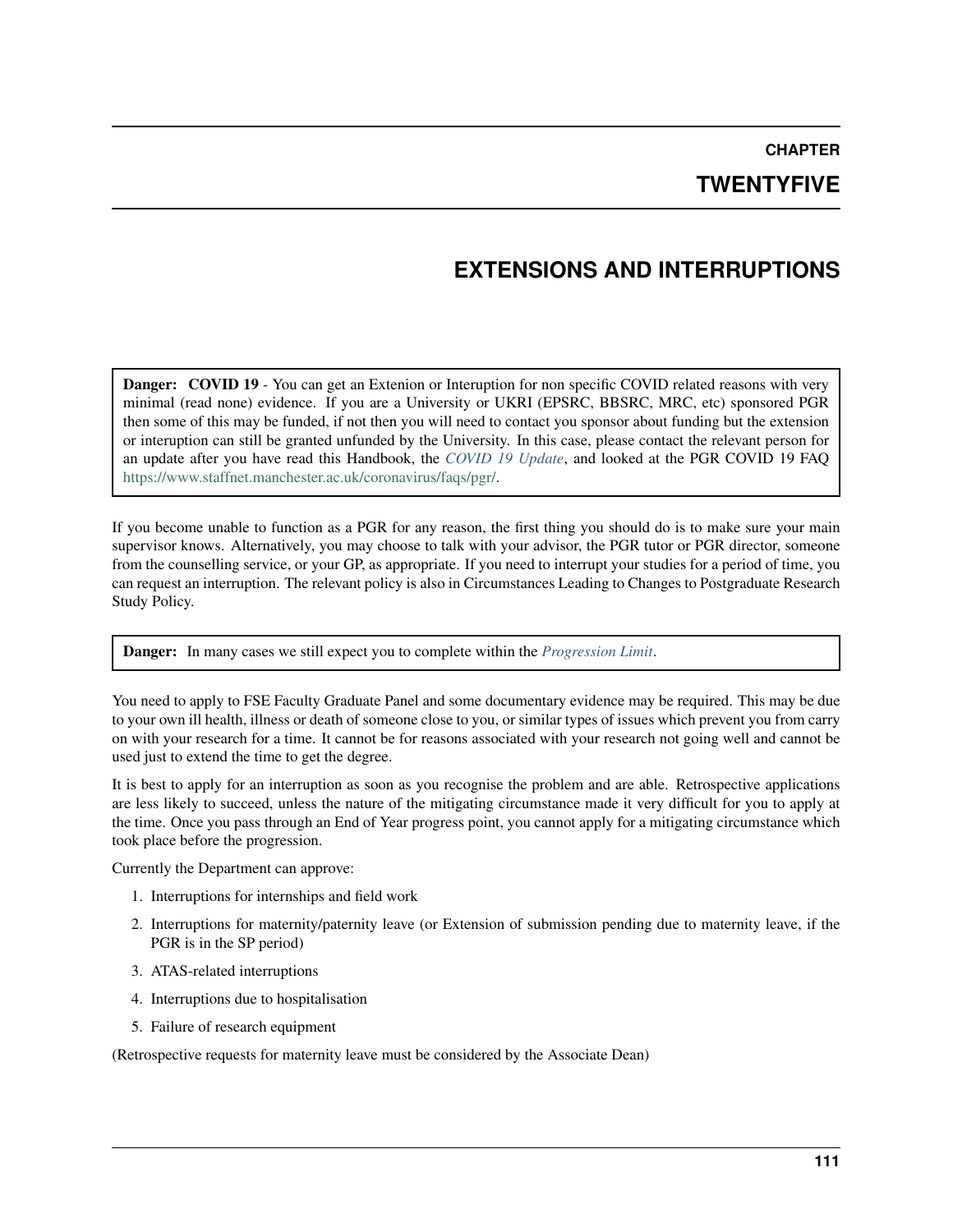Danger: Interruptions or Extensions are not granted mearly to give you more time to write-up and they must be supported with evidenciary documentation.

## **25.1 Extensions Close to the Submission deadline**

The process for students who have not received a decision on their extension request by their submission deadline date, or who are in the process of submitting an extension request at the time of their deadline is as follows:

In order to ensure that the PGR Services Team does not acknowledge/process any "unfinished" thesis for examination, PGR Panel agreed that students should not deposit any version to the eThesis repository (via electronic submission window on My Manchester) – instead, a copy of the thesis (as it stands) should be sent to the Faculty PGR Services Team along with the extension request form. The thesis copy does not have to be sent at the same time as the request form, but must be received by the PGR Services Team no later than the student's current deadline date.

Please email your thesis copy to [Student Support](mailto:compsci-sso-pgr@manchester.ac.uk)<sup>[1](#page-115-0)</sup>, making clear that the draft is being submitted while you wait for the outcome of your extension request. We will then pass the copy on to the PGR Services Team.

The PGR Services Team will keep a copy of the thesis on file. If the extension request is later rejected, the student will be given the opportunity to upload the same version to the eThesis repository. Before processing, the PGR Services Team will cross-check the uploaded thesis with the copy on file, to ensure that both versions are exactly the same.

<span id="page-115-0"></span><sup>1</sup> <mailto:compsci-sso-pgr@manchester.ac.uk>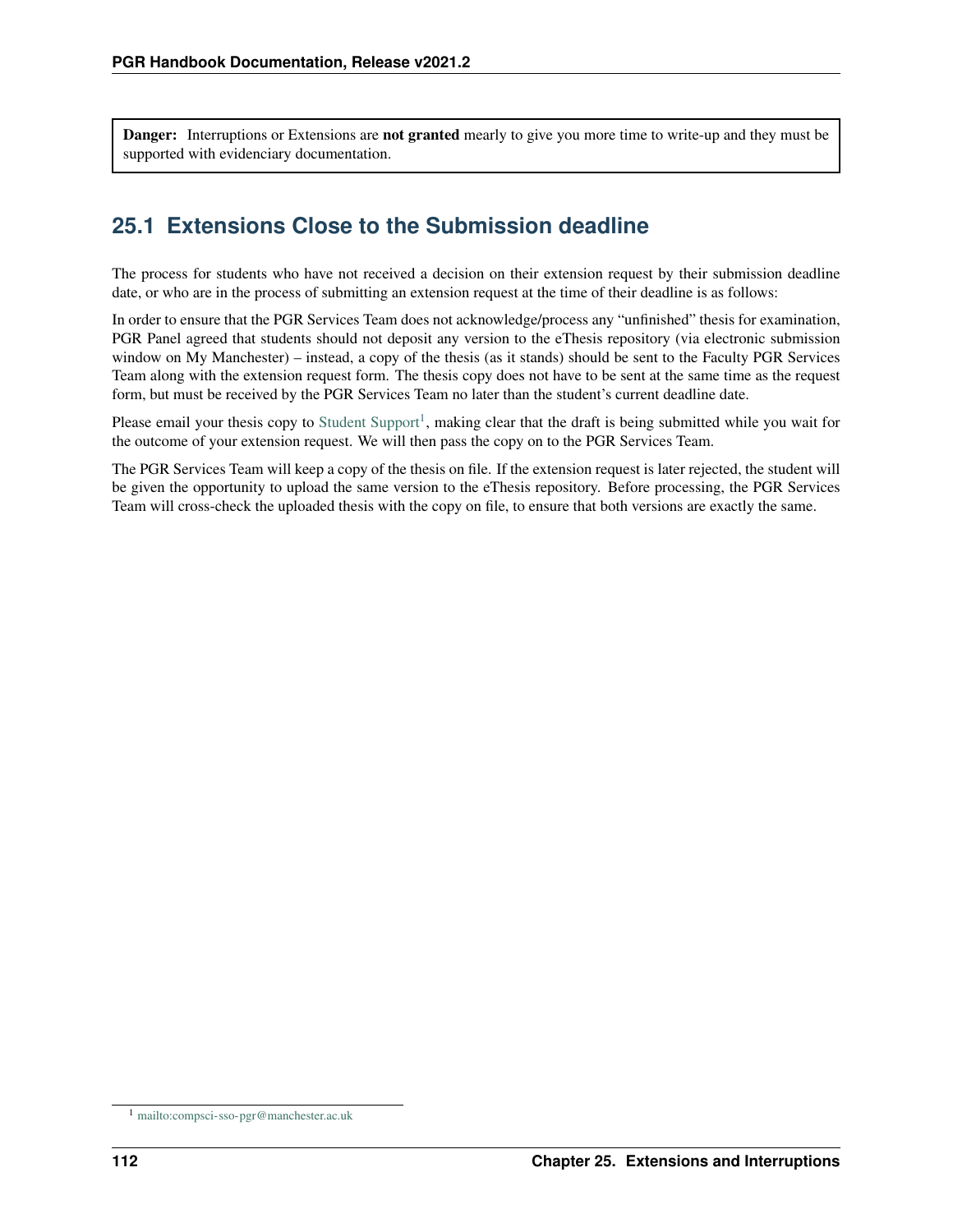**CHAPTER**

### **TWENTYSIX**

### **STUDENT SUPPORT AND GUIDANCE**

### **26.1 Department & Postgraduate Support Staff**

Head of Department: [Prof Robert Stevens](mailto:robert.stevens@manchester.ac.uk)<sup>[2](#page-116-0)</sup>, Room: IT Building 114, Phone: 0161-275 6251.

Head of PGR: Simon Harper  $(HoPGR)^3$  $(HoPGR)^3$ , Room: Kilburn Building 2.60, Phone: 0161-275 0599.

Deputy Head of PGR: [Dr Bijan Parsia \(DHoPGR\)](mailto:bijan.parsia@manchester.ac.uk)<sup>[4](#page-116-2)</sup>, Room: Kilburn Building 2.88, Mobile: 0792 717 9742.

[Student Support](mailto:compsci-sso-pgr@manchester.ac.uk) Office: Student Support<sup>[1](#page-116-3)</sup>, Faculty of Science and Engineering South Campus hub is based in Engineering Building A,

- Disability Advisory and Support Service (DASS): The DASS provides support for disabled staff and students in the University and also offers support and advice to prospective students and employees. They provide a *confidential* service and enable management of the level of disclosure within the University in order to provide agreed support. They work with a wide range of students, including students with specific learning difficulties (such as dyslexia), mental health difficulties (such as anxiety), medical conditions (such as epilepsy and arthritis), deaf and hard of hearing students, blind and partially sighted students, and students with autism/Asperger syndrome. [Disability Advisory and Support Service](http://www.dass.manchester.ac.uk)<sup>[5](#page-116-4)</sup> [\(DASS](http://dass@manchester.ac.uk)<sup>[6](#page-116-5)</sup>) Phone: 0161 275 7512 Location: 2nd floor, University Place.
- Student Guidance Service (formerly known as the Academic Advisory Service): This offers confidential advice on any matter relating to your studies or any issue affecting you and your academic progress. It is independent from Faculties and Departments, completely confidential, and is run by a small team of part-time advisors, some of whom are members of academic staff.
- Housing & Accommodation Issues: The Accommodation Office deals with student accommodation in the University Halls of Residence. Separate halls are available for undergraduates and postgraduates, but the University also has halls comprising a mix of both.
- Manchester Student Homes: is a service for students, owned and run by the University, along with Manchester Metropolitan University (MMU). The services are free to students. They list a large number of privately-rented accredited houses, flats and rooms and are also there to give you housing advice if you need it.
- Students Union: The University of Manchester Students' Union (UMSU) is an organisation, independent of the University, to which all students automatically belong. The Student Union building houses a wide range of services for students, including welfare and legal advice.

<span id="page-116-0"></span><sup>2</sup> <mailto:robert.stevens@manchester.ac.uk>

<span id="page-116-1"></span><sup>3</sup> <mailto:simon.harper@manchester.ac.uk>

<span id="page-116-2"></span><sup>4</sup> <mailto:bijan.parsia@manchester.ac.uk>

<span id="page-116-3"></span><sup>1</sup> <mailto:compsci-sso-pgr@manchester.ac.uk>

<span id="page-116-4"></span><sup>5</sup> <http://www.dass.manchester.ac.uk>

<span id="page-116-5"></span><sup>6</sup> <http://dass@manchester.ac.uk>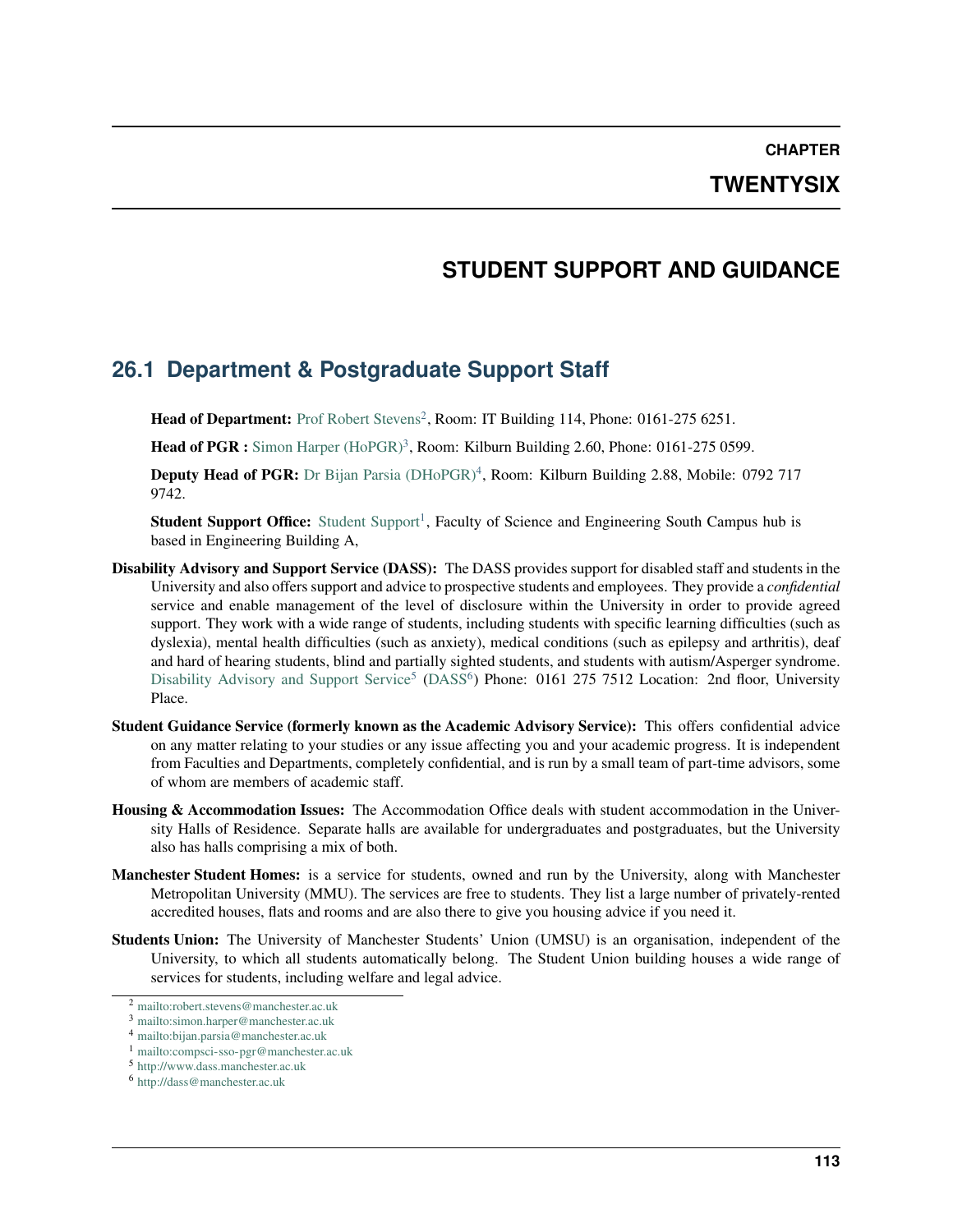Health & Health Care: Upon arrival in Manchester, all students should register with a local General Practitioner (GP). In order to receive National Health Service (NHS) treatment whilst you are in Manchester, you must be registered with a local doctor .

Registering with the doctor will enable international students, their spouse and children (but not visiting relatives) to receive free medical care, provided that they are in the UK for six months or longer.

A list of GPs can be obtained from the staff in University Accommodation. Alternatively, a complete list of GPs, dentists, and pharmacies in Manchester can be obtained online from the NHS Services Directory.Further advice on health issues and health services for students can be found on StudentNet and on the University pages for international students.

- Student Counselling Service: This is a team of professional counsellors and psychotherapists offering confidential help with any personal issues affecting work, self-esteem, relationships, mental health or general well-being. They are available to all University of Manchester students.
- Careers Advice: The University Careers Service provides careers information, advice, and guidance to all Manchester students:
- Immigration Advice: Advice on UK immigration legislation is offered by the International Advice Team based at the Student Services Centre:
- International Students: International students at the University are especially fortunate to have the support of a dedicated International Advice Team based in the Student Services Centre and the International Society based on the Oxford Road. With over 4,000 members from over 130 countries, the International Society is the best place for you to make new friends from all over the world including the UK. Among the things we do are trips around the UK during the weekend, language classes, cultural evenings, social events, cultural awareness project (Rocketworld), hospitality scheme and families group. Our Families Group offers a warm and supportive atmosphere for the partners and children of students. The group meets every Thursday and is a great way for people in a similar situation to meet and make friends. They regularly celebrate children's birthdays, go on trips and have visiting guest speakers to share information and give advice. For those still learning English it's a great place to practice in a supportive environment. For more information, check out [International Society](http://www.internationalsociety.org.uk)<sup>[7](#page-117-0)</sup>. Finally, the Students Union provides the services of an International Students Officer as well as a large number of international societies.
- University Language Centre: The Manchester University Language Centre offers courses in some 18 languages for personal, professional and academic purposes at various levels to prospective and current students. In particular, it provides programmes for students wishing to improve their English language skills for academic or professional reasons.

### **26.2 University Learning Resources**

### **26.2.1 The University Library**

The University of Manchester Library is both the University's library and information service and supports all subject areas taught by the University. It provides its members with a large number of services and resources, including the most extensive range of electronic resources of any UK Higher Education library, including on-line subscriptions to journals and data sources.

The University Library consists of the Main Library and several site libraries. Locations, and full details of the services provided and how to access them can be found on their website.

#### How to access Library electronic resources

Search on Library Search to access e-journals, e-books and databases provided by the Library.

<span id="page-117-0"></span><sup>7</sup> <http://www.internationalsociety.org.uk>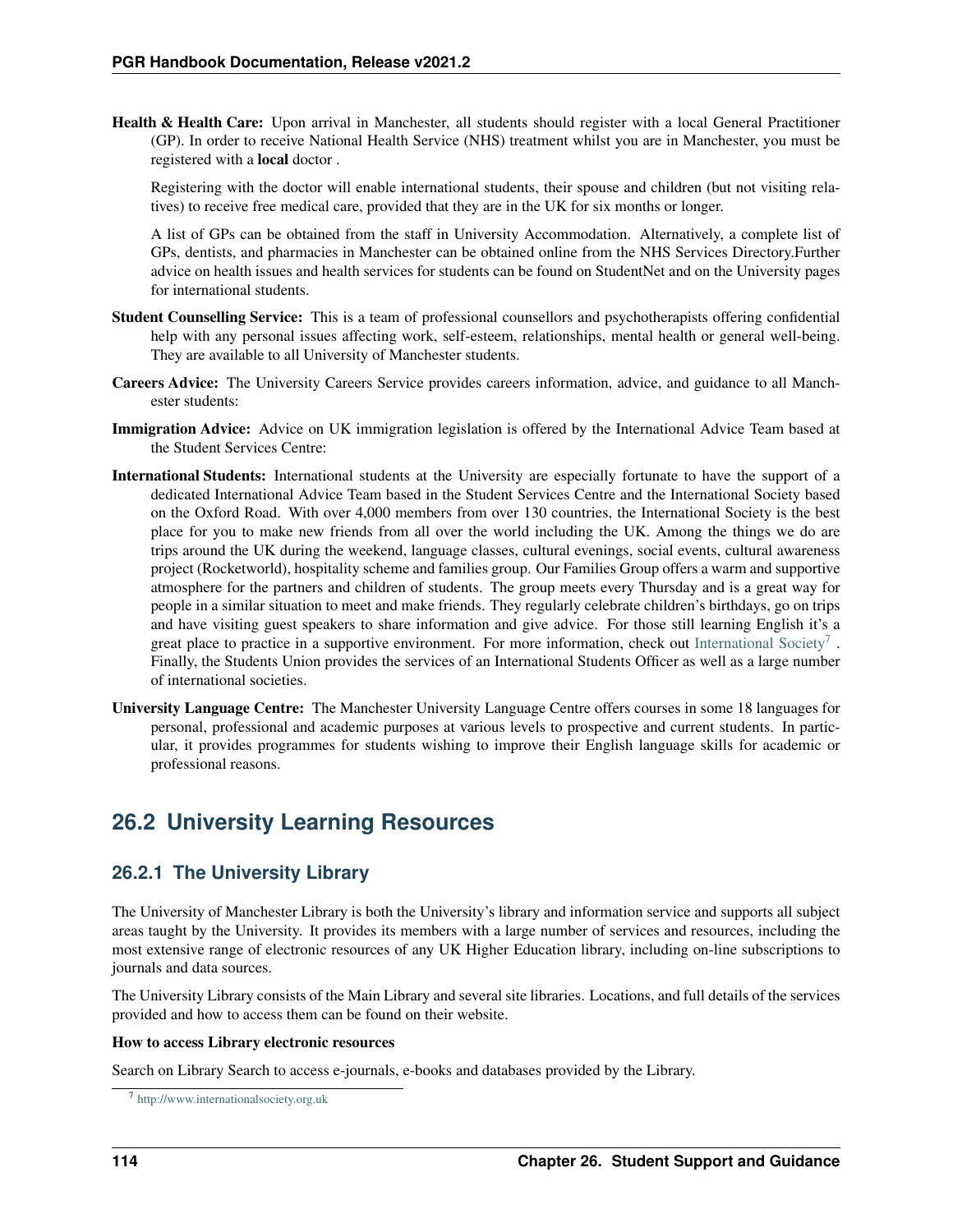• [Library Search](http://www.librarysearch.manchester.ac.uk/)

If you are working off campus regularly, it is recommended that you download the Library browser extensions: Library Access and LibKey Nomad to make it easier to access electronic content provided by the Library.

- [Library Access](https://www.library.manchester.ac.uk/search-resources/ebooks/how-to/off-campus/library-access/#d.en.574183)
- [LibKey Nomad](https://www.library.manchester.ac.uk/search-resources/ebooks/how-to/off-campus/libkey-nomad/)

You may also choose to download Browzine, which enables you to browse, read and monitor current scholarly journal content on your mobile device or browser.

• [Browzine](https://browzine.com/libraries/812/app-promotion)

Lots of useful information on relevant databases and journals for your discipline area can be found in our [Subject](http://subjects.library.manchester.ac.uk/science) [Guides](http://subjects.library.manchester.ac.uk/science)

### **26.2.2 Central Authentication Service**

One advantage of this central system is that when accessing online journals, rather than having to remember a whole list of different passwords and usernames, you instead just use the CAS. The journal website typically directs you to the Manchester CAS page, where you login, and are then returned to the journal, where you can then access the journal content to which we have a subscription.

The login can also be accessed directly by going to the University Portal: and then pressing the login button.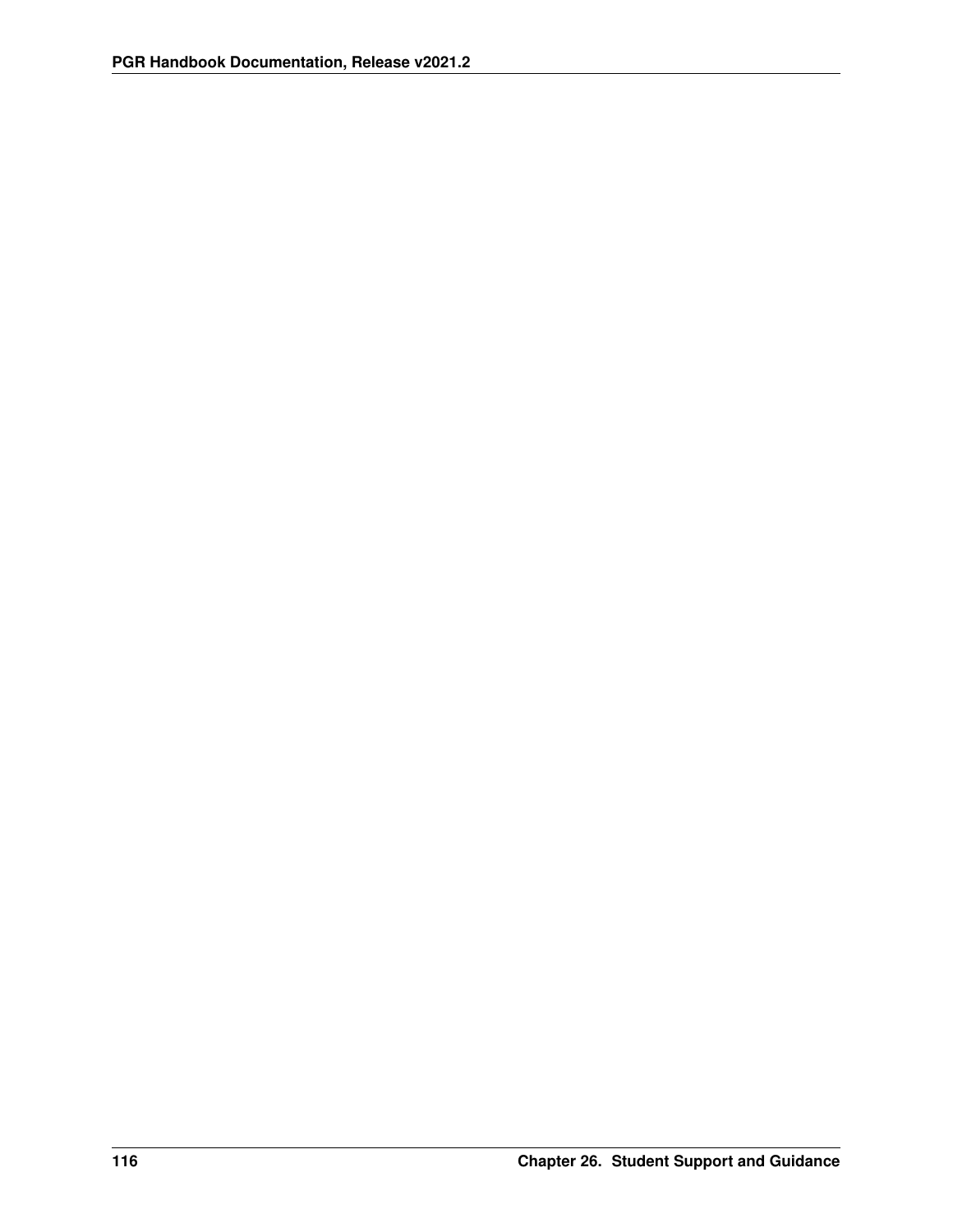**CHAPTER TWENTYSEVEN**

### **UNIVERSITY POLICIES**

<span id="page-120-3"></span>The University Ordinances and Regulations: Degree of Doctor of Philosophy (PhD) are many and complex - but you can get help at [Student Support](mailto:compsci-sso-pgr@manchester.ac.uk)<sup>[1](#page-120-0)</sup> Office to find what you are looking for and augment with a look at the [Faculty PGR](https://www.staffnet.manchester.ac.uk/fse/faculty-support-services/research-business-services/postgraduate-research/pgrhandbook/) [Handbook](https://www.staffnet.manchester.ac.uk/fse/faculty-support-services/research-business-services/postgraduate-research/pgrhandbook/)<sup>[3](#page-120-1)</sup>.

### **27.1 Submission and Completion**

A crucial policy for you to know is that you must submit your thesis within three years and 6 months of starting, unless you have an approved extension or interruption (see next section). Both an electronic copy and a hard copy of the thesis is required, and the submission date is defined as the date that the hard copy is received. The closing date for the electronic copy to be received is two-days before the final submission date.

If you take longer than your degree time (e.g. you are on a three-year PhD and you haven't finished your degree after three years), you cease being registered on your degree programme and will need to request permission to register as "submission pending". The relevant University policy is Circumstances Leading to Changes to Postgraduate Research Study Policy.

You will need to fill in a End of Year 3 form, available on  $e^{2}$  $e^{2}$  $e^{2}$  or from the [Student Support](mailto:compsci-sso-pgr@manchester.ac.uk)<sup>1</sup> Office.

There is no submission pending for four-year degree courses.

### **27.2 Plagiarism and Academic Malpractice**

Reputation is the most valuable commodity a researcher has. By extension, it is most valuable to a research-led University. Therefore, the University of Manchester takes academic malpractice including plagiarism extremely seriously. So, don't do either of the things mentioned in the title of this section.

Examples of academic malpractice are: presenting work of others as your own, and presenting work which has not really been done as having been done (e.g. falsifying data). Remember, plagiarism can mean copying words, but also copying ideas. Also, you will need to discuss with your supervisors how to deal with their ideas in your thesis, since only your name is on the title page.

Academic malpractice is defined by the University in this Guidance to Students on plagiarism and other forms of academic malpractice.

Academic malpractice is any activity — intentional or otherwise — that is likely to undermine the integrity essential to scholarship or research. It includes plagiarism, collusion, fabrication or falsification of results, and anything else that could result in unearned or undeserved credit for those committing it. Academic

<span id="page-120-0"></span><sup>1</sup> <mailto:compsci-sso-pgr@manchester.ac.uk>

<span id="page-120-1"></span><sup>3</sup> <https://www.staffnet.manchester.ac.uk/fse/faculty-support-services/research-business-services/postgraduate-research/pgrhandbook/>

<span id="page-120-2"></span><sup>2</sup> <http://www.eprog.manchester.ac.uk>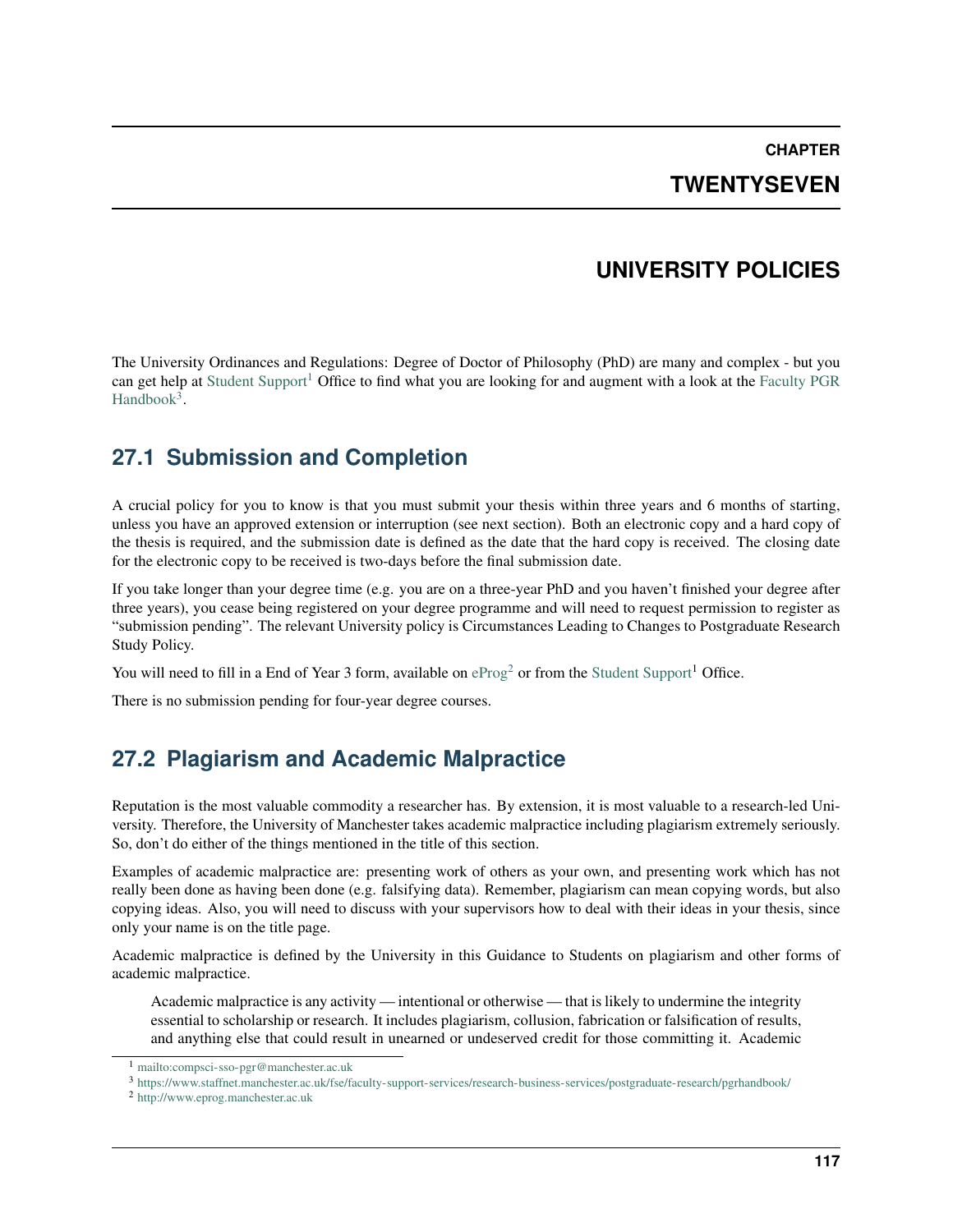malpractice can result from a deliberate act of cheating or may be committed unintentionally. Whether intended or not, all incidents of academic malpractice will be treated seriously by the University

All PGRs should read this document. You should also read Regulation XVII 'Conduct and Discipline of Students'. Another relevant document is "Academic Malpractice (Collusion, Fabrication and Plagiarism)".

The consequences of academic malpractice are very serious. For an assessment, you may receive a mark of zero for that unit, with no opportunity to resit. For a research degree, penalties can be as great as expulsion from the University without the award of the degree. If it is discovered after the degree is awarded, it can result in being stripped of the degree, as well as a loss of ones job and reputation. There have been several recent, high-profile examples, such as the 2011 case of a German defence minister [\(http://www.bbc.co.uk/news/world-europe-12566502\)](http://www.bbc.co.uk/news/world-europe-12566502).

A basic progress guide to referencing and avoiding plagiarism, and links to more comprehensive resources are available.

All PGRs should make sure they are familiar with what the university expects from its PGRs. All PGRs are also required to complete a plagiarism course.

In view of the serious consequences of plagiarism and academic PGRs with the accepted format for referencing work in their discipline, and that they start using the accepted form as soon as possible. Ignorance of the proper format, or ignorance of the definitions of plagiarism and academic malpractice used by the university, is not a valid defence against a possible claim of plagiarism or other instance of academic malpractice.

Some PGRs want to run their theses through TurnItIn to see if there is too much overlap with their publish work or other works they have cited. The University will not allow PGRs to use its license for this, but you can do it from the TurnItIn student site [https://www.writecheck.com/static/home.html.](https://www.writecheck.com/static/home.html) You have to pay for this. You should do this in such a way that your thesis does not get stored in the TurnItIn database, otherwise if you (or anyone) every runs it through again, it will return a 100% match. This information is not a recommendation for you to do this; it is simply here in case you want it.

### **27.3 Finding a policy document**

Unfortunately, the University has a host of policy documents pertaining to Postgraduate Researchers, and it can be daunting to go through them to find what you are looking for. Here are some useful places to look.

- University PGR Code of Practice: The University has a code of practice which is sort of a road map of the relevant policy documents which describe what you can expect from the Department and your supervisors, and what is expected of you.
- Department Charter: The Department has produced a PGR charter, which gives the Department's view on what can be expected from us and from you. It is short and worth reading.
- [eProg](http://www.eprog.manchester.ac.uk) expectations form: During your first few weeks here, a form will appear on eProg (see section eProg<sup>2</sup>) called the expectations form. The first part of this contains links to 9 relevant policies, which you are asked to read and discuss with your supervisor. This will help ensure you know what the policies are.

### **27.4 PGR Representation**

There are several ways in which PGRs can give feedback to the Department and University. First, there are the mentors; and mentors act as PGR representatives. So, if you have an issue about how the Department is run, you can bring it up to one of the mentors. Or become a mentor. You can also discuss it with the PGR Director.

There is a Postgraduate Research Experience Survey (PRES) conducted yearly across all Universities. We get the results broken down by Department. In the past the University has changed its procedures (notably its orientation procedures) based on the outcome of this, so do fill it in when you hear about it. It usually takes place in the late spring.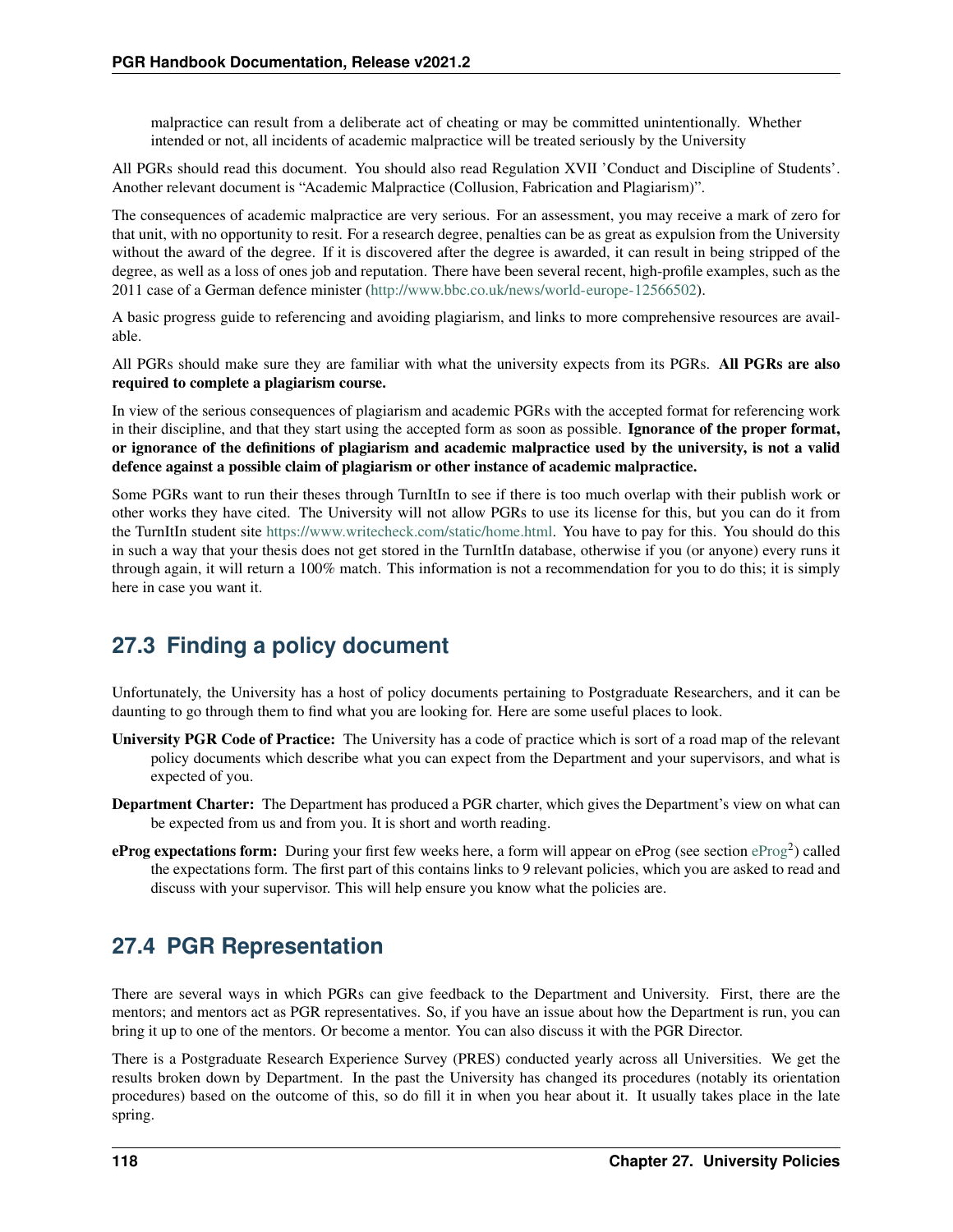## **27.5 Ethical Approval**

All research involving human or animal subjects has to be approved by the University Ethical Approval mechanism. This includes usability studies for software and hardware systems and HCI evaluation of systems. To get approval, contact the Ethical Approval Officer in the Department.

## **27.6 Complaints Procedure**

The University has a formal Complaints Procedure. Most complaints are most quickly and effectively dealt with locally. Contact your supervisor, advisor, PGR tutor, or PGR Director. If it is of a general nature (e.g. resource allocation), mention it to one of the mentors, so it can be raised at a PGRSSCC meeting. If it involves the environment (e.g. heating), send an email to any of the local CS estates staff. If it involves an IT problem, raise a ticket on the CSIS system (see section [item:CSIS]). If you are dissatisfied with the response, put the complaint in writing to the Head of Department, unless it involves actions taken by the Head of Department, in which case put it in writing to the Dean of the Faculty of EPS. If you still dissatisfied, you should refer the matter formally and in writing to the University Registrar and Secretary. See the complaints procedure document for instructions how to do this.

If you need help using the procedure or guidance on where to refer your complaint, you can seek advice from any of the following: The Academic Advisory Service, the appropriate Faculty or Department Secretary, the office of Student Support and Services, or the Students' Union Advice Centre (Students' Union, tel. 275 2930).

The Complaints Procedure does not cover the following:

- disciplinary issues (for which a separate procedure exists)
- matters where other separate procedures apply, e.g. harassment, academic appeals relating to examinations or assessments, appeals against exclusion on academic grounds, or against refusal to be issued with a Certificate of Satisfactory Work and Attendance, or Complaints about the Students' Union.

Information on these separate procedures can be obtained from the University's policies webpage.

### **27.7 Code of practice for postgraduate research degrees**

### **27.7.1 Foreword**

Postgraduate research students are a key component of the University of Manchester's strategic vision. The University is an internationally distinguished centre of research. The University of Manchester - as expressed in the [Manchester](https://www.manchester.ac.uk/discover/vision/) [2020 vision](https://www.manchester.ac.uk/discover/vision/) - is 'a world-leading university recognised globally for the excellence of its research, outstanding learning and student experience, and its social, economic and cultural impact.' We endeavour to provide students with opportunities to excel in an environment that provides outstanding supervision, training and facilities.

This Code of Practice for postgraduate research degrees constitutes the central reference document for policies, procedures and good practice at the University of Manchester. It defines the minimum requirements for postgraduate research through full-time and part-time modes of study. It has been designed to ensure a high-quality framework is implemented and maintained consistently across the University. It sets out the responsibilities of the University, faculties, schools and supervisors so that students know what they can expect from the University. In return, it details the responsibilities of research students so that students know what the University expects of them.

This code is an evolving document that will grow in line with national and international developments in graduate education and with the ever increasing levels of best practice in postgraduate research at the University of Manchester. Staff and students are encouraged to become actively involved in improving and extending the code. All feedback is welcome and should be directed to the [Research Degrees and Researcher Development team](https://www.staffnet.manchester.ac.uk/rbe/rdrd/contacts/) in the Research Office.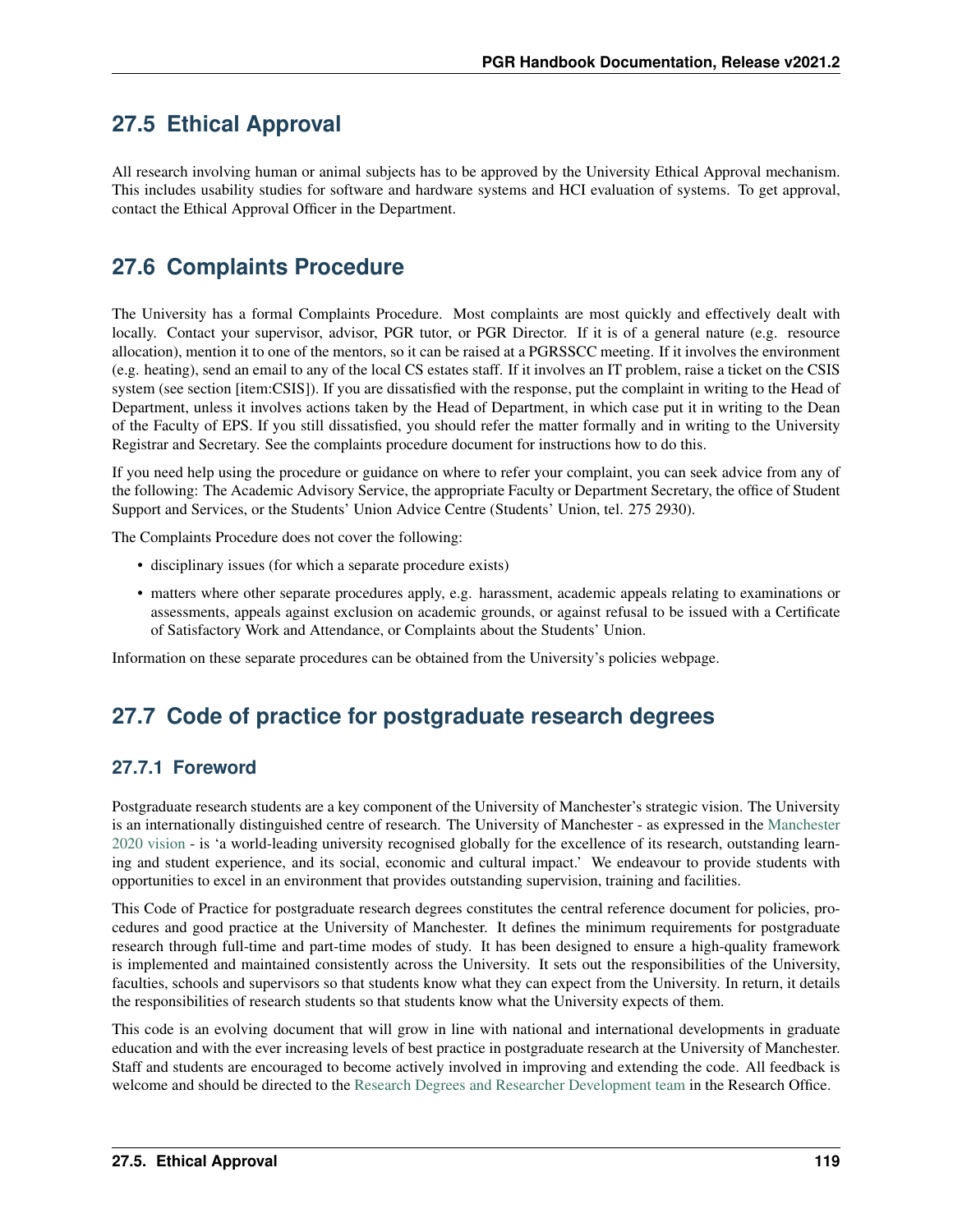Professor Melissa Westwood Associate Vice President for Research Director of the Manchester Doctoral College University of Manchester

#### **The Code of Practice**

The Code of Practice sets out the University of Manchester's framework in relation to the management and coordination of postgraduate research degrees both full-time and part-time. The University is committed to ensuring the quality of every student's research experience and as such the code of practice defines minimum requirements to safeguard high standards of postgraduate research degree activity.

The Code of Practice should be read in conjunction with the University's [Ordinances and Regulations](http://www.staffnet.manchester.ac.uk/services/rbess/graduate/ordinancesandregulations/) and faculty and/or school handbooks as appropriate.

This Code is intended for use by academics, administrators, full time and part time postgraduate research students and is revised on a regular basis in consultation with its users and the University's Manchester Doctoral College Strategy Group (MDCSG). MDCSG is responsible for strategic and policy matters in relation to all aspects of graduate education and identifying and sharing good practice across faculties in graduate education work. The group meets monthly.

#### **COVID-19 Information and Resources**

#### FAQs:

• [PGR FAQs](https://www.staffnet.manchester.ac.uk/coronavirus/faqs/pgr/) - refer to these regularly updated FAQs for the most up to date news relating to COVID-19.

#### PGR COVID-19 Expense Fund:

- [PGR COVID-19 Expense Fund](https://documents.manchester.ac.uk/DocuInfo.aspx?DocID=55066%20) Refer to this guidance if you wish to make an application to help cover unexpected research related expenses incurred due to COVID-19.
- [PGR COVID-19 Expense Fund Application Form](https://documents.manchester.ac.uk/DocuInfo.aspx?DocID=55065%20) Use this form to make your COVID-19 expenses claim.

#### Emergency PGR COVID-19 Hardship Fund:

• [PGR COVID-19 Hardship Fund Application Guidance](https://documents.manchester.ac.uk/admin/EditDoc1.aspx?DocID=50523) - refer to this document if you are experiencing long-term financial hardship (outgoings greater than incomings) as a result of COVID-19.

#### Interruptions / Extensions:

- [Interruptions Procedure for Postgraduate Research Students](http://documents.manchester.ac.uk/DocuInfo.aspx?DocID=39956) refer to this procedure if you wish to apply for an interruption to your studies.
- [Extensions due to COVID-19 Procedure for PGRs](http://documents.manchester.ac.uk/display.aspx?DocID=49503) (Phase 1) refer to this procedure if you have funding end date between 1 March 2020 and 31 March 2021 and wish to apply for a COVID-19 related extension.
- [Extensions due to COVID-19 Procedure for Postgraduate Researchers \(Phase 2 UKRI funded\)](http://documents.manchester.ac.uk/DocuInfo.aspx?DocID=52167%20) refer to this procedure if you have a UKRI funding end date on or after 1 April 2021 and wish to apply for a COVID-19 related extension.
- [Extensions due to COVID-19 Procedure for PGRs \(Phase 2 UoM funded\)](http://documents.manchester.ac.uk/DocuInfo.aspx?DocID=52169%20) refer to this procedure if you have a stipend processed by UoM and an end date on or after 1 April 2021 and wish to apply for a COVID-19 related extension.
- [Report on COVID-19 Related Extensions](https://documents.manchester.ac.uk/display.aspx?DocID=55089) update on the numbers of applied for and approved COVID-19 related extension requests.

#### Submission / Examination: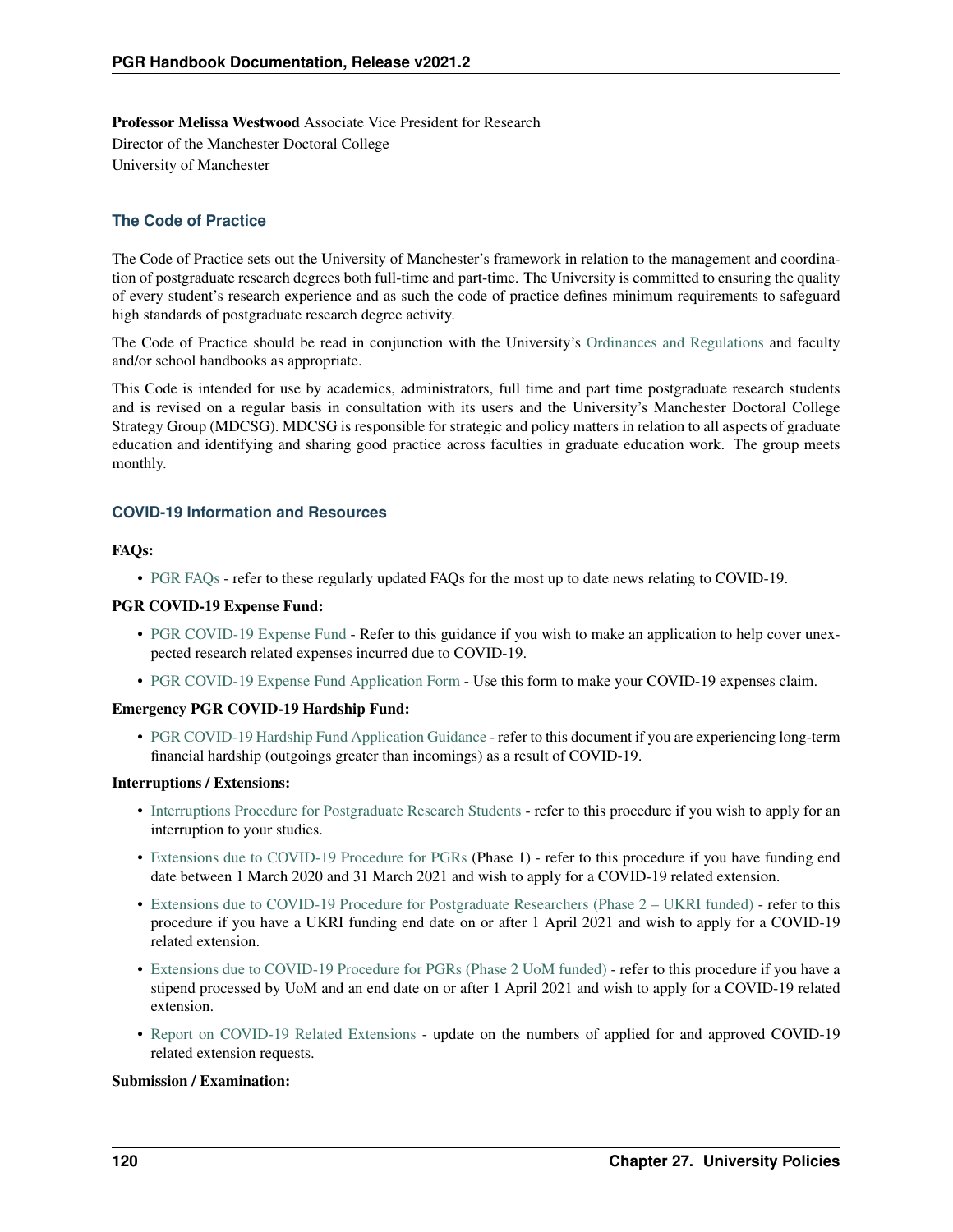- [Presentation of Thesis Policy](http://documents.manchester.ac.uk/display.aspx?DocID=7420) this procedure has been updated with details of how to include a COVID-19 Thesis Impact Statement if required.
- [Guidance on Inclusion of COVID-19 Impact Statements in Thesis Submissions](http://documents.manchester.ac.uk/display.aspx?DocID=50197) full guidance on the inclusion of a COVID-19 Thesis Impact Statement in the examination thesis.
- [Guidance on remote vivas](http://documents.manchester.ac.uk/display.aspx?DocID=48689) refer to this document for details on reules and best practice for online Viva examinations.
- [Rescoping PhD projects in response to COVID-19 impact: Guidance for Supervisors](http://documents.manchester.ac.uk/display.aspx?DocID=49461) this document will help you when thinking about how to adapt your research projects in response to COVID-19.
- [PGR COVID-19 Hardship Fund Application Guidance](https://documents.manchester.ac.uk/admin/EditDoc1.aspx?DocID=50523) refer to this document if you are experiencing financial hardship as a result of COVID-19, you may be eligible to apply for additional support.
- [University Coronavirus Information](https://www.manchester.ac.uk/coronavirus/) for general COVID-19 related information.

#### Supervision:

• [Guidance on remote supervision](http://documents.manchester.ac.uk/display.aspx?DocID=48906) - refer to this document for helpful guidance related to remote supervison expectations and practice.

#### Safety on Campus:

• [Keeping safe on campus: Guidance for PGRs](http://documents.manchester.ac.uk/display.aspx?DocID=50192) - refer to this guide for details of the measures in place and the steps you can take to stay COVID safe on campus.

#### **Research Environment**

#### Research Environment

Students will only be offered a place on a research degree where they can be provided with a fully supportive research environment. Schools or where appropriate, divisions, should ensure that the following criteria are met when assessing the research environment:

- 1. Supervisory arrangements specified within this code of practice are met or exceeded and that prospective supervisors have the relevant experience and related record of published research. Further information can be found in the supervision section of this code of practice.
- 2. Evidence at discipline level of appropriate national and international excellence in research.
- 3. Appropriate access to library and computing facilities which as a minimum will include individual access to a computer with email and internet access and printing facilities.
- 4. All students in attendance at the University should where possible be provided with a designated study area with appropriate desk space, computing resources and experimental equipment to embark on and complete the research degree. Split-site students should where possible expect the same facilities as on-campus students when visiting campus.
- 5. Students should have appropriate access to facilities regardless of mode of study.
- 6. Students are provided with the appropriate skills training. Further information can be found in the skills training section of this code of practice.
- 7. Research groupings should be fostered with a critical mass of researchers and research students in the same or related disciplines that enable students to interact with peers.
- 8. An active research environment should be developed internally which enables students to participate in research seminars, participating both as listeners and presenters. Students should be encouraged to participate in external symposia, conferences and workshops and publish within respected, and where possible refereed journals and publications.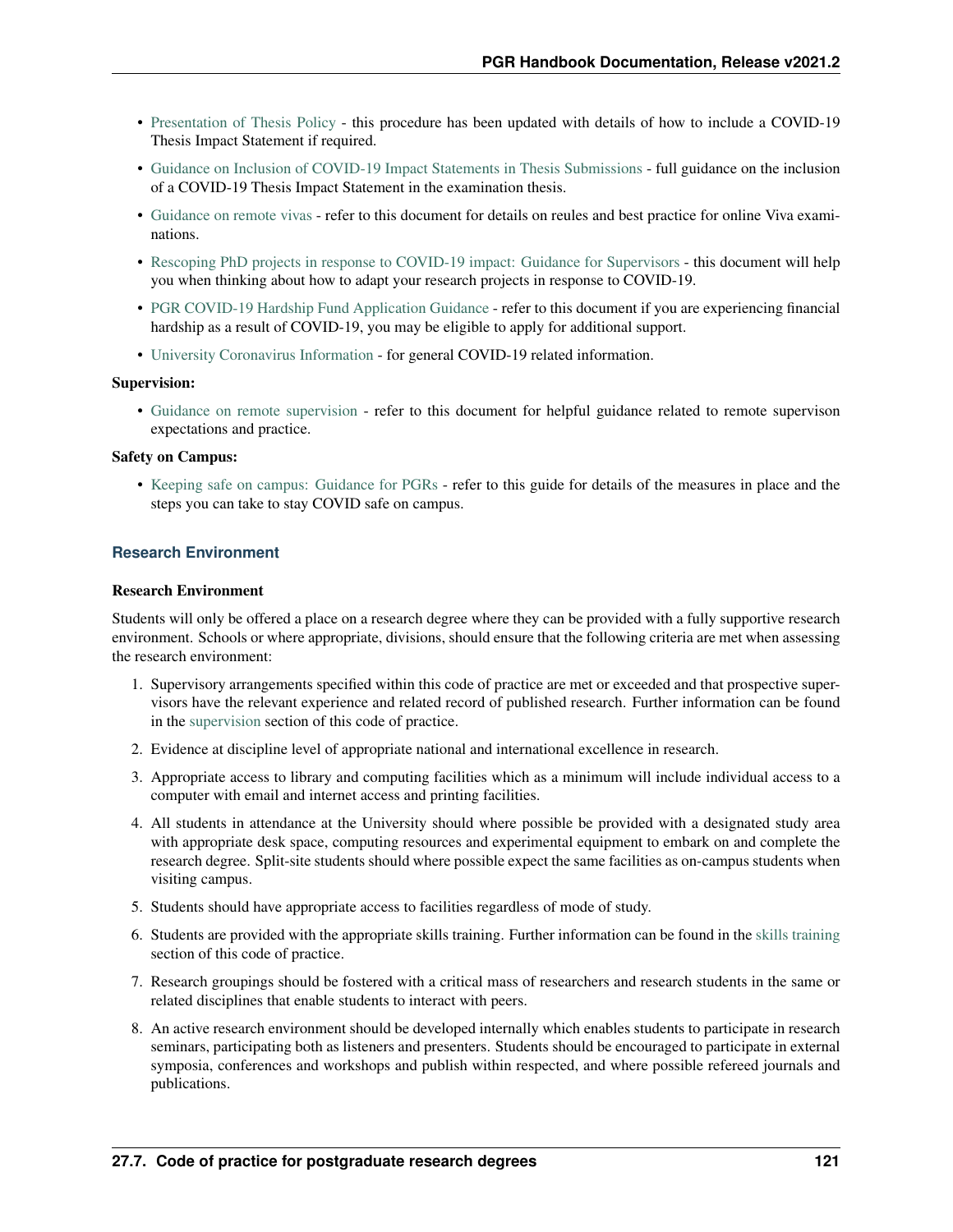- 9. Where appropriate, clear policy and guidance on publication rights, including joint authorship, which encourages students to publish their work should be communicated to students.
- 10. Research equipment and funding available to the student should be sufficient to allow the student to complete their research degree.
- 11. Students are expected to respect the research environment and ensure their research within this environment does not lower standards for other research students.
- 12. Access to sufficient and appropriate student support and welfare services.

#### **Applications and Admissions**

The University policy on postgraduate applications and admissions can be found on the recruitment and admissions [policy and good practice website.](http://www.saa.manchester.ac.uk/admissions/policy-and-procedures/) Any queries in relation to the admissions process may also be directed to:

The Postgraduate Admissions Office The University of Manchester Oxford Rd Manchester Tel: +44 (0) 161 275 4740 Email: *pg-admissions@manchester.ac.uk*

#### **Registration and Induction**

Registration is a two-step process. Students must first register with their school or faculty (academic registration) and then pay their tuition fees (financial registration). From September 2006, students will be able to complete both registration processes online. Alternatively, Schools or Faculties should advise students of their allocated time to attend a central registration venue for financial registration.

Every student must register on their research degree at the beginning of their studies. For as long as a student is following their research degree they must remain registered with the University and pay the appropriate fees. Further information relating to the registration process and a registration guide is provided by the [Student Services](https://login.manchester.ac.uk/cas/login?service=http%3a%2f%2fwww.saa.manchester.ac.uk%2fregistration%2f) [Centre.](https://login.manchester.ac.uk/cas/login?service=http%3a%2f%2fwww.saa.manchester.ac.uk%2fregistration%2f)

#### **Induction**

• [Principles of induction and transitional support for students](http://documents.manchester.ac.uk/display.aspx?DocID=1933) (.doc)

#### **Professional and Career Training and Development**

Postgraduate researchers (PGRs) make a significant contribution to the University's research excellence and reputation and the University is committed to creating an environment that allows all PGRs to strive for excellence and develop to their full potential. The provision of the highest quality professional and career development, training and opportunities supports PGRs to complete their research degree and successfully transition to the next stage of their career.

The University's [Postgraduate Researcher Professional and Career Training and Development - Statement of Expec](http://documents.manchester.ac.uk/DocuInfo.aspx?DocID=49930%20)[tations](http://documents.manchester.ac.uk/DocuInfo.aspx?DocID=49930%20) provides information on the following:

- Professional and career training / development expectations
- Intitutional responsibilities
- Supervisor responsibilities
- PGR responsibilities
- Typical core training / training and development timeline

` [<http://documents.manchester.ac.uk/display.aspx?DocID=7431>](http://documents.manchester.ac.uk/display.aspx?DocID=7431)`\_\_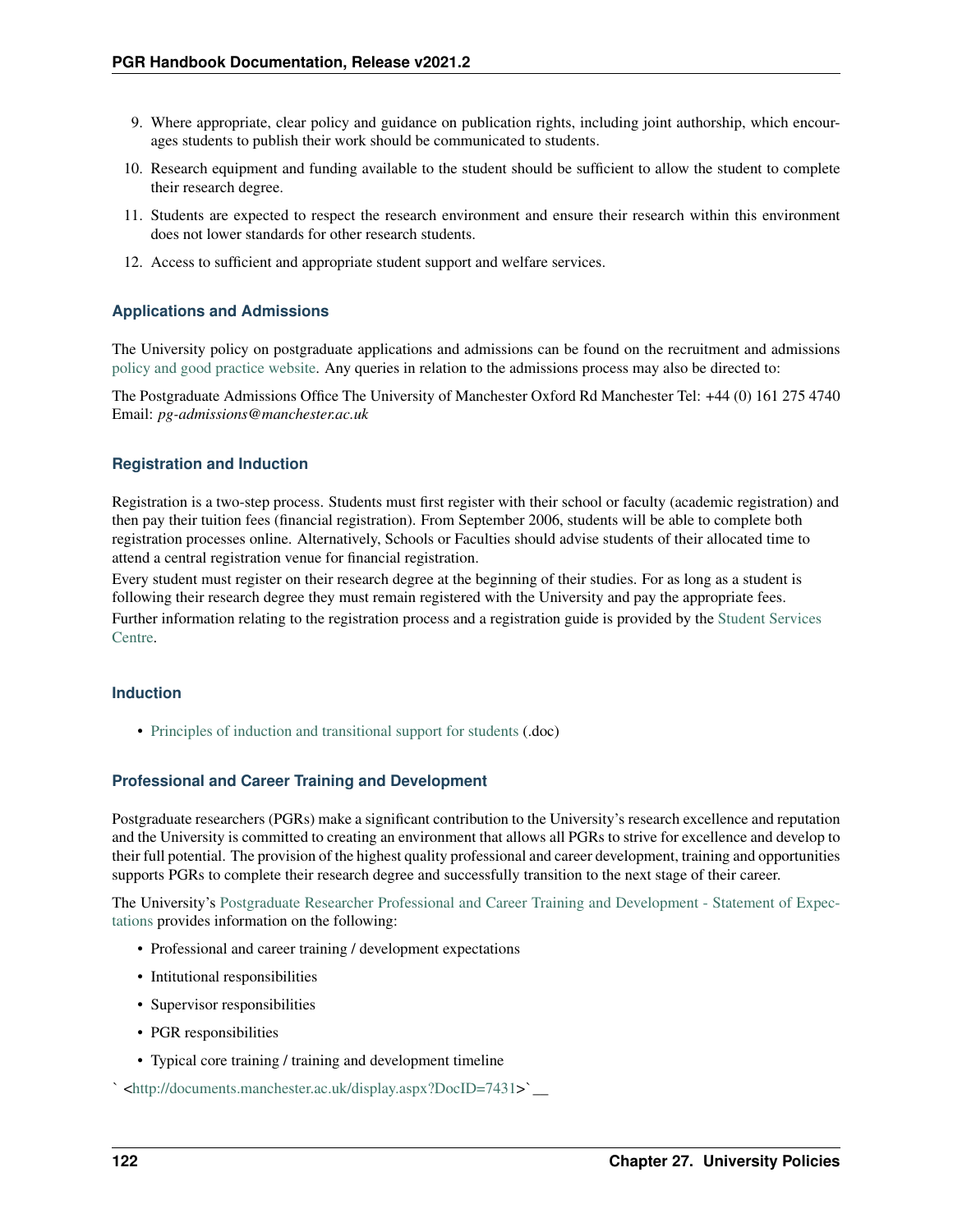#### **Supervision**

Please also refer to interim [Guidance on Remote Supervision\\*](http://documents.manchester.ac.uk/display.aspx?DocID=48906)\* during the Coronavirus outbreak and the\*\* [Rescop](http://documents.manchester.ac.uk/display.aspx?DocID=49461)[ing PhD projects in response to COVID-19 impact: Guidance for Supervisors](http://documents.manchester.ac.uk/display.aspx?DocID=49461).

The University's [Policy on Supervision for Postgraduate Research Degrees](http://documents.manchester.ac.uk/display.aspx?DocID=615) contains information for postgraduate research students and academic and administrative staff in Schools and Faculties to inform on procedures and policy relating to the supervision of postgraduate research students. This supervision policy document relates to all research degrees across the University, not just doctoral degrees, and also includes collaborative research degrees.

The supervision policy document provides information on the following:

- Supervisory Teams
- Appointment of Supervisors
- Supervision Responsibilities
- Supervision for collaborative research degrees
- Absence or Change of supervisor
- Staff Development for Supervisors

Revisions to Supervision Policy for Postgraduate Research Degrees

- [Revisions August 2020](http://documents.manchester.ac.uk/DocuInfo.aspx?DocID=50580)
- [Revisions November 2016](http://documents.manchester.ac.uk/DocuInfo.aspx?DocID=30414)
- [Revisions February 2014](http://documents.manchester.ac.uk/display.aspx?DocID=19488%20)
- [Revisions December 2011](http://documents.manchester.ac.uk/display.aspx?DocID=12073)
- [Revisions November 2008](http://documents.manchester.ac.uk/display.aspx?DocID=7433)
- [Revisions September 2007](http://documents.manchester.ac.uk/display.aspx?DocID=7434)

#### Supporting information

- [Doing a PhD: What you should expect and what is expected of you.](http://documents.manchester.ac.uk/display.aspx?DocID=7435) Additional guidance on supervision provided by the Student Guidance Service
- [Supervisor Guidance Advice Sheet.](http://documents.manchester.ac.uk/display.aspx?DocID=9800) Summary guidance and advice for supervisors.
- [Guidance for managing PGR students transferring from another institution](http://documents.manchester.ac.uk/display.aspx?DocID=16159) Gives details on the administrative process for managing a change of institution
- [Policy on Recording and Monitoring Attendance](http://www.tlso.manchester.ac.uk/map/studentsupportdevelopment/learningandprogression/recording_monitoring_attendance/)
- [Supervisory Activities \[Oct 2014\]](http://documents.manchester.ac.uk/display.aspx?DocID=22645%20)
- [External Supervisor Engagement Form \[July 2020\]](http://documents.manchester.ac.uk/display.aspx?DocID=24600) To be used when retaining or appointing an external supervisor for a doctoral programme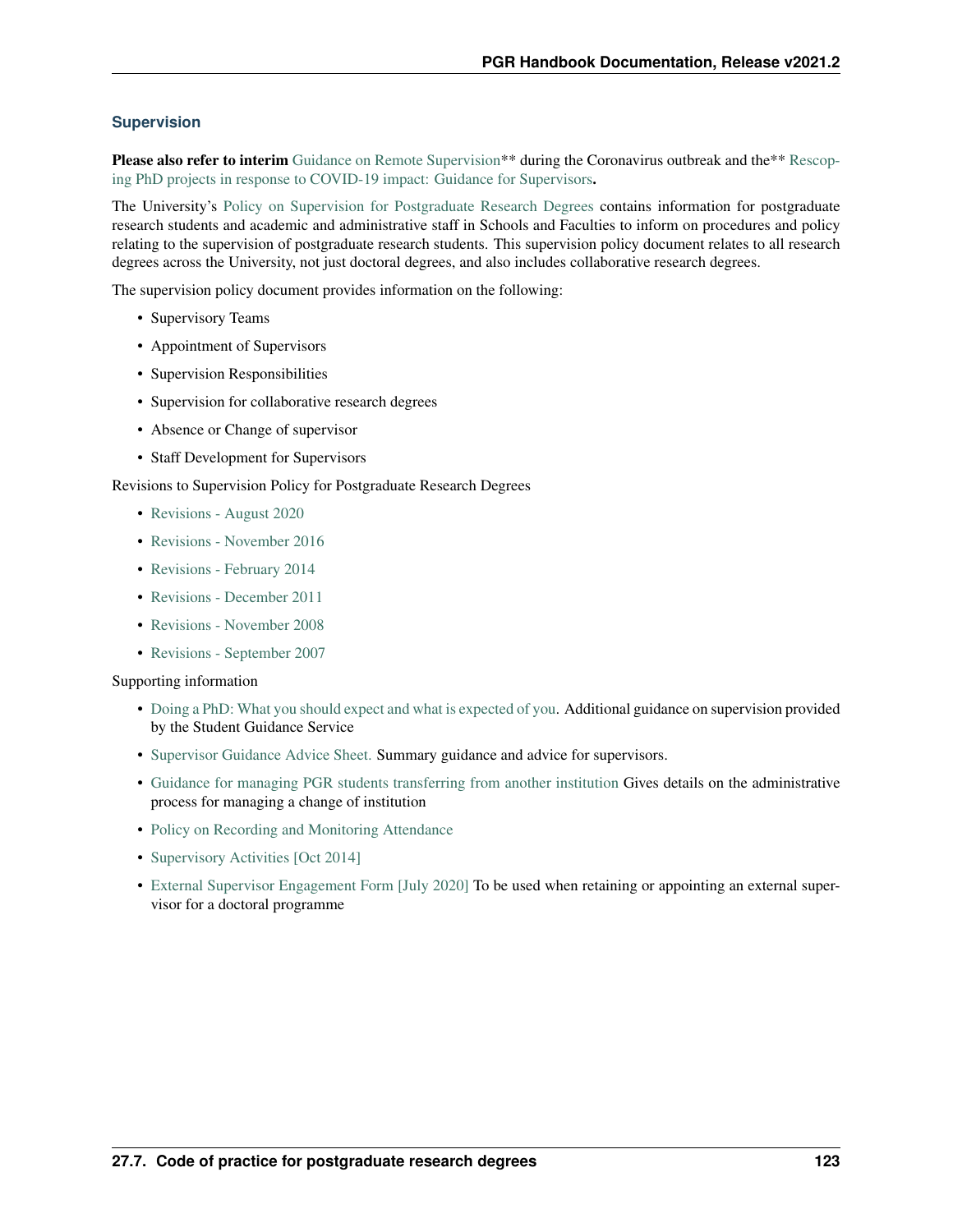#### **Progress and Review**

The University [Policy on the Progress and Review of Postgraduate Research Students](http://documents.manchester.ac.uk/display.aspx?DocID=612) provides information on policy and procedural issues in relation to the progress and review of postgraduate research students throughout their degree. The policy document provides information on the following:

- Meetings with supervisors
- Formal progress meetings
- Reports and presentations
- Progress record
- Continuation and transfer
- Unsatisfactory progress

#### Revisions to Policy on the Progress and Review of Postgraduate Research Degrees:

• [Revisions - September 2015](http://documents.manchester.ac.uk/display.aspx?DocID=7436)

#### Related Documents:

• [Guidance on monitoring PGR Attendance and Engagement in PowerBI](http://documents.manchester.ac.uk/display.aspx?DocID=50684)

#### **Personal Development Planning**

#### What is a progress file?

Progress files should consist of two elements:

- a transcript recording student achievement which should follow a common format devised by institutions collectively through their representative bodies;
- a means by which students can monitor, build and reflect upon their personal development'. (recommendation of the National Committee of Inquiry in Higher Education; 1997)

While the term Progress File suggests that it is a document charting the progress of an individual, the overall concept contains:

- the transcript: a record of an individual's learning and achievement, provided by the institution;
- an individual's personal records of learning and achievements, progress reviews and plans that are used to clarify personal goals and can provide a resource from which material is selected to produce personal statements (e.g. CVs etc) for employers
- structured and supported processes to develop the capacity of individuals to reflect upon their own learning and achievement, and to plan for their own personal educational and career development.

The term 'Personal Development Planning' (PDP) is used to denote this process. Progress Files help make the outcomes, or results, of learning in higher education more explicit, identify the achievements of learning, and support the concept that learning is a lifetime activity.

#### What is Personal Development Planning?

Personal Development Planning (PDP) is a structured and supported process undertaken by an individual to reflect upon their own learning, performance and / or achievement and to plan for their personal, educational and career development.

The primary objective for PDP is to improve the capacity of individuals to understand what and how they are learning, and to review, plan and take responsibility for their own learning, helping students:

• become more effective, independent and confident self-directed learners;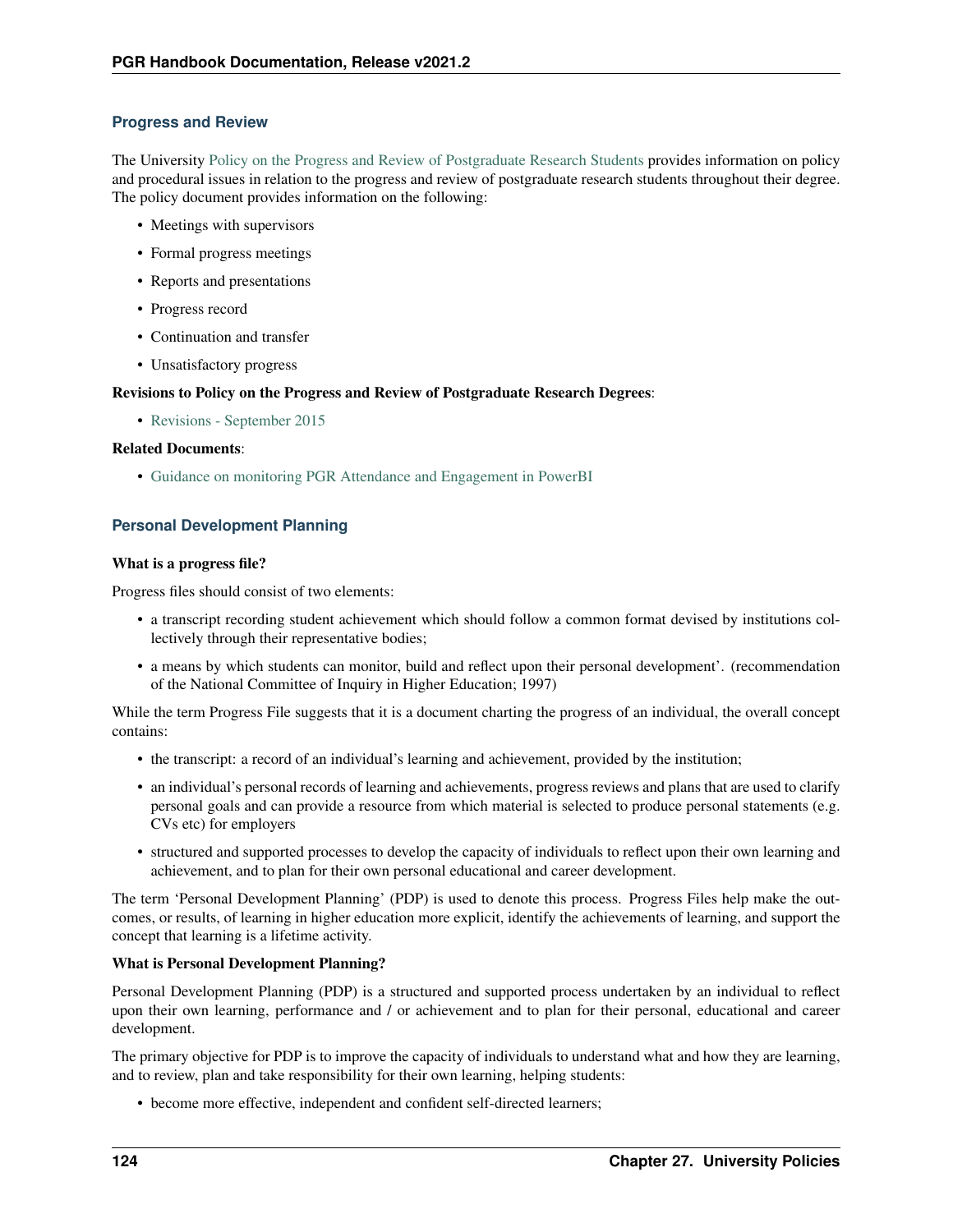- understand how they are learning and relate their learning to a wider context;
- improve their general skills for study and career management;
- articulate personal goals and evaluate progress towards their achievement;
- and encourage a positive attitude to learning throughout life.

#### Guidelines and Principles

The key principles of PDP for the University of Manchester are outlined as follows:

- Personal Development Planning should be centred on student learning and development, supporting students in strengthening, integrating and reflecting on knowledge; and on understanding their intellectual, personal and social development.
- Personal Development Planning should provide a framework to support the development of students in a structured manner, allowing them to self-assess progress through their programme and onwards to their careers.
- Personal Development Planning should aim to improve the capacity of individuals to understand what and how they are learning, and to review, plan, and take responsibility for their own learning and development.
- Personal Development Planning should provide a mechanism and a forum for individuals to learn to articulate and present their personal, academic and career development.
- Personal Development Planning should give individuals the opportunity to reflect on learning within the curriculum, in co-curricular activities, and outside the curriculum.
- Personal Development Planning processes should seek to encourage a positive attitude to self-development and lifelong learning

In addition:

- The effectiveness and enhancement of PDP should be a standing item for annual reviews.
- PDP should be linked to employability. Where possible the Higher Education Academy [Employability Profiles](https://www.heacademy.ac.uk/knowledge-hub/student-employability-profiles) should be used to inform development and enhancement.
- PDP processes should emphasise the articulation of skills and experience.
- Electronic recording of personal development should be considered good practice.

#### PDP and Employability

Personal development planning processes are linked to employability in various ways. Through effective PDP processes students can learn to articulate their skills and experience, and their developmental needs in ways that are both useful and accessible to employers. The ability to reflect on personal successes and to articulate the learning derived from less successful ventures is important in the application and selection process for graduate employers.

Encouraging students to articulate and evidence their development gives them a head start when they come to write their CV or their job applications. If they have engaged fully in PDP they will have evidence that they can draw on to support any assertions they make about their skills and abilities.

Making the link between PDP and future success in their career can serve as a hook to students, to engage them in PDP. It is not then a meaningless activity for them but one that has a specific and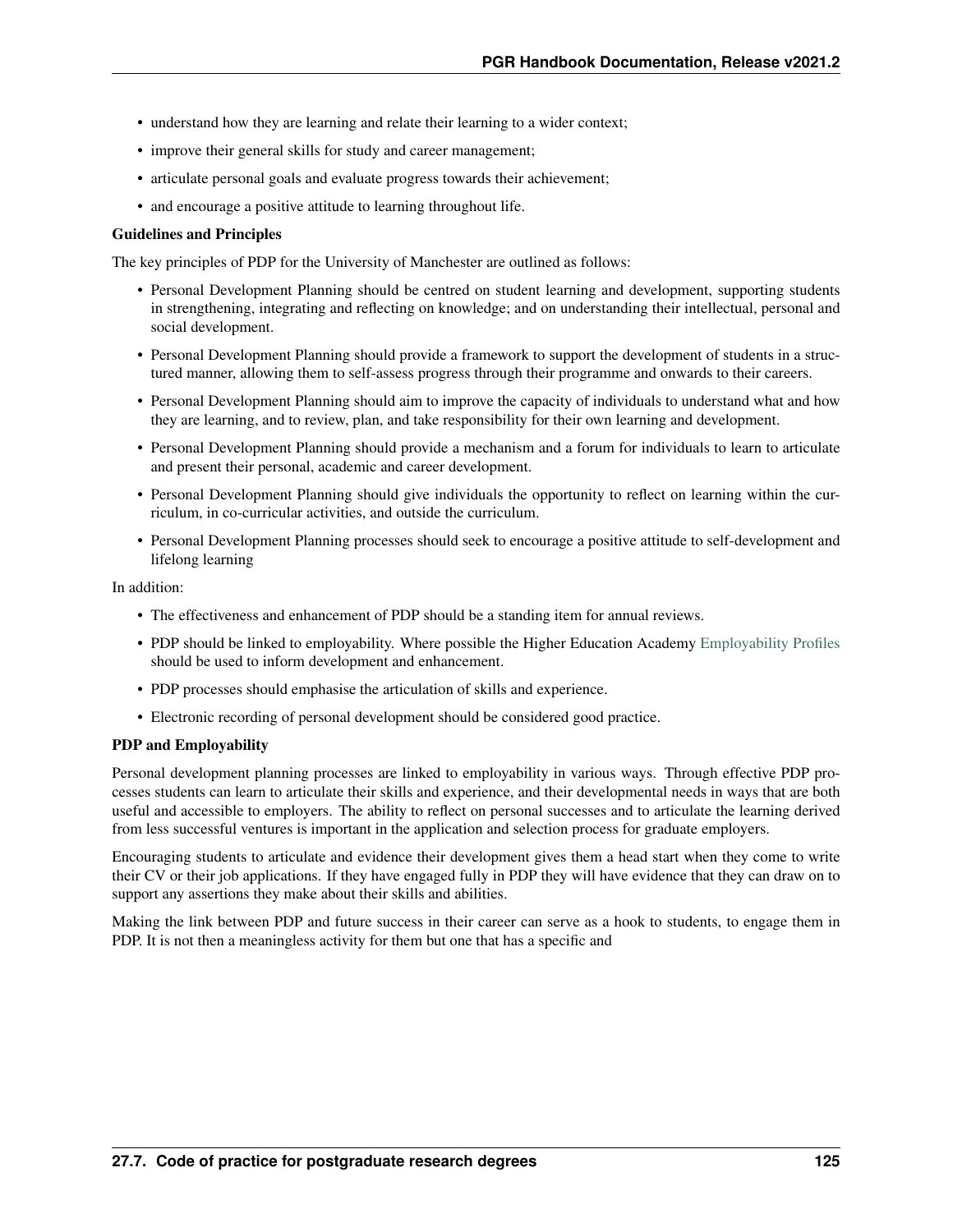#### **Changes to Degrees**

[Change of Circumstances Policy for Postgraduate Research Students](http://documents.manchester.ac.uk/DocuInfo.aspx?DocID=8162) [now updated to include COVID-19 related mitigating circumstances]- previously the *Policy on Circumstances Leading to Changes to Postgraduate Research Stud*y, July 2012.

This policy should be considered alongside the following:

#### Procedural Documents

- [Extensions Procedure for Postgraduate Research Students](http://documents.manchester.ac.uk/DocuInfo.aspx?DocID=39955) (Non COVID-19)
- [Extensions due to COVID-19 Procedure for Postgraduate Research Students](http://documents.manchester.ac.uk/display.aspx?DocID=49503)
- [Interruptions Procedure for Postgraduate Research Students](http://documents.manchester.ac.uk/DocuInfo.aspx?DocID=39956)
- [Official Leave of Absence for Postgraduate Research Students](http://documents.manchester.ac.uk/DocuInfo.aspx?DocID=39958)
- [Sickness Procedure for Postgraduate Research Students](http://documents.manchester.ac.uk/DocuInfo.aspx?DocID=7440)
- [Submission Pending Procedure for Postgraduate Research Students](http://documents.manchester.ac.uk/DocuInfo.aspx?DocID=39960)
- [Withdrawals and Terminations Procedure for Postgraduate Research Students](http://documents.manchester.ac.uk/DocuInfo.aspx?DocID=39961)

#### Associated Guidance Documents

- [Parental Leave Toolkit](https://documents.manchester.ac.uk/display.aspx?DocID=55092%20) -
- [Procedure on Fitness to Study](http://documents.manchester.ac.uk/DocuInfo.aspx?DocID=37762%20)
- [Statement of Fitness to Work \(PGR Students\) Guidance Notes](http://documents.manchester.ac.uk/display.aspx?DocID=8164%20) (September 2010)
- [Certification of Student Ill Health PGR Student](http://documents.manchester.ac.uk/display.aspx?DocID=8165%20)
- [PGR Fees during interruption](http://documents.manchester.ac.uk/display.aspx?DocID=16368) (June 2013) Provides guidance to administrators on the fee process during an interruption.
- [End of year examination and registration guidance](http://documents.manchester.ac.uk/display.aspx?DocID=23193%20) Provides guidance on re-registration of PGR students where their registration date falls outside progression
- [Health & Safety in Off Campus Work including field work, field trips and business travel](http://documents.manchester.ac.uk/display.aspx?DocID=15496) This guidance document covers a wide range of health & safety issues in fieldwork; including offsite visits and travel to the UK and overseas.
- [Student Protection Plan Policy on Refunds and Compensation](http://documents.manchester.ac.uk/display.aspx?DocID=42808) This policy outlines the University's approach to considering whether tuition fees and other relevant costs should be refunded and/or compensation should be offered in circumstances where the University is no longer able to protect continuation of study for students

#### Revisions made to the Policy and to the former supporting procedural documents:

- Revisions to Change of Circumstaces Policy for Postgraduate Research Students: [June 2020,](http://documents.manchester.ac.uk/DocuInfo.aspx?DocID=49531%20) [Sept 2018,](http://documents.manchester.ac.uk/DocuInfo.aspx?DocID=39963) [June](http://documents.manchester.ac.uk/display.aspx?DocID=13510) [2012,](http://documents.manchester.ac.uk/display.aspx?DocID=13510) [May 2012,](http://documents.manchester.ac.uk/display.aspx?DocID=13083) [Sept 2010,](http://documents.manchester.ac.uk/display.aspx?DocID=8163%20) [Sept 2009,](http://documents.manchester.ac.uk/display.aspx?DocID=7439) [Sept 2007](http://documents.manchester.ac.uk/display.aspx?DocID=7438)
- [Revisions to the Maternity, Adoption and Paternity Leave Policy](http://documents.manchester.ac.uk/display.aspx?DocID=20731) [June 2014]
- [Revisions to the Sick Leave policy for Funded Postgraduate Research Students\[](http://documents.manchester.ac.uk/display.aspx?DocID=20710)June 2014]
- Revisions to the Maternity, Adoption and Paternity Pay Policy for Funded Postgraduate Research Students and the Maternity Leave and Adoption Leave Guidance on Procedures for Postgraduate Research Students: [June](http://documents.manchester.ac.uk/display.aspx?DocID=20711) [2014](http://documents.manchester.ac.uk/display.aspx?DocID=20711)[<http://documents.manchester.ac.uk/display.aspx?DocID=6544>](http://documents.manchester.ac.uk/display.aspx?DocID=6544)`\_\_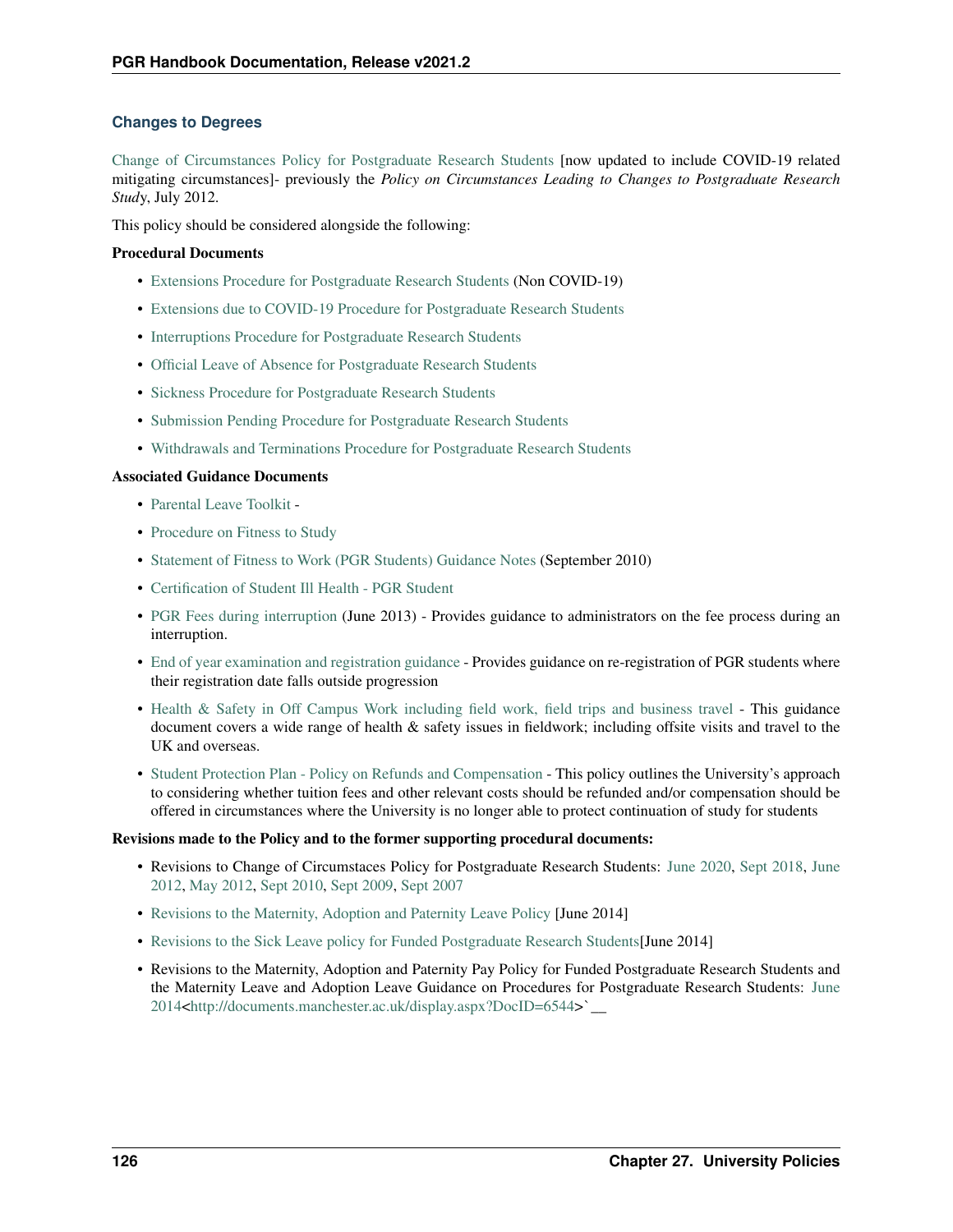#### **Submission and Examination**

#### Electronic Thesis Submission

All postgraduate research students are required to submit electronic versions of their thesis or dissertation ( examination and final corrected versions ) via [eThesis submission](https://www.library.manchester.ac.uk/using-the-library/staff/research/etheses/pgr-students/submit/) in MyManchester. This includes all doctoral students, MPhil students and research Masters students.

#### Theses Presentation

- [Presentation of Theses Policy](http://documents.manchester.ac.uk/display.aspx?DocID=7420) [July 2020]
- [COVID-19 Thesis Impact Statement Guidance](http://documents.manchester.ac.uk/display.aspx?DocID=50197) [July 2020]
- [Presentation of Dissertations Policy: Master of Science \(MSc\) by Research and Master of Enterprise \(MEnt\)](http://documents.manchester.ac.uk/display.aspx?DocID=7441) [June 2017]
- [Journal Format Theses Guiding Principles for Students and Staff](http://documents.manchester.ac.uk/DocuInfo.aspx?DocID=15216) [February 2017]

#### Nomination of Examiners and Independent Chairs

• [Nomination of Examiners and Independent Chairs for Postgraduate Research Degree Examinations Policy](http://documents.manchester.ac.uk/display.aspx?DocID=7444) [Nov 2016]

#### PGR External Examiners - Payment Process and Guidance Documents

- [External Examiner Payment Process Document](http://documents.manchester.ac.uk/DocuInfo.aspx?DocID=37032) [April 2018]
- [External Examiner Confirmation Letter Template](https://documents.manchester.ac.uk/display.aspx?DocID=37049) [April 2018]
- [Appointment of Examiners Consultancy Agreement for PGR External Examiners](http://documents.manchester.ac.uk/DocuInfo.aspx?DocID=33180) [to be sent with all appointment letters]
- [Payment of Examiners PR PGR EE PGR External Examiners Fees and Expenses Claim Form](http://documents.manchester.ac.uk/DocuInfo.aspx?DocID=33178)
- [Notes for claimants using PR PGR EE fees and expenses claim form](http://documents.manchester.ac.uk/DocuInfo.aspx?DocID=33179) [to be sent with all PR PGR EE Claim Forms]
- [PGR External Examiner Supplier Route e-Mail Template](http://documents.manchester.ac.uk/admin/EditDoc1.aspx?DocID=37050) [April 2018]
- [Payment procedure for External Examiners for Research](http://documents.manchester.ac.uk/DocuInfo.aspx?DocID=28836) (PGR) provision: cover form (word document)

#### PGR External Examiners - Employment Status and Right to Work Guidance Documents

- [Guidance for PGR Admin External Examiner Appointment, Right to Work and Payment Flowchart](http://documents.manchester.ac.uk/DocuInfo.aspx?DocID=33182)
- [External Examiner Home Office Guidance \(UKVI Right to Work\)](https://www.gov.uk/government/publications/right-to-work-checks-employers-guide)
- [External Examiner Right to Work FAQ](http://documents.manchester.ac.uk/DocuInfo.aspx?DocID=30402)

For enquiries in relation to EE RTW and Visas for Overseas External Examiners please contact HR Services.

#### **PGR Examination Policy**

- [Examination of Doctoral Degrees Policy](http://documents.manchester.ac.uk/display.aspx?DocID=7445) [June 2017]
- [Examination of Master of Philosophy \(MPhil\) Degrees Policy](http://documents.manchester.ac.uk/display.aspx?DocID=7446) [June 2017]
- [Resubmission and Re-examination of Postgraduate Research Degrees Policy](http://documents.manchester.ac.uk/display.aspx?DocID=7447) [June 2017]
- [Examination of Master of Science \(MSc by Research\) and Master of Enterprise \(MEnt\) Degrees Policy](http://documents.manchester.ac.uk/display.aspx?DocID=20718) [February 2018]
- [Appointment of examiners Schedule of Services](http://documents.manchester.ac.uk/DocuInfo.aspx?DocID=33181) [to be sent with Exam report forms]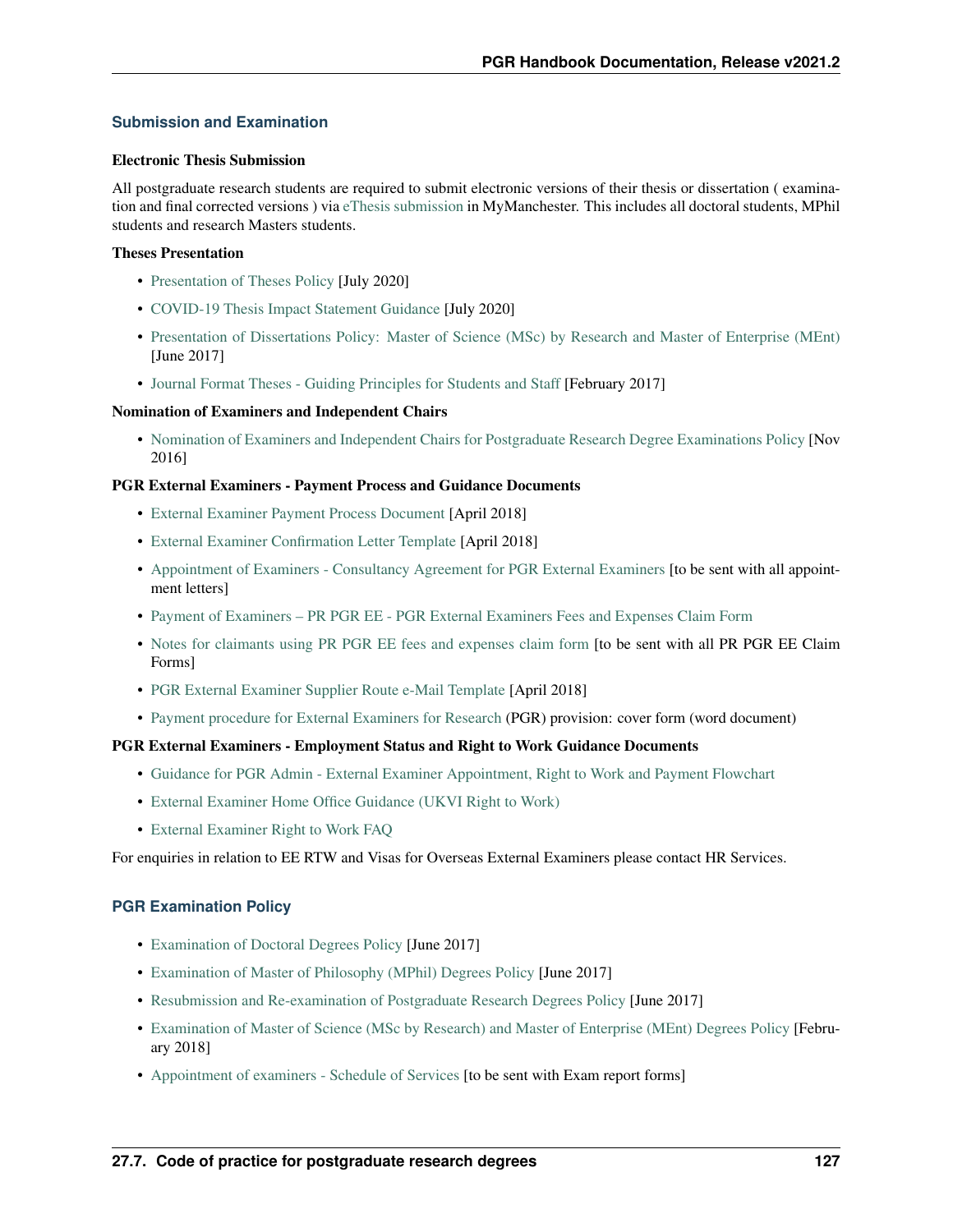#### **Academic Malpractice and Plagiarism**

• [Academic Malpractice \(including Plagiarism\) Procedure](http://documents.manchester.ac.uk/display.aspx?DocID=639)

#### **Oral Examination by Video Link**

- [Interim guidance on vivas by video link \(due to Coronavirus\)\[](http://documents.manchester.ac.uk/display.aspx?DocID=48689)March 2020]
- [Guidance on conducting oral examinations by video link](http://documents.manchester.ac.uk/display.aspx?DocID=6517) [November 2012]

#### **Examination Fees**

• [Student fees for resubmission and re-examination](http://documents.manchester.ac.uk/display.aspx?DocID=7452)

#### Posthumous and Aegrotat Award Postgraduate Research Degrees Policy

- [Posthumous and Aegrotat award of Postgraduate Research Degrees Policy \[July 2020\]](http://documents.manchester.ac.uk/display.aspx?DocID=8481)
- [Summary of Posthumous policy changes \[July 2020\]](http://documents.manchester.ac.uk/display.aspx?DocID=50035)
- [Summary of Posthumous policy changes \[June 2014\]](http://documents.manchester.ac.uk/display.aspx?DocID=20704)

#### Summary of changes to policy documents

#### Revisions to Thesis Presentation Policy:

- [Revisions Presentation of Theses Policy](http://documents.manchester.ac.uk/DocuInfo.aspx?DocID=50352) [July 2020]
- [Revisions Presentation of Theses Policy](http://documents.manchester.ac.uk/display.aspx?DocID=42730) [April 2019]
- [Revisions Presentation of Theses Policy](http://documents.manchester.ac.uk/display.aspx?DocID=31481) [February 2017]
- [Revisions Presentation of Dissertations Policy](http://documents.manchester.ac.uk/display.aspx?DocID=31482) [February 2017]
- [Revisions Presentation of Theses](http://documents.manchester.ac.uk/display.aspx?DocID=20719%20) [June 2014]
- Revisions Presentation of Theses [February 2013]
- [Revisions Presentation of Theses\[](http://documents.manchester.ac.uk/display.aspx?DocID=7442)November 2008]
- [Revisions Presentation of Theses](http://documents.manchester.ac.uk/display.aspx?DocID=7443%20) [September 2007]

#### Changes to PGR Examination Policy:

- [Summary of policy changes PGR examinations](http://documents.manchester.ac.uk/display.aspx?DocID=32908%20) [June 2017]
- [Summary of policy changes PGR examinations](http://documents.manchester.ac.uk/DocuInfo.aspx?DocID=30415) [November 2016]
- [Summary of policy changes PGR examinations](http://documents.manchester.ac.uk/DocuInfo.aspx?DocID=29174%20) [June 2016]
- [Summary of policy changes PGR examinations](http://documents.manchester.ac.uk/display.aspx?DocID=13073) [May 2012]
- [Summary of policy changes PGR examinations](http://documents.manchester.ac.uk/display.aspx?DocID=12075) [November 2011]
- [Summary of policy changes PGR examinations](http://documents.manchester.ac.uk/display.aspx?DocID=7450) [September 2009]

\*\* \*\*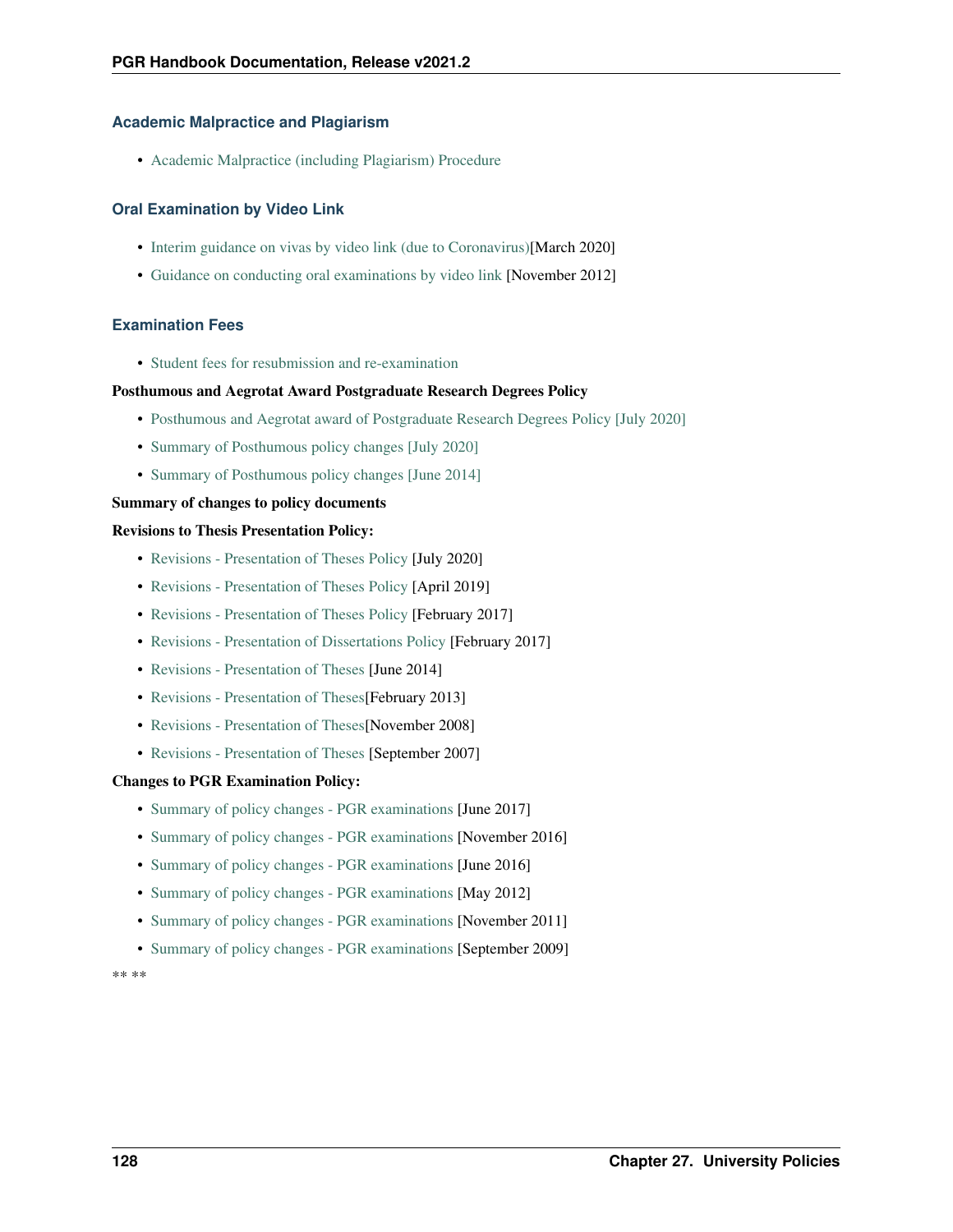#### **Supporting Wellbeing and Mental Health**

The wellbeing and mental health of our postgraduate researchers (PGRs) is of paramount importance to the University. We are committed to providing an environment in which postgraduate researchers can thrive, enjoy their experience and develop to their full potential.

The University recognises that during their research programme, PGRs will face a wide range of experiences and challenges and this may lead to the need for support and guidance for a variety of non-academic or wellbeing and mental health issues.

The aim of this section of the Code of Practice is to direct PGRs, PGR supervisors and professional services to the wide range of support, from suggestions on how to maintain wellbeing to specialist mental health support, that is available through the University.

#### Resources for PGRs

#### Six Ways to Wellbeing and Mindfulness for PGRs

The [University's Six Ways to Wellbeing](http://www.studentsupport.manchester.ac.uk/taking-care/wellbeing/six-ways-to-wellbeing/) are actions which all members of the University are encouraged to incorporate into their daily life, to help them feel good and function well. For ideas on how PGRs can use this framework please see [Six Ways to PGR Wellbeing](http://www.pgrlife.manchester.ac.uk/media/corporate/mymanchestermicrosites/pgrlife/Six-Ways-To-PGR-Wellbeing.pdf) and the [wellbeing for PGRs resources](https://www.studentsupport.manchester.ac.uk/tailored-support/pgrstudents/) on Student Support. Developed by a PGR the [Mindfulness for Postgraduate Research resource](https://www.escholar.manchester.ac.uk/learning-objects/mre/mindfulness-pgr/story_html5.html) applies mindfulness to the day to day challenges of postgraduate research.

#### The Wellbeing Thesis

Recognising the distinctive challenges that PGRs can experience, the University of Derby, King's College London and Student Minds have developed an open access web resource to support postgraduate researchers' wellbeing, learning and research. It is free to use and can be accessed [here.](https://thewellbeingthesis.org.uk/)

#### Researcher Development Training

Faculty-based researcher training and development teams, and the Library's [My Research Essentials programme,](https://www.library.manchester.ac.uk/using-the-library/staff/research/my-research-essentials/) offer a range of training and support on topics such as 'shut up and write', overcoming imposter syndrome, perfection and mindfulness. Please check Faculty websites for details – [Biology, Medicine and Health,](https://www.bmh.manchester.ac.uk/doctoral-academy/training/programme/) [Humanities,](http://progresstraininghub.humanities.manchester.ac.uk/category/) [Science and](http://www.researchsupport.eps.manchester.ac.uk/training/grad-dev-programme/) [Engineering.](http://www.researchsupport.eps.manchester.ac.uk/training/grad-dev-programme/)

#### Student Support

Additional information and support on issues such as housing, finances, visas and a A-Z of all University Services please see the University's [student support pages.](http://www.studentsupport.manchester.ac.uk/)

#### The Counselling Service

The [Counselling Service](https://www.counsellingservice.manchester.ac.uk/) is open to all students, including postgraduate researchers. The Service is aware of the unique nature of the issues that PGRs experience and the support they offer takes into account the distinct experience of PGRs; this is applicable to [individual appointments](https://www.counsellingservice.manchester.ac.uk/) as well as other resources such as [workshops](https://www.counsellingservice.manchester.ac.uk/workshops/) and online tools. Workshops are open to all and some cater specifically to PGRs, for example, [Managing PhD Stress.](https://video.manchester.ac.uk/faculties/943f0484917932b35d133ede1a25e0d0/cf7eb579-2a63-4796-8414-b3c2f6ac7ff5) The service signposts to [wellbeing apps](https://www.counsellingservice.manchester.ac.uk/pgr/) of most relevance to PGRs and there are useful interactive resources on relevant topics such as [procrastination.](https://www.escholar.manchester.ac.uk/learning-objects/mle/packages/counselling/procrastination/)

#### Disability Advice and Support Service (DASS)

The [Disability Advisory and Support Service](http://www.dso.manchester.ac.uk/) (DASS) provides an accessible and inclusive service for all students, including postgraduate researchers, who have a disability to access the support they need. The type of support ranges from assistive software to specialist equipment. You can [book a quick query appointment](http://www.dso.manchester.ac.uk/how-do-i-get-support/quick-query-appointments/) to access the support you need.

#### 24 Hour Mental Health Helpline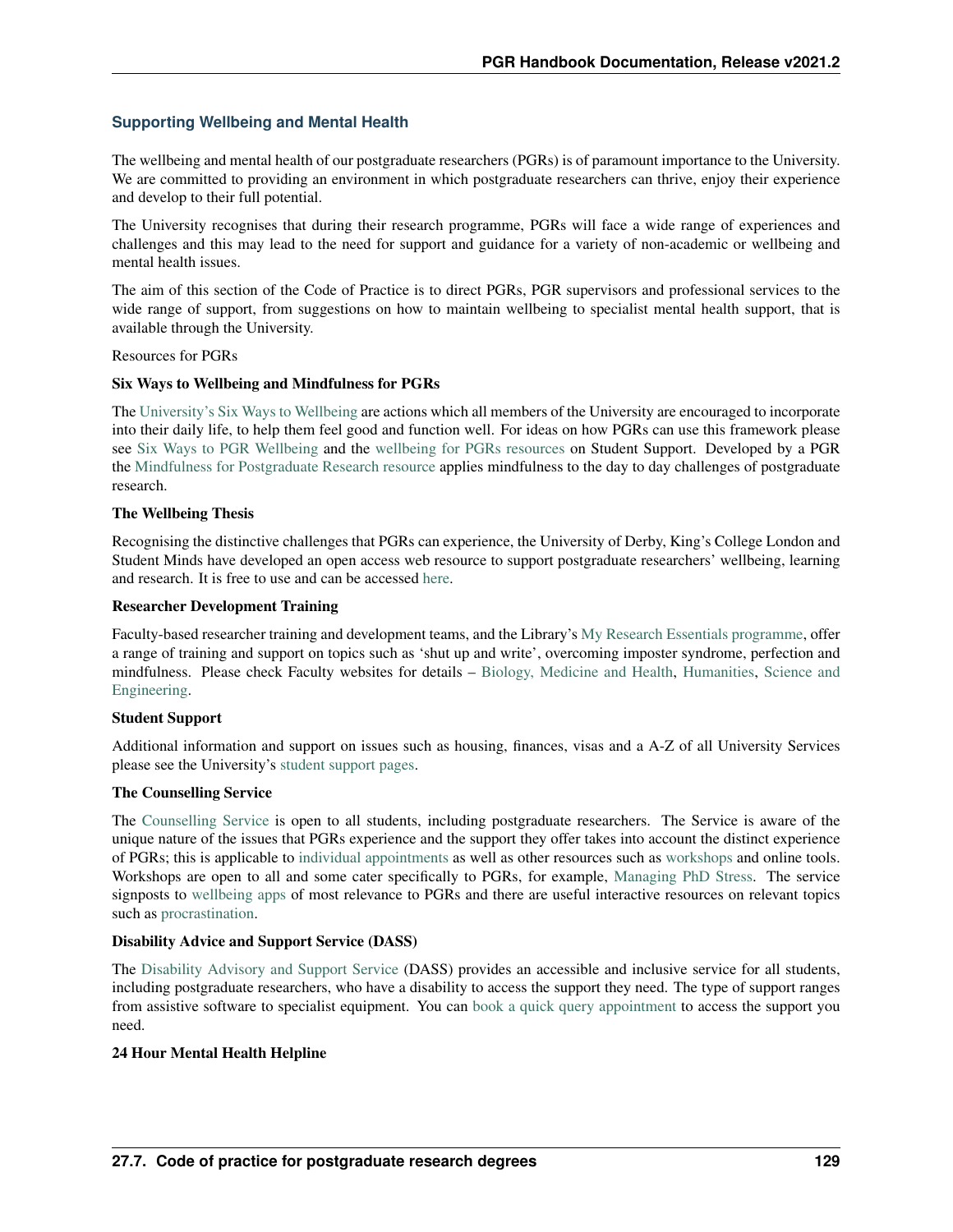Mental health support from trained counsellors and advisors who are ready to listen and provide help on everything from emotional and physical health, mental health, relationships, managing stress and anxiety, money issues and more. The confidential helpline is available 24/7 on 0800 028 3766. More informaiton is available at [this link.](http://www.studentsupport.manchester.ac.uk/taking-care/mental-health-helpline/%20)

#### Togetherall

All members of the University can access free online mental health and wellbeing support with [Togetherall](https://togetherall.com/en-gb/) (formerly Big White Wall), any time, any day. The 24/7 online community is monitored by clinicians and is anonymous and confidential. To join - select Universities and Colleges under the organisation tab and enter your University email address.

#### Help in A Crisis

Text - [Shout](https://www.crisistextline.uk/how-it-works) is the UK's first free 24/7 text service for anyone in crisis anytime, anywhere. It's a place to go if you're struggling to cope and you need immediate help. TEXT Shout to 8528.

Phone - The Samaritan: Freefone 116 123 or 0161 236 8000 charged at a local rate. Available 24 hours a day, seven days a week, to talk confidentially about any problem, however big or small.

Online - Manchester Nightline Nightmal is available 24/7. All emails are scrambled as they arrive to keep anonymity, email [nightmail@nightline.manchester.ac.uk.](mailto:nightmail@nightline.manchester.ac.uk)

Resources for PGR Supervisors

#### PGR Supervisor Toolkit

Supervisors play a vital role in supporting the wellbeing of PGRs. The [PGR Supervisor Toolkit](https://www.staffnet.manchester.ac.uk/rbe/rdrd/postgraduate-researcher-supervisor-toolkit/) has a dedicated section on wellbeing and student support which contains useful signposting information for supervisors. Supervisors can also watch the [Supervising Stressed Students video](https://spark.adobe.com/video/G5HQGyIfUUp14) and refer to the [guidance on how to spot the signs of stress.](http://documents.manchester.ac.uk/display.aspx?DocID=50839)

#### Supervisors Flowchart

This [flowchart](http://documents.manchester.ac.uk/DocuInfo.aspx?DocID=46644) guides supervisors through different levels of support that PGRs may need and includes questions to ask along with signposting to training and resources.

#### Counselling Service Training for Staff

There are two [online resources](https://www.counsellingservice.manchester.ac.uk/trainingforstaff/) for all staff. [Supporting Students](http://www.counsellingservice.manchester.ac.uk/includes/captivate/supporting-students/content/#/) will help you understand how to support wellbeing and [Identifying and responding to student mental health problems](http://www.counsellingservice.manchester.ac.uk/includes/captivate/student-mental-health/#/?_k=hi2nhz) uses short videos to take you through a number of scenarios to help you think through what might be helpful responses, including when to refer to other sources of help and support.

#### Crisis Pathway

If you have significant concerns about someone then please refer to [The Crisis Pathway Poster.](http://documents.manchester.ac.uk/display.aspx?DocID=41219)

Resources for Professional Services

The model of student support, including support for PGRs, is structured in to a stepped model of care, moving from prevention through support to more formal intervention. You can access the Counselling Service [interactive presenta](http://www.counsellingservice.manchester.ac.uk/includes/captivate/stepped-care-model/story_html5.html)[tion on the Stepped Care Model](http://www.counsellingservice.manchester.ac.uk/includes/captivate/stepped-care-model/story_html5.html) to find out more.

The Counselling Service's online resources for all staff are aimed at helping you to understand how to support wellbeing - [Supporting Students](http://www.counsellingservice.manchester.ac.uk/includes/captivate/supporting-students/content/#/) and at helping you to think through what might be helpful responses, including when to refer to other sources of help and support - [Identifying and responding to student mental health problems.](http://www.counsellingservice.manchester.ac.uk/includes/captivate/student-mental-health/#/?_k=l9wylp)

The [PGR wellbeing project](https://sites.manchester.ac.uk/pgrwellbeing/) developed an [online resource for professional services colleagues](https://www.escholar.manchester.ac.uk/learning-objects/other-resources/pgr-reps/story_html5.html) services colleagues outlining the distinctiveness of the postgraduate research experience and how that may impact on the type of support that PGRs need.

Please ensure [The Crisis Pathway Poster](http://documents.manchester.ac.uk/display.aspx?DocID=41219) is prominently display in professional services offices.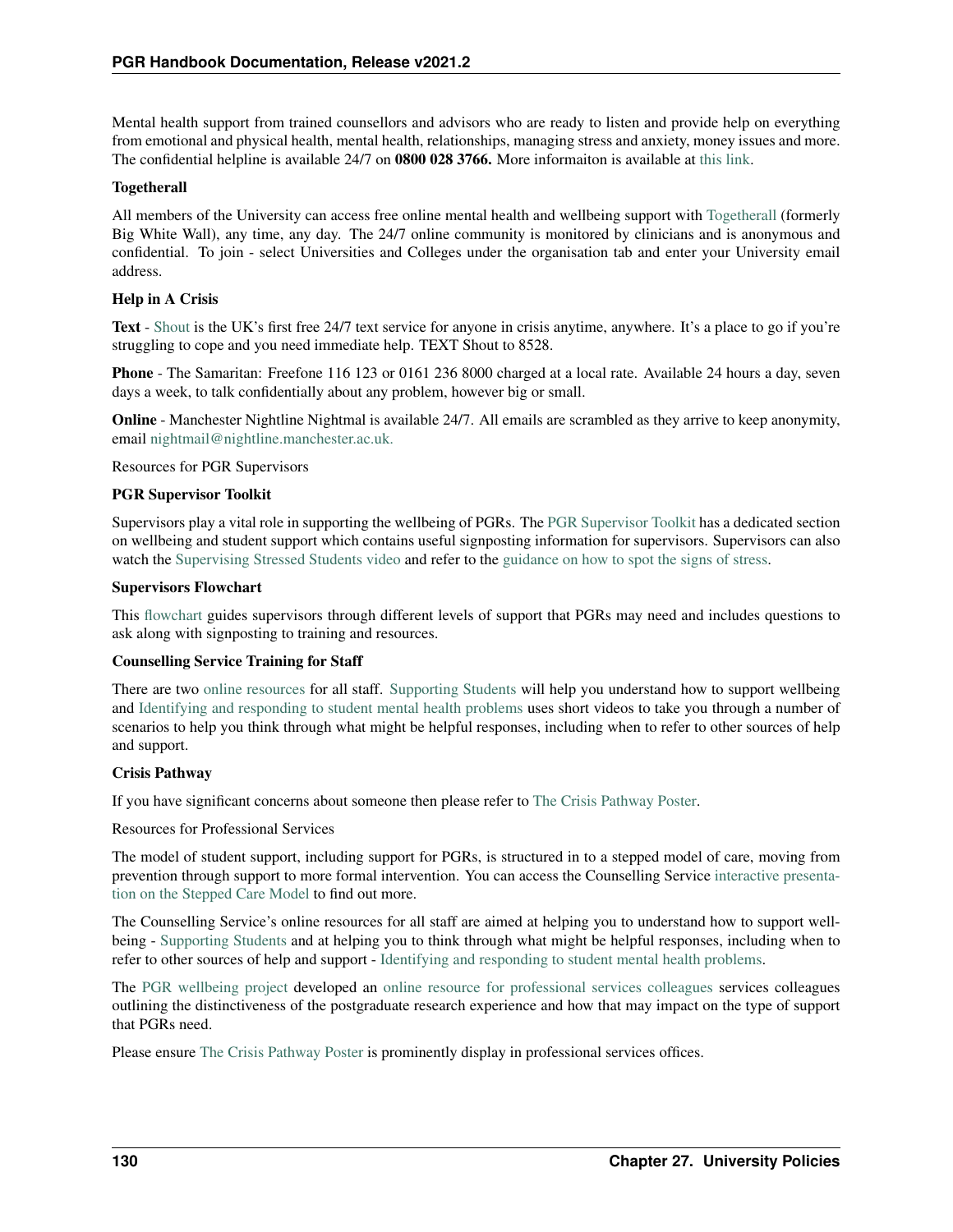#### **Intellectual Property**

The University of Manchester [Innovation Factory](https://uominnovationfactory.com/contact/) is the managing agent of The University of Manchester for intellectual property commercialisation. The Innovation Factory is responsible for the University's [IP Policy](http://documents.manchester.ac.uk/display.aspx?DocID=24420) and further support and guidance on intellectual property, including information on copyright, can be found on the website.

The following links also provide some useful supporting information to help you understand intellectual property and copyright:

- [Intellectual Property and Confidentiality: A Researcher's Guide](https://documents.manchester.ac.uk/display.aspx?DocID=51233)
- [Library copyright guide](http://subjects.library.manchester.ac.uk/copyright/)

#### **Collaboration**

The University operates a split site and joint award collaborative research arrangements.

#### **Split-site PhD Arrangements**

• [Policy for Split-Site PhD Arrangements](http://documents.manchester.ac.uk/display.aspx?DocID=7462) [November 2016]

The University Policy for split-site PhD Arrangements provides a flexible institutional framework for all types of splitsite PhD arrangements and outlines minimum institutional requirements. The policy document provides the following information:

- Definition of a split-site PhD
- Rationale for developing split-site PhD links
- Approval process
- Key principles for split-site PhD arrangements

#### **Revisions to Policy for Split-Site PhD Arrangements**

- [Revisions November 2016](http://documents.manchester.ac.uk/DocuInfo.aspx?DocID=30413)
- [Revisions January 2011](http://documents.manchester.ac.uk/DocuInfo.aspx?DocID=9787)
- [Revisions November 2008](http://documents.manchester.ac.uk/display.aspx?DocID=7463)
- [Revisions August 2007](http://documents.manchester.ac.uk/display.aspx?DocID=7464)

#### **Pure Awards Management Guide - PGR**

• A [guide](http://documents.manchester.ac.uk/display.aspx?DocID=51920) explaining how PGR Teams can record studentships on Pure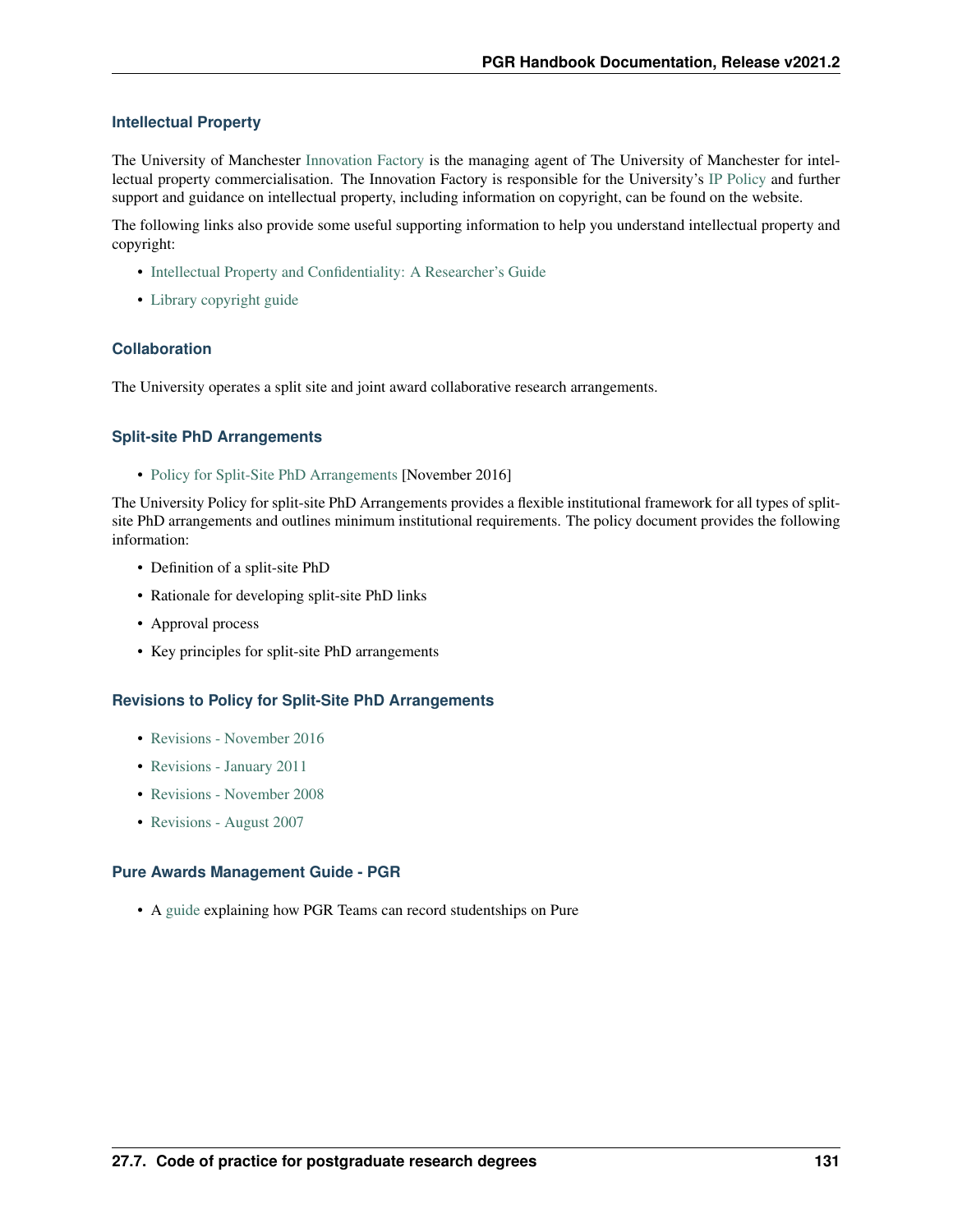#### **Joint Award PhD Arrangements**

- [Joint Award procedures for postgraduate research programmes](http://documents.manchester.ac.uk/display.aspx?DocID=11944) [Sep 2013]
- [Application form for Joint/Dual postgraduate research programmes](http://documents.manchester.ac.uk/DocuInfo.aspx?DocID=41842) [Feb 2019]

#### **Dual Award PhD Arrangements**

- [Dual Award procedures for postgraduate research programmes](http://documents.manchester.ac.uk/DocuInfo.aspx?DocID=41841) [Feb 2019]
- [Application for for Joint/Dual postgraduate research programmes](http://documents.manchester.ac.uk/DocuInfo.aspx?DocID=41842) [Feb 2019]

#### **Visiting Research Student**

The [Visiting Research Student Policy](http://documents.manchester.ac.uk/display.aspx?DocID=20693) [October 2019] provides guidance for students and staff on how to manage and administer research students who visit the University of Manchester on a short-term basis for more than 1 month and less than 12 months.

The policy document provides information on the following:

- Definition of a Visiting Research Student
- Attendance requirements of a Visiting Research Student including guidance for students who may have visa restrictions
- Information for students who wish to take taught units whilst attending the University of Manchester as a Visiting Research Student
- The application and induction process for a student attending the University as a Visiting Reseach Student
- The responsibilities of the supervisor of a Visiting Research Student
- The responsibilities of the Visiting Research Student
- Exchange students

[Summary of Changes February 2018](http://documents.manchester.ac.uk/display.aspx?DocID=35901)

#### **PGR Travel Guidance for Administrators**

#### **PGR Travel - An Administrator Toolkit**

Postgraduate Researchers travelling for any reason whilst on their programme of study, will usually need to request formal approval, book travel arrangements, ensuring adequate travel insurance is in place and carry out risk assessment(s). This page provides advice and guidance for Postgraduate Research Administrators supporting PGR students with their travel arrangements.

This webpage includes links to the following tools useful to PGR Students and PGR Administrators:

- [PGR Travel Authorisation Form \(TAF\) for Doctoral Students](http://documents.manchester.ac.uk/DocuInfo.aspx?DocID=46065%20)
- [University of Manchester Travel Policy](http://documents.manchester.ac.uk/DocuInfo.aspx?DocID=38313)
- [Safety Services Travel Resources](https://www.staffnet.manchester.ac.uk/compliance-and-risk/travel/)
- [Risk Assessment Toolkit](https://www.staffnet.manchester.ac.uk/compliance-and-risk/travel/flowchart/)
- [Pre-Travel Self-Checklist](https://www.staffnet.manchester.ac.uk/insurance/travel/)
- [University of Manchester Travel Insurance](http://documents.manchester.ac.uk/display.aspx?DocID=29191)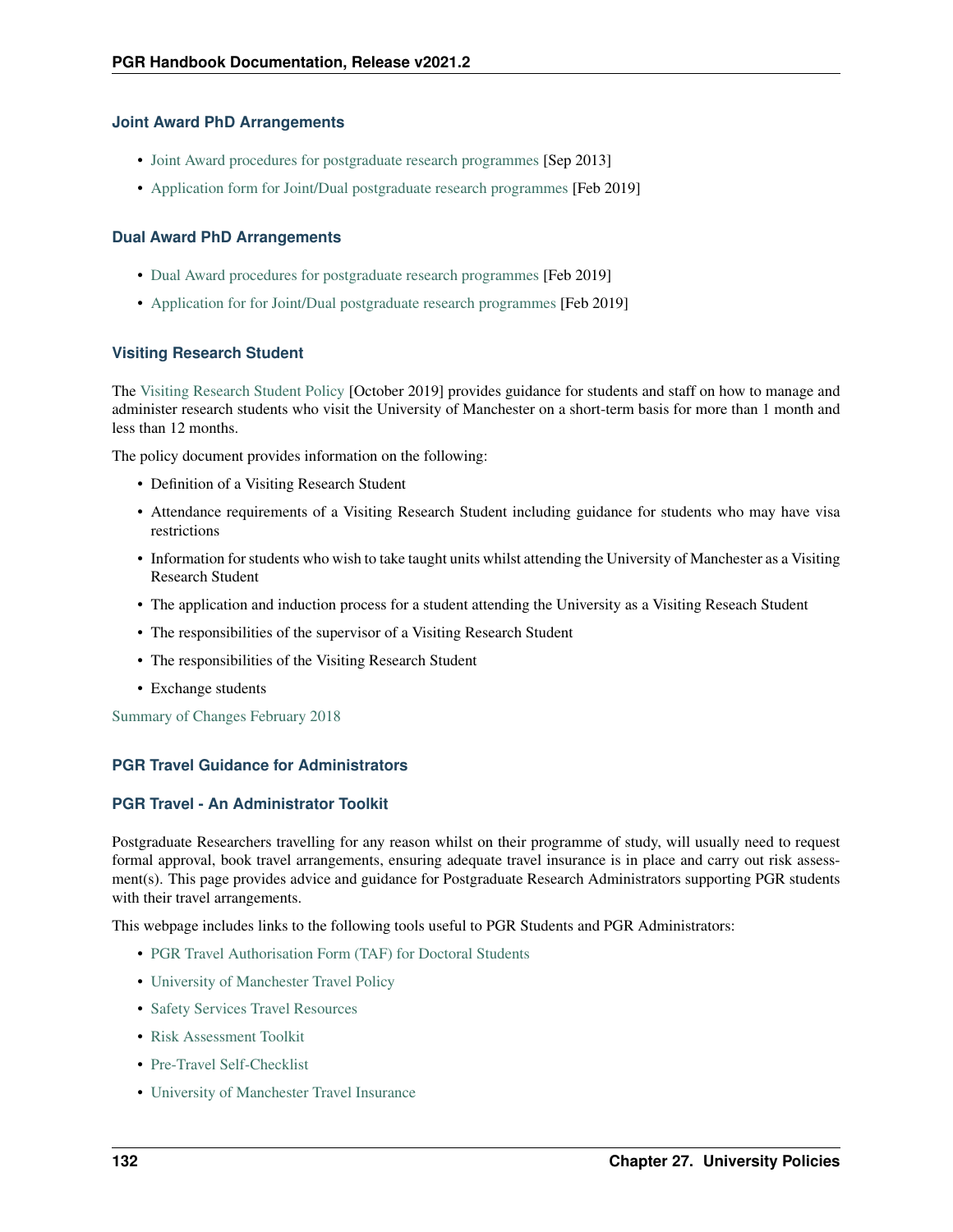• [Export Control Flowchart](#page-0-0)

#### **Pre-Approval**

#### **Travel Authorisation**

Students must obtain approval in advance of any period of travel away from the University. Failure to obtain approval before travel may result in the traveller not being covered by the University insurance.

The [University of Manchester Travel Policy](http://documents.manchester.ac.uk/DocuInfo.aspx?DocID=38313) sets out the requirement for the University to have a Pre-Travel Authorisation (PTA) process in place for International travel, but is good practice for all destinations.

PGR Administrators can direct PGRs to use the PGR Travel Authorisation Form (TAF) for Doctoral Students to be completed before they travel. This form sets out a checklist for students to ensure that they have carried out all the required steps and have obtained approval before they travel.

Students must declare: dates of the travel; the purpose of the trip; their funding source/s; their health and safety arrangements; their travel insurance cover arrangements (if not covered by the University policy); that they have made necessary visa arrangements (where applicable); that they have read and understood all the relevant policies and procedures; that they understand how to claim expenses; that they have obtained research ethics approval (where relevant).

#### **PGR Pre-Travel Responsibilities**

- 1. Complete and submit the [PGR Travel Authorisation Form \(TAF\) for Doctoral Students](http://documents.manchester.ac.uk/DocuInfo.aspx?DocID=46065%20) \*\* \*\*
- 2. Obtain approval for the period of travel.
- 3. Carry out a [risk assessment](http://documents.manchester.ac.uk/DocuInfo.aspx?DocID=37547) and get Ethical Approval (where relevant). Administrators can refer to the example [Ethical Approval/Risk assessment approval workflow](http://documents.manchester.ac.uk/admin/EditDoc1.aspx?DocID=46144) for guidance.

#### **Pre-Departure**

#### **Travel Insurance**

Once travel authorisation has been granted consideration should be given to the necessary insurance required in order to travel and any additional support that may be needed.

The [University Travel Insurance](https://www.staffnet.manchester.ac.uk/insurance/travel/) website provides details on the [cover](http://documents.manchester.ac.uk/display.aspx?DocID=29191) provided by the University for students.

For clarification on any aspect of the policy as it relates to PGR you can contact the [University Travel Insurance team.](https://www.staffnet.manchester.ac.uk/insurance/contact-us/)

Please note the following details relating to PGR Travel insurance:

- If a PGR student attends visits, conferences, placements and fieldtrips as part of their programme of studies and it is a mandatory requirement for them to attend, then their travel is covered by the University insurance (this includes students who book their own travel or travel is paid for by a third party, subject to T&C and exclusions).
- Non-regulated accommodation e.g. private sub-lets and Air-BnB are not covered for insurance purposes
- Students undertaking any period of personal activity during their travel will require their own personal travel insurance. The student is only covered for the period of the trip that is for University business.
- All travel must be booked through The University of Manchester's Travel procurement contractor [Key travel.](https://www.keytravel.com/uk/log-in?RedirectTo=https://www.keytravel.com/uk/my-travel/booking-online)
- If a student undertakes a placement, approved by the School with the required risk assessment, that is not a compulsory part of their PhD, but significantly enhances the PhD, and they do not take an interruption for the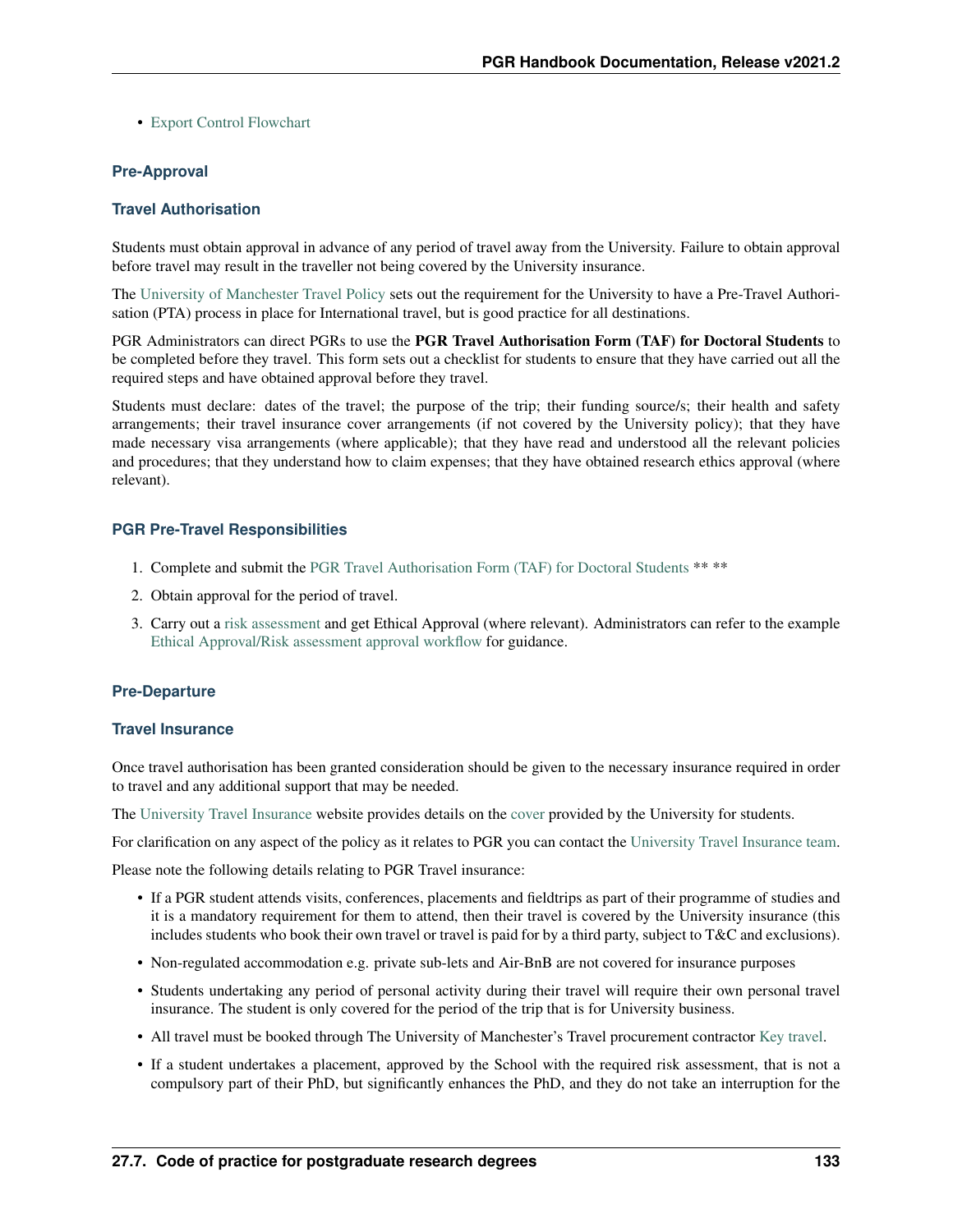period of time away from the University, the student will be covered by the University's Travel insurance. There should be a contract in place between the institution/placement in order for the student to be covered.

- The University cannot provide advice on personal travel insurance.
- Student placements in the UK are not covered by the University Travel Insurance
- If the situation in country changes before/during travel, another risk assessment should be carried out.

#### **International Travel Destination Advice**

PGR students and staff should refer to the [Foreign and Commonwealth Office \(FCO\) website](https://www.gov.uk/foreign-travel-advice) for the latest travel advice relating to their destination.

#### **Disability Support**

Students requiring disability support when travelling should also refer to the [Disability Advisory and Support Service](http://www.dso.manchester.ac.uk/what-support-can-i-get/other-ways-we-can-help/travel/) [Travel Support](http://www.dso.manchester.ac.uk/what-support-can-i-get/other-ways-we-can-help/travel/) website.

#### **Export Control**

PGR students travelling internationally need to be aware of the export controls that apply to goods, technology, software and/or knowledge "exported" outside of the UK (this includes carriage of a laptop on trip). The Export Control Organisation provides [online checker tool](https://www.staffnet.manchester.ac.uk/compliance-and-risk/export-controls/) which help to establish if items/knowledge are controlled and require an export control licence.

#### **PGR Pre-Departure Responsibilities**

- 1. Use the [pre-travel self-checklist](https://www.staffnet.manchester.ac.uk/insurance/travel/) on the University insurance page to prepare themselves for travel.
- 2. Purchase personal travel insurance where appropriate.
- 3. Obtain all required travel documentation (e.g. visa).
- 4. Obtain [Travel support](http://www.dso.manchester.ac.uk/what-support-can-i-get/other-ways-we-can-help/travel/) from Disability Advisory and Support Service where appropriate.
- 5. Refer to the [Export Control Flowchart](#page-0-0) and carry out an online check / contact the University's Export Controls Compliance team at [ecc@manchester.ac.uk](mailto:ecc@manchester.ac.uk) if in doubt.

#### **Travel Bookings**

#### **Key Travel**

[Key travel](https://www.keytravel.com/uk/log-in?RedirectTo=https://www.keytravel.com/uk/my-travel/booking-online) is The University of Manchester's Travel procurement contractor. PGR students can create their own itinerary through ["Look not Book"](http://www.finance.manchester.ac.uk/buyingexpenses/buyinggoodsandservices/bookingtravel/systemaccess/) access in key travel. ['Arrangers'](http://www.finance.manchester.ac.uk/buyingexpenses/buyinggoodsandservices/bookingtravel/systemaccess/) will need to approve and book any PGR student travel arrangements through Key Travel.

Please see the [Travel Booking webpages](https://www.staffnet.manchester.ac.uk/finance/travel-expenses/travel/) for full details.

The [PR7 process](http://documents.manchester.ac.uk/DocuInfo.aspx?DocID=28615) should be used to process expenses once the travel is completed.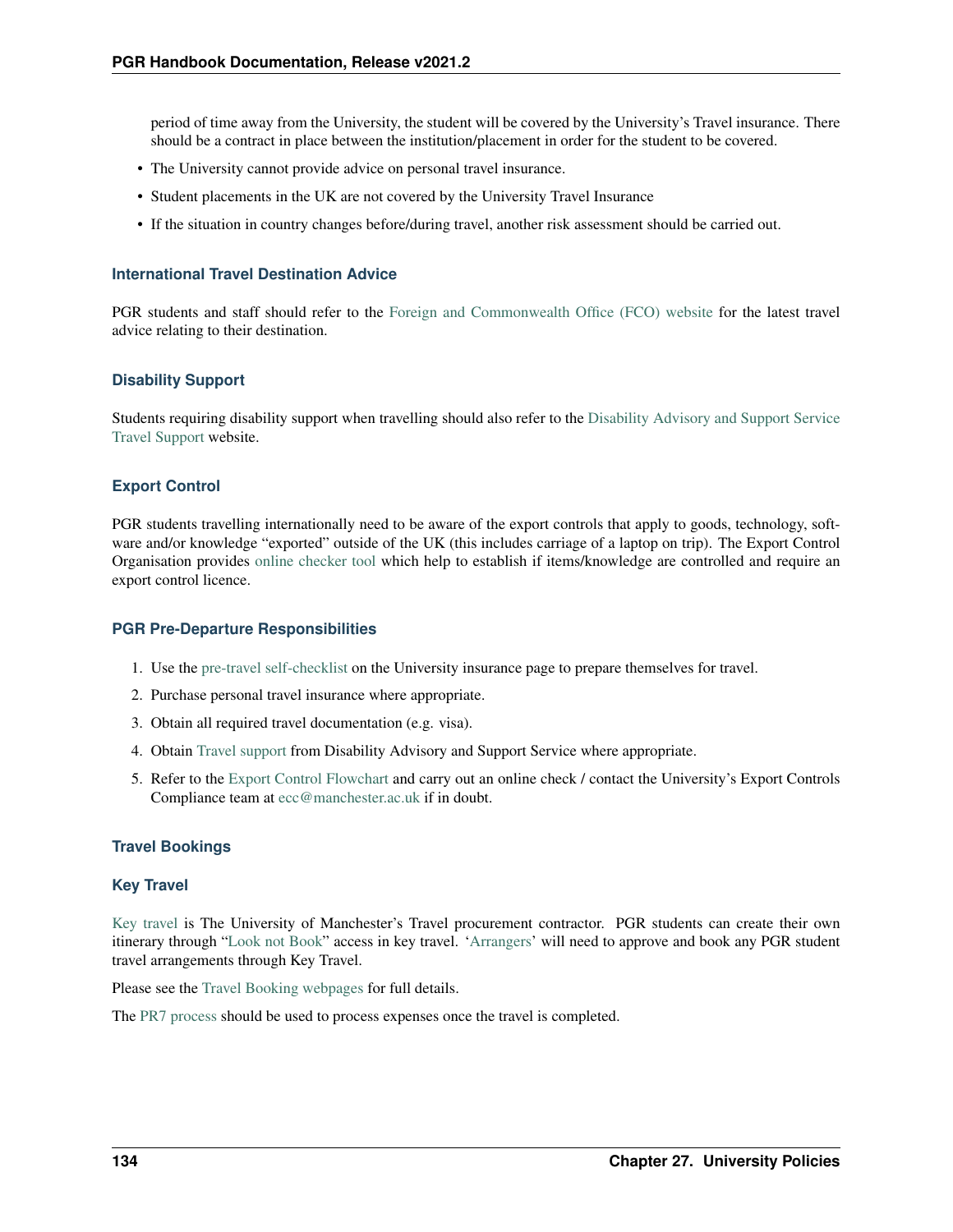### **PGR Travel Booking Responsibilities**

1. Create own travel booking for approval through [Key travel.](https://www.keytravel.com/uk/log-in?RedirectTo=https://www.keytravel.com/uk/my-travel/booking-online)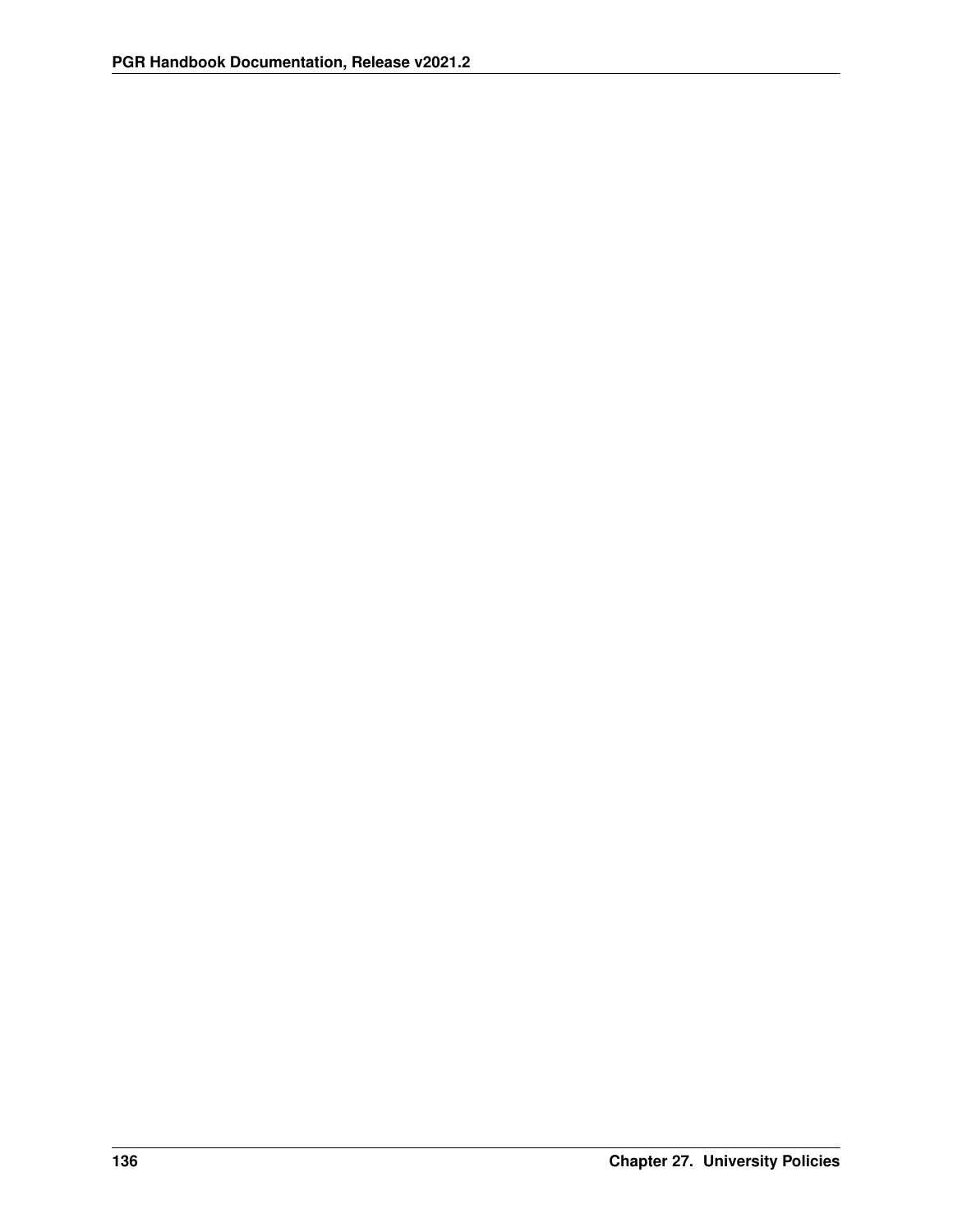# **CHAPTER TWENTYEIGHT**

### **AFTERWARDS**

### **28.1 EPSRC Doctoral Prize Fellowships**

Application Deadline: usually start of the summer each year

Interviews take place in August for a September start (although candidates can start their project up to 12 months after first submission).

The EPSRC Doctoral Prize is a prestigious scheme aimed at developing the very best EPSRC funded students beyond the end of their PhD and help them launch a successful career in research as potential future research leaders.

Successful applicants will be expected to take their research to the next level and undertake significant new research; the Prize must not be viewed merely as an opportunity to continue/complete PhD work although continuation of specific work from the applicants' PhD that will result in publications may be permitted. Benefits

The University will provide Fellows with excellent research and training environments including a first class and challenging career development training programme. In addition to a Project Sponsor (a research - active member of The University's academic staff who is willing to support an applicant's project and, where appropriate, host the project in their lab), recipients of a Prize will also have access to an academic mentor who will offer advice and support regarding the mentee's research and career development throughout the duration of the award. Successful applicants will be awarded a tax-free living allowance of £24,370 per annum (pro rata).

#### Award duration

Awards of up to 12 months in the first instance are available to successful candidates. How to apply

All applications should be made in accordance with the scheme's guidelines, which can be found at the end of the application form (see links to application documentation below). Applicants must include a work plan that takes into account the impact of COVID 19 on the project deliverables.

Candidates must have been funded for their PhD by the EPSRC in the form of fees and/or stipend and have submitted their PhD thesis no more than 12 months before commencing the EPSRC Doctoral Prize fellowship.

The deadline for application is typically start of November.

Full applications, including application form and a letter of support from the Head of Department where the EPSRC Doctoral Prize research will be carried out should be returned by e-mail to [epsgraded@manchester.ac.uk.](mailto:epsgraded@manchester.ac.uk) Please note that the word counts and page limits listed on the application forms are not flexible.

Candidates will be shortlisted and interviewed by a panel of senior academics. The decision of the panel is final. **Contacts** 

If you have any queries regarding the University's EPSRC Doctoral Prize scheme please contact the Postgraduate Research Services Team [\(epsgraded@manchester.ac.uk;](mailto:epsgraded@manchester.ac.uk) +44 (0)161 306 8694).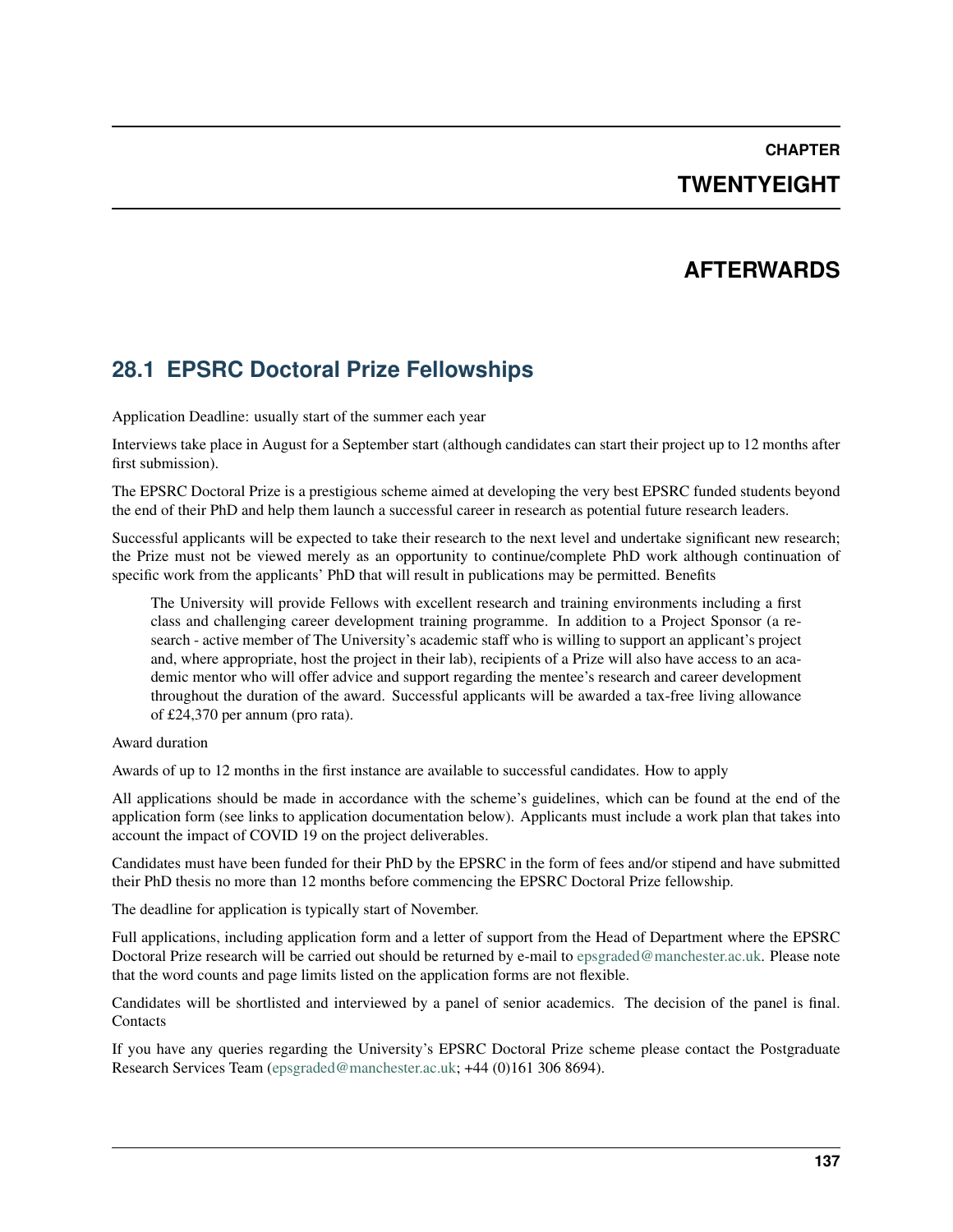## **28.2 Commercialise Your Research**

#### The UoM Innovation Factory: Helping you commercialise your research

During your time at The University of Manchester, you might formulate ideas or undertake research with valuable potential. If so, the Innovation Factory is a resource you should consider engaging with.

#### What is the Innovation Factory?

The Innovation Factory is dedicated to driving the commercialisation of the University's innovations and intellectual property (IP). Our core mission is to use this IP to create positive social, economic, and environmental impact. We work with academic and student inventors to identify research that has the potential to create value. We then translate these into a form where they can be used to benefit society.

#### How the Innovation Factory Operates

At any point in time, we are supporting dozens of projects from the various faculties, so we utilise a transparent process for the largest impact. We use a stage gate process to effectively capture and rapidly evaluate new inventions coming out of the UoM, enabling us to focus our resources on those innovations which have the greatest chance of generating future social and economic impact.

Opportunities passing through the system must meet certain requirements before they can pass through a gate. By the time a project gets to the later stages of the process, the value of the project is fully understood, the IP is protected, the value of the opportunity is defined, and a commercialisation plan has been developed. At this point the project will be in a state where it can be presented to a potential investor or licensee.

The process also lets us proactively share opportunities with companies across the globe. Once the company has been set up, we still continue to engage with licensees and spinout companies, to maximise the impact that a piece of research will have.

#### Industry contacts, case studies and commercialisation topic guides

You're in good hands with us. We have a team of industry experts specially curated to help you translate your ideas and research into a form to benefit society as a whole: <https://www.uominnovationfactory.com/academics/faculty-contacts/>

Curious about the kind of projects we have supported in the past? Check out our extensive gallery of case studies at: <https://www.uominnovationfactory.com/projects/>

Not ready to speak to anyone but want more information on commercialisation? We have created many guides on various topics, including Intellectual Property, Licensing and creating Spin-Out companies. These guides are hosted at Translation Manchester's website and can be located at: <https://www.translation.manchester.ac.uk>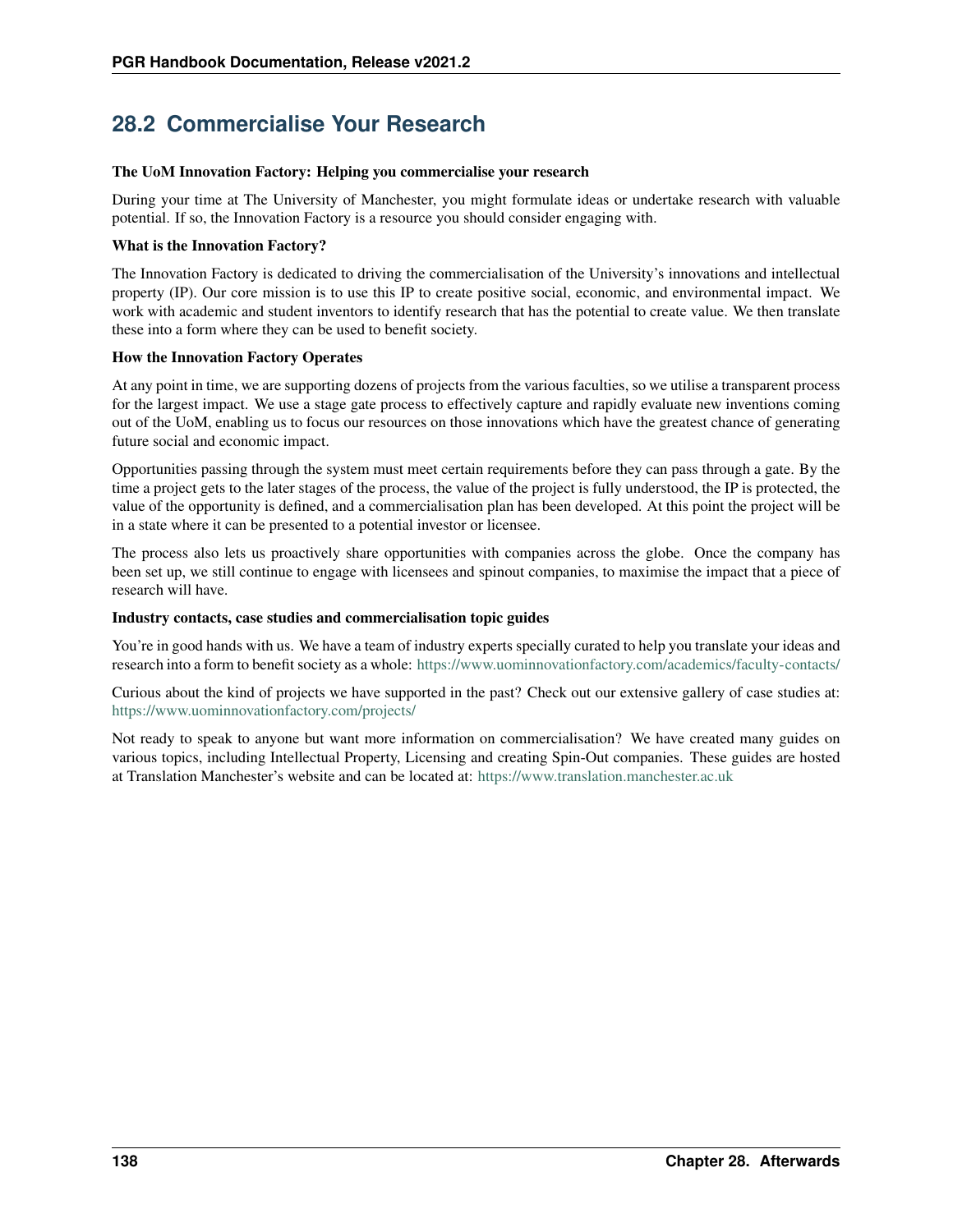### **CHAPTER TWENTYNINE**

## **CHANGE HISTORY**

### **29.1 Changes to v2020.3:**

### **29.1.1 Version: g9d96fd7 (Update: 2) dated Jun 03, 2021.**

- 1. Update to Supervisors Responsibilities (*[Recording Attendance & Engagement](#page-41-0)*);
- 2. Update to Expectations of a PGRs (*[Expectations of the Post Graduate Researcher](#page-32-0)*);
- 3. Update to Progression to Outline Programme Lengths (*[Progression and Assessment](#page-80-0)*).
- 4. Addition of COVID Impact Statement Guidance (*[COVID 19 Impact Statement](#page-23-0)*).
- 5. Mandatory online training requirements elaborated (*[Mandatory Training](#page-56-0)*:).
- 6. Index updated throughout.

### **29.1.2 Version: g95c87d9 (Update: 1) dated May 14, 2021.**

- 1. Update to Rooms Policy (*[Rooms](#page-44-0)*);
- 2. Update to Attendance Policy (*[Attendance](#page-48-0)*);
- 3. Update to TL:DR and PGR-CC language (*[Quick Guide](#page-12-0)*);

### **29.1.3 Version: 0 (Update: 0) dated Mar 03, 2021**

- 1. Update to Rooms Policy (*[Getting Started](#page-26-0)*);
- 2. Update to Attendance Policy (*[Attendance](#page-48-0)*);
- 3. Update to TL:DR and PGR-CC language (*[Computer Equipment](#page-63-0)*);
- 4. Update to Linux / Dual Boot Information (*[Getting Started](#page-26-0)*);
- 5. Addition of Annual Leave information (*[Holidays / Vacations / Annual Leave](#page-35-0)*);
- 6. Language updates to PGR Training (*[Training, Engagement, & Funds](#page-56-1)*); and,
- 7. Addition of MDC Code of Practice pointers (*[University Policies](#page-120-3)*).